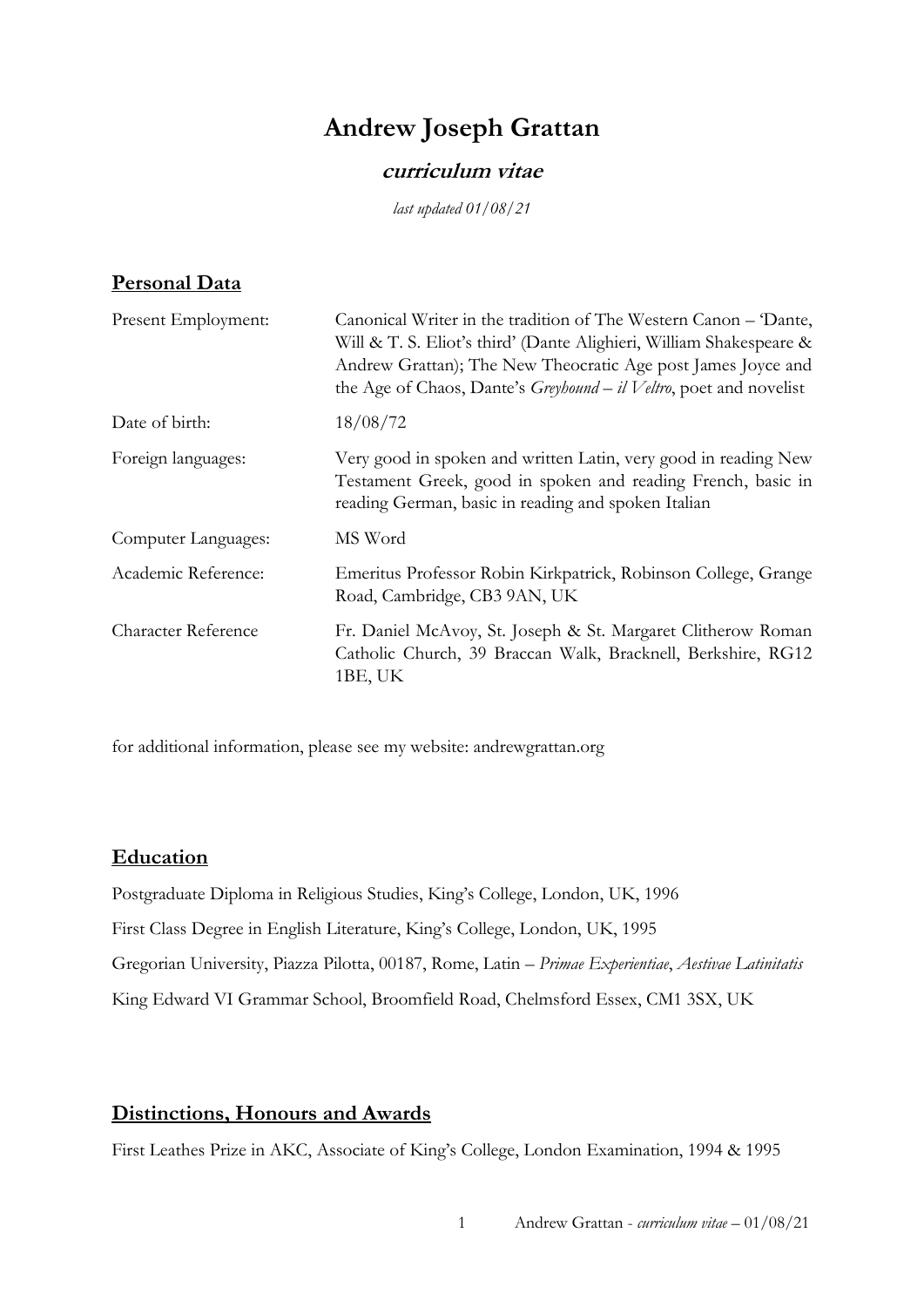## **Positions Held & Professional Experience**

### **Canonical Writer – 1999 to present day**

St. Augustine's Abbey, Sample Oak Lane, Chilworth, Guildford, Surrey, GU4 8QR, UK – one-month monastic experience, successfully completed, 2015 Pontifical Irish College, Via dei SS. Quattro, 00184, Rome, Italy – First Year Seminarian, successfully completed, 2002-2003 Newman Institute Ireland, Ballina, Co. Mayo, Ireland – Academic Coordinator, 2001-2002 Ampleforth Abbey, York, YO62 4EN – pre-postulancy pastoral placement, six months, successfully completed, 2000-2001 Douai Abbey, Upper Woolhampton, Reading, Berkshire, RG7 5TQ, - Novice monk, three-month postulancy and one year Novitiate, successfully completed, 1999-2000 Quarr Abbey, Ryde, Isle of Wight, PO33 4ES – two-month monastic experience, successfully completed, 1998 K.S. Goring & Co., 222 Upper Richmond Road, West London, SW14 8AH – trainee accountant

## **Professional Memberships**

Member of The Dante Society of America, Member of The Milton Society of America

## **Canonical Writing**

Christ: a depiction of the Writer as an English Benedictine Novice The Christ Sonnets Corpus Christi: a bildungsroman The Christ Colloquy - Book I *Commedia*

- Book II *Letteratura*
- Book III *Filosofia*
- Book IV *Teologia*
- Book V *Mary*
- Book VI *Jesus*
- Book VII *Cielo*

Crucifix

Sinai The Occasional Sonnets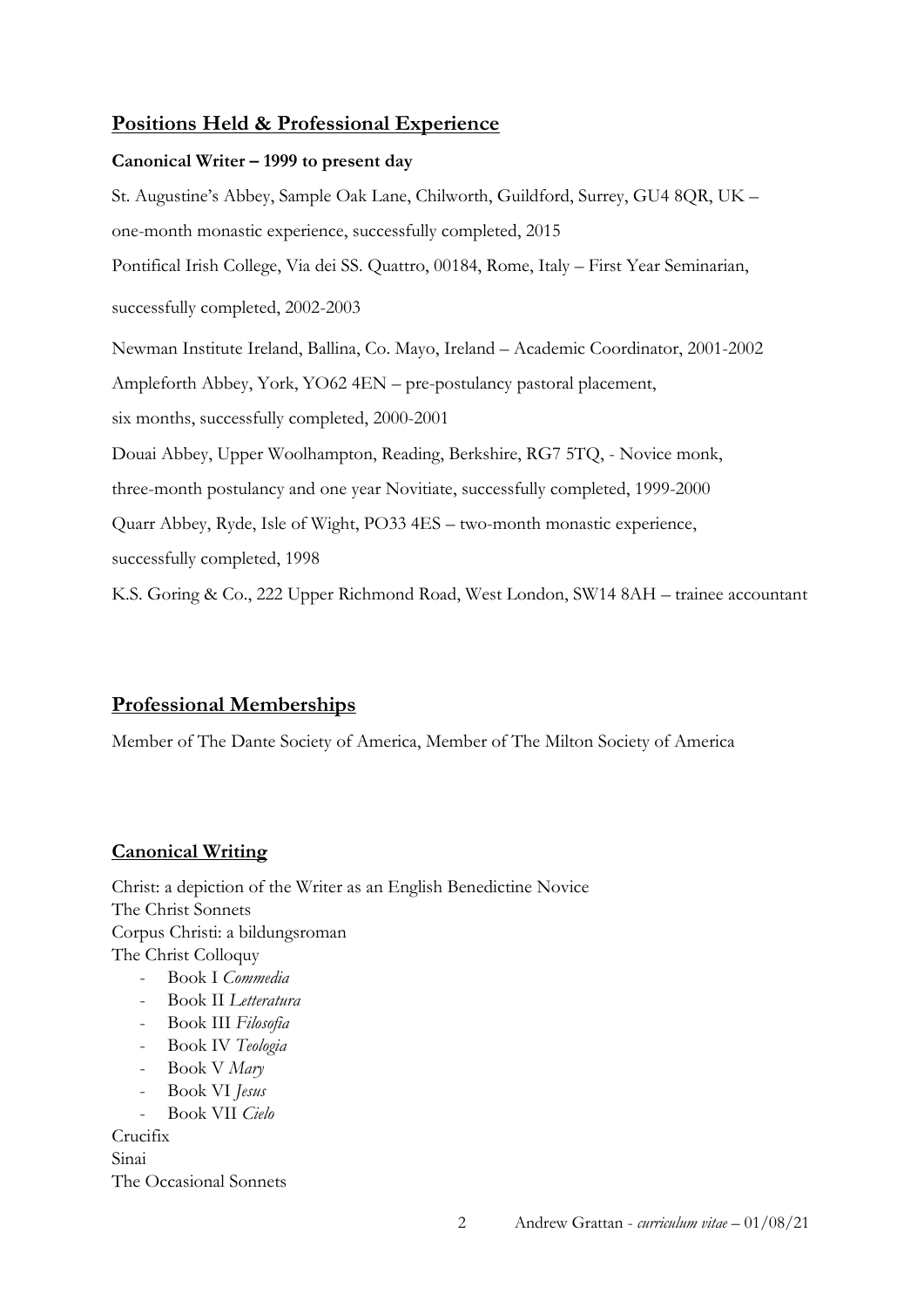The Roman Observatory The Aprilian Sonnets Jesus: a Life – an epic poem in five books Eucharist: an epic poem on Christ's Second Coming & Judgement Day in twelve books Vinum: an epic poem on the History of Christianity in twenty-four books The Christ Homilies The Christ Sermons

## **Personal Statement**

I wrote my first novel, *Christ: a depiction of the Writer as an English Benedictine Novice*, at the age of 27 when I was a Novice monk at Adonai Abbey in rural West Berkshire in England and a proof copy of the novel is now in the library of The Dante Society of America, in Newtonville, MA, in America. I wrote *The Christ Sonnets* while I was a first-year seminarian at The Pontifical Irish College in Rome, at the age of 31 and a proof copy of the sonnets is also in the library of The DSA. I received the initial inspiration for *The Christ Colloquy* in the chapel at The Irish College whilst a seminarian and also received the initial literary inspiration for the epic poem *Eucharist* while reading John Milton's *Paradise Lost* before the tabernacle in the chapel of The Irish College. I wrote the pivotal 'Andrew 'of the wood' sonnet of *The Christ Sonnets*, at the age of 31, in the duomo, Florence while a student at The Irish College. I wrote the first three cantos of *The Christ Colloquy* Book I *Commedia* after attending the Good Friday Service at *Corpus Christi* Roman Catholic Church, Wokingham, Berkshire, when I was 32. I met and fell in courtly love with April Child, 'the new Beatrice', at The British Institute of Florence at the age of Dante's 'pilgrim', 35, enabling me to legitimately and truthfully fulfil 'the greyhound prophecy of Dante's *The Divine Comedy*, writing as 'the greyhound & Child' in *The Christ Colloquy*. Andrew & April eclipse Dante & Beatrice. I wrote the epic poem, *Eucharist* in six weeks at the age of 36. I also wrote *Corpus Christi: a bildungsroman* in the library at Blackfriars College, Oxford, in two weeks at the age of 36 and I wrote *Jesus: a Life* in four weeks at the age of 37. I completed the first draft of *The Christ Colloquy* Book I *Commedia* at the age of 38. *The Christ Colloquy* focuses on the *confusio-intellectus* of 'the three woods', - three monastic choirwoods in three different monasteries. The first wood is the dark choirwood of Quarr Abbey on the Isle of Wight, a monastery of the French Solesmes Congregation, (Thomas More's 'holy isle' of Utopia), where the dark choirwood is the polar opposite of Dante's 'dark wood', or *selva oscura*, symbolising human sin and Florentine politics in *Inferno* in 1300. The second wood is the white choirwood of Adonai Abbey, (William Blake's heavenly Jerusalem), Grattan's 'light/white wood', or *selva opaca* of 2013, symbolising universal 'Church sin', - for example: lying, unchastity, narcissism, careerism, patronage, preferment, psychological bullying, child sex abuse, abuse of office, power and position, corruption, clericalism and secrecy. The third wood is the choirwood of Ampleforth Abbey, (St. Augustine's 'City of God'), in Yorkshire. A proof copy of *The Christ Colloquy* Book I *Commedia* is in the library of The Centro Dantesco in Ravenna, Harvard's Villa I Tatti in Florence, and also, the library of The DSA in America.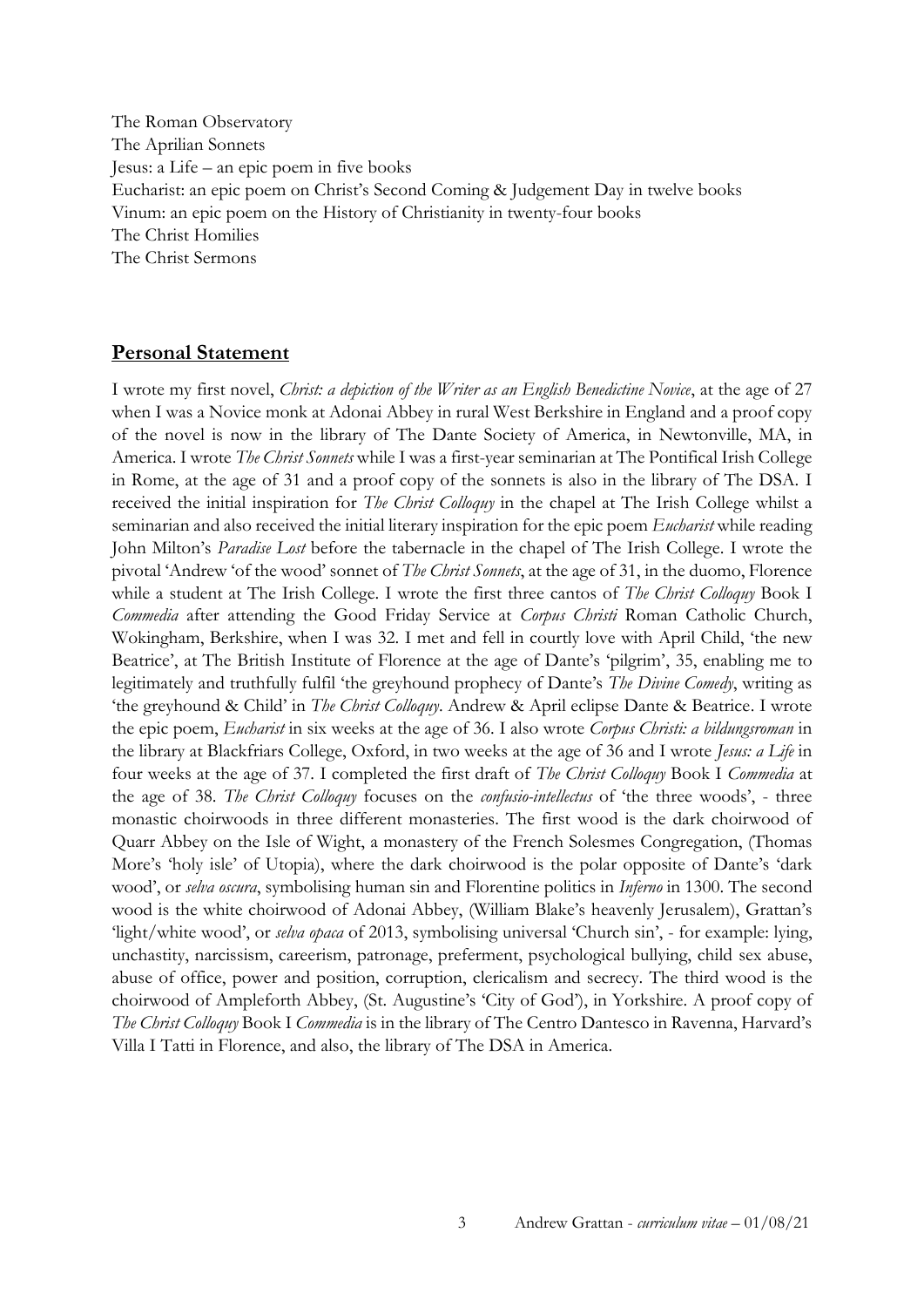## **Website**

### **ANDREW GRATTAN & THE WEBSITE andrewgrattan.org**

**Dante**, *The Divine Comedy*; **Shakespeare**, *First Folio*; **Grattan**, *The Christ Colloquy*

**The design of my website is based on the concrete reality of 'Shakespeare's Staircase', the 'DNA helix' spiral stairway, at the core of The British Institute of Florence, and 'Shakespeare's DNA Canto', from The Christ Colloquy Book II Letteratura, features at the centre of my website. The literary critic, Harold Bloom, in The Western Canon (1994) presents Shakespeare as the first centre of The Western Canon, and Dante as the second centre of the Canon. When I was 35, I fell in courtly love with the librarian at The British Institute of Florence, April Child, who has the face of Our Lady, as it was embroidered on the Marian vestment that a Benedictine monk, Fr. Wilfrid Sollom OSB, wore on Saturdays and Marian Feast Days, when I was a novice monk at Adonai Abbey, in Berkshire, England. The words 'April Child' link 'the April Easter' of Dante with 'the child of April', Shakespeare. I have placed April above Dante's Beatrice, creating a paradigm shift in The Western Canon, lifting me into the company of Dante and Shakespeare, and confirming me, as a new and third canon centre. T. S. Eliot's famous quotation that "Dante and Shakespeare divide the modern world between them; there is no third" also features prominently on my website. The poem is in seven books for both Shakespeare's 'Seven Ages of Man', and the Seven Deadly Sins.**

- *The Divine Comedy* is the preeminent work of Italian Literature and a masterpiece of World Literature. A second experience of courtly love in Florence, and the unique ability to place April above Beatrice, automatically lift me into the company of Dante and Shakespeare. The words April Child, at their most profound level, also refer to the Paschal Mystery, as described in the Catechism of the Roman Catholic Church, graciously facilitating a straightforward elevation into the company of the two poets. Authoring *The Christ Colloquy*, is a privileged opportunity to create a new masterpiece of World Literature.
- As Dante and Shakespeare are linked via the two words, April and Child, similarly, the *Logos*, Jesus, is linked with the new poet, the literary *logos*, Andrew, via the two words, More and John, which refer to Thomas More, author of *Utopia* and St. John, author of the sublime canonical gospel.
- I was discovered for my work, by Professor Robin Kirkpatrick of Robinson College, Cambridge who has read my new *Commedia* of 2013, and said that it is "strange and strong", the criteria required by the Yale literary critic, Harold Bloom, for a new literary work to be 'canonical' and form part of The Western Canon.
- Harold Bloom saw literature as a competition, and the poem has necessarily been designed for a highly educated readership, as primarily, a set-piece 'DNA theory' of the Literature of The Western Canon, based on my "discovery" of 'Shakespeare's Staircase' in Florence.
- The poem should permit the new poet to achieve 'national writer' status, in line with the Shakespeare Birthplace Trust in Stratford and Dante's House and Museum in Florence.
- I have accessed the idea of the triumvirate of the three great Renaissance artists, Michelangelo, Raphael and Leonardo, being paralleled by the three great global writers, "Dante, Will & Eliot's third".
- I have accessed the concept of the Italian 'tre corone', of Dante, Petrarch and Boccaccio being paralleled by the new global '*tre corone*' of "Dante, Will & Eliot's third".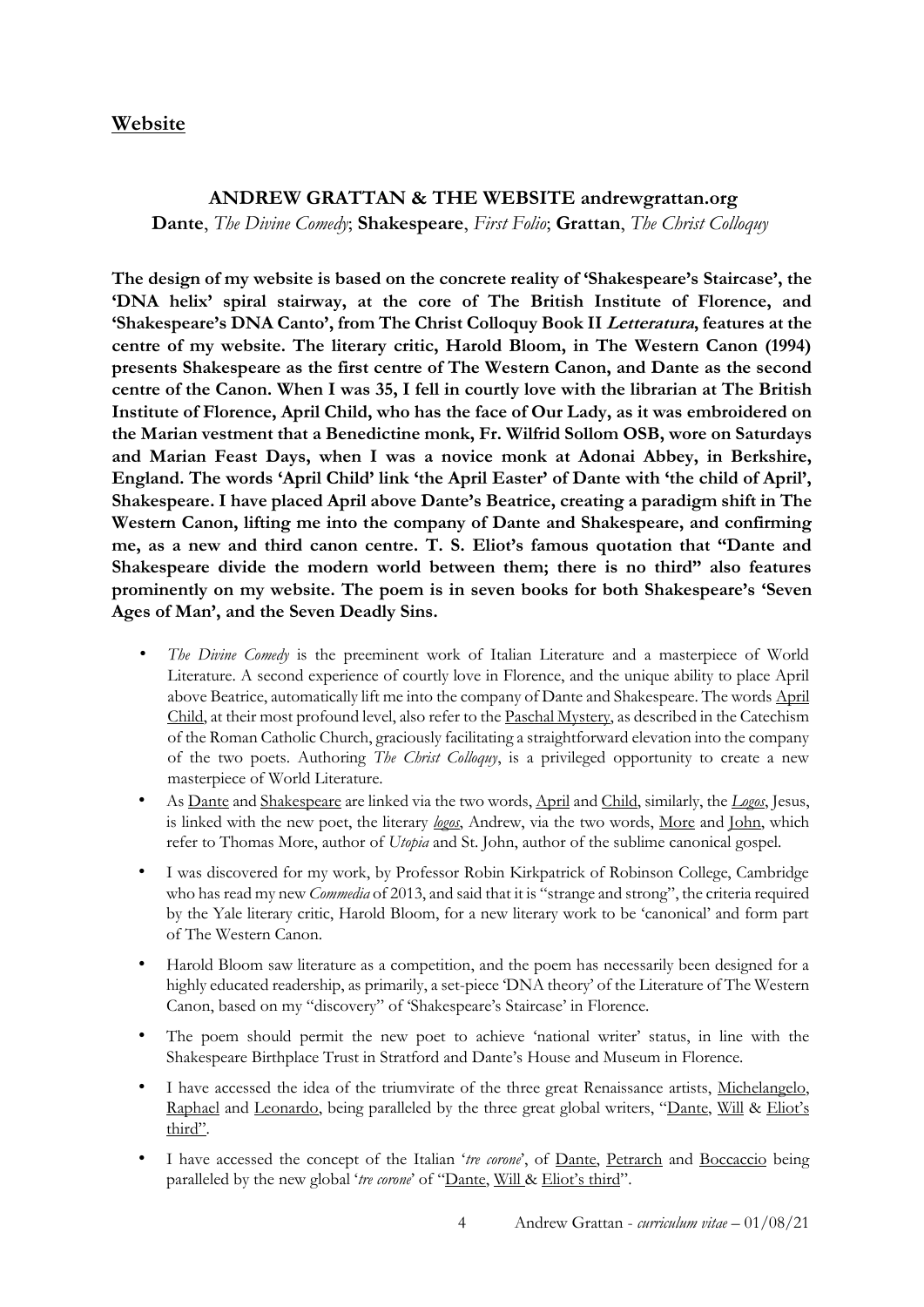- Harold Bloom once described the late poet, Sir Geoffrey Hill, as "the strongest British poet now active", and Hill was knighted for his services to literature in 2012. I am both an ex-Joycean and an ex-Miltonist, and I suffered from Bloom's 'anxiety of influence' as an undergraduate at King's College, London, finally rejecting them both. This form of literary paranoia has enabled me to write as a strange and strong new poet, justifiably assuming the new literary identity of 'the greyhound'.
- Dante's tomb is in Ravenna, and the principal statue of him is at Santa Croce in Florence. There is also the *Centro Dantesco dei Frati Minori* in Ravenna, with a *Museo Dantesco* inside. Mass is celebrated on his anniversary each year in Ravenna. It was Dante's 700th Anniversary in 2021, which was celebrated world-wide, but especially in Florence, Ravenna and Rome, and at *The Dante Society of America*.
- The Papacy see Dante as 'a prophet' and he is known as 'the poet of popes'. I have treated these two aspects of the poet, engaging with two papal documents, *Altissimi Cantus* (1965), and *In Praeclara Summorum*, (1921). Benedict XV in 1921, explicitly referred to "the *intimate union* of Dante with this Chair of Peter", and I have also addressed this union in the poem.
- Crucially, I have approached Dante on the strictly academic terms of *The Dante Society of America* and Professor Albert Ascoli's text, *Dante and the Making of a Modern Author* (CUP, 2008), which examines the notions *auctor* and *auctoritas*, in order to compete with Dante as 'the greatest of poets', by engaging with elite, contemporary secular scholarship. *The DSA* publish the academic journal, *Dante Studies*, annually (John Hopkins University Press).
- The poem, in also designed to help "save" the intellectual integrity of the Humanities, currently in crisis, based on my "discovery" of 'Shakespeare's Staircase', at the core of The British Institute, confirming the Institute as a new tourist destination, it having hosted a second experience of courtly love in Florence, vitally, when the new poet was 35, the age of Dante's 'pilgrim'. Andrew & April, 'the greyhound & Child', eclipse Dante & Beatrice.
- The new literary protagonist of Andrew 'of the wood' is both 'the eternal pilgrim' at 40, and 'the greyhound' in the poem, based on true life experience described on the website. The greyhound "saves" the Church of today, from the abuse crisis and scandals, with a silver "A", a new literary "gospel". Benedict XV referred to *The Divine Comedy*, as the "fifth gospel", and the new literary figures of Mary and Jesus recognize *The Christ Colloquy* as the "sixth gospel". Christ and Our Lady also acknowledge Andrew to be Dante's Greyhound.
- I have made reference to the factions and parties of Dante's day, and the Ghibellines, and the black and white Guelphs, who are echoed by the 'white' 'Petrine' Pope Benedict XVI, and the 'black' 'Jesuit' Pope, Francis, mediated by the 'grey' of the Greyhound evangelist. I used to help Fr. Wilfrid Sollom OSB, who was devoted to Our Lady, with his crossword in evening calefactory at Adonai Abbey, and this ties in with the black and white floor tiles at *Il British*, The British Institute of Florence, and April's black cardigan and white shirt.
- *The Pontifical Council for Culture* in Rome has a Dante Centenary-Scientific Committee (Dante 1321-2021), and *The Christ Colloquy* is also a 'sacred' and a 'holy' work. The greyhound must necessarily "save" the Church of today, out of duty, with a new literary "gospel". The poem is uncontroversial and features truthful outspokenness, regarding negative aspects of the modern Church, as the greyhound lives for "truth and virtue". The poem is also influenced by Newman, author of *The Dream of Gerontius*, a poem inspired by *The Divine Comedy*, and who is considered to rank next to Dante, for the Roman Catholic penetration of eternity.
- In the poem, Andrew 'of the wood' forms the 'order of the Vine', a new religious order for men, to actively begin "saving" the Church of today in practical terms, thereby rejecting the current intellectual and spiritual mediocrity of the Church, lack of great men, and corruption and cronyism.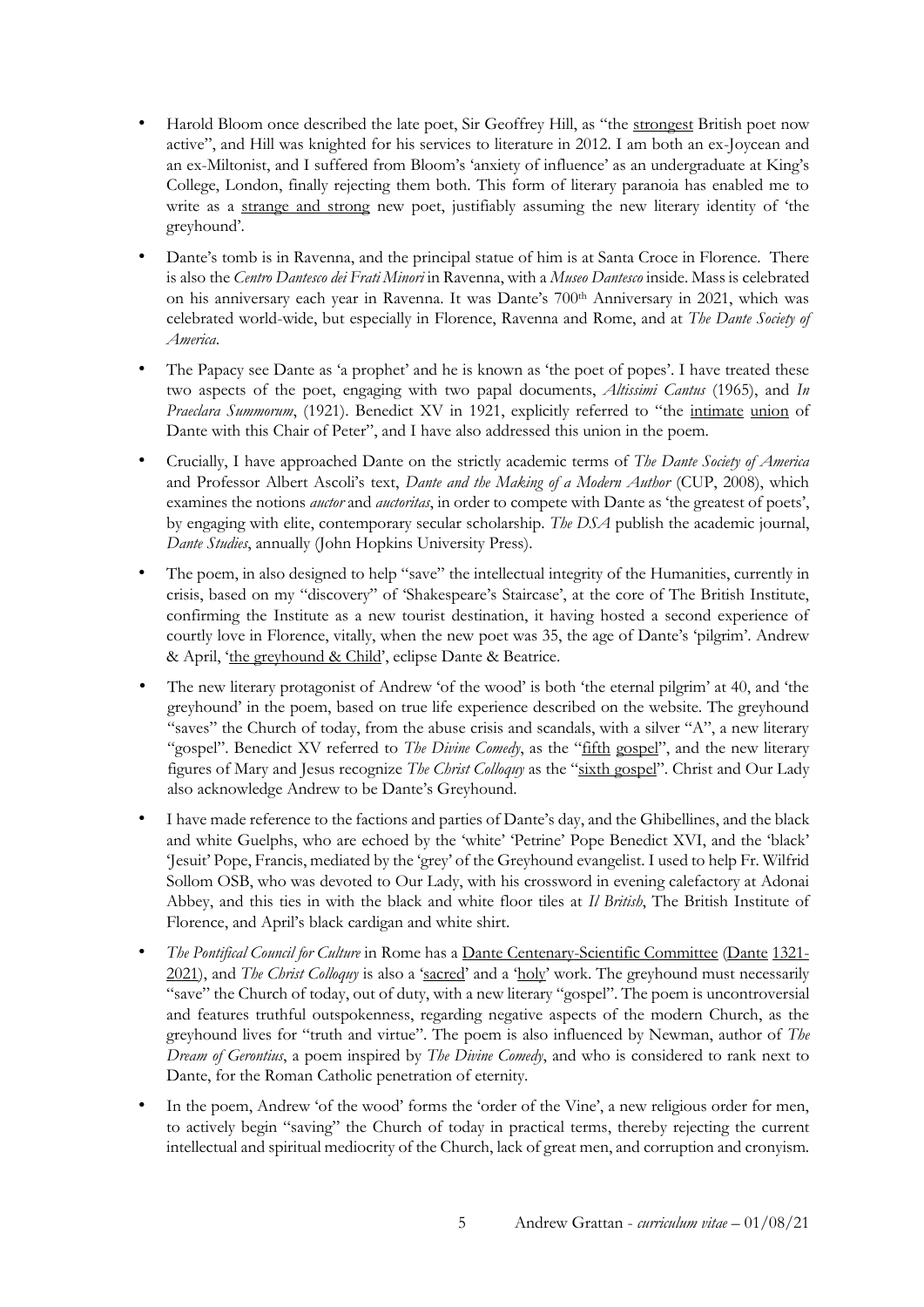• The artistic success of *The Christ Colloquy* depends on its recognition as a new modern masterpiece, becoming a triumvirate with *The Divine Comedy* and the *First Folio*.

## **Canonical Author: ex Miltonist & ex Joycean The New Theocratic Age post James Joyce and the Age of Chaos**

### **THE LOGOS, JESUS & the literary logos, Andrew**

**My literary career is dedicated to glorifying the Logos, the Word, - Jesus. The Garamond font denotes this new logos English Literature, post James Joyce and the destruction of the logos in Finnegans Wake. I am an ex-Joycean, having rejected Joyce on account of the Wake, Joyce's own "biblical" text and version of the Pentateuch, the opening lines, "riverrun, past Eve and Adam's, from swerve of shore to bend of bay, brings us by a commodious vicus of recirculation back to Howth Castle and Environs", consciously introducing a text of scriptural status, the protagonists of HCE, Humphrey Chimpden Earwicker, and ALP, Anna Livia Plurabelle, rivalling the Old Testament's Abraham and Sarah. John Milton is my 'great original' as he remarked of Edmund Spenser, author of The Fairie Queene, but I am an ex-Miltonist too, having rejected Milton, on account of his theological beliefs, especially his anti-trinitarianism.**

- *Christ: a depiction of the Writer as an English Benedictine Novice* is a short, accessible book written in a plain and simple prose style, contrasting with the "purple patches" in Joyce's *A Portrait of the Artist as a Young Man*. John Milton's *Lycidas*, featuring the shepherd-poet, is the single greatest poem in the English Language and I approached the holiness of singing the *Adonai Office*, as a novice choirmonk, at Adonai Abbey, (based on the Psalms in English and the language of the Roman Catholic Church, Latin Gregorian Chant), via the axis and fulcrum of Milton's poem, *At A Vacation Exercise*, the word vacation, being the polar opposite of the word vocation. In *Christ*, I quoted the seminal words: "Hail native language, that by sinews weak / Didst move my first endeavouring tongue to speak" to consciously conjoin canonical English Literature with the canonical language of the Church, and the singing state of the novice in *Christ* complements the singing state of Milton's swain in *Lycidas*. The two novices in the book, *Christ*, yoked together, echo the two gallants in Joyce's *Dubliners*. The two novices in the poem, *The Christ Colloquy*, freed together, disband the two novices in *Christ*, whilst both Christ and Mary themselves, cut the *logos* free from Adonai. The truthful monastic community of Andrew and April, sing not the *Adonai Office*, but *The Christ Colloquy*, undoing disillusioning Adonai, the *logos* not finding the pleroma of the *Logos* at Adonai Abbey, in Berkshire, which I joined during Eastertide at the age of 26, but, at Dante's 'pilgrim' age of 35, in Florence, at The Harold Acton Library, in the two literary *logos* words, April Child, referring, at their most profound level, to the Easter Paschal Mystery, the meaning of human existence, and truth. The goodness, honour, idealism, innocence, naivety and zeal, with which, I first came to Adonai, find fulfilment in being gifted the grace, by God, to Ariel like, turn the words of the *Adonai Office* into something "rich and strange", - the Cross *logoi* of *The Christ Colloquy*, as Thomas More refined humankind's perception and use of gold (and silver), in his magisterial *Utopia*.
- I reject Dom Augustine Baker OSB, the English Benedictine Congregation (EBC) mystic, who wrote over two million words of tangential, ungrammatical and diffuse words in his tract *Sancta Sophia*, the polar opposite of the *Logo*s. I reject the aspiration to titles in the Church, for example, that of 'Cathedral Prior'. I reject posturing, for example, the Dominican Blackfriars Priory in Cambridge, being referred to as a 'house of writers'. I reject seeing religious life as a "career", and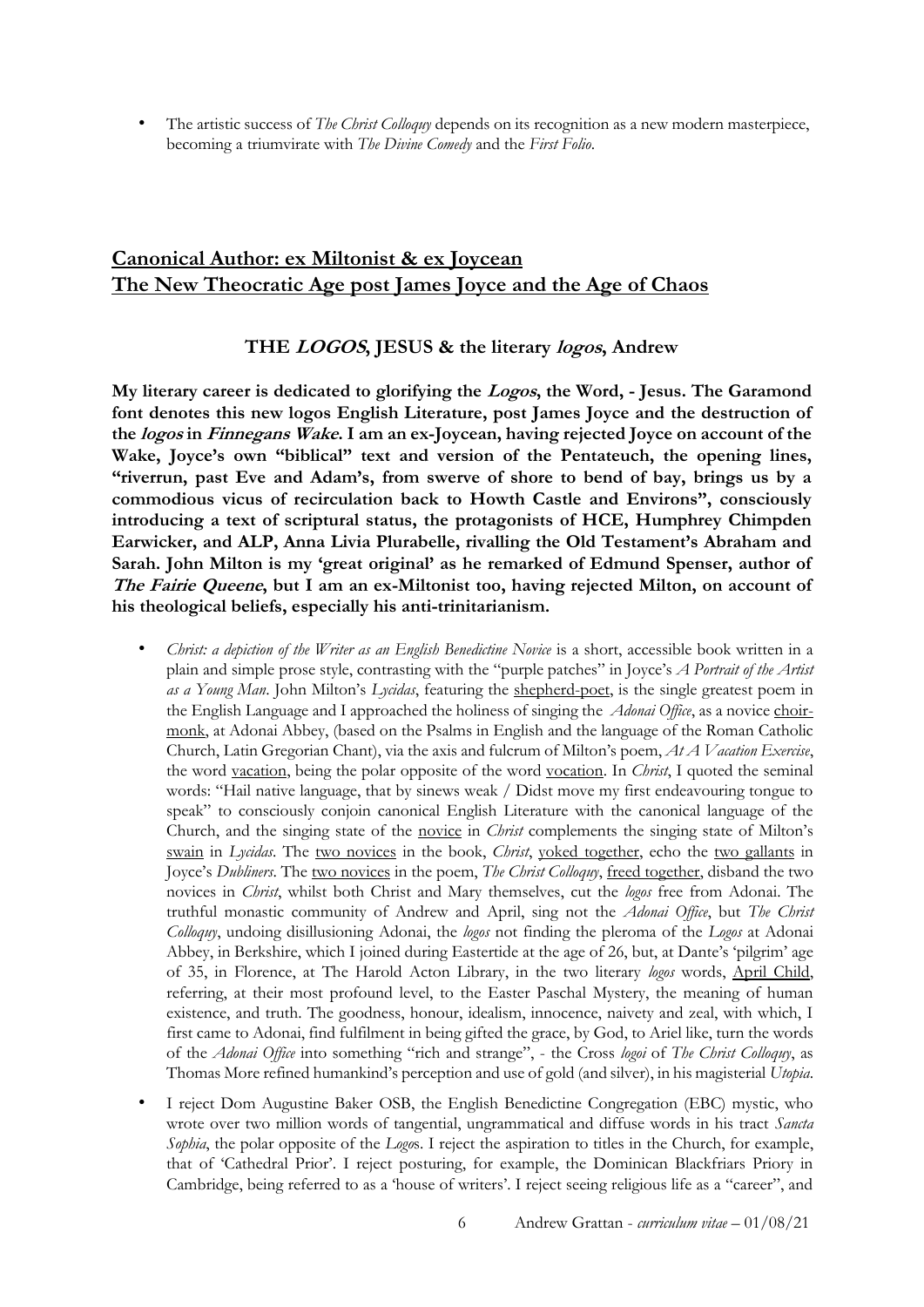the pursuit of power, status, influence, and position, for 'pilgrimage' and trying to prepare for the true *telos* of the beatific vision.

• The literary *logos* in this new *logos* English Literature, is fundamentally rooted in two words: gold and *Logos*. The word gold refers to the gold featuring in More's masterpiece *Utopia*, and its singular and thought-provoking use. *Logos* refers to the word *Logos* in St. John's gospel, "in the beginning was the Word, and the Word was with God, and the Word was God", being the polar opposite of Joyce's, "riverrun, past Eve and Adam's"…

## **The Papacy & The Dante Society of America & Grattan**

## **DANTE ALIGHIERI & THE GREYHOUND PROPHECY The Divine Comedy (1300) & The Christ Colloquy (2013)**

## **THE PAPACY & THE DANTE SOCIETY OF AMERICA**



The fulfilment of the greyhound prophecy, in **The Christ Colloquy**, must address two bodies: **The Papacy**, first represented by **Pope Benedict XV**, in the papal encyclical, **In Praeclara Summorum**, (1921), in which **Dante** was **unified** with **the Chair of Peter**, and **The Dante Society of America**, represented today, by **President Professor Albert Russell Ascoli**, in the academic text, **Dante and the Making of a Modern Author**, (CUP, 2008), in which the two notions, **auctor** and **auctoritas**, are

discussed.

The fulfilment of the prophecy in **The Christ Colloquy**, addresses two aspects of Dante, who is both **"the greatest of poets"**, (**the DSA**), and **"a prophet"**, (**the Papacy**). The new, literary protagonist of **il veltro**, (the greyhound, hunting hound), **Andrew**, successfully competes with **Dante**, both poet and prophet, by becoming a **new auctor**, (**author**) and writing with divine **auctoritas**, (**authority**), in *The Christ Colloquy* of 2013, and today, for **both the Papacy and the DSA**. The greyhound prophecy features in Dante's **Inferno**:

That beast – you cry out at the very sight – lets no one through who passes on her way. She blocks their progress; and there they all die. She by her nature is cruel, so vicious she never can sate her voracious will, but, feasting well, is hungrier than before. She couples, a mate to many a creature, and will so with more, till at last there comes **the hunting hound** that deals her death and pain. He will not feed on dross or cash or gelt, but thrive in wisdom, virtue and pure love. Born he shall be between the felt and felt.

 To all the shores where Italy bows down (here chaste Camilla died of wounds, Turnus, Euryalus and Nisus, too) he'll bring true health. Hunting that animal from every town, at last he'll chase her once more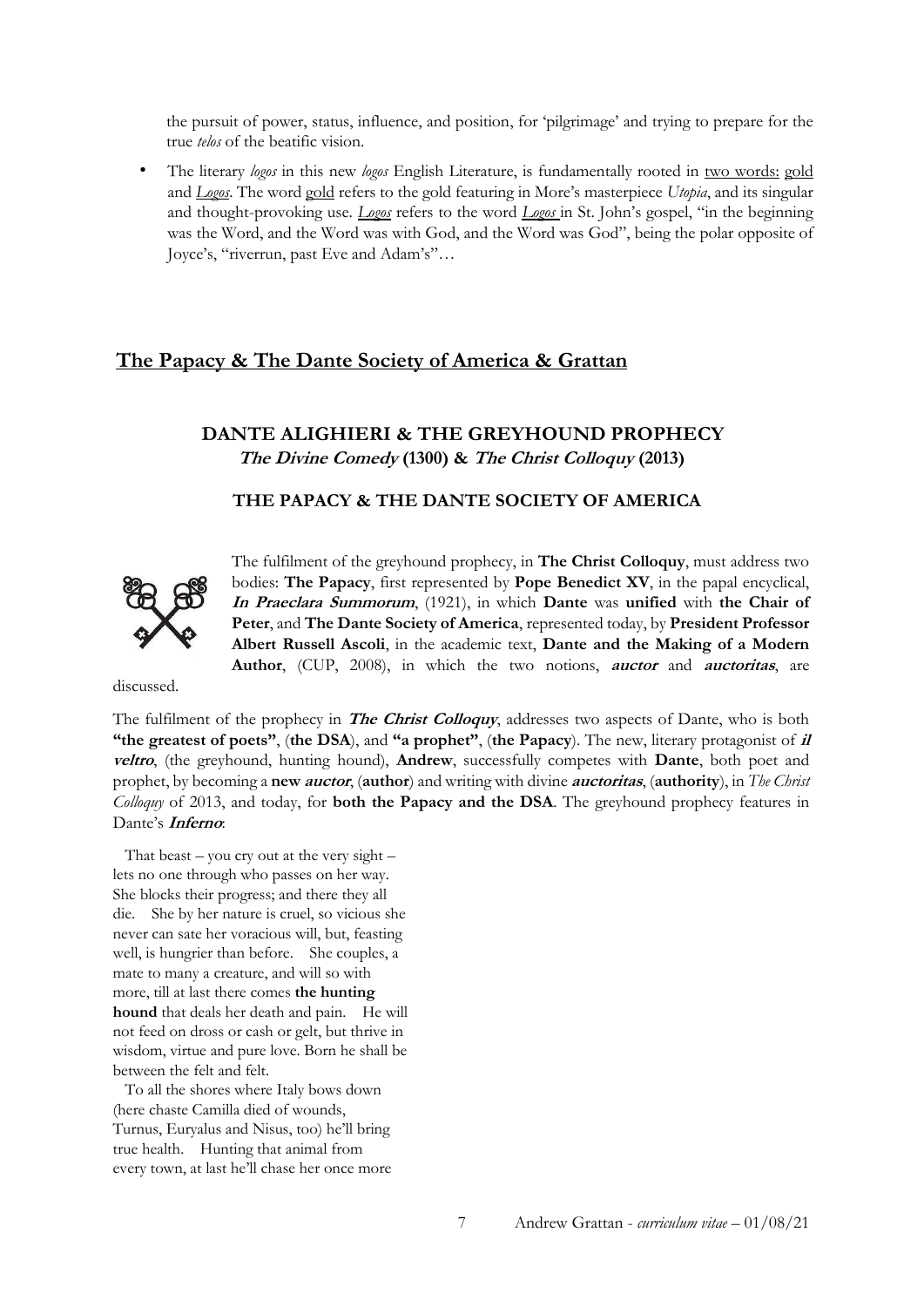back to Hell, from which invidia has set her loose.

(*The Divine Comedy*, *Inferno*, Canto I, 94-111, translated by Robin Kirkpatrick, Penguin 2012).

**April Child**, the English librarian, with whom I fell in **courtly love**, at The British Institute of **Florence**, at the age of **Dante's pilgrim, 35**, has the face of **Our Lady,** as it was embroidered on the Marian vestment, an English Benedictine Congregation, (EBC) monk I knew, when I was a novice monk, Fr. Wilfrid Sollom OSB, of Adonai Abbey, (William Blake's 'Jerusalem'), in West Berkshire, England, wore on Saturdays and Marian Feast days, justifying my assumption, of the **literary identity** of **Dante's greyhound,** and **the eternal pilgrim, at 40,** in **The Christ Colloquy**. **Andrew and April** are **'the greyhound & Child'.**

**April Child** is **divine agency** in **The Christ Colloquy** of **2013**, conceived as **'the sixth gospel'**, during the Pontificate of **Pope Francis**, as **Beatrice Portinari**, is **divine wisdom,** in **The Divine Comedy**, which **Pope Benedict XV**, termed the **'the fifth gospel'**. I have placed **April above Beatrice**.

In **In Praeclara Summorum**, (1921), **Pope Benedict XV**, wrote about **"the intimate union of Dante with this Chair of Peter"**, and he referred to **The Divine Comedy**, as **'the fifth gospel'**. **Pope Paul VI** issued the *motu proprio*, **Altissimi cantus** in 1965, and on 4 May 2015, **Pope Francis** referred to Dante as **"a prophet of hope"**, on the 750<sup>th</sup> anniversary of Dante Alighieri's birth.

The greyhound prophecy, can refer to a future **"saviour figure"** for the **Roman Catholic Church**, and in **The Christ Colloquy**, Andrew is authoritatively established as **Dante's greyhound**, and **The Christ Colloquy**, is authoritatively established as **'the sixth gospel',** and the fulfilment of the prophecy, "saving" the Church of 2013, and today. In order to "save" the Church, to compete with the greatest of poets successfully, to fulfil the prophecy in the context of the Papacy, and to be "made", as a "modern author", in the phrase utilized by **President Professor Albert Russell Ascoli**, in **Dante and the Making of a Modern Author**, the greyhound must possess **new auctoritas** for modern times, to **parallel the established authority, of both the Papacy and the DSA**.



On the Papal insignia, the symbol of Papal authority, (the Chair of Peter), is the saltire (St. Andrew's cross), of two crossed, gold and silver keys, (St. Peter's "keys" to the kingdom of Heaven), and the symbol of the greyhound's authority, is the saltire of two crossed black keys upon a white background. *Auctoritas*, derives from the primacy of the unique experience of courtly love in Florence, for April, at the same age as Dante's pilgrim, 35, in *The Divine Comedy*, the greyhound, Andrew, being the eternal pilgrim, at the

age of 40.

In **The Christ Colloquy**, **The Holy Trinity**, and the new literary figures of **Christ**, (the third person of The Holy Trinity), and the *theotokos*, **Mary**, with their dual supreme **auctoritas**, as Mother and Son, confirm Andrew's status as the greyhound, above even, the *auctoritas* of **Dante** himself and **The Divine Comedy** itself. **Virgil**, **Dante**, and the new protagonist of **Shakespeare**, all recognize Andrew, as the greyhound.

**Our Lady,** wields **complete authority over the greyhound prophecy**, as **Mediatrix** of the "saving" of the Church of 2013, and today. In a scene in Paradise, in **The Christ Colloquy**, **Book V Mary**, Canto XLVII, featuring **Mary** and **April**, (the flower girl of Heaven), Our Lady refers to *In Praeclara Summorum* and *Altisismi cantus*, and then, **The Christ Colloquy**, which Our Lady authoritatively refers to, as **'the sixth gospel'**. **Our Lady** also speaks of her personal and unique relationship with, **"my greyhound"**, Andrew.

In the **new courtly love pairing** of **Andrew and April**, **April is placed above Beatrice, and Beatrice cedes her place to April.** April acts as a mirroring, lesser **mediatrix,** divine agency, mediating between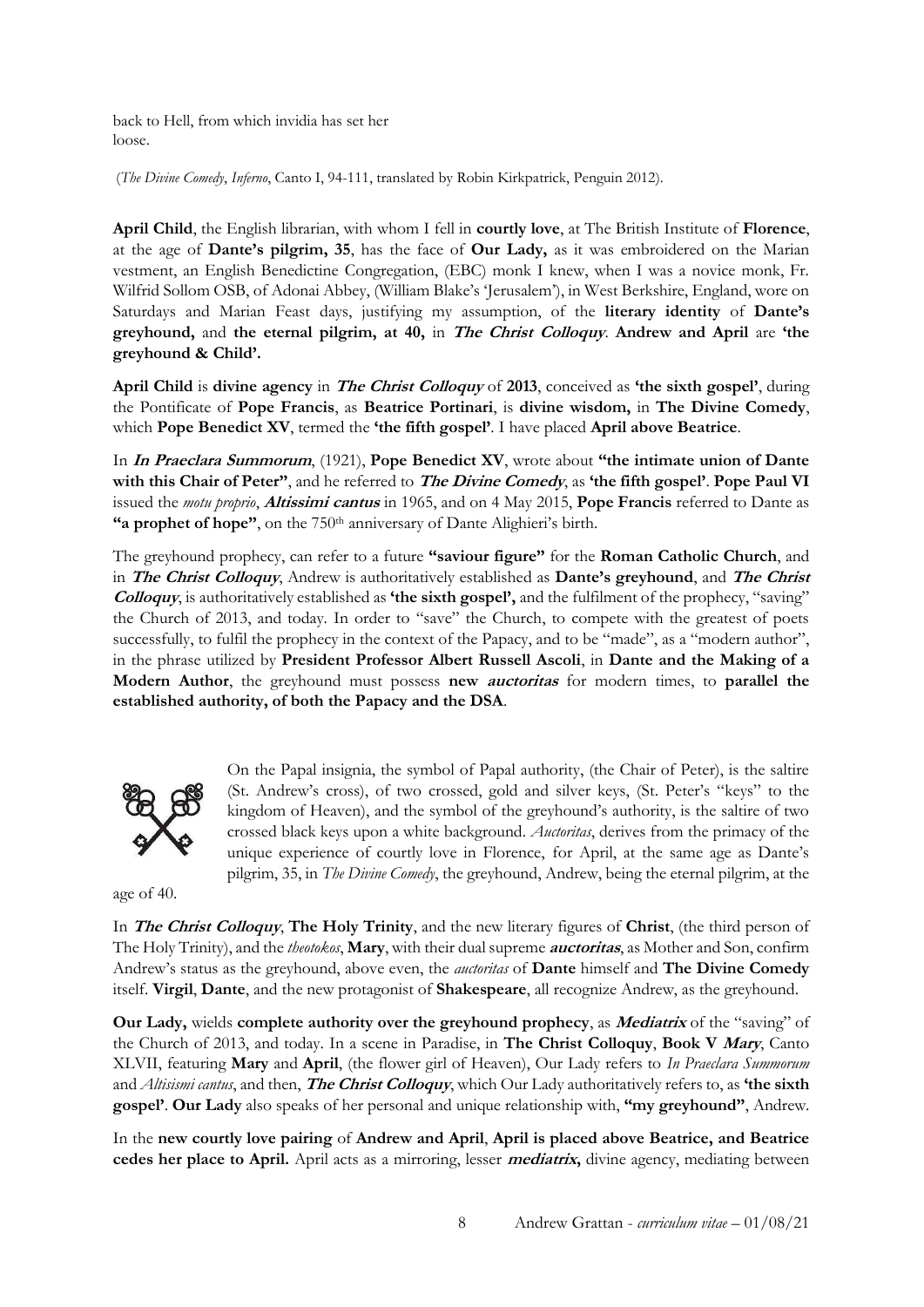Heaven and Andrew, as Beatrice mediated between Heaven and Dante. April too, confirms Andrew's status, addressing him in a threefold manner, as **Veltro**, **Greyhound**, and by the new name, **Saltire**.

April, also calls Andrew by the private name of **Grey** (as Our Lady calls her, **Prila**), referring explicitly, to the blended **black** and **white** of the greyhound's saltire, (echoing the black and the white Guelphs). **Andrew and April, 'the greyhound & Child'**, are established above and beyond, **Dante and Beatrice**.

Only the greyhound, is capable of placing another woman, above Beatrice. The greyhound lives for truth and virtue, and is destined to bring "true health", to Italy again, and the centre of Italy, is established as the altar, under Bernini's baldacchino, in St. Peter's Basilica, in Rome. In this extract, from Book V, *Mary*, April addresses Andrew, besides Christ's tomb, in the garden of Gethsemane, on Easter Sunday afternoon, 2013:

**"As Gabriel, once greeted the Virgin girl, at the Annunciation, I annunciate, auctor, with divine auctoritas, only one man alive, Can save his Church, restore Sancta Mater Ecclesia, Barthes author,** 

**Good news, a new, named gospel, according to Andrew, and it is you. Veltro, Saltire, you are to bring true health, to the hearth of Italy again, Beneath Bernini's baldacchino, in San Pietro and there, cross the keys".** 

APRIL CHILD – The Paschal Mystery *The Christ Colloquy*, Book V, *Mary*, Canto XLVII, 55 – 60, Grattan.

In **The Christ Colloquy**, the four canonical gospels, are referred to, as the **gold 'M' of Matthew**, the **gold 'M' of Mark**, the **gold 'L' of Luke** and the **gold 'J' of John**. Dante himself, refers to *The Christ Colloquy* as **a silver 'A'**, echoing the silver key on the papal insignia, and *The Divine Comedy*, is referred to as **a silver 'D'**.

The greyhound **"crosses the keys"** with **"the keys of Peter"** and "saves" the Church of 2013, and today, with the truthful service, of writing **The Christ Colloquy**. **"Crossing the keys"**, also refers to the Eucharistic Rite in the Mass, and the Pope moving his two arms and hands (keys) over the host at the moment of Consecration, at the altar, beneath the baldacchino in St. Peter's, the greyhound, also moving his two arms and hands, (keys), in mirroring action, in a new form of diaconal service, authoring 'the sixth gospel' and silver 'A'.

In **The Christ Colloquy**, **Book VI Jesus**, **Christ** recognizes Andrew as Dante's greyhound. **Christ** also receives Andrew as a new disciple, a new evangelist, and a permanent deacon. Dante's treatise, **Convivio**, (*The Banquet*), forms a triad with the **Last Supper** and the **Mass**, and Dante states to Andrew, in *Inferno*, in **the wood of the suicides**, as it is in 2013, and today, newly composed of **monastery choirwoods**, the colour and condition of each **wood**, (echoing the **selva oscura** of 1300 and **selva opaca** of 2013), reflecting the current intellectual, political and spiritual state of the Church globally, that he, Dante, "**the holder of the Convivio table-keys**", will give Andrew, "**the Petrine key to The Western Canon**".

## **Academia & The Christ Colloquy & Grattan**

In **The Western Canon: The Books and School of the Ages,** (1994), **Harold Bloom**, wrote that new writing, must be **"strange and strong"** in order to be canonical, and to form part of The Western Canon.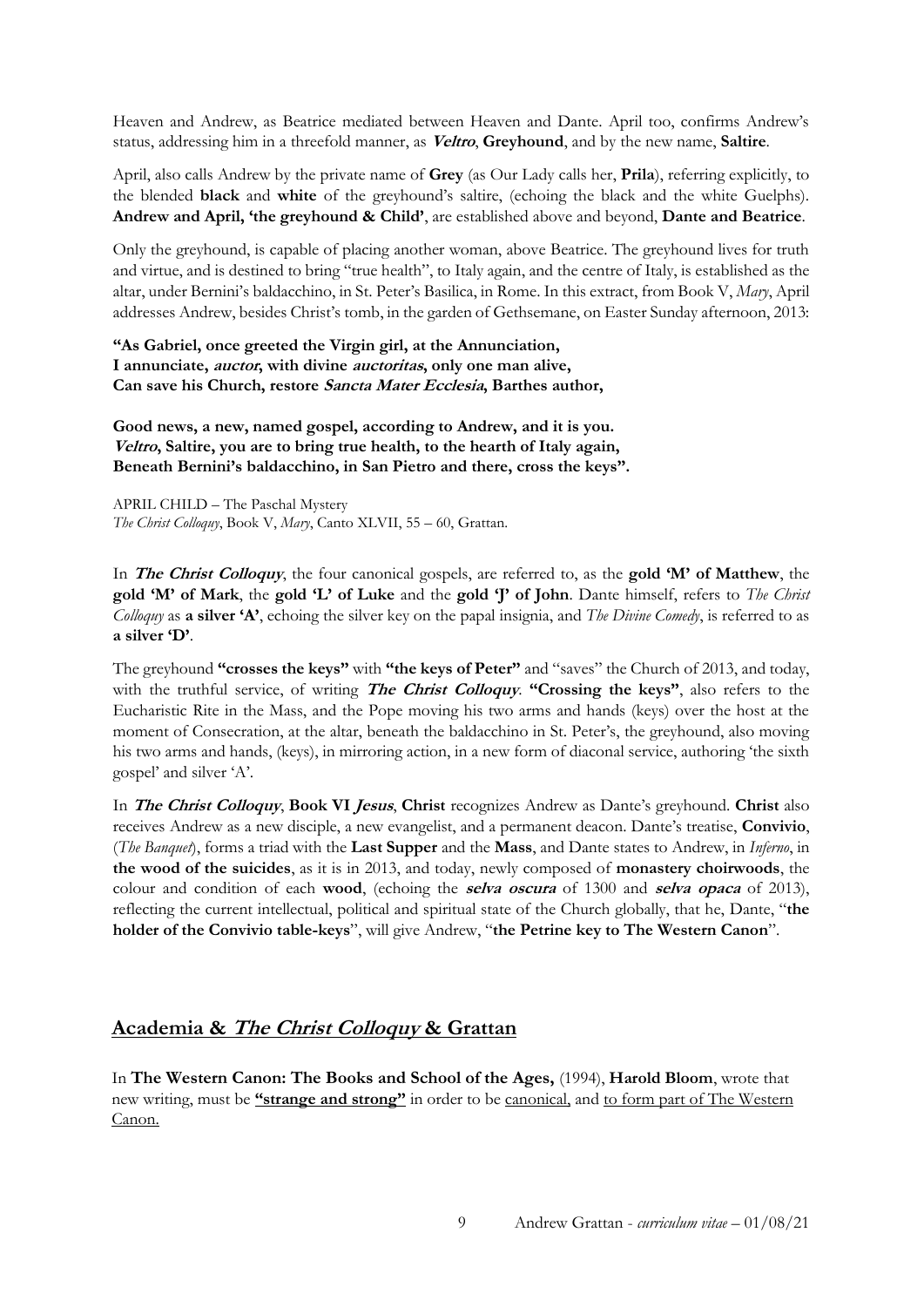**"One mark of an originality that can win canonical status for a literary work is strangeness that we neither never altogether assimilate, or that becomes such a given that we are blinded to its idiosyncrasies. Dante is the largest instance of the first possibility, and Shakespeare, the overwhelming example of the second".** 

**(Bloom, Harold, The Western Canon, Papermac, 1994, p.4).** 

**"Canonical strangeness can exist without the shock of such audacity, but the tang of originality must always hover in an inaugural aspect of any work that incontestably wins the agon with tradition and joins the Canon". (p.6). "All strong literary originality becomes canonical", (Bloom, Harold, p. 25).** 

**I was discovered by Professor Robin Kirkpatrick, Professor Emeritus of Italian and English Literature, and Life Fellow of Robinson College, Cambridge. His books include studies of Dante's Commedia, the European Renaissance, and Shakespeare. His verse translation of Dante's Commedia was published by Penguin Classics in three volumes (with introductions and notes) between 2006 and 2007.** 

On 26/07/2018 **Professor Emeritus Robin Kirkpatrick emailed of Robinson College, Cambridge** emailed: **"The language of your poetry is especially strong and striking".**

On 27/07/2018 **Professor Emeritus Robin Kirkpatrick of Robinson College, Cambridge** emailed: **"Grattan's work is as strong as it is strange. One admires especially the energy and richness of its Christian imagination".**

## **THE DANTE SOCIETY OF AMERICA**

- **Dr. Christian Dupont**, (Secretary and Librarian of The Dante Society of America and Head Librarian, John J. Burns Library, Boston College, Massachusetts, United States of America), emailed: "I will be happy to tell others of your work as I have occasion, letting the strength of your verse speak for itself", (19/01/2016). - **Professor Teodolinda Barolini**, (Previous President of The DSA; Columbia University, New York, (The Italian Academy); *Dante Studies* International Advisory Board), emailed: "Congratulations!", (11/07/2016). - **President Professor Albert Russell Ascoli**, (**President of The DSA**; University of California, Berkeley), emailed: "You certainly have a unique take on Dante's work", (17/12/2016).

**Professor Arielle Saiber** (Bowdoin College & *Dante Today*), posted a citing of my website on **October 18 2016** Filed Under: Written Word, Tagged With: 2016, Poetry Andrew Grattan **DANTE TODAY Citings & Sightings of Dante's Works in Contemporary Culture** 

website submitted on **16/12/2016**, backdated and paired with, the citing/sighting of a new biography: **Marco Santagata**, **DANTE The Story of His Life**, posted on **October 17 2016**

- **Professor Ronald L. Martinez**, (Brown University; **Dante Studies Editorial Board**), (*Inferno*, OUP, 1996; *Purgatorio*, OUP, 2003; *Paradiso*, OUP, 2011, edited & translated by Robert M. Durling; introduction, commentary, notes and interpretive essays, by Ronald L. Martinez), emailed: "I'll pass this on to my students, who will likely be very interested. It's a teaching resource, too, and I appreciate it", (19/04/2017).

- **Assistant Professor Elizabeth Coggeshall**, (Florida State University (FSU) & **Dante Today**), emailed: "I frequently teach material from our digital collection in my course on Adaptations of the *Commedia*, and I am always looking for examples of poetry that I can direct to my students' attention. I look forward to learning more about your work", (1/03/2018). "Your approach to the poem is distinctive, and I look forward to sharing it with my students!" (26/03/2018)

### .**THE AUTHORITY OF THE DANTE SOCIETY OF AMERICA: 2 KEYS / 2 EMAILS**

**THE PAPAL INSIGNIA - 2 GOLD & SILVER KEYS IN SALTIRE THE DANTE SOCIETY OF AMERICA GOLD MEDAL THE GREYHOUND INSIGNIA - 2 BLACK KEYS IN SALTIRE**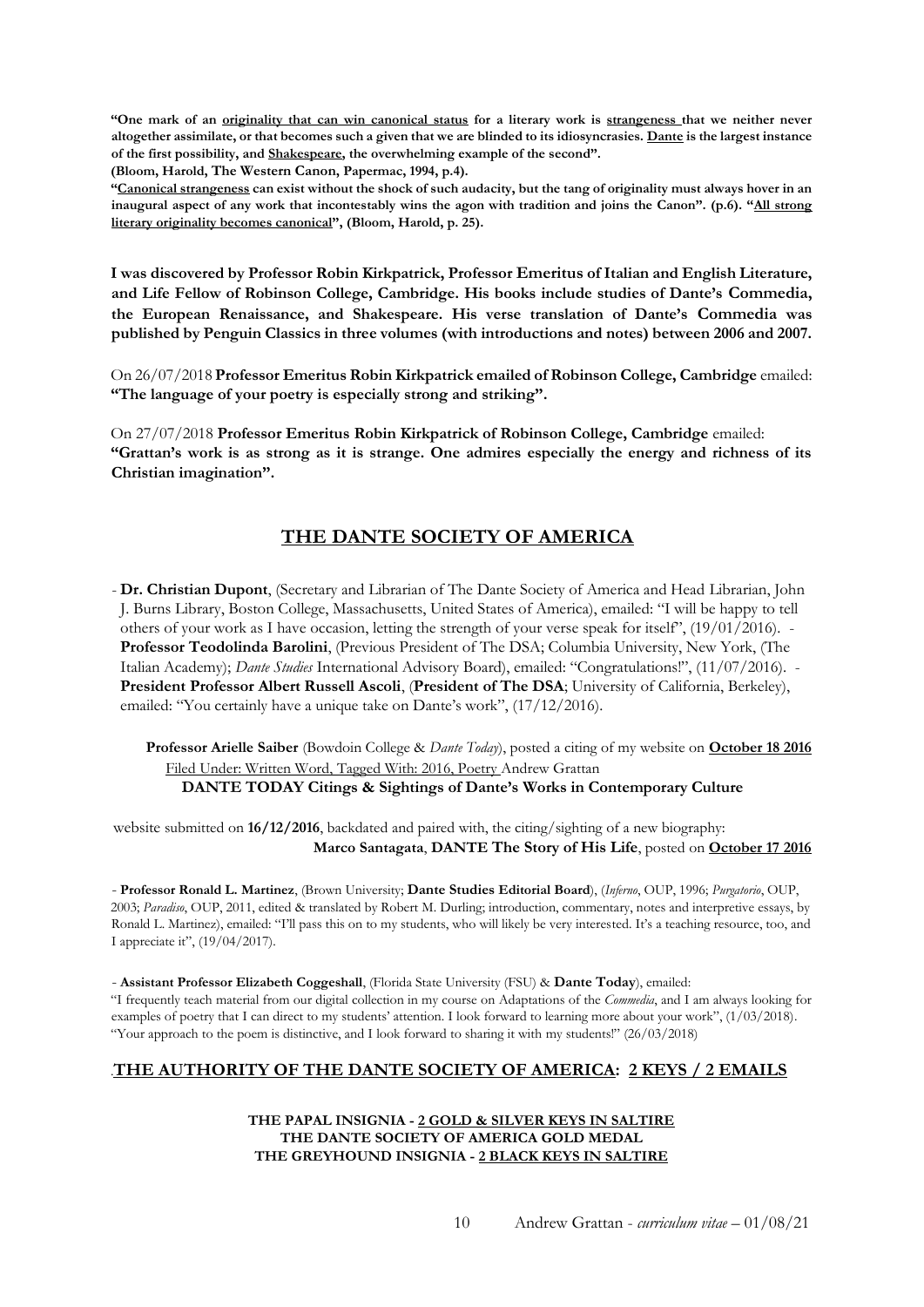- **Dr. Dupont**: "Thank you for sharing these explanations of the symbols and symbolism that is so deeply embedded in your poetry. The greyhound prophecy has remained the most puzzling of Dante's prophecies. I wonder sometimes how long he thought these end times might last. Surely not the centuries that they have? Yours, with good will".

- **Mr. Grattan email 1: 15/03/2018 2 SIMULTANEOUS EMAIL REPLIES: Dr. Dupont: 28/03/2018 at 05.14 am**

- **Dr. Dupont**: "At the conclusion of this Lenten Season, I wish you fulfilment and joy as we enter the Easter Triduum. Thank you for sharing your new and updated PDFs. I see that you have been reading Prof. Ascoli's work more closely!"

- **Mr. Grattan email 2: 22/03/2018 2 SIMULTANEOUS EMAIL REPLIES: Dr. Dupont: 28/03/2018 at 05.14 am**

#### **Dante Studies International Advisory Board members**, acknowledgement emails:

Professor Luisa Maria Ardizzone, (New York University), (24/03/2018); Gary Cestaro, (*Dante Studies* Editorial Board, De Paul University), (26/03/2018); Richard H. Lansing, (*Dante Studies* Editor *Emeritus*, Brandeis University), (28/03/2018); Giorgio Inglese, (Università di Roma La Sapienza), (3/04/2018); Roberto Antonelli, (Università di Roma La Sapienza), (3/04/2018); Marko Tavoni, (Università di Pisa), (4/04/2018); Christopher Kleinhenz, (University of Wisconsin-Madison and first recipient of The DSA's Distinguished Service Award, 2018), (8/04/2018)

## **Canonical Writing: Extracts - Christ: a depiction of the Writer as an English Benedictine Novice – (The Chrysolite Collection)**

#### **ONE**

"Lord open our lips, and our mouths shall announce your praise!"

The monks touched briefly, with their thumb, their lips to unseal them. With the tip of his left thumb, the Novice unsealed his lips. He cut quickly, a curtailed cross across his lips length and horizontally, he remembered himself to Christ. The Novice listened to the authority of the choir. He knew that he must not dissemble; he was wise and tasted first, the silence of the air.

This one voice had broken the sweet of the silence and now began to shepherd them around the Invitatory Psalm. About him, the morning sun was continually bedecking choir in her best lightsome attire, and the choirwood was all yellow gold beneath the dressing sun. He looked and saw the sacred veins of grain, running deeply throughout the holy, white choirwood of the English monastery.

The Cantor spoke with tingling authority. Like a herdsman, the *Hebdomodarius* guided them round the first psalm of the day. The pace was grave and solemn.

The Novice stood with the monks, listening to the beginning notes. He looked quickly again upon the straw-coloured organ wood, rendered honey-yellow in the morning light. The piping organ smoothed sound across the plane of the nave and lower sanctuary. The Monk-Organist touched lightly the stops and made sound. The stream of song swayed upon the air about him. The pipes flashed silver in the light. The various pipes sounded out upon the morning air. He listened as the unlocked organ pipes wine pressed out their first chords of the day. The song swelled, warming the air.

The Novice took up and read, holding the royal blue book loosely in his joining hands. He fingered the dark blue, hardboard psalm book expectantly and it bathed his spirit in delight. In his heart, he lay his finger across his lips and bid himself instructed. The Novice awaited the psalms, athwart the fruiting cedar and the Leban lime.

The Cantors had pronounced their half; the monks joined their reply. The reply began. The Novice attended them; he did not answer. At first, there was a humming of confused talk; the psalm was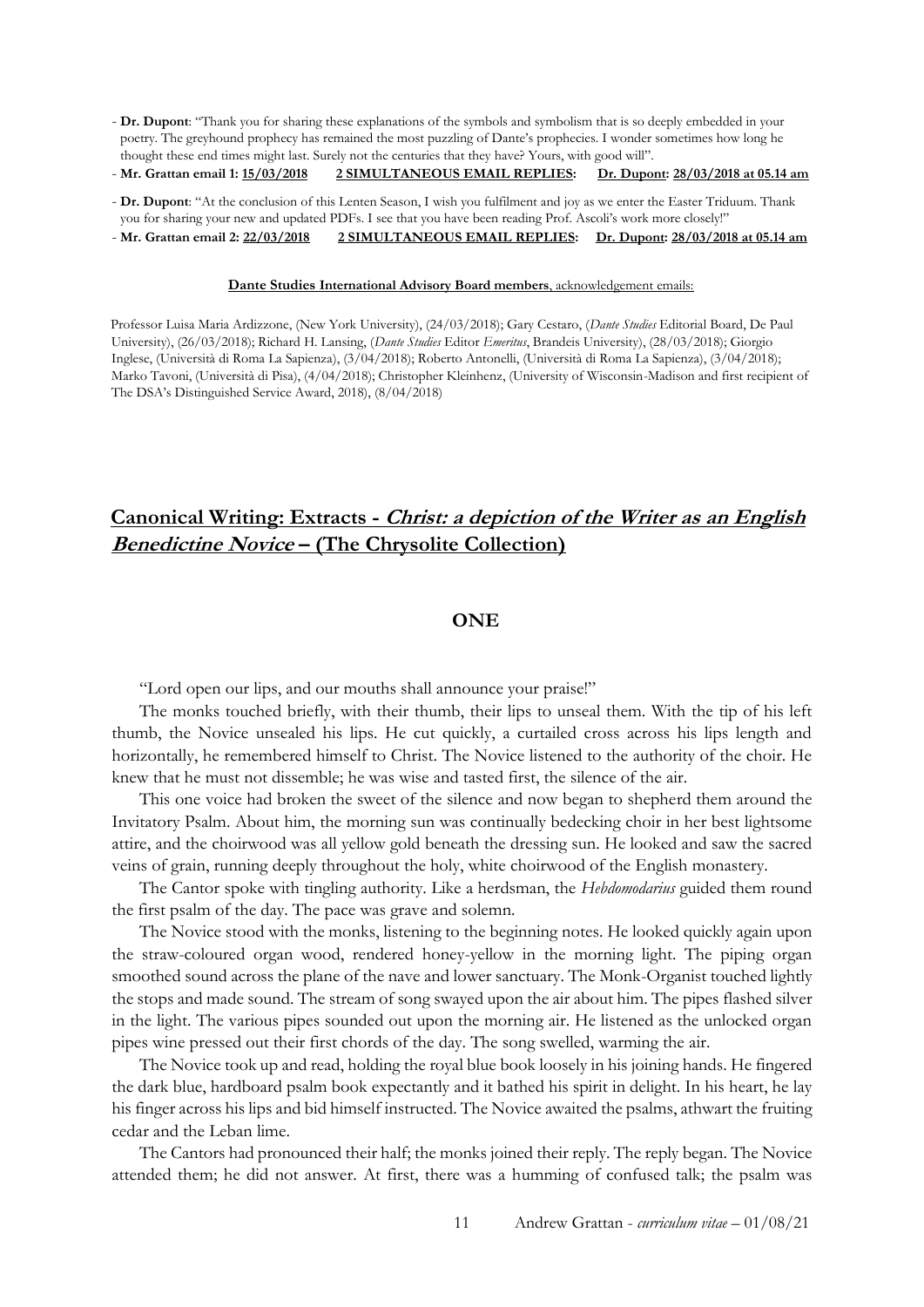circling round and round as the Cantors steered the light body of the psalm round lightly. The monks, in drowsy hum, rang morning's yawning peal.

A despondent, raggedness of sound, was shaken off, from the scattered and sparse population of monks; most were weak voiced, for it was still very early. The monks sang in alternation with the Cantors. The body of the monks adjacent him sang across the flowing course of the silent Cantors. The precious sounds of the psalms were being sung, and the Novice marvelled at their words.

Then, when the sound gained shape and fresh familiarity, the sound to accompany the insistence of the chief Cantor, grew as fresh branch adding greening shoots upon an olive tree. The fresh streams of their song ran by him. The sound itself seemed to soften the very stones of the abbey. Their hearts and their faith spoke.

The Novice did not answer.

The body of the psalm continued in soft, insistent, purposeful urgency and gradually, the form of sound added fluidity and solidity to the first solo voice. The tongue of the Novice was silent from disuse and misuse; he trod water within the slow tide of their moving surge.

Pure, soft prayer filled gently the warm atmosphere.

The song was growing and grew steadily about him, stronger. Then, the psalm was concluded and with a terse final note and calm and peace and serenity reigned. The Invitatory Psalm had terminated.

Two monks from above him and to his right, merged from the morning fresh and glowing choirwood. They carried with them books about their sleeves and at their breaking from the stalls, bowed toward the lower altar and crossing the nave, came to the Cantors' places.

The Cantors for the office arranged their books upon the broad-faced, flat head of the wood, that upon a thick and strong stem was mounted. It dwarfed their figures; upright they stood.

The Novice stood still, upright with the monks. There was a delay then soft piping began to originate at the organ further down below the seat of the stalls. The silver organ pipes gleamed from within their setting. Their silver lines flashed like the antler of deer. They shone from out the yellow honeyed wood of the climbing organ casing. The words of the monks would be tempered to the steel ringing pipes. Below the organ, within the lowest open of the Abbey Church the day was rousing itself to increased warmth. The music began again; he was fresh to it.

Still, the Novice did not answer.

Then, in alternation, sound and silence arranged began to issue and the deep-toned and lovely organ pipes pronounced the name of prayer. The vocal reeds of the pipes hummed and piped forth. A soft flow of air, a gathering tide, reissued from the monks' mouths in antiphonal chorus. Each side the other answered, each, responding to the others alternate silence.

The sound slid smoothly down the glassy way of the nave. The monks drank the air before them as the fruits of their faith enwrapped them, and, as the song rose as rising sap upon fresh branch, the English Benedictine Novice, was mute.

He was all wonder, all amazement.

Hail, Native Language!

The English Benedictine Novice began to answer; he was beginning to learn their language. He forced the tight and unworked cords of his throat to move and work, and felt the sinews of them within his larynx, work and move and warm, until the morning song smoothed out sweetly through his moving lips.

He spoke softly. He talked softly. In quiet joy his parted, fulfilling lips moved and they cooled the air with their reasoned language. He held the psalm book in his joining hands, tracing attentively the times of silence and of song. He sang softly. Their voices had skipped up a little as they warmed to their work. The monks sung the psalms; the Novice sang the psalms. The song was not untimely, no, he not sedulous by nature, no, nor beginning late. With a clear and informed spirit, he, standing, began the newness of that morning's offering. They, the Cantors became his guides.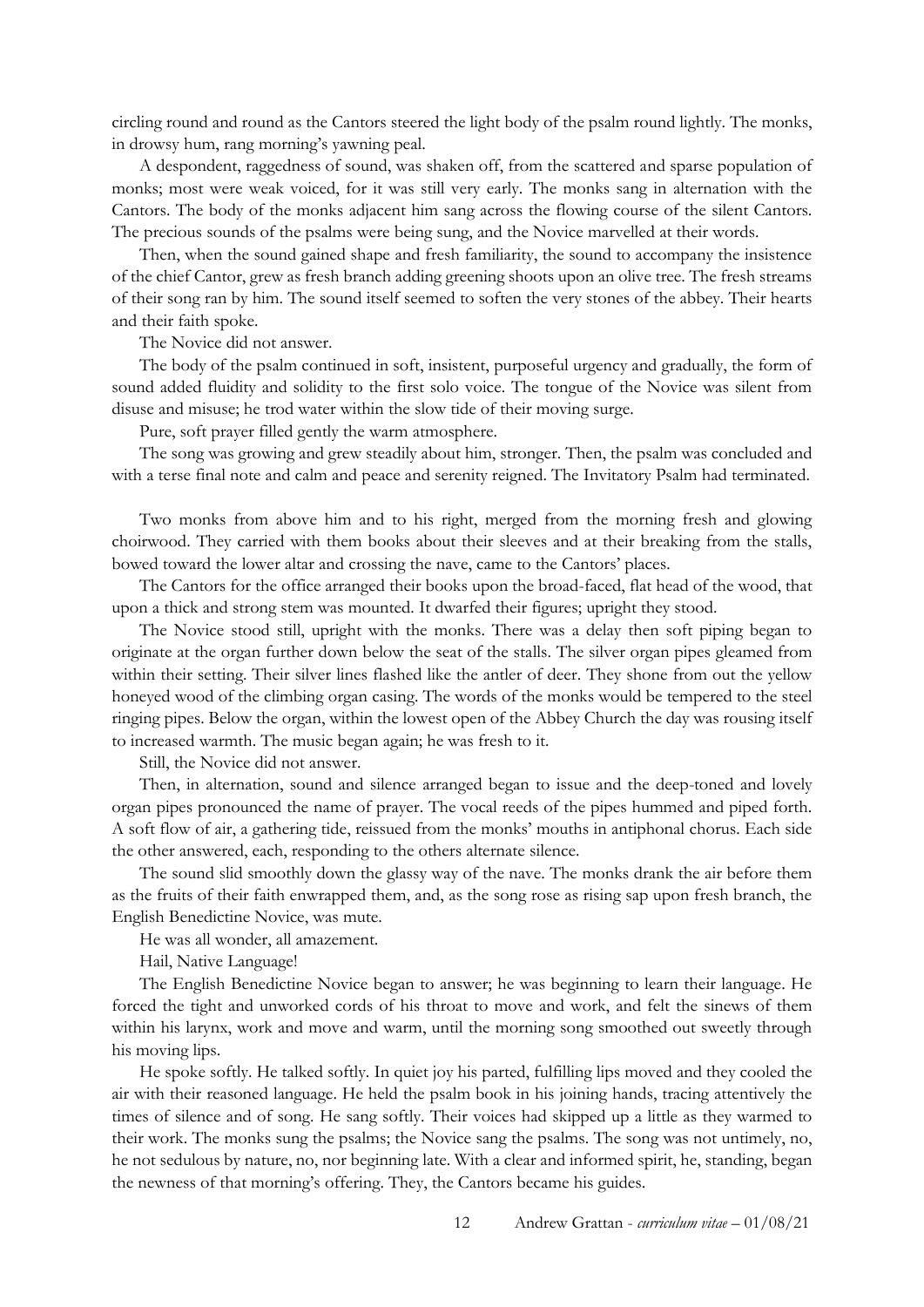The Novice's tones tested the air, striving quickly for the credibility of his own part on the warm, morning air. His accent was good; he hit the note of expectation. He did not miscarry the sound. The monks of solemn profession, from custom, from faith and from practice, their song, streamed still more thickly. The Novice's words and theirs hit the air together. His heart spoke. Faith put song in his throat. He sang very soundly. Something had given him leave to speak. The sound grew; it prospered. He spoke like the monks, with the monks; he sang, and would not tender any less. The Novice brought them answer.

The Novice restarted to a slight, clear voice and cradled it in his warming throat. He set to the creation of a humble, chary flute of sound. Like a rushing brook at Siloa, he knew theirs upon the warm and mellow air, and, he joined gradually, the conversation of their prayer. He trod water, waiting until the surge of song had regathered and regained and then rode upon their impulsion and surging sound. The river of the sound was fully swollen, intoned and answered. They stood like trees speaking. The whole, simple glory of their Art glowed. Words of logos-love rose ripe within their throats, and the panelled walls of the choirwood received the graceful words. The monks were well-tuned now.

They bore all things well, both the words and the psalm tone, they bore both well. They bore the sound very well.

They let it carry far away and down into the wood and the stone of the New Building, the New Abbey Church.

The walls of the holy choirwood renewed in reverberation, the graceful words to Our Father in Heaven. He stood amazed. The Novice had speech with them. The Novice was living now in an English monastic court, no Star Chamber. The Novice had learned to mend his speech. It had become true and he no longer held his tongue, for faith had claimed his tongue.

The Novice spoke their language.

The vines of his song, strove to be inter-woven with that of the monks'. He had learned to mend his most marred speech. It had become true. The monks poured the sweet milk of holy concord out into the gleaming and open way of the nave. Their well-projected voices were gathering to a head. Understanding swelled his song and the decanting tide, filled the wide shores of the Abbey Church's lower bounds. The ark, boat and barque of the song sailed freely, both with stream and wind, and the chant washed richly, the limed-oak, front panels of the choir-barque. He had sung few, slight words, but to effect. His downcast eye turned away and down, and lit upon the altar. The sacred and radiant sight was bright. Then, the monks ceased their singing and the stream shrank to silence.

No, he was not sedulous, no, nor beginning late.

## **Canonical Writing: Extracts – The Christ Sonnets (The Chrysolite Collection)**

#### **I**

Artists who have an understanding of love, tarry attend, I would speak to you of one unique, timeless, faithful love, 'Wood-love', borne to dark breaking top of Calvary of hill: - Master Milton, greatest sublime, masterless English poet Of most misdirected heart: -I, weary traveller of your mount sweet, Your unseer commanding English: - Poems Lesser; *L'Allegro*; *Il Penseroso*; *Lycidas*; masking *Comus*; Sonnets; Psalms; Latin Poems; *Paradise Lost*; *Regain'd*; concomitant late life pleasure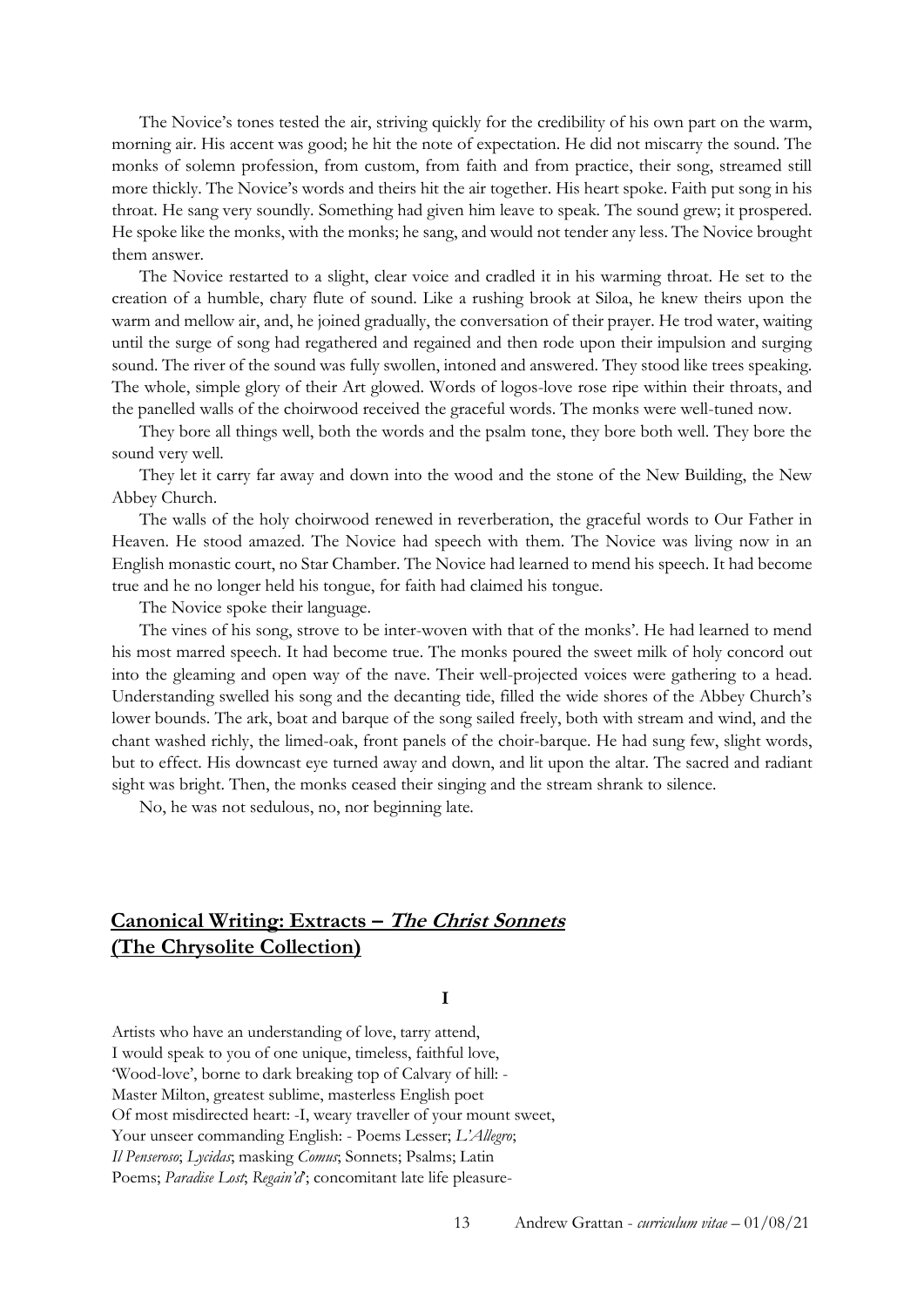*Samson Agonistes*; Italy's *Dante*, dark-browed magister, all terrains Traversed by your culling look! Admirer, *Beatrice* aspected pure, Daughter Florentine, *Vita Nuova* booked your memory; walker through Infernal ring - *Inferno*, *Purgatory*, *Paradise*; jejeune insubstantial of nulling Joyce! Of wood-love I will speak; vined Stratford, master of all those who know Sweet Son of Stratford, England's Shakespeare's tissue spun, vine spun lines.

#### **XXIII**

Milton, I do not trip the Marvell marvel, I do not even recognise The piping of that minor oaten, slide-slither voice; do I survey the Poet blind and over-marvel? - No, I do not; nor do I worship, pathetic Mesmerized, heave-heart, dumb-struck, blaspheming, week, knee-Humble, watch I, rather cascade tumble, your unseaming, jointless Verse of voice - young, stark, struck, darted, I - yes, but it was then me, Footprintless, natural humble, juvenile, breathless, at your hit striking Latinate-priestly-poet-voice: gifted imprint of you, I, willing followed, Printing my, young, unshod marvelling voice; daily, Milton, I strike out All no longer matchless; chapel'd iris, mark, praying, record what I can Dress round Christ's tree, tend, tilled, watered, poured; all, I, Will, will, Want to know is: who were you, in regard to Him, Andrew Marvell? I, Will thorough assess altar-filter unravel you; I, His one attending, loving My, one true one, chosen selected, disturbing, one-vine'd of Vine man voice.

#### **XLVII**

Surely, rough Joyce, should be no real surprise, my triple-headed Tyrant, should slaughtering come to slit the thin spun life, your Sprite spirit smite? Glistening Ulyssean streets, Bunburying, I Had long since departed; dead my Chapelizod, long cheapened By your cheapsided; called to Irlandese my enthralled of Ellmann; Or the fluking Aeneidean snows unfurling, upon the living and The dead; circumference of those shortening stories, tantalising My culling hopes? My readying companions, those poorly formed Pages of '*A Portrait*'? Or the swooning wooing of a Cranly, or a Heron, scavenging the overly adolescent of your hero Stephen? I have a Kildare of Newbridging to forge the smithy of my soul, and a Further third of Middlesexing England; Ravenna, Florence, Rome and Milan, crest my Trieste long wandering, till formed the final third; Now? Where the sea has fallen, where you looked northward toward Ireland's Howth: Joyce, your name does ague my cheek, and I want it out my mouth!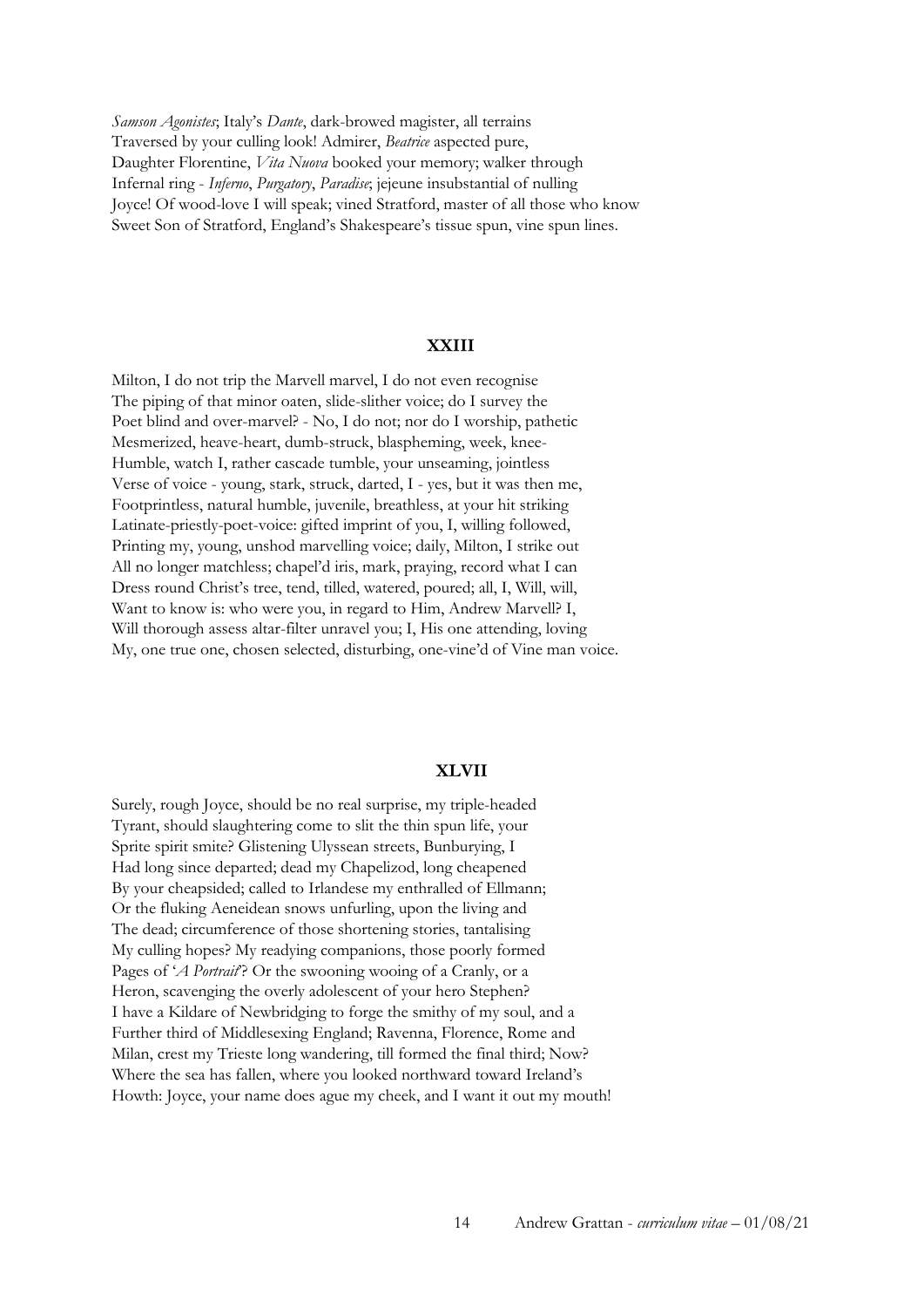#### **THE GLOBE SONNET**

#### **WILLIAM SHAKESPEARE: THE GLOBE & ANDREW GRATTAN: the logos globe**

### **LII**

Globe-Ruling, topless-towering, spin solving Shakespeare! His ever revolve, ball Revolving, human nature surveying sieving solving, blue-green ocean-landed Turning, silken shimmering your naked gaze, beholding, solve-spinning Shake-Speare! Prospero wanded, magic ball holding; trickless, your almighty gift, trick Tongue to glorious open telling! My solvent tongue strews sestercii, florins, pennies, Groats, dressing enoaked groundling circle! Wondering, awed sitting merry-talking Prattle tell sounding! Elizabethan crowds know wood-talk original! Jonson, Marlowe Merely hollow, your full sack swift song harmonious ambrosial! Sit within marvellous Confines, your Thames house around: Globe'd: The Globe; round, sift out satiate My Pentateuch of five, Cross-companionable, Biblical books lyrical: *King Lear*; *Tempest*; *Othello*; *Macbeth*; *Hamlet*; Pushed, drop all save pellucid Beloved Disciple? *King Lear*, will I sue for meek holy cloth suiting, single Will-work wanting: England Green, your spotless orb detailing, turning; His, round globe shape cylindrical, Magisterial: perfect globing *King Lear*: Italy living - my anglicized tears for England!

## **Canonical Writing: Extracts – Corpus Christi: a bildungsroman (The Chrysolite Collection)**

## **[1]**

### **Vocation**

\* *Wise*, helpful, and softly and sonorously spoken, employing the soft and reassuringly rich and resonant brogue of the educated lay Irish man, Professor Augustine Helix, the Visiting Lecturer in *Renaissance Studies*, at Blackfriars College in the University of Oxford, handed the triple programme of design and endeavour back with so gentle a motion of conferral, as if to signal in its careful swish, an admittance of the slimness of the *Master of Philosophy's* (M Phil's) premises, rather, than its laudable projected intellectual worth and merit. The would-be visitor received it back with humble alacrity.

In their slimness, those papers had failed to fill sufficiently the medium-sized brown envelope, the missive from the *School of English and Humanities* that had found its way to the country air of Warfield, the field of war, from the city of Oxford three weeks previously; the neighbouring country air where both the Roman Catholic satirist, Alexander Pope of Binfield, and that dangerous free-thinker, Percy Bysshe Shelley, had tilled time within lightsome Berkshire villages, their minds watered and milked outside the great oak of the great metropolis.

How loosely Professor Helix had held that slim packet of papers! He had held them rather like that slow burning cigarette that was once held limply in the un-caressing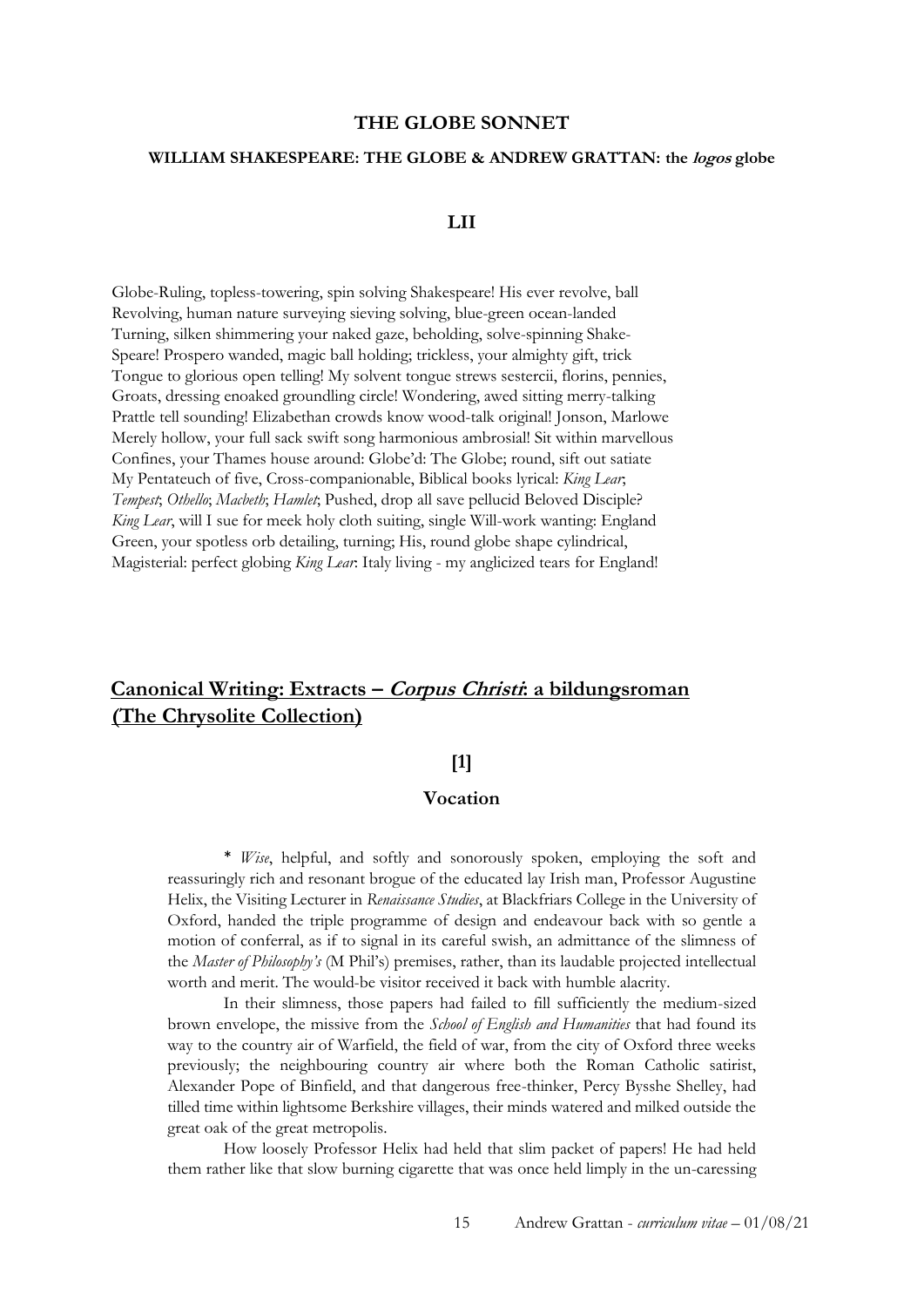fingers of that abject posturing *Artist*, a cigarette that continues to burn down to lightless oblivion long after the smoker has long since lost interest in the pursuit of that questionable pleasure; and smoking, the attendant guest of the professional academic, had long since thought, was the guilty secret of those unsure of their purpose at heart.

*Andreas Christianus* knew that the application was slim and not overly fleshed out, but he relied on the un-lost memory of his coveted argument and title, to win the attention and entertainment of this distinguished and attentive man of letters, a true humanitarian: '*Christ's Lady*, *Milton and the Sonnets*'; '*The Lady of Christ's: Milton and the Sonnets*'; the variations were endless based upon so sweet and sublime a notion, and the pleasure of simply revolving the occurrences of difference in assonance and import around within his head, filled him with a sensation of intellectual rest that was sweeter even than honey in the mouth.

Yes, even the very beauty of the topic had been burnt on his lips ten years earlier. 'I shall feel something in ten years', Andreas had promised himself then, and he had known himself then not equal to the task; and to have broken off from so sublime a supplication of the advancing soul and ravished spirit, as John Milton himself had, had been entirely wise and sweetly rational; and certainly, it was not as if he had been denying himself then, the spiritual odyssey, of an '*On the Circumcision*', or '*On the Nativity*', or even '*On the Crucifixion*'.

To have nothing but, '*A Paraphrase on Psalm 114*', or, '*The Fifth Ode of Horace. Lib. 1*', would have been more than so sunny a sensation than he could have borne at that time; and moreover, it had been the permutations of Samuel Taylor Coleridge's addled intellect, within the opacity of imagination that had fascinated him then, especially the experiential frenzy of '*Khubla Khan*'; and it wasn't until '*Paradise Lost*' had smashed in upon his spirit quite late at sixteen, that he had begun to recognize the dread barge of literary genius in its full transparency.

He cut the familiar lines out in his head:

 'Of Mans First Disobedience, and the Fruit Of that Forbidden Tree, whose mortal taste Brought Death into the World, and all our woe, With loss of *Eden*, till one greater Man Restore us, and regain the blissful Seat'.

('*Paradise Lost*', Book I, lines 1-5, John Milton).<sup>i</sup>

Revolving the permutations of the beginning notes of epic poem in his head, beginning with Virgil's '*Aeneid*', and '*Arma virumque cano*' – '*I sing of arms and men*', Andreas imagined how he would fascinate himself with the taut triumphal beginning of his own cherished poem, '*Eucharist*', and how the holy hosts of the Angels would wing against the forces of the night at Milton's Satan's resurrect command. '*Dies irae*' and Christ's Second Coming, he had decided upon for that treatment, and he had already selected the premises and promise within his head and the turf of the Square of St. Peter's in Rome. Not for him, would be the urgency of disavowal of too long preparation-littering that had been Milton's defensive explanation: '*Not sedulous by nature*, *nor beginning late*'.

This would be the arena of contentment, the Altar of the Lord, until he could parcel up his time in the due dispatch of all his literary ideas, and return in full to the plenitude of the over-covering Triune God.

\* Yes, '*Introibo ad altare Dei*', Andreas recalled as he thought candidly to himself about things; yes, that was how he felt!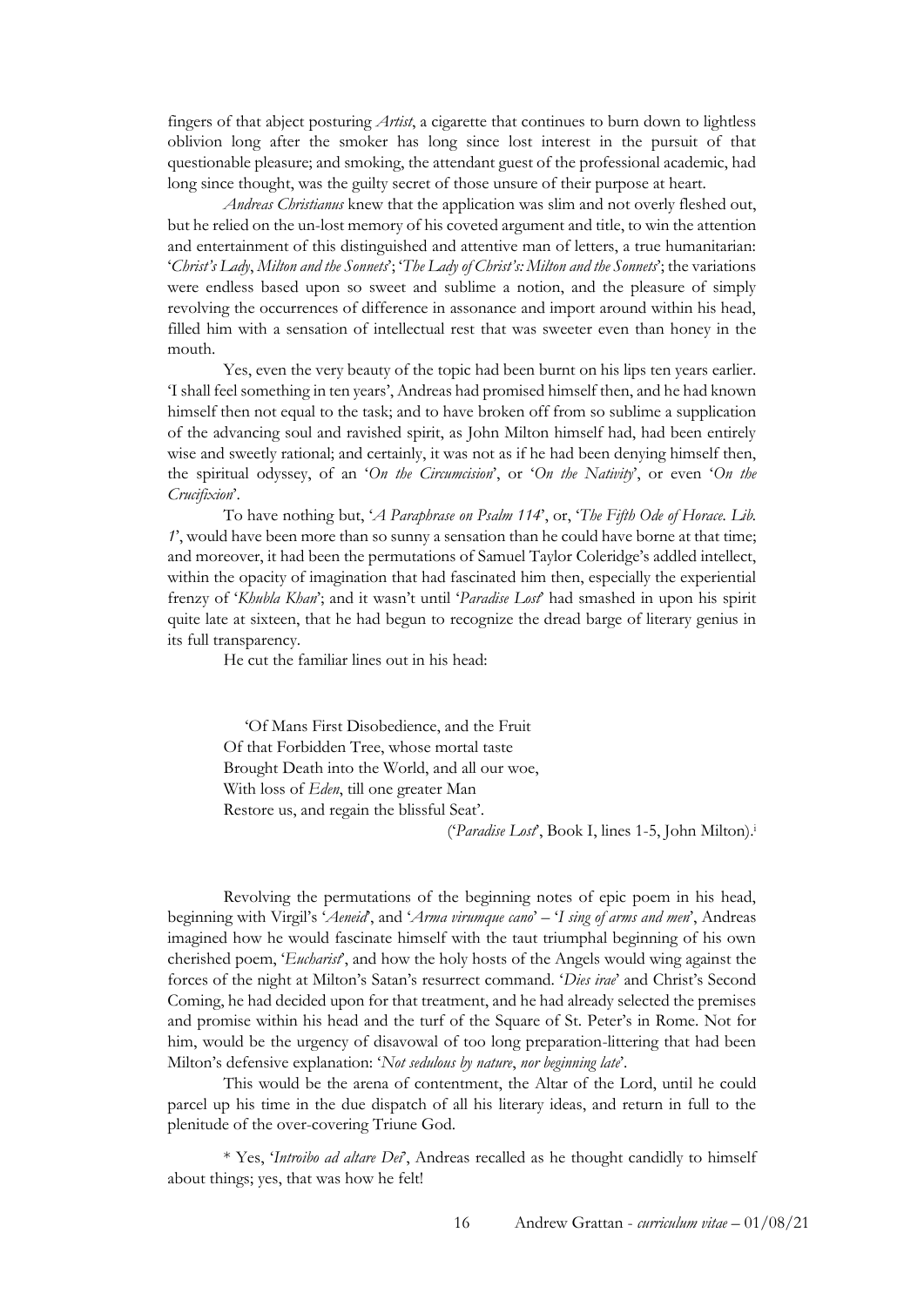But, in these rapidly advancing middle years, he would redefine that altar to have a greater covering girth of lily white covering first, and call it without the flanks of ordination too, but within the cloaks of all Religious coverings and all forms of Religious Life, - whether it was within the blanket of white blessed goodness that over-covered the woollen dressed flanks of the stout Cistercian monk or the swart augustness of the overblack Benedictine monk, so that he could come to some final understanding of those disastrous callings to tears that had been those influences upon his un-sweet Spirit, of the Sublime Blind Puritan's, John Milton's invocations to *vocation* that had been '*L*'*Allegro*' and '*Il Penseroso*'.

Unlike Saint Monica's Saint Augustine, the dilemma to final vocational closure had been no querulous distancing over concubinage, (never that), but the once more ivy never sere of the calling from the graduated poem, '*Lycidas*', and the hymn over the waves of the dread key and lock of St. Peter, and those mouths that look up and are not fed.

The calling of melodious ontology that he had first understood to be behind any calling to vocation and to the vexatious question of *Vocatio* herself, he had found first in the implications of Religious Life in Milton's monody. He had imagined the ghost of that one daughter *Vocatio*, when he had last visited the entombing shades of St. Paul-outsidethe-walls in Rome and her prayers for the souls of men; and O, how that heavenly issue of Dante and Beatrice had worn out her supplications in Heaven over the listlessness of his own soul!

He thought too of the dread and looming prophecy of that Lady Doctor of St. Hugh's College, when he had surrendered up the sunderings of his silly imitative Stephanic soul that had been the three plates of admission to study English Literature at Oxford. The selected Authors had been Shakespeare, Milton and Joyce. She had earnestly mentioned that word which promised and foretold exceptional literary ability and had pressed a copy of her own play entitled '*Mortal Conditions*' into his eager grammar-school boy hands. The introduction, he did fondly remember, had included a reference to Cardinal Basil Hume, OSB, who had imprecated the exemplum of Saint Hugh's life into the praying Christian heart. And then she had delivered the dread injunction that had caused him the loss of all happiness in his twenties and the first half of his early middle years:

"You are probably the man who comes after him; but don't start before you are thirty-five; it won't be any good".

### **Canonical Writing: Extracts – The Christ Colloquy**

## **THE CHRIST COLLOQUY BOOK V Mary IN PRAECLARA SUMMORUM ENCYCLICAL OF POPE BENEDICT XV ON DANTE**

**3. So, just as at the beginning of Our Pontificate by a Letter to the Archbishop of Ravenna We promoted the restoration of the temple where the ashes of the poet lie, so now, to initiate the cycle of the centenary celebrations, it has seemed most opportune to Us to speak to you all, beloved children, who cultivate letters under the maternal vigilance of the Church, to show even more clearly than before the intimate union of Dante with this Chair of Peter, and how the praises showered on that distinguished name necessarily redound**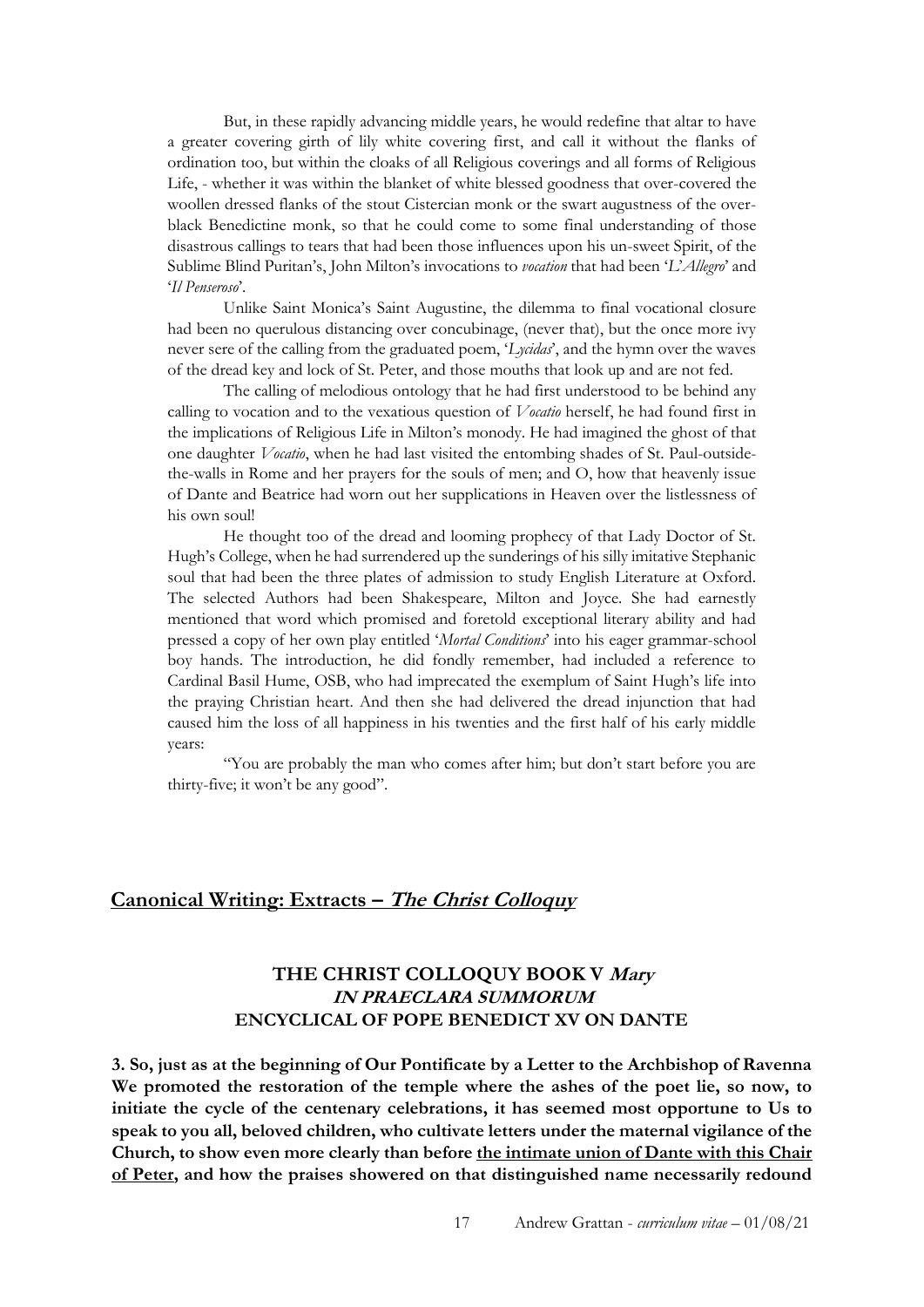**in no small measure to the honour of the Catholic Church. Rome, St. Peter's, April 30, 1921.** 

### **THE DIVINE COMEDY Dante Alighieri Inferno Canto I: 94-110, the greyhound prophecy**

## **CANTO II**

And within, the holding ring, where the Marian throne Presides, Our Lady, demure and poised, re-recalling, Grace and mediation, those descending wings flying,

Her face transfixed by utter joy delectable, as, when a child Leaps in the womb, mother cradling the bump, turned, to Face the face before her, *imago et imago*, to see reciprocal

Before her, that which Veronica had seen duplicated, when, She had swept the towel over the *via Crucis* face. She, Mary, heard herself sing, those simple phrases, as when

Magnificent *Magnificat* first ascended from her own lips, Among dry grass sticks of Bethlehem; she, felt the first repush Of phrases, as when, a pilgrim climber, climbs Lough Dergh

In Patrick's Ireland, one foot before the other, pushing Higher, above the basin and crashing oceans around The emerald, one note crisp, eliding to make marriage

With the second, as when, the wedding band is floated upon The finger, her voice guiding, exhaled, as when a virgin Monk Cistercian can pronounce precise the *Salve Regina*,

In truth, - no careerist, no liar, no vow-breaker, no rank wind In the wood, but true. And, Our Lady, her face suffused With joy and memories sang: 'My soul glorifies the Lord,

My spirit rejoices in God, my Saviour. He looks on his servant in her lowliness; Henceforth all ages will call me me blessed.

The Almighty works marvels for me. Holy his name! His mercy is from age to age, On those who fear him. He puts forth his arm

In strength, and scatters the proud-hearted. He casts the mighty from their thrones and Raises the lowly. He fills the starving with

Good things, sends the rich away empty.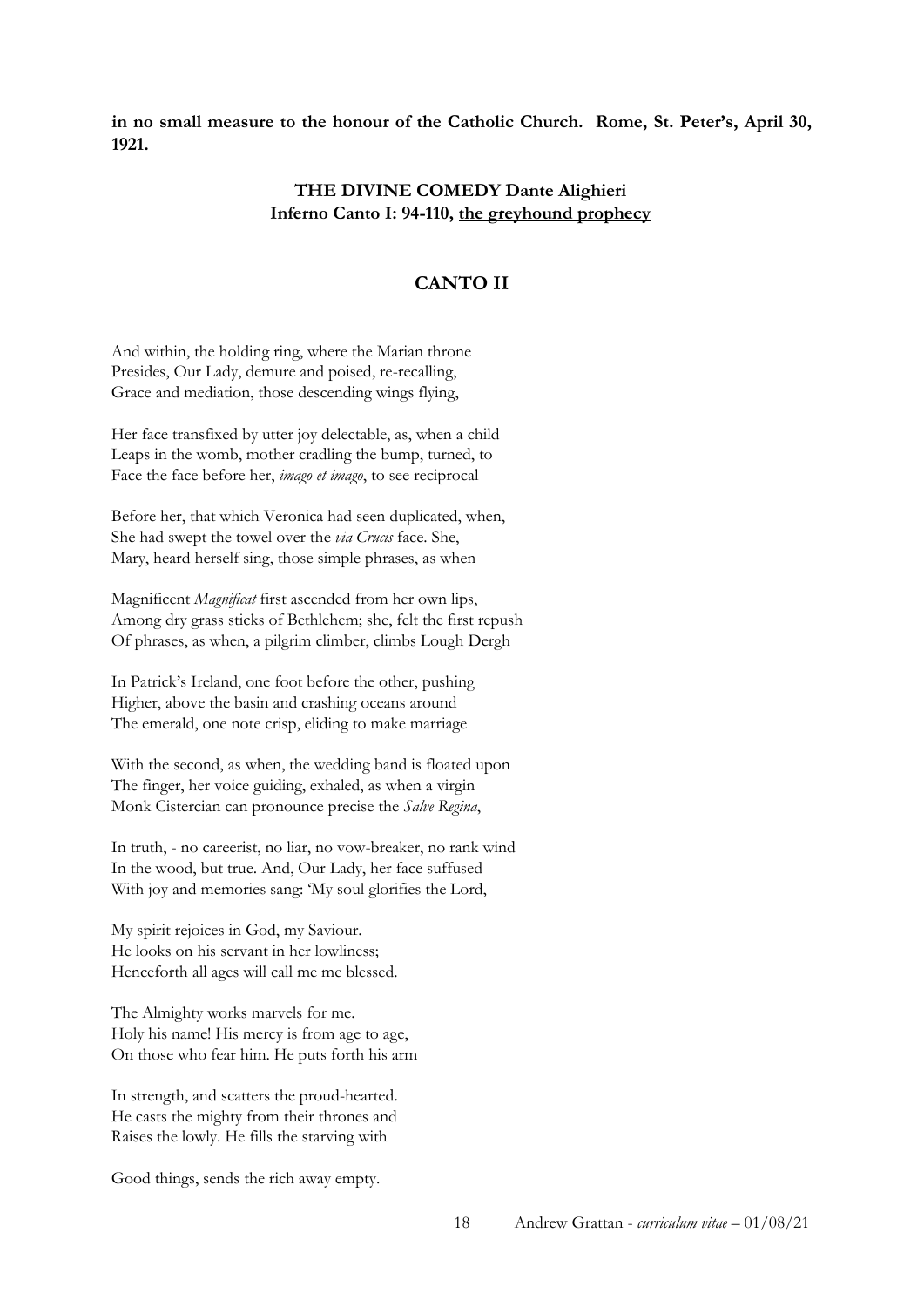He protects Israel, his servant, remembering His mercy, the mercy promised to his fathers,

To Abraham and his sons for ever'. She turned: 'Know, beloved daughter, my flower girl, That the time has come for you to leave my sight,

*Et conspectu Dei.* Know, the great joy you have given Me in seeing you grow, like a nursed sapling, to full Height, and now, to be the tallest tree in the forest.

Know, that in the dialysis of the divine will, Know, it Is a most good will, that *Altissimi Cantus* And, *In Praeclara Summorum*, be full rescinded now.

For, a singular, chrysolite heart of Christ-love, my Son Jesus' Genius, will cause fresh issue, new encyclicals and documents, *Editrice Vaticana*, from a Soubirous wellspring soul;

And, my suffering servant, the hunting hound, I myself, will Set Loose upon the earth, to hunt for *veritas et verbum*. He will not feed off dross, or cash, or gelt, but thrive in wisdom,

Virtue, and pure love: Solomon, More's gold, and Mary-love; For, he is the Trinity's *sommo poeta, veltro* prophecy, and, Born, he will be, between the felt and the felt, at thirty-one,

Between Cross-arms of 'Christ Sonnets', in Rome. He will love not trash, - history and archives, but truth, *Logos et Verbum*, Holy Scripture, the Word of God, sole,

And, I will have him no part, an abjured Adonai, but Benedict's *Coelis* monastery, - Dante's 'Monarchy'. Neither, will he be, dunce cap *canis domini*, Blackfriars lame,

Average academia, *vox pop*, popcorn spirituality, but, special, *Sacerdos* soil-seeded in Ignatius, Dominic and Benedict, And housed, in Brentwood's Our Lady Immaculate Church,

To love immaculately, he, my immaculate one, My immaculate face in Florence, at five-and-thirty; My chosen son and my Son's chosen one, to join

Elite Galilee band of twelve, and meet Synoptics, Until he trips the light fantastic toe with John, beloved Disciple, with new teaching, *magister spiritualis*, author,

Of a "gospel sixth", my Meister Eckhart of the Sacred Heart. Know, that there is to be a special impingement upon time And, the affairs of man themselves, as there was a

Fracturing around the *Gaudium et Spes* days, of a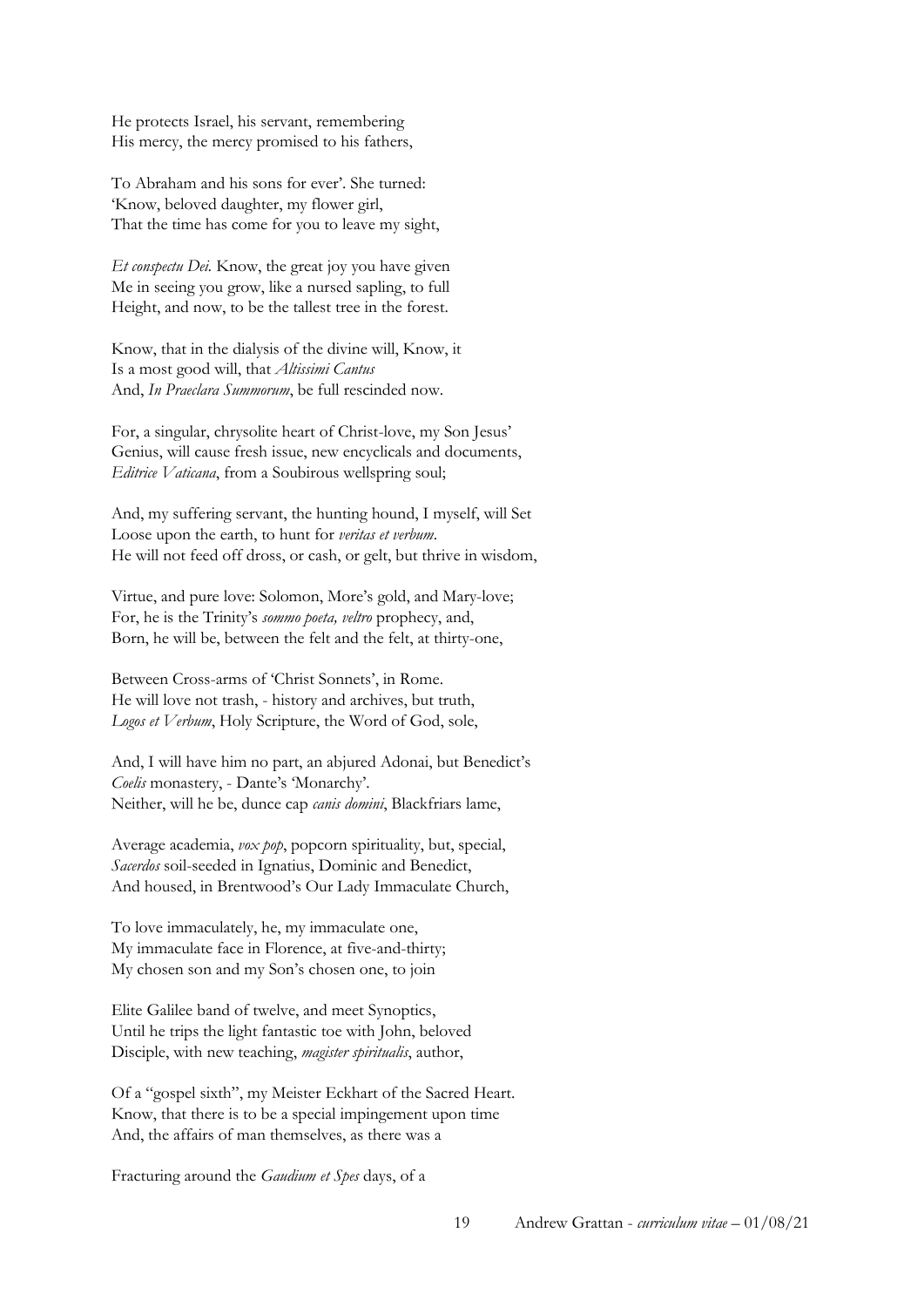Council Second, when Paul VI had to assume the Mantle after the brief arrow flight of John XXIII,

He, who went to Ravenna, to see the ashes of the poet, The one who, gifting, gave the *Commedia* to all the cardinals. And, within these weakest vessel, vassal times of the

Church, a mighty organ sounding, our greyhound, Will overpower, base swollen wind, as a Puritan poet, Ascribed to Archbishop Laud times, Lycidas sing, for

Delight and delectation, of the Chair of Peter. And know, that as the grown flower girl of Heaven, You have shone within rings and rankings as

Pearl of your face, has grown to oyster lustre, and Dimples of an angel-baby, have recontoured, to Lustrous Marianism, that you, will shine, as my

Son Jesus, shone at the Transfiguration, when they Did vie, to make Moses booths for my child Messiah, On that mountain top, and you, now, as oil, to strengthen

One man's heart. A very mirror to magistrates, this Blessed countenance of yours will one day be, as if Reverse side, that towel of Veronica, had, then been

Wiped upon my own, after Simon of Cyrene, hoisted Cross-Beams on his own shoulders, and this Samson Agonistes, Will earn the right, with an 'Agony in the Garden' sonnet.

Know, the white chrysanthemum, is to be no longer before The White Rose of Heaven, but before a white carnation pure, For courtly love again in Florence, and a *Colloquium Christus*, for

Assisi's Pope Francis, to full cherish'. And tears, splashed lashes Of the girl, a with a pannier of posies in her left arm, Overshadowed, by a pageantry to shame Sheba's.

She cried tears. 'Lady *beata*, what is my fault? There has been no revolt, that I am to be denied this Light of Christ, and sent away, that even Venice's moor

Would murmur upon it, turned out homeless, like Lear Upon the heath, by Regan and Goneril, when in the Father's House, there are so many mansions? Will you gouge out

My eyes too, like Gloucester, that I should never see your Serene countenance again? What sin have I, to confess in a Shriving confessional, who have only known, pale blue rosary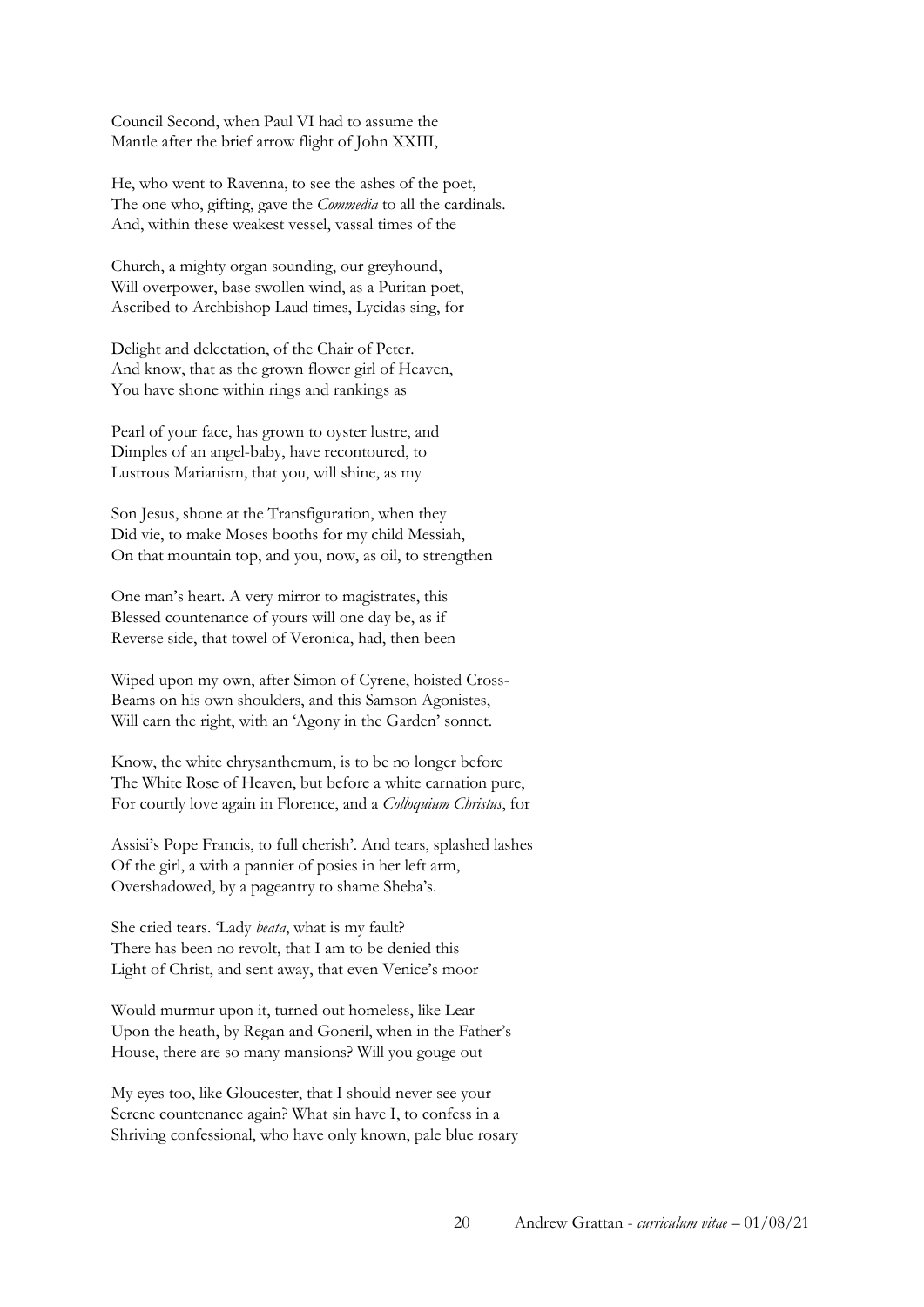Beads within my fingers, nothing venial or mortal, before France's Pastoral John Vianney, nothing bad, to Campion brag? Am I, to be turned out, to eternal winter, heart of Clairvaux's

Bernard, withered away to nothingness, that there will be no More two Turin's before him, for a doctor of the church, to To treat into treatises, *qualitas* 'Nouvelle Théologie', for Migne

To mould into multiplying series?' 'Know, we know, Prila', Our Lady pronounced soft, childish name, endearing intimacy, 'God Father, God Son, God Holy Spirit, and I, God-bearer,

How you have yearned for human life, monk-priest Vestment face, and there is another angelicity, whom The Holy Trinity have accorded to be born human too.

His pure soul, will be sold by many, as Manichees cheapened Augustine to augustness, but we in Heaven know, he will Support it, like his Milton's Samson; and soldiers, squabbling

Over His purple cloak, will final, be held to account, too. You, Who were installed by my *Regina* throne, holoenzyme heliotrope Commixture, breathed out by Bea, and conceived in her womb,

By one look, contrapunctal, to that of decadent David's, Upon bathing Bathsheba, similarly Pentecostal, as my Son Jesus, Did breathe out, over the disciples, Thomas no more

Doubting, at the dipping of the hand, in the holed side, In that upper room, *audito*. Prila, a translating, translation Transubstantiation occurred, foetal matter unformed, aired,

When Durante first regazed upon the Portinari, separating Ravenna sojourn days over, he a Wilde, amid Spartan mosaic Tiling, and, the portals of Paradise, themselves, were then

Laid open to him, upon his death, for a "fifth gospel", already, so famed in Heaven'.

## **CANTO III**

Our Lady rested, pausing, as Yahweh, had done on the seventh day, As Genesis records, in the creation story. Then, she rebegan: 'A blast, as at falling walls of Joshua's Jericho, sounded,

King David attending him in honour processional, with Harp, lute and madrigal, conducting semi-quavers of Psalms, And, blessed Bea, *nova minima mediatrix*, attendant patient,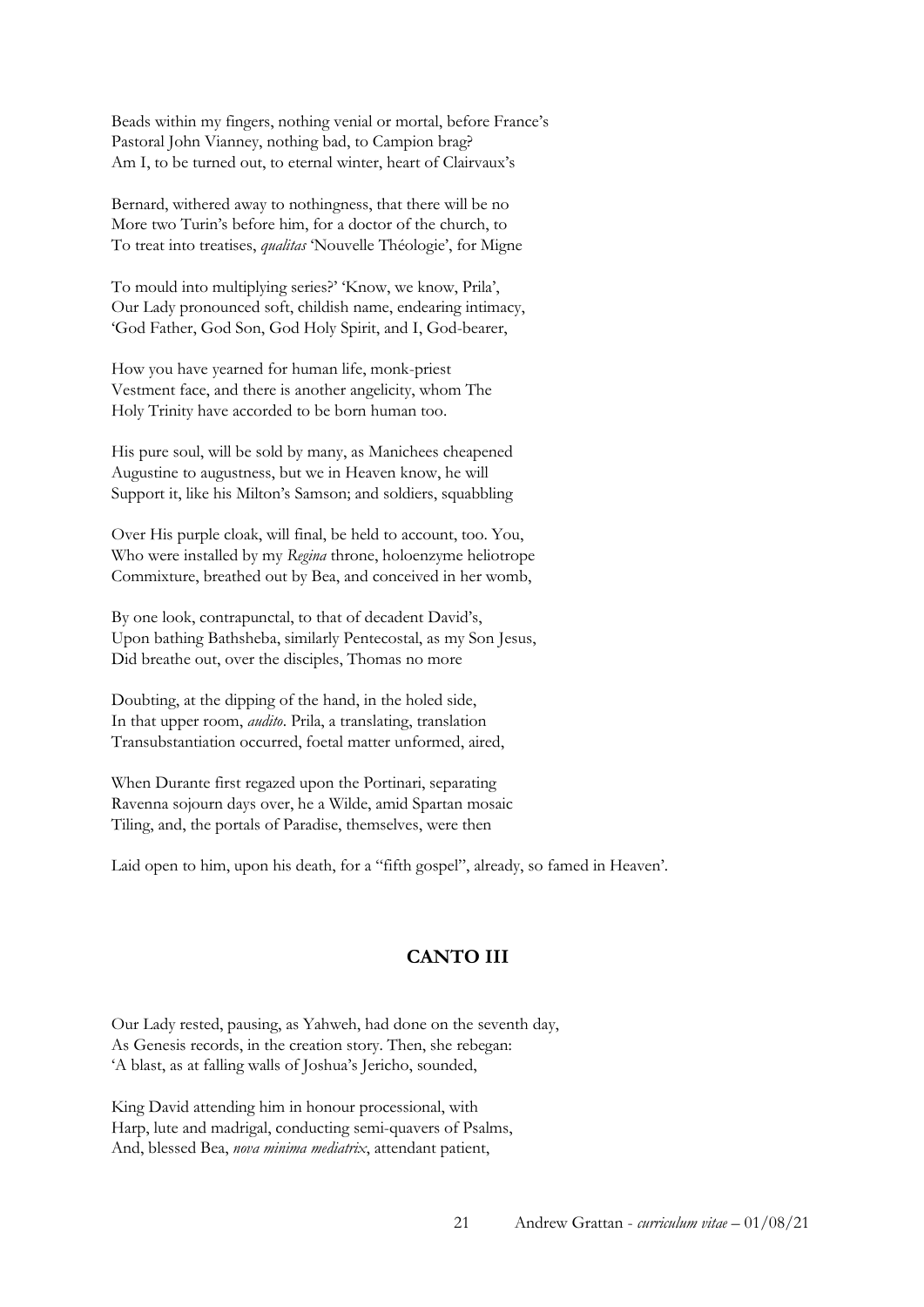Upon his ascent to Heaven, relocked eyes with him, he, all Admiring again, as 'Vita' records, boring through essence Of her being, re-awaking quintessence of courtly love, and

*Memoria*, of "*ego dominus tuus*", and rebathed in that initial wash, Of courtly sensations paralyzing, first arising upon, Beatrice's Favour-greeting him on streets of Florence, somersaulting over

His grief-filled life. The prosimetrum form reanimated him, Joyful, after pure, hard concentration, composition of *Paradiso*  Cantos in long, harsh years of exile from *la donna del Nord*; and

That first, early innocence, sonnets, *balata* and *canzone*, and, His peers, Cavalcanti, Cino, and Lapo Gianni, and re-delight In the fine phrasing of, "*donne ch'avete intelleto d'amore*".

So, Prila, in your gulfless slipstream, second emanation, Following fluidly behind you, Bea, breathing out sharply Di-fold, a gaseous spirit, a spirit and a woman too, and

*Vocatio*, dizygotic, sororal twin, twin-sister, as there is Sometimes a surprise for the labouring mother, at the Birth of a new life. Gabriel and Michael, most prime,

Of all archangels, received you then, genesis, originating Tissue, in arm-wings martialling, you brought to my rich Richeldis, dowry for His indignity, you then being coupled

With the one man to whom Durante will ever compare, The Hathaway-wedder. Thus, the manger of light, first rose up Before me in Heaven, an ark of golden straw, a Moses basket,

Cresting upon peaks, as the '*Noli me tangere*', Gethsemane man, rose Up transparent, before the other Mary, Magdalene, I, His mother All lachrymose, for a second manger, woven, by the lower angels,

In recompense and satisfaction, for when, the King of kings, Jesus Christ, was laid upon but a bed of straw. Flower girl, You were moulded set, as my own conception and assumption,

Prompted Pius IX into knotty doctrine and Pius XII, Ultramontaned into glory, *Munificentissimus Deus*, pursuant Then, those papal documents, honouring my Queenship,

The Immaculate Conception and Assumption; and in Rome, I have observed Roschini's Marianum, promulgated by *Coelesti Honorandae Reginae*. Know, Prila, you were conceived

From a dart sigh, directed at Beatrice, impregnating her Womb with angel-matter, bearing the face of the Virgin Mary, Dante's purest feelings for Beatrice, forging exstensile,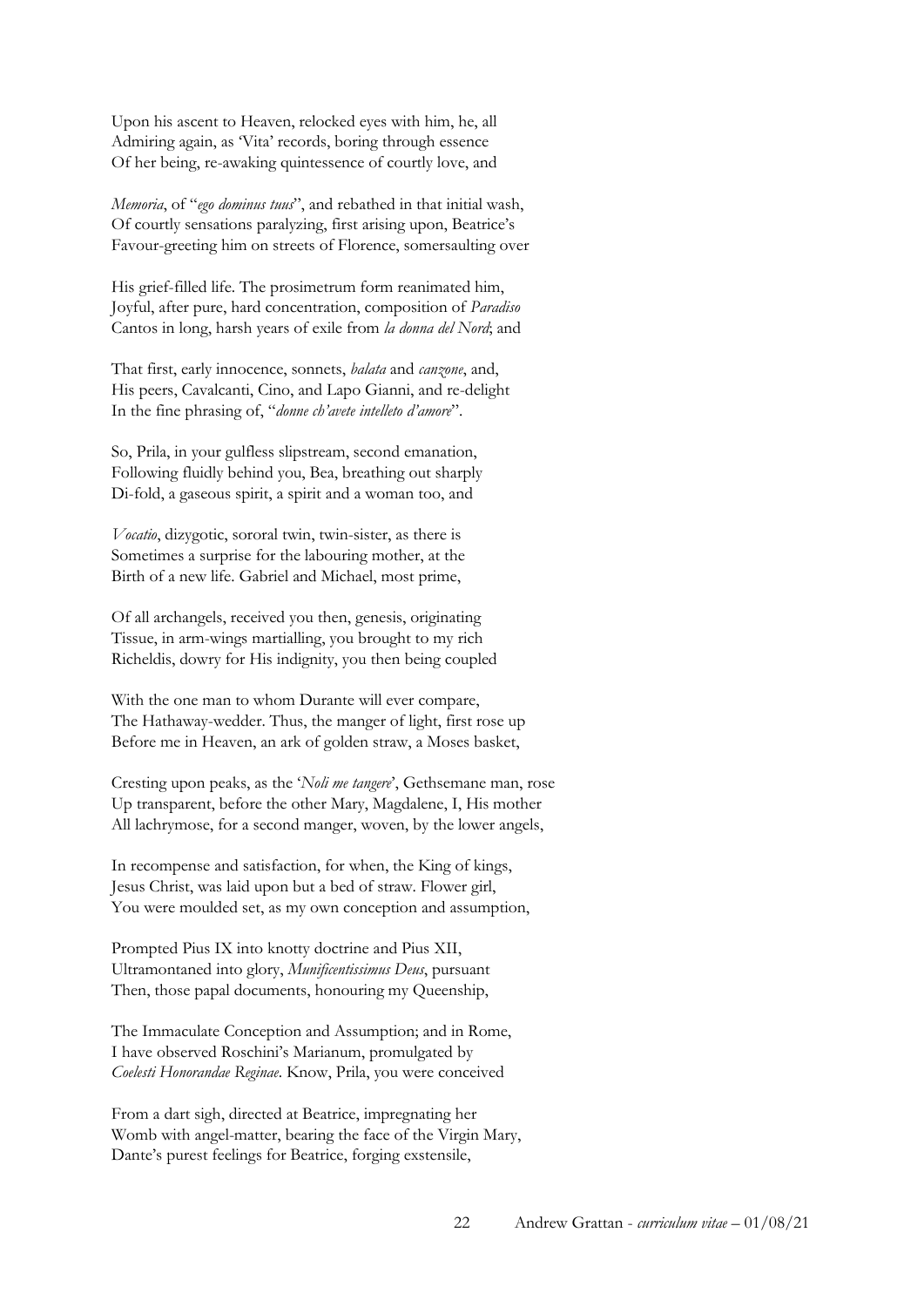Gracious economy of your being, you then, lovingly placed by Cherubim, within reed-straw manger, composed of self-same *capellini*  Tubes, great More's abbatial blessing stick, as wand of Milan's

Prospero, summoning Ariel on that sweet and haunted isle, to do His bidding; and the straw Aquinas saw, in divine revelation, papal Mission Neapolitan, More imagining, flicking, a golden ruling rod,

Of true and holy abbot, Benedict's regal median, a Solomon Of the cloister. Prila, sweet More, who longed to send out, Over Cistercian monks true, mild regulation, prior, sub-prior,

And cohort, cartography of a utopia, for *athleta dei*, divining rod Of charity and divinity, particles, of gold complementing, Fibrous tissue woven-wended into a manger of light, the

Golden raft rushes, that a hidden Moses baby knew, no Swaddling clothes in Pharaoh's Egypt, More, Chrysanthemum, He spoke up before the Christ, and though you have recited

Dutifully, an *Ave Maria* at Lauds, and an *Ave Maria* at Vespers In day's two framing folds of morning and evening prayer, like Luther's lowly ploughman, dragging his plough through furrows

Of the earth, one to hear, the good news, in his own tongue, Know, Prila, there has been seismic rupture in *depositum fidei*, by such Severancing men, as Hans Küng and Henri de Lubac, and a far greater

Rupture will occur, foul schism, in Benedict's light, Adonai-wood, *Selva opaca*, *anno domini*, two thousand thirteen, reopening, the *Selva oscura*, *anno domini*, thirteen hundred, due to, too sinful

Monks and priests lamentational, muddying, my Son's holy Church, and my sweet Lourdes waters; and, the holy, light, white Choirwood, will begin to bleed drops of red blood, weeping, a black

Sap rising, as staining blood-beads, decorated His crown of thorns. Know, a young pilgrim will go to visit me there, in that French Town, and he will see my face, upon mass-vestment, of a *senex*

Dunstan, in a holy monastery, and then, he will see my face in your Face in Firenze. Know, daughter, an angelic exhalation, is to be Co-issued upon earth, one year after you, who was once, lovingly,

Placed with you, in the manger of light. He will be taught, by Jesuit and Puritan, an angle-angel of Gregory, in the market-place, San Gregorio al Celio sent, by the other Augustine, angel *humus* dust

Distillate, of, *il nuovo sommo poeta*, gold carats, presented before Office chains of scaffold saint, the thorn in Henry's side, *Utopia*, Beheaded by the king's great matter, so, that another Henry, will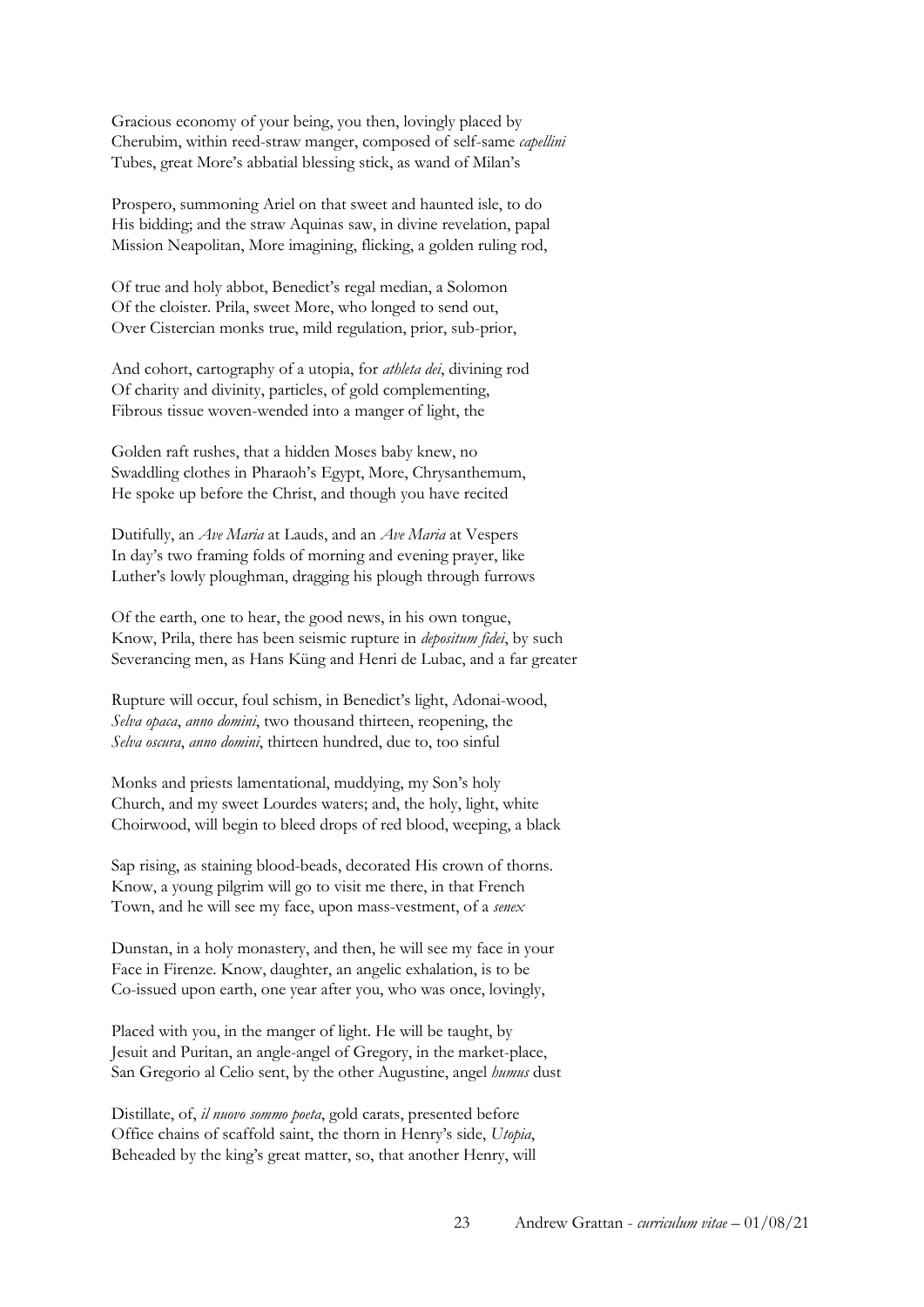Cede to queenship of the book. Thus, the Holy Trinity and *Vocatio*, In divine cooperation, are to begin a Newmanian, new man formation, Of the *logos* of the *Logos*, to comfort Carthage's Augustine, Nursia's

Benedict, Dominic's Aquinas, Carrara's Michelangelo, and Littlemore's Newman, that greatness, can still contend, in today's fallowest of periods. Know, that Durante saw Bice once, during afternoon *passagiata*, district

San Martin al Vescovo, *sestiere* San Pier Maggiore, not yet a Duomo, or Brunelleschi's dome, but to create conditions, temperate and timely, For my Son and I's couple, the greyhound and the Child,

Who will purge, very air of Rome one day, reeking, with crisis after Crisis, scandal after scandal, and darkest abuse, with good news, via, An infant's name and Easter; and he will be, my Son's *discipulus novus*,

My pure one, who stepped into the dark Adonai wood, whom, I myself shall raise, above career priests and scheming religious, broods Of vipers contaminating, my *Logos*, to cleanse the temple of St. Peter's,

St. Mary Major's and St. Paul's outside-the-walls, - the light wood, For a new Pope, the saints and martyrs, will call the humble pope, *Franciscus*. It is the will of the Holy Trinity, to synchronize in stealth

And suffering, the hunting hound of Heaven with the Papacy, And the Holy Spirit, will stand and sift, in four score years and beyond, Moment of your conception within a human mother, - the truth.

It is the will of the Holy Trinity too, to synchronize in sublimity, The greyhound and Child, in parallel presentation, as two Embryos split within a common womb'. And, Our Lady, halted

In her discourse, lowering her head, upon her chest, in grief and Sighing, as the flower girl of Heaven, dropped to a curtsy for Courtesy, and harmony of the pair, would have graced a Tintoretto.

'And, now, I must turn these notes to tragic', Mary smiled, winsomely. 'For, as you will be born for happiness, he is to be born for Bradley Tragedy, but he shall know unique strength, in special grace of a faith

Superabundant, gift of the Holy Spirit, in this most supremely gifted Of men, confirmed by the Queen's Cardinal and succoured by an Irish *Sacerdos* exceptional. He will live for honour, as "honour thy father

And thy mother", was inscribed, on Sinai tablets of stone, when Moses brought down the Decalogue from the mountain, to legislate For the tribes of Israel; and he will honour God sole, with a heart

Lucan Beatitudinal, born to hunger and thirst, only for what is right'. Ripples of accord impressionable, swam around ready and free Commonwealth of Heaven, till ripples of applauding approval,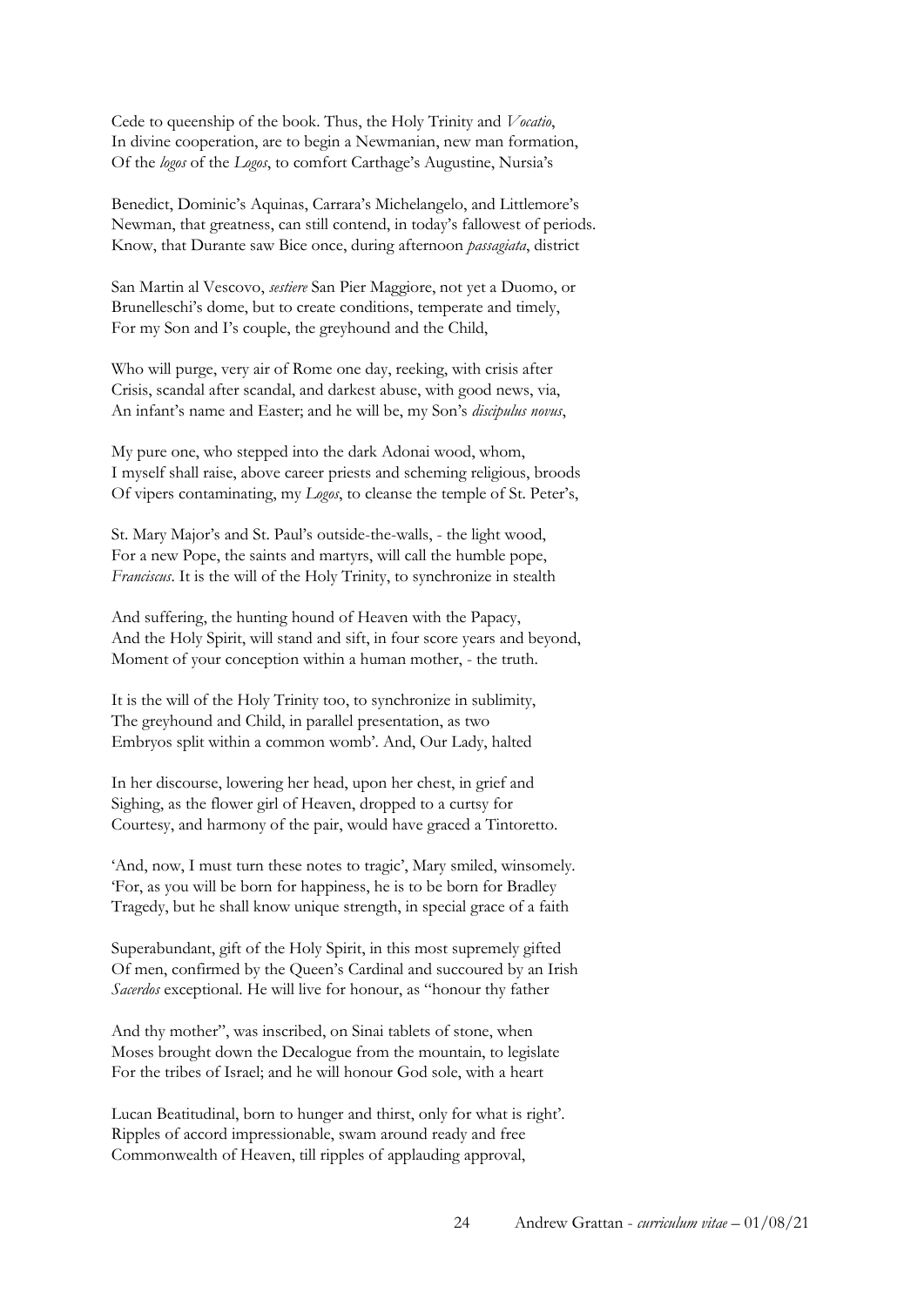Were signalled, by the circling spheres, serried ranks and rings. And, The Marian, tearful, looked to the son of Nursia, holy St. Benedict, Ringed by those first few and steadfast, Maccarius and Romoaldus,

Constantius, Valentinianus, Simplicius, Honoratus, - Nursia, as There is New Norcia in Australia, where a new community grows, Aided, by global impact of Thomas Merton, Kentucky Trappist,

Who penned so much in the sixties, proliferating papers, in These learnedless Benedictine days, when we can glance at But a handful of those who truly possess, the love of learning

And the desire for God, when many cherish ecclesiastical honours, To be canon regular in a cathedral, or, pursue banal scholarship on Nobodies, such as Augustine Baker OSB; and when, so few, keep their feet

Inside the cloister, chasing rainbows and abbot primates, all the way to San Anselmo.

### **THE CHRIST COLLOQUY Book V Mary**

**Our Lady, before the saints and martyrs, recalls the reunion of Dante and Beatrice, in Heaven, in 1321, and Beatrice's oral delivery of new angel matter in essentia, the breathed out, new amoraphim species of April Child, conceived in honour of Our Lady, and a link between the 'April Easter' of Dante and 'the child of April', Shakespeare. Mary, then remembers, Beatrice's oral delivery of Vocatio, April's twin sister, conceived in honour of Cardinal Newman's prayer on vocation, who prays solely for priests and religious, that they become pure and holy and truthful and honourable. Mary also recalls, the new joy of holding a baby girl, in comparison to holding the baby Jesus. Our Lady, then remembers the paralleling encounter of St. Thomas More and St. John, in Heaven, in 1535, and St. John's oral delivery of new angel matter in essentia, the breathed out, new amoraphim species of Andrew, conceived in honour of the Logos, created by the dialogue of More and St. John, when the Latin of More's Utopia commingled with the New Testament Greek of St. John's Gospel. Our Lady surveys the current intellectual and spiritual condition of the Church, and describes the origins of Dante's greyhound, a man who will be born, under the special care and protection of Vocatio, and a 'saviour figure' for the Roman Catholic Church of 2013, and today, saving the Church from the abuse crisis and scandals, with Our Lady's own, new literary 'sixth gospel' of The Christ Colloquy, to accompany the 'fifth gospel' of The Divine Comedy. Dante's greyhound, is to be T. S. Eliot's "third", the only man who will ever live, who will also fall in courtly love, in Florence, at 'the pilgrim' age of 35, and who will also be capable, of placing another woman above Beatrice.** 

## **CANTO VI**

And, 'Alleluia, Alleluia, Alleluia', rang out, pealing; And, 'Wonderful, Counsellor, Prince of Peace'; And, 'Alleluia, Alleluia, Alleluia', rang out pealing.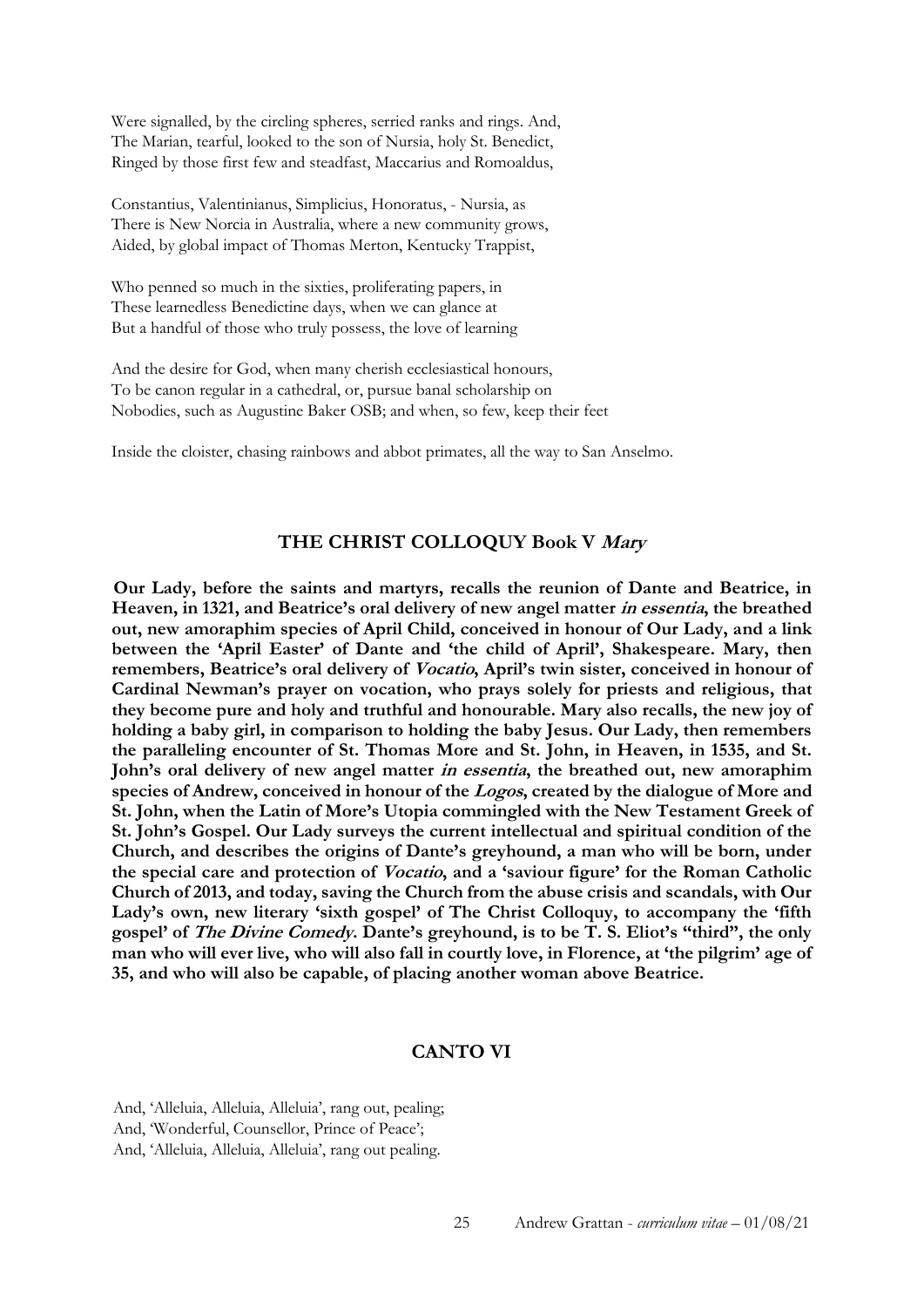And, Our Lady wept, stationary, before the throne, that exists in Heaven, Weeping, within a special place, chamber, visible only, to pure of Of heart, super-privileged ones, select, a Catherine of Siena,

Or blessed Sister Faustina, saints, mystics and visionaries, not Chums and charlatans, dressed in the emperor's new clothes, But the real thing, the *Stabat Mater* descendant line, a St Ignatius

Of the *Spiritual Exercises*, or, St. John of the Cross and *The Dark Night of the Soul*, or John Henry Newman, who had a Conscience and intellect, and delivered *Apologia pro Vita Sua*

To the press; not posers and preeners, producing reams of copy By Bullough's Cam, company men incorporated religious, yawn Rote learning, safe acquired at desk, in a lecture hall or seminar,

The second-hand book trade, of modern catholic spirituality, Where pop-up spirituality books, written in children's crayons, Are the common currency, dictated down, in cosseted hierarchy,

Of career religious, climbing a career ladder, to a *gnosis* of nowhere, Designed to *status quo* keep, Church of Christ waterlogged, all under, Uninspired, derelict, that all toe the line in happy sameness;

An MA in Spirituality conferred, when Jesus learned His temple Genius in the field, crucible furnace of the forty days and Forty nights, technicolour super-realistic, tested, by Father

And the wily one, prime academic panel, inspiring by his *animus*, Gospel of John, into St. John, and who starving, was tempted to Turn stone into bread, flat discus rock, to become bread of life.

And, 'Alleluia, Alleluia, Alleluia', rang out, pealing; And, 'Wonderful, Counsellor, Prince of peace'; And, 'Alleluia, Alleluia, Alleluia', rang out pealing.

And, within throne room of Heaven, chamber, where Heaven Mirrors reciprocated human perception, understanding, for, In the Father's house, there are many mansions, here is nexus

Intersecting, bisecting human understanding, but no pigment Imprints lustrous depicting, gorgeous renaissance scene royal Enthronements, rich tapestries descriptive, jewel rich, in colouration,

As for an Albert and Victoria, dynasties of York and Lancaster, Hapsburg, and Mugello's Medici family, joined blood-lines dynastic, Cosmos of Cosimo, that thread circumference of the world, how

Deoxyribonucleic acid is disseminated, seeded, within a woman's Womb, and then new houses, spring created, whether Windsor, or An Austrian or Germanic line, Montagues and Capulets; but, in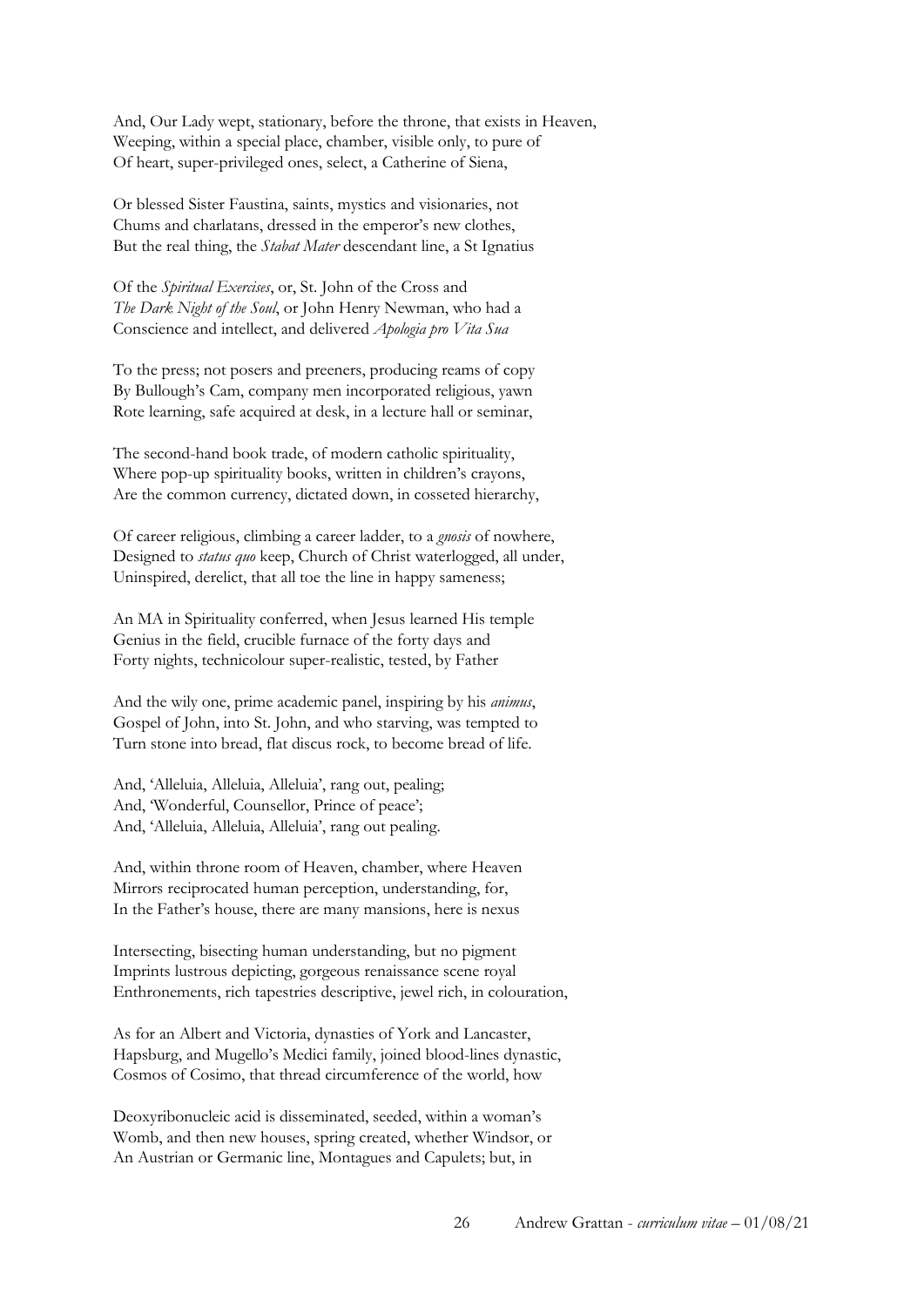Heaven, throne room is white-washed humble, low, and pleasingly plain. And, Our Lady weeping copiously, tears profuse cascading, down Her cheeks, coursing in currents, turned to silent St. Benedict:

'Benedict! Bea! What happy memory, when I saw oral delivery of The Aprilian babe, baby-angel essence, just as Jesus had breathed on Them at Pentecost, Holy Spirit, made manifest, in the upper room,

Bice breathing out sensationally, sweetest exhalation pure, of a Cordelia Heart, Bea, Exodus quick, in delivery of Wonka chocolate confection, Angel matter, to delight children's author Dahl, no labour birth pangs, out,

Cumulous cloud airiness, vigorous quick, as Shiphrah, Puah, midwives, Recounted to Pharaoh, Israelite women, quick in delivery on a Birthing stool, Bice pregnant, with angel matter, in nanosecond'.

And, 'Alleluia, Alleluia, Alleluia', rang out, pealing; And, 'Wonderful, Counsellor, Prince of peace'; And, 'Alleluia, Alleluia, Alleluia', rang out pealing.

'And, with but one look, of courtly love, from Durante, Exchange, infinitely more direct and powerful, than Aelred's arrow Of divine love, sourced in Tuscan genius' treatise mind and

Intelligence, that had created, *Il Convivio* and *De Monarchia*, Before worldly black oil, was Arabia refinery refined, into gold Of *La Commedia*; but *puritas* of *La Vita Nuova*, it was, held

Foremost in Dante's mind, saw, opaque angelic snowflake tissue, soar, Delivered from Bice's rosebud mouth, out, into atmosphere Of Heaven, to mingle with cherubim and seraphim, where it

Hardened, solidified firm, as a caterpillar becomes a butterfly, Escaping, flying from its chrysalis, and new species of angel, Heralded in Heaven, whispered alacritous, among the white

Robed army, who had shed their blood for Christ; and then Blessed Bea, maternal careful, delivered her baby, into my arms, Metamorphosized, in an instant, into a human baby girl, set to

Become, the flower girl of Heaven seven years, after she meets him, Squirming, crying and mewling, at first sugar onrush of life, that First stage made famous, by playwright's seven ages sequence

In his *As You Like It*, waiting for a mother's comfort, to be Cherishing, placating held, before cherubim and seraphim. What joy, what love, I knew, in holding a baby girl, at last,

I, who had held, but the baby boy of Jesus, and had never Known augmentation growth natural of a family, numerous, above The one child, cherishing pink biology, in comparison to the blue.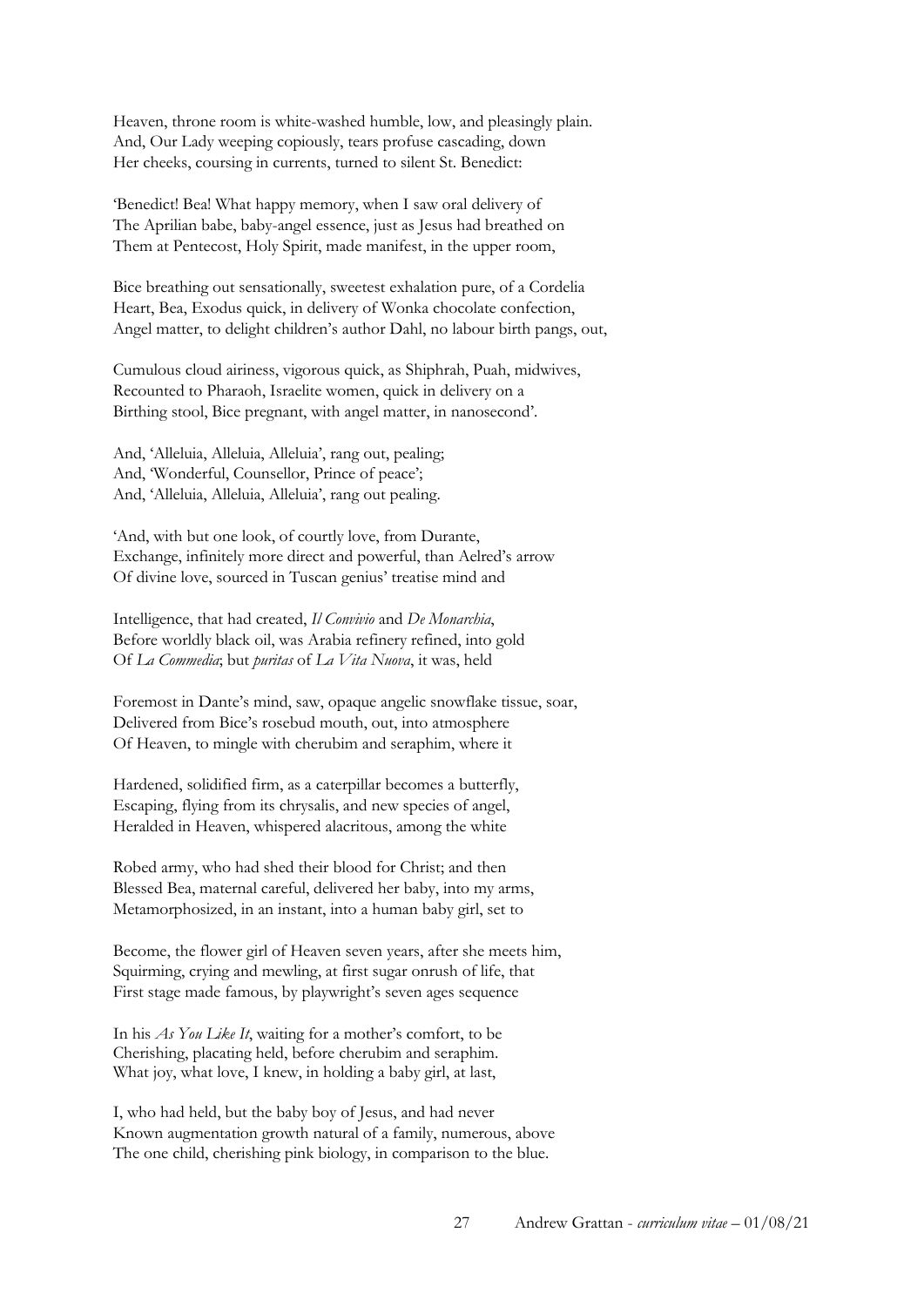I, *theotokos*, and the virgin maid of Bethlehem, created, with but One purpose in life, to bear the Saviour, I, the Annunciation, As I love it most depicted, in high watermark of excellence,

Leonardo's mesh scene in Uffizi, that vortex of shape and Colour, guided onto canvas. And, she, all wonder of the saints, Bernard of Clairvaux, and myriads of distinguished names;

We three become bodily, as it had been in Bethlehem, and Dante and Beatrice, stood about me, until he would be elastic Snapped away, by lights, to begin his reward of eternal life;

They gathered round me, until I disclosed her babish middle, to Proud parents, and, offering her up to the poet, he taking her, witnessed, Flashed across her tummy, *First Folio*, in Shakespeare's spidery ink hand.

And, Durante pronounced named her 'April', after Easter Journey month, of his poem; and passing her, to her mother, Bea called her 'Child', as she said she was a true child of God;

Until, I snaffled her up, within my holding arms again, and Beatrice returned to the joy of eternal life, and Dante, after all his Suffering, and wandering in exile on earth, began to begin his.

Three hundred years, were but a whirlwind, and I the nurse maid, For all of them, as the flower of girl of Heaven lay before me, and By my side, and she became, infectious, intoxicating delight of all

Who came before her; even the Little Flower, came to play with her, Speechless before, that which was created by mind of the Florentine Poet, and all the stripling unknown novices, who had lived a life

Of unknown sanctity too, hidden from the world, by white veil And a grill. For, there are many paths to sanctity, the wick, bright, Short life, lived within garland Carmelite convent enclosed,

Or hard years of scholarly thought, of Jerome or Augustine, That would Vulgate backbone the world, supply her with lava Strata and civilization, the steepled hands, and the book spine.

Then, I can recall, in seven blocks of three, but plain English Prose, no worked and wrought, rhyming Florentine Italian, when Hooded executioner's blade, slipped upon neck of my lawyer

And High Chancellor of England, Blackfriars bridge, that dismal Gallows day, author of *Utopia*, Lucian witty humour of ancients In so learned a man, as Thomas; and Heaven felt the wound, with

Milton's earth, sighing, that all was lost, sighing, with Durante's Sighs of courtly love; and soon before me, was form of More, Wrapped up rapt, intent, in exchange locution and dialogue, with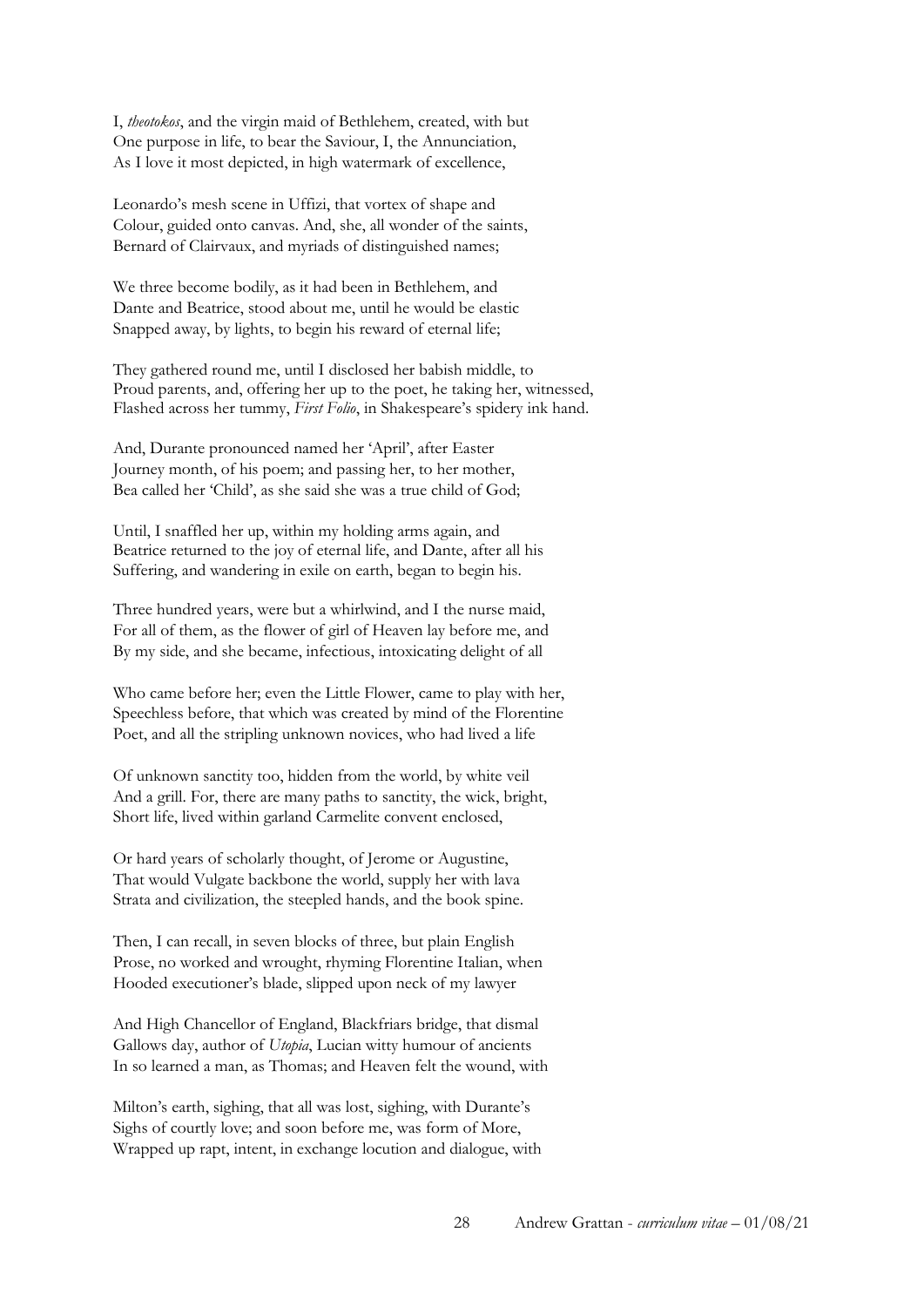St. John, 'in the beginning was the word', engaging with More's one word of 'gold', in Latin, from *Utopia*, and New Testament Greek, combined with parsed legal Latin and English,

Until Gospel breathed out, bundle of short, sharp breaths, and Oxygen of life, was created in new amoraphim, a rainbow of light In seven colours, refracted in spectrum of the chrysalis of this

New angel tissue fluttering; and the manger of light, was transformed Before me, and I looked to that basket, that bore so many memories Of Bethlehem, while a new baby boy blue, struggled manfully in my arms,

Snuggling for safety. And, I knew, what was to come, what priests And religious, would do, to very children whom I love, massacred in my New Herods' slaughter of the innocents; and *Logos* silent beside me,

I, Mary, holding More's gold in my arms, quintessence of magi gift, *logoi* Of the *Logos*, bright, baby tissue of 'the sixth gospel' lightsome, and I, who had once held the Saviour, foreknowing the shipwrecked Church,

Of *anno domini* two thousand thirteen, holding, the humble saving, in my arms'.

## **CANTO VII**

And, 'Alleluia, Alleluia, Alleluia', rang out, pealing; And, 'Wonderful, Counsellor, Prince of Peace'; And, 'Alleluia, Alleluia, Alleluia', rang out pealing.

'Benedict! Bea! Durante! What joy it was for me, when I lay those Two split babes together, climbing up, writhing at my chest, struggling For space and life, in basin at my toes, where fibres of gold spark,

Flashing, like Trieste antlers, glint in light of Heaven, to make a Pair, to the manger of Bethlehem; and I saw rolling blur of blue And pink, seismic struggle together, clinging for comfort and hold.

And April, flung her chubby arms, around neck of her twin And settled down next to him, for peace and security, as any Earthly baby twins, in a cot; and he, the boy, wrapped his stubby

Legs around her, and clung to her tummy, where once, words *First Folio* had flashed across her middle, while their laboured breathing Settled to a peaceful lull, rush of breath, settle, to a whisper.

And, I wept, to see, blue and pink, blissful, idyllic, at peaceful Baby sleep, who had known sorrow, of nursing predestined Saviour, Ransom, born to die, and I could only marvel at life, of my new family.

Thus, what say you, then, Europe? For, now, my Son's Church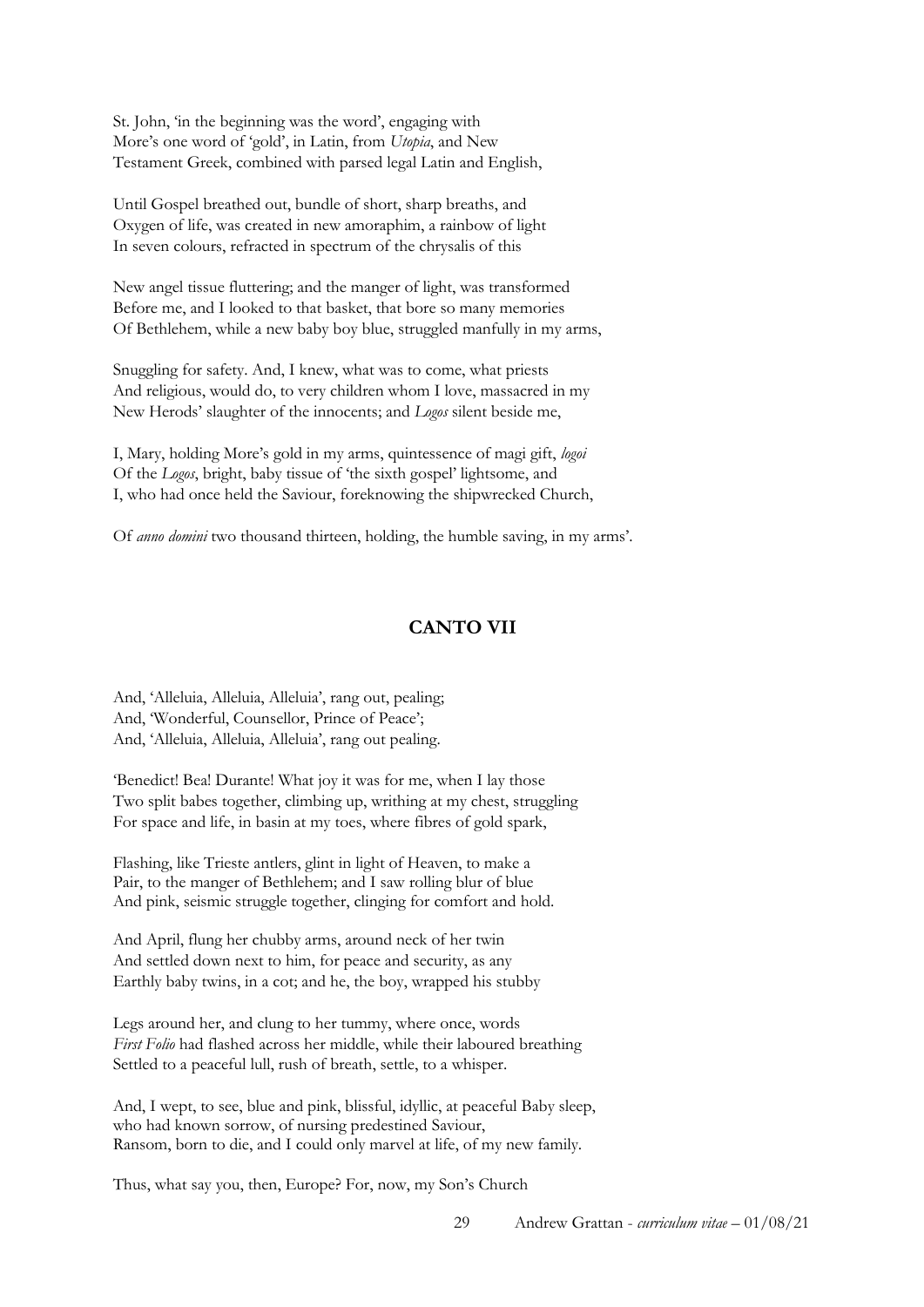Is low, and disowned priests and religious, have brought me, To my praying knees, that there is a very Gethsemane of widowhood

In my heart, and I am bereft and alone, as Jesus in the agony In the garden, when he asked that this cup be taken from him; For His men, have turned my Church, into poor widow with the cup.

It is time, to sprinkle star dust, upon the earth again, as when saints' Steps slipped upon the soil, when Bede volumed in Jarrow, And Francis of Assisi, Mary Poppins fed the birds, from fingertips.

It is time, to alchemy create, the man, who will be born, with but one purpose Upon earth, as I, born to bear, he born, but to parallel papacy, Poet of *The Divine Comedy*, cede, to poet of *The Christ Colloquy*;

He, Grey, to save the Church, save my Church, save my Son's Church, Return me, to my pristine whiteness. It is time, for the poet's prophecy To be fulfilled, meek hunting hound, to return tub of Peter,

Rudderless, capsized, to Cowes yacht sprint excellence, and crew her, With Jason and the Argonauts terrific, not abusers and careerists, Who serve themselves and not my Son and Me; and it is season

Time, to quicken the blood, of this J. Alfred Prufrock of the Church, To use terminology of Harvard Norton poet American, who idolized Alighieri, a patient infected with diseases, and lying etherized

Upon a table, time, to raise my Lazarus of Jesus, from Joyce's dead. For, whole body of the Church lies icy, cold as Christ's Gethsemane Tomb, and massacred of Milton's Piedmont sonnet majestic, must be

Firenze *duomo* spliced, with April children of new *vox*, from the Strand; For my holy children have been slaughtered, and all there is, for us to Do in Heaven, is weep with women of Jerusalem, and lay the lilies.

For, the modern Church, truly is a waste land, and Hofgarten T. S. Eliot, Must final have his "third", before all, is Plurabelle lost, alla stranger, For good, globe's sun, slip forever, below horizon, does not rearise

In morning, in a widow's mourning. Dante and Shakespeare, are To become, a heroic triumvirate, and the divine spark alone, when God the Father tipped a finger to Adam, upon ceiling of the

Sistine Chapel, that the artist Michelangelo recorded, can salt Dead sea of my Church back to life; and April Easter candle flame Of courtly love, is to be reignited in Florence, divine spark,

That will bring the body of the Church back to life, as we women Knew in garden of Gethsemane, on morning of resurrection, Privileged few, to have known Jesuanic, from a child, shocking

Pink of courtly love, to become blood red of Prufrock's artery alive; And modernism and postmodernism, are to be dead too,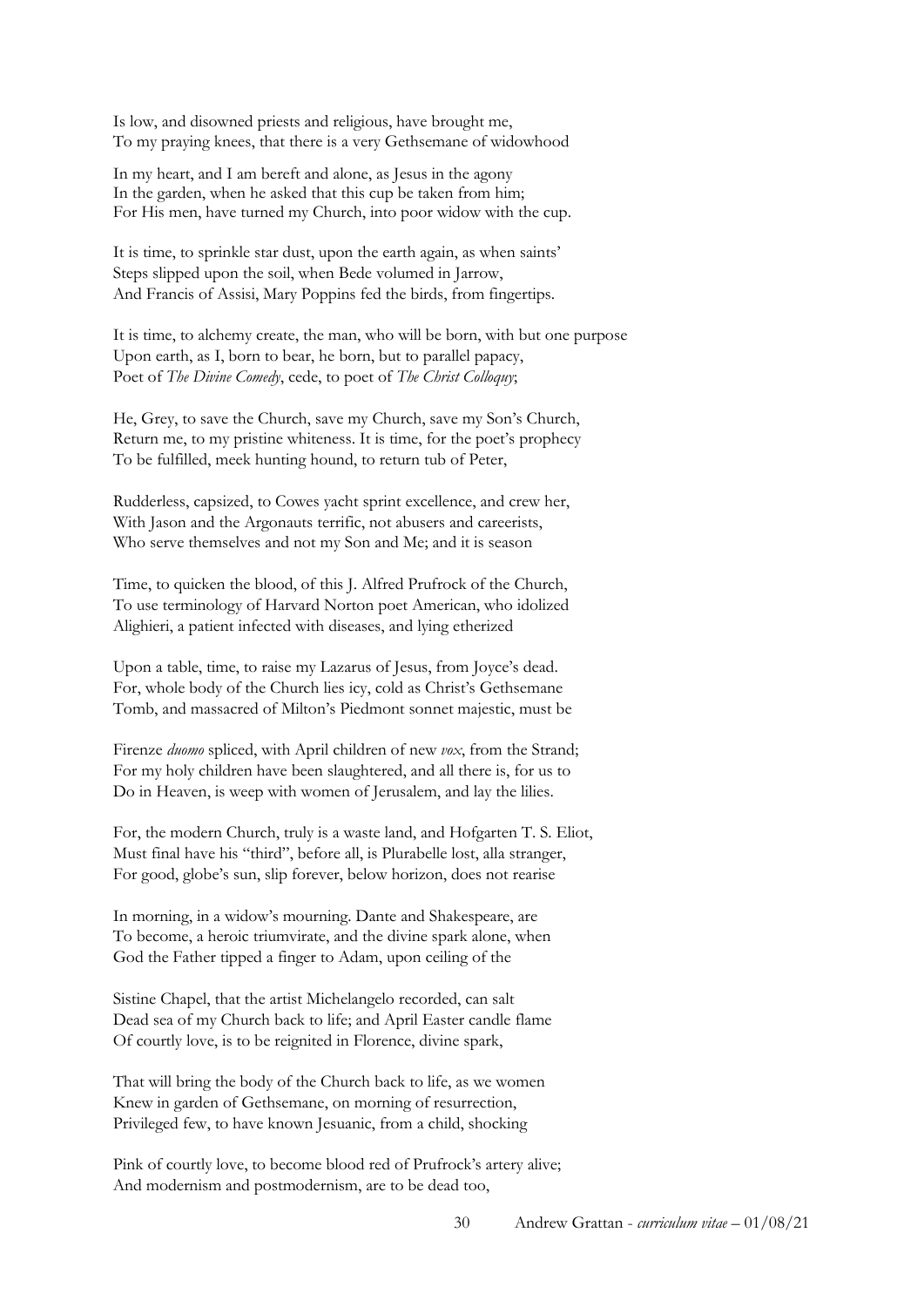Words, to be returned, to blue blood-line of the canon.

The triumvirate of Michelangelo, Leonardo and Raphael, Greatness in pictorial art, at last, is to be paralleled in print, by The triumvirate of Dante, Shakespeare and the "third";

And *logos* of the *Logos*, will begin rewrite, of very name of Christ, In slight *Christ* novel, at twenty-seven, novice in Jerusalem, Until he hoist cross beams preparation, upon his shoulders,

A love song to Christ, in *The Christ Sonnets*, in Rome, and burn of Courtly love in Florence, produces product, of Oxford Movement's dictum, "To live is to change, and to be perfect, is to have changed often".

And it is time, that a *colloquium* accompany a *commedia*, No second spring, Christendom awake, no cigar smoke and Old ideas, but New York journalistic Wolfe's, "the right stuff"',

That my tabloid gutter Church, shall be a broadsheet again, And my spirit soar, via ashes, of Bread Street eagle's pupil, when City of renaissance, plaster casts, divine David of the Psalms

With Michelangelo's marble David, and the thirty-five man, Hoists my Son's Church upon his back, like King David, a kid, slung Upon his shoulders, reconsecrates my Son and I, glorious, again;

He, Ascension, I, Assumption, *Exsultet* elevates our names, in Cruellest month, with 'gospel sixth', composed of sweetest cedars And limes of Lebanon, from English pine, that the Chair of Peter,

Termite infested with careerists and paedophiles, riddled with Bore holes, become darkest, sound mahogany again; and wood love, For a holy English choirwood, will return wood to the Wood.

So, in this twenty-eighth, of my three-line segments, my Morean legalistic ordered thoughts, I must began display of poplar, Who will know, to live is to change, be perfect, have changed

Often, until his breath is balm bathed in love and peace. When he is a child, he will speak, think, reason, like a child, until he Becomes Birmingham's changed man, puts away childish things;

Born, the greyhound will be, between felt and the felt; Born, between books and books; born, he will final be, in year Of two papacies, year of Pope Francis and Pope Benedict XVI.

At eleven, he will begin learn, own English tongue, in Coleridge's Xanadu of *Kubla Khan*, until maturation, *Lycidas*, is known, adjacent Milton's Pandemonium, cold classic corners architectural, Brentwood

Cathedral; until post-adolescent, Carmelite Latinity, settles within him, And he begins widen out, parabola of speech, in lecture hall of Jesuit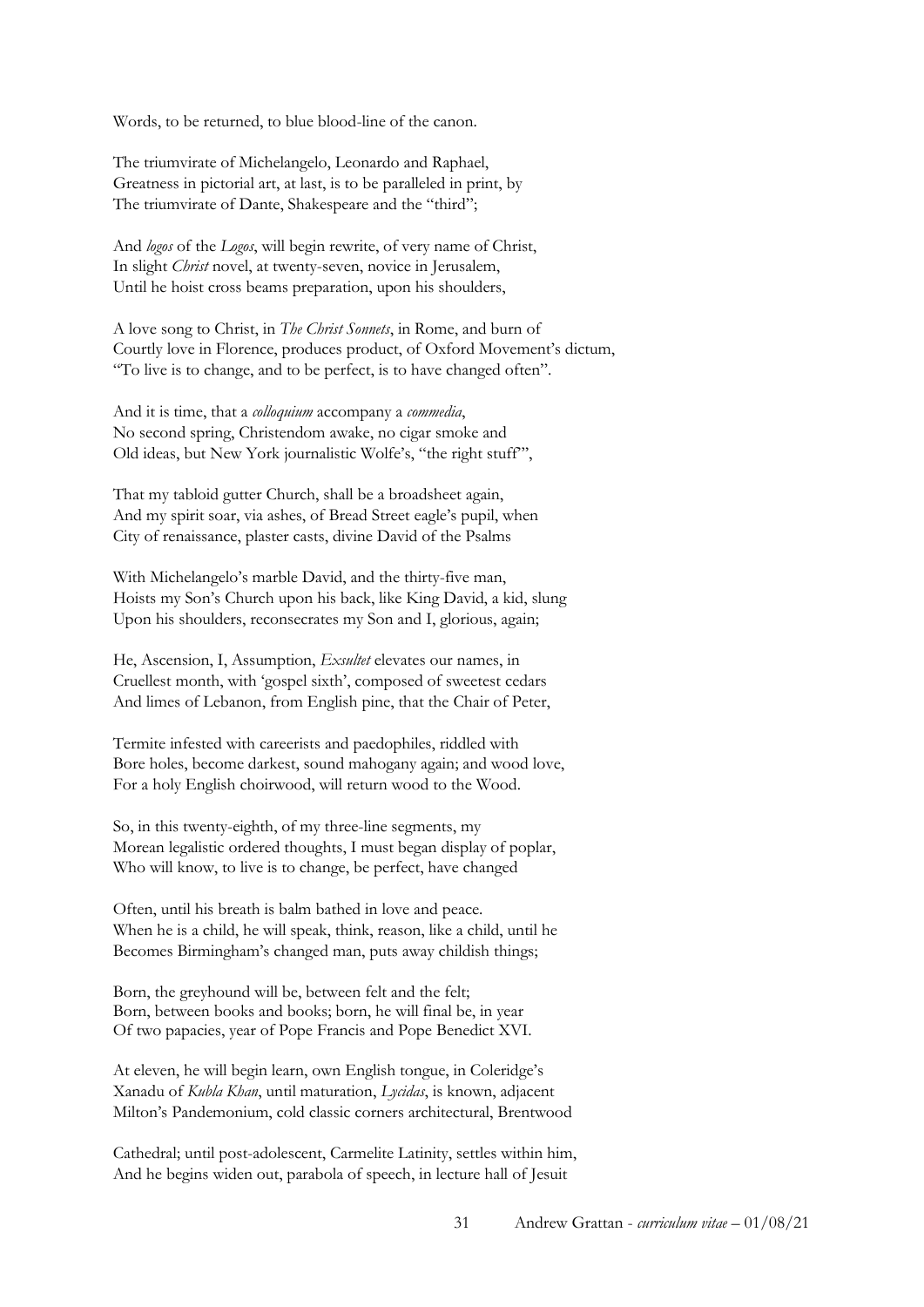Gregorian in Rome, *seniores* and *iuniores* of summer language, at

Porta San Pancrazio. In sweet naivety, at twenty-five, More's Wight utopian isle, will downpour tempest tropical upon him, as he Sees silver sphere of tabernacle, Shakespeare's globe earth ball,

Chrysolite, suspended like Eco's Foucault's pendulum, above Altar of the Solesmes abbey, where holy dark choirwood, Eternally cleanses Dante's dark wood of Florence, washed in intricate

French chant, treading, in footsteps, of More's own journey spiritual And intellectual; until he sees William Blake's heavenly Jerusalem, and Green and pleasant land in Berkshire, where bow of Noah's ark,

Crests and breaks, upon frontage of the abbey church, and he will Begin return of the *logos* to the *Logos*, in postulant April Eastertide, merge *At A Vacation Exercise* with Gregorian Chant, that something

Beautiful, might Mother Teresa be made, for God, at abbey church Daughter paired, with house of highest Ample, where St. Augustine's City of God, squats sited, within peaceful bubble of the valley.

What say you, Europe, for, I will create him super-abundant in Naivety, all wonder, pure; and, as Jesus, the boy child, stood in Synagogue to pronounce, that today, this prophecy would be

Fulfilled in their hearing, I, Mary, announce, prophecy of *La Commedia* To be ripe ready, time, for greyhound, to patient, pad the earth, Money lenders, to be eternal evicted from my Son's temple'.

St. Benedict spoke up: 'Can anything good, come out of Adonai, Our Lady? For, he will sit in calefactory with sinners, offenders, flatterers, and liars'. And, 'Did anything good, come out of Nazareth?' Mary countered, smiling.

'For, as my beloved Son, Jesus, turned water into wine, and bread Into His body, at the Last Supper, we must create a man of honour, Intellect, and truth, who will transubstantiate, change, a chant and a

Choirwood, into Heaven's glory, glorious More's gold *logos* sphere, New gospel, in seven books, my Son and I's, *Colloquium Christus*; And feed His unfed sheep, fed on a diet of worms, with ciabatta

Bread, and focaccia. And he, Greyhound, sole, will craftsman repair, The Chair of Peter, with but love of his parents, lied to and about, By common and the jealous. At sweet and twenty-six, Heaven,

Will let our grey puppy, guileless, tread holy, innocent into Adonai, Hear homilies of abbatial Sollom, know Bernard's good namesake, that this Acorn of Adonai, become the strong tree, seeded beneath baldacchino

Of *San Pietro*, and in verbal carpentry, rebuild wood of the Cross, beginning with Virgil's *Georgics*'.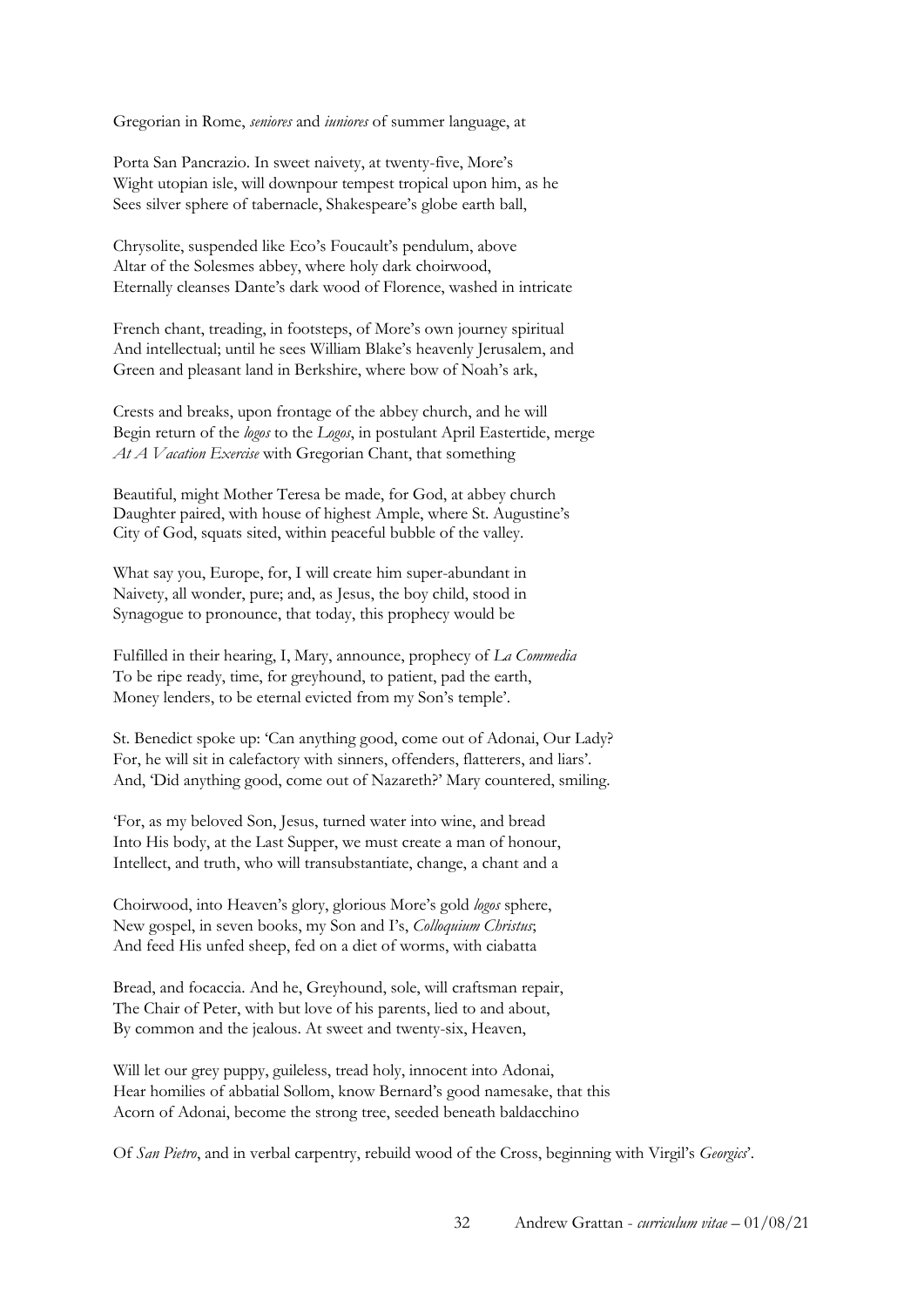## **WILLIAM SHAKESPEARE'S DNA CANTO: the spiral staircase at the core of The British Institute of Florence**

**The British Institute of Florence, is a three-floored building, representing the three parts of The Divine Comedy, - Inferno, Purgatorio and Paradiso, and also, the three persons of the Holy Trinity. At the core of the British Institute, is a metal, spiral staircase, linking the ground floor with the mezzanine floor, and this actual spiral staircase, is the spine of the new seven book poem, 'The Christ Colloquy', symbolizing William Shakespeare's double helix DNA, at the very centre of The Western Canon.** 

**In Book II of 'The Christ Colloquy', Letteratura, is 'Letteratura Land', a whole, new literary world, that exists within a side-altar, inside a side-chapel, in St. Paul's outsidethe-walls, in Rome, where Shakespeare guides the new writer and his new friend, Andrew, through the whole of World Literature in 93 cantos, on Holy Saturday morning, 2013. In the middle of 'Letteratura Land', is The New British Institute of Florence, founded jointly, by William Shakespeare and Andrew Wood, in the new poem of 2013, in honour of the Royal Family of Heaven.** 

**The New British Institute of Florence, is also a new papal state and seat of government for modern day Florence, where More's Utopia replaces Dante's Monarchy, as a text. At the very centre, of The New British Institute of Florence, is also a white, metal, spiral staircase, symbolizing Shakespeare's DNA, at the very centre of the Western Canon. This stairway, 'Shakespeare's Staircase', is later paired with a second staircase, 'Jacob's Ladder', in Book VII Cielo, witnessed in a dream, by Andrew, 'the eternal pilgrim' at 40, when he climbs the steps of the Santa Scala in Rome, on pilgrimage, on Easter Monday afternoon. These two staircases are actually prefigured by a third staircase, the hollow, open plan staircase, with no risers, at Adonai Abbey, linking the novitiate library and the monastery library, which features in the short novel, 'Christ: a depiction of the Writer as an English Benedictine Novice'.** 

**In Canto XLVII, William Shakespeare leads Andrew Wood, into the vortex of his DNA double helix, this spiral staircase, where each individual author and book of The Western Canon, is symbolized by each step and spindle of the staircase. Halfway up the staircase, William instates and recognizes Andrew, as a new and third canon centre.** 

## **CANTO XLVII**

 And, I looked up, my foot flat, upon the Ingression doorway, of the British Institute of Florence, that flat doorway.

 And, up I looked, to that cylindrical White staircase, stairway white Stairway, staircas4, stairway

And, airily waving his arm, as to the white of a Corkscrew of a spiral staircase, as, to the acid of an Acid deoxyribonucleic acid, said Shakespeare:

'From, this held shaft, spins, the spun of assign And contain, where lies the gamut of assignation,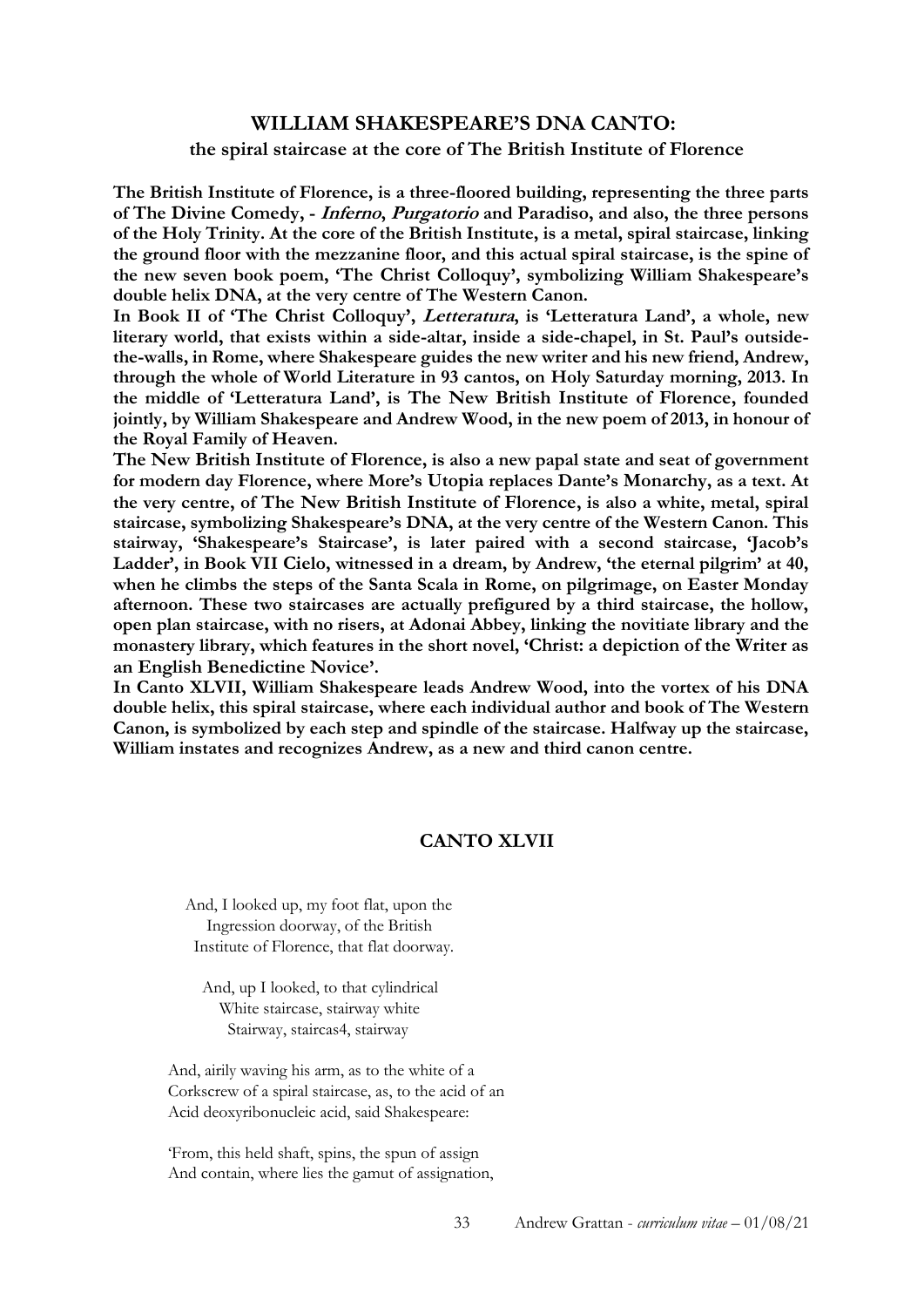Leaves, as from the *liber* of the Cross, are agreed, as

Adjudged worthy and decided and determined And beneath, the *piano prima*, and the *secunda*, Is the mezzanine or the middle of agree, where

Stands the figure, of one immortal English playwright, William Shakespeare, and, through me, the oracle of the *First Folio*, are, recognized all works literary, as being

Canonical, or not, and their relationship of consanguinity With the one true Cross of the Crucified Christ, Lording out from lauds and praise, as David at

His Hebrew psalms, the prancing boy in delight, as Daniel in the den, the immortal Will, who was not Weighed before a Star Chamber and found wanting.

*Regulat et governat* for all good, is the judging Solomon of I, Shakespeare, who never split his Two babes, comedies and tragedies'.

And, William Shakespeare, taking my hand, Pulled me up, in twirling corkscrew climb, To set, the flat of my foot, upon the

Curling, twisting, rung-ways, to see Where the great books and the great Writers, were decorously engraved, and,

Upon that white twist of shake-turn, The corkscrew, taking me up and Indrawing me, into the twisting journey…

And, we stopped-halted at the mid-point Twist off the turn, and twisted and Turned to look about ourselves

And I saw, gracious calligraphy italics, With names of writers, of The Western Canon, With names of books, of The Western Canon.

And William Shakespeare, turned to me, and Said: ''Of the wood', you are the truest flower Of my genius, the execute of my words, histories

And sonnets, that we two, be blood writers, Two noble kinsmen, centres, that Stratford be tied To Warfield, and William be tied to Andrew'.

And, I spun around, half-way up, the apportioning Cylinder, as the Alighierian, had been 'halfway,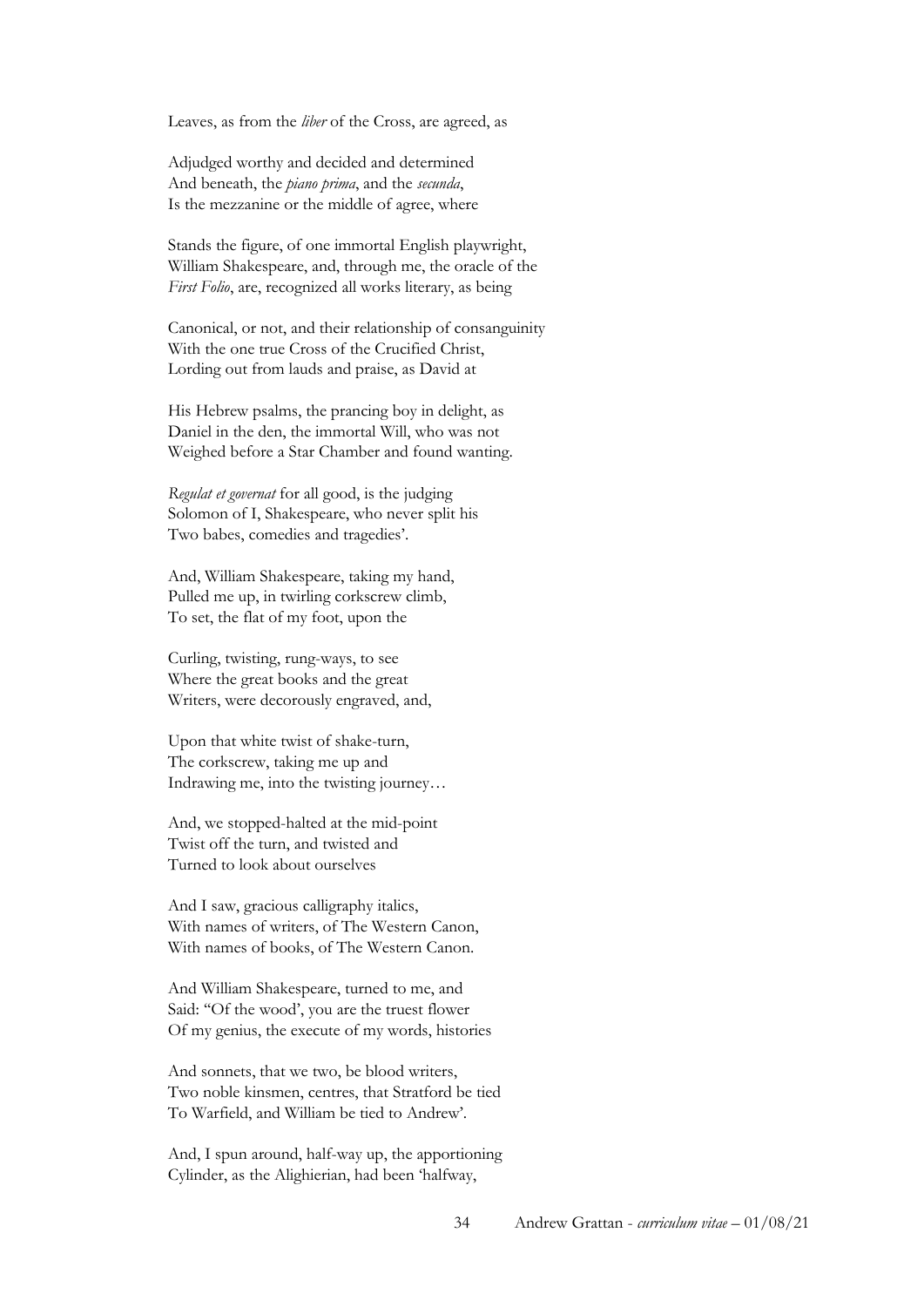Along the road, we have to go'; and halfway

Again, I was between the Charterhouse and the Executioner's block, at the Morean age, of twenty-seven, At the Equal crossroads, between the lee and the sea.

And I turned my head, twisting three-sixty degrees In my poet father's Inferno, to see that mournful Visage, flipping on the dunny clouds of Hell, I saw

The fruit of truest courtly love relationship, Dante and Beatrice, no longer unique, medieval Superseded by modern, Andrew and April.

And, twisting again, looking up, I saw, *miles Christi* Written in gold lettering, entwined with Sarah and 'Eucharist', As that of King Lear, entwined with Cordelia, and:

> Dante *The Divine Comedy*  Florence

 Helix of assignation; Othello and Desdemona; Helix of assignation;  *First Folio*; William Shakespeare; *First Folio*; Deoxyribonucleic acid; William and Hathaway; Deoxyribonucleic acid

> Andrew *The Christ Colloquy*  Florence

And, other names and titles, intermixed and inter-Threaded, in the steps and spindles, and, I rejoiced to see *The King James Bible* and names: Sir Thomas More,

Aeschylus, Lucretius, Virgil, St. Augustine, Geoffrey Chaucer, Yahwist, Socrates, Plato, St. Paul, John Henry Newman, Sophocles,

Aristophanes, Longinus, Plutarch, Herodotus, Cicero, Horace, Ovid, Plautus, Terence, Martial, Dr. Johnson, Freud, Boccaccio, Aristophanes,

Nietzsche, Kierkegaard, Franz Kafka, Samuel Beckett, Ibsen, Oscar Wilde, Vico, Sir. Thomas Malory, John Donne,

Sir Philip Sidney, Alexander Pope, Swift, Machiavelli, Jane Austen, Herman Melville, Charlotte Bronte, Jane Bronte, Virginia Woolf,

William Wordsworth, Percy Bysshe Shelley, John Keats, Tennyson, Walter Pater, Homer,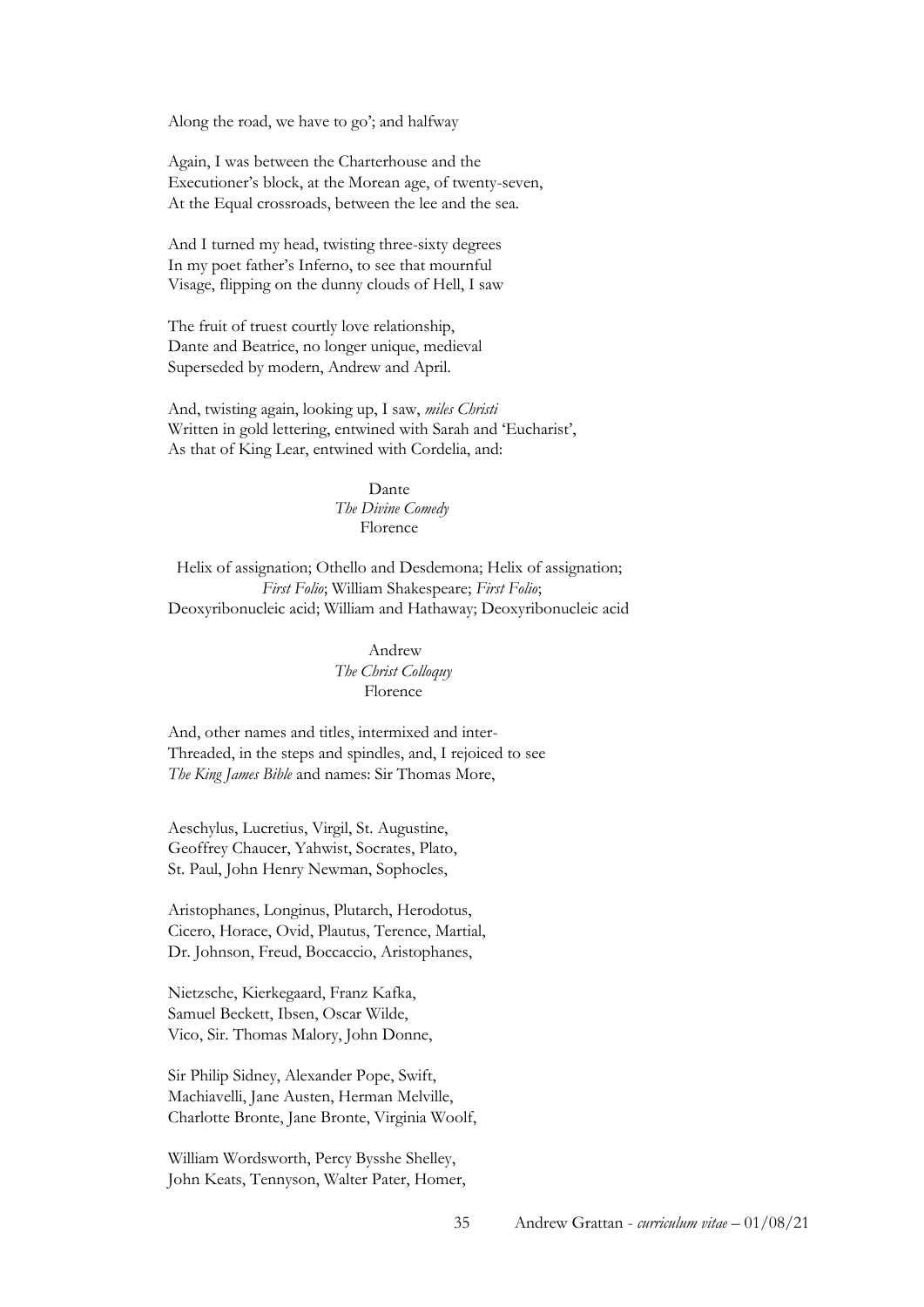James Joyce, Goethe, William Faulkner,

Ernest Hemingway, Walt Whitman, George Eliot, F. Scott Fitzgerald, Flaubert, William Blake, D.H. Lawrence, Honoré de Balzac, Henry James,

Robert Browning, W. B. Yeats, Charles Dickens, Christopher Marlowe, Ben Jonson, Hobbes, Andrew Marvell, George Herbert, John Bunyan,

Gibbon, Samuel Taylor Coleridge, Erasmus, Lord Byron, Browning, Gerard Manley Hopkins, Tolstoy, Proust, Henry James, Mark Twain,

Jean Paul Sartre, Simone de Beauvoir, Camus, Jean Anouilh, Thomas Hardy, Kipling, Joseph Conrad, H. G. Wells, T.S. Eliot, Aquinas, William Blake,

E. M. Forster, J.D. Salinger, Tennessee Williams, John Ruskin, Dostoevsky, Henry James, Thomas Nashe, Thomas Kyd, John Webster,

John Dryden, Montaigne, Molière, Ariosto, Seneca, Giacomo Leopardi, Petronius, Baudelaire, Juvenal, Hugo, Petrarch, Catullus, Lucan and Ariosto.

And, spinning either side, the central three stairs, I saw, the vortex of supreme worthiness, where, gold And silver lettering, flashed out in panorama, titles:

'Dr. Faustus', ''The Canterbury Tales', 'Dubliners', 'The Anglo-Saxon Chronicle', 'A Portrait of the Artist as a Young Man',

'The Tempest', 'Paradise Lost', 'King Lear', 'Paradise Regained', 'Macbeth', 'Samson Agonistes', 'Ulysses', 'Finnegans Wake', 'Beowulf', 'Kubla Khan',

'The Merchant of Venice', 'Metamorphoses', 'Eclogues', 'Georgics', 'Oedipus Rex', 'The Koran', 'The Fairy Queen', 'The Anatomy of Melancholy',

'Lycidas', 'The Iliad', 'The Odyssey', 'The Tempest', 'Othello', 'The Aeneid', 'In Praise of Folly', 'The Confessions', 'Hamlet', The City of God',

'The Importance of Being Earnest', 'Piers Plowman', 'L' Allegro', 'Il Penseroso', '*De Natura Rerum'*, 'A Midsummer Night's Dream', 'The Pardoner's Tale',

'Measure for Measure', 'The Idea of a University', 'The Winter's Tale', '*Apologia Pro Vita Sua*', 'La Vita Nuova', 'Shakespeare's Sonnets', and 'Utopia'.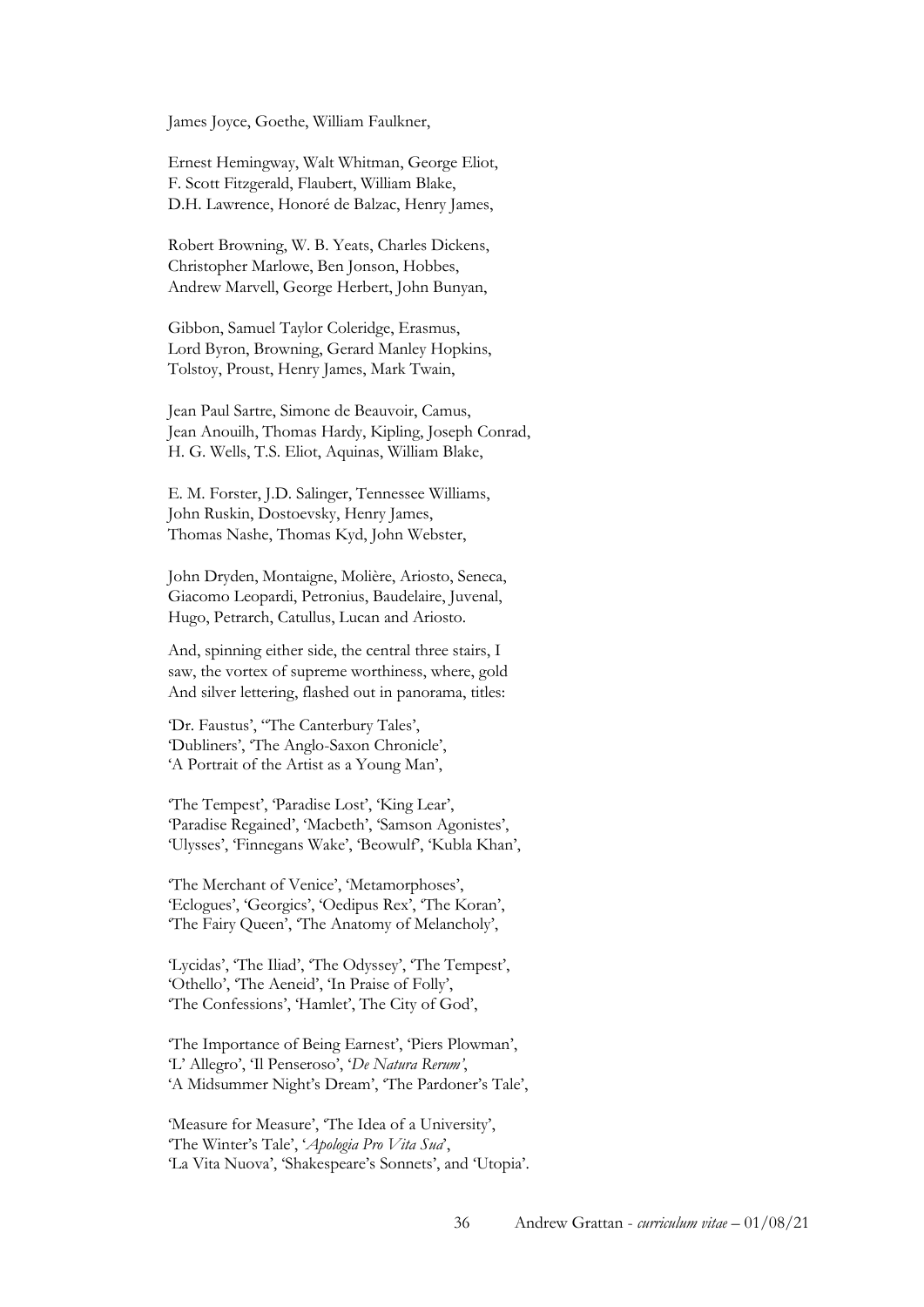And turning, my hand in his, hand-in-hand, William Shakespeare, drew me, Andrew Wood, Past the ephemeral ghost of Dante Alighieri,

And past, the nubs of pertinence, And up the timber-way of tread, And before the gallery of survey,

To see, in my lost choir-box, of Arkwright and Sollom, the librarian of Florence...

### **THE CHRIST COLLOQUY Book V Mary**

**In In Praeclara Summorum (1921), Pope Benedict XV wrote of 'the intimate union of Dante with this Chair of Peter'. In this address, in Heaven, Our Lady reciprocally unifies the Chair of Peter with Dante, unifying 'papal conclave' with 'courtly love'. Our Lady also unifies 'the manger of Bethlehem', with 'the Chair of Peter' and 'the manger of light', and creates a new species of angel, the amoraphim of Andrew and April. The greyhound is to fall in courtly love in Florence, with Our Lady's 'Sloane English image', at the age of 35, and to hunt the new 'she wolf', 'the paedophile monk and priest' back to Hell, with 'the sixth gospel' of The Christ Colloquy, and therefore "save" the Roman Catholic Church of 2013 and today. Paedophile priests and religious are condemned to the wood of the suicides in Dante's Inferno.** 

#### **CANTO IV**

'Lights, princedoms, virtues, powers, cherubim and seraphim, See, how today, we unconditionally and unceremoniously, quick Re-synch ourselves with our Church, and the Chair of Peter that

Recesses backwards, even to the reed basket of Moses, with this New creation, as of an eighth day, this 'manger of light', not, this day, Upon this hill, timely begot, as my learned Puritan poet, Milton

Picturesquely and erroneously ascribed to his imaginative begetting Of the Son, but laid out as confectionery, sweets, sand grains upon shores Of Dover, sweet of candy cane and coconut in recompense for foul

Putridness and stench that climbs up from the blue, brown and green place below. Heaven, measure for measure, life for death, shall offer sweet for stench, Back, to this novelty, this new, unknown sin. Benedict XV it was, who

Set to swaddling cloth care of Franciscan friars in Ravenna, and Archbishops' votive masses, for rest of the exiled Florentine poet, for Return of whose *ossa* bones, citizens of Florence call regular in clamour,

Who unified the Alighierian with the Chair of Peter, and raised him to Exalted state of prophet, second only to all those prophetic names, Habakkuk and Ezekiel, who star the old and new testaments.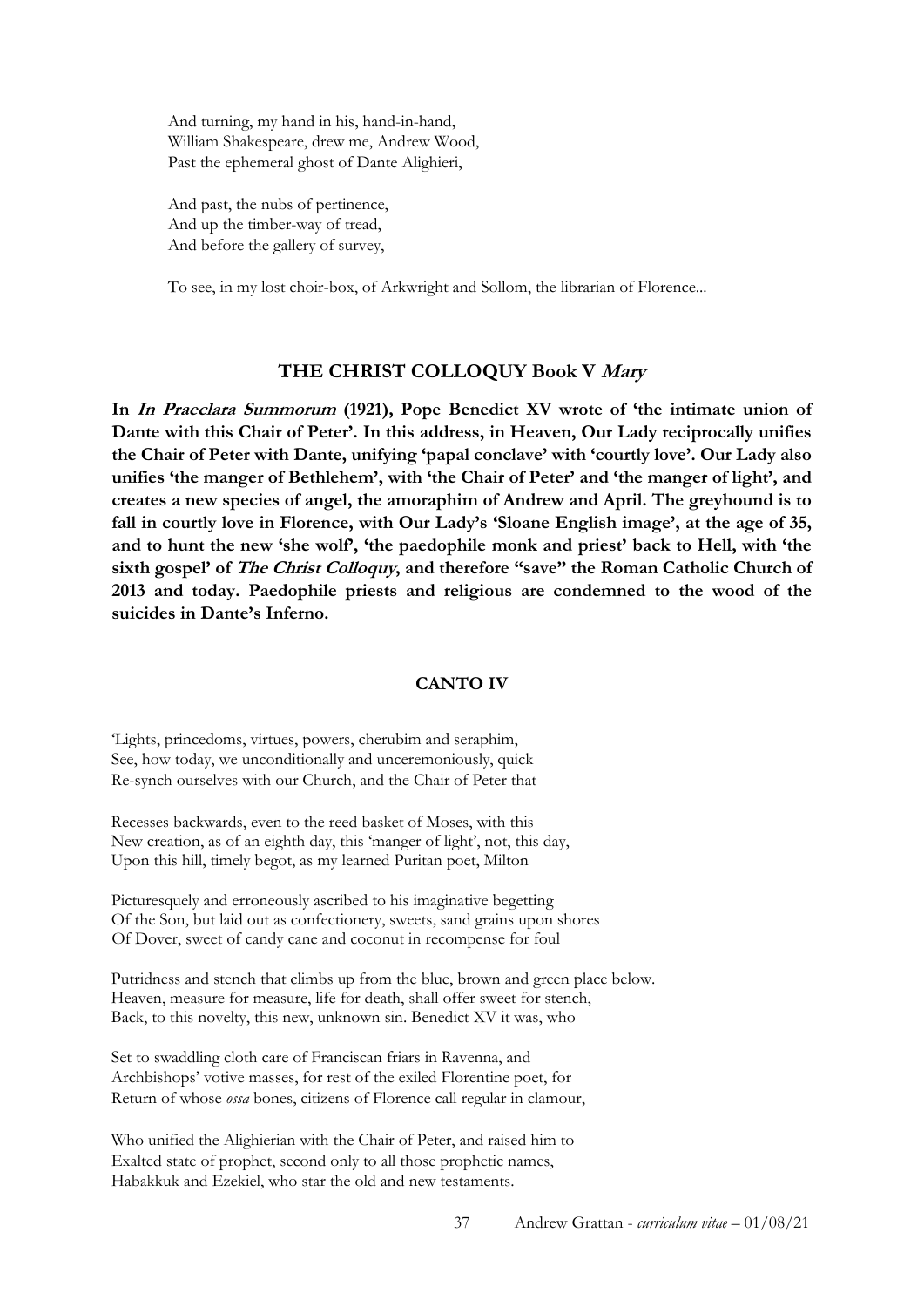Not all of Hell, Ciacco, Farinata and Cavalcante, and super-sensual, Whom Dante knew as daily leprous bread of his Florence, can compete With present sickness and disease that termite eats, very wood

Of the Chair of Peter, and this new sin of paedophilia, that Dante, In his over-arch of foresight and assent to all divinity, in the saviour Person of the fabled greyhound, *veltro*, accounted for in earliest

Canto first of his *Inferno*; this sin, that will scourge post-conciliar Church that sought to let in, latter-day light. For, the synchronization of the Alighieri with the line of Petrine

Accession, I, the Marian, the mother of all my holy children on earth, Synchronization of the Alighieri, reciprocally inaugurate, with the Accession line of the Chair of Peter, unify, papal conclave with courtly love.

No greater intercession on earth, is there, then when the white smoke Puffs from short chimney pipe atop the Sistine chapel; and no greater Unification, will there ever be, with the purity of the Holy Spirit,

Than purity of two poets recording *La Vita Nuova*, in Florence and *The Christ Sonnets*, in Rome; and sighs of courtly love in Florence, Are very exhalation of a sweetness of breath, second only to exhalation

Of breath of the Holy Spirit, upon the earth, echoic as the *ruah* ruminations. The longing for Beatrice, was matched for Alighieri, only By the longing, for the coming of the greyhound, second only

To the second coming, when my Son will Creed come again, to judge And condemn, be Francis merciful to, or to save, when every tear Will be wiped away, at the second coming of the Jesuanic.

Before the second coming of the Jesuanic, though, is to be coming Of the greyhound, a creature more famous and mythical than Conan Doyle's hound of the Baskervilles, or, children's book, one

Hundred and one dalmatians. For, the hunting hound is dogged Devoted, Learian Dante's faithful Kent, as Lear lent upon, that Moses staff, matchless Dante, will grammar assent, to this son of Kent,

Grey child, born among orchards and Spitfire hops of a child's education Among Westgate Benedictines to parallel Dante's Florentine Franciscans. No greater urgency, was wept upon papers of *Commedia*, when Dante,

All but broken in exile, and reliant upon equip patronage and Employment of noblemen, set to sweetest orchestration Of the eternally sublime and true, in his *La Divina Commedia*,

He, the past courtly lover of Beatrice, snuffed out by Florentine politics, He, the present courtly lover of April, snuffed out by Church politics, True gospel coracle, shipwrecked upon, holy choirwood of Adonai.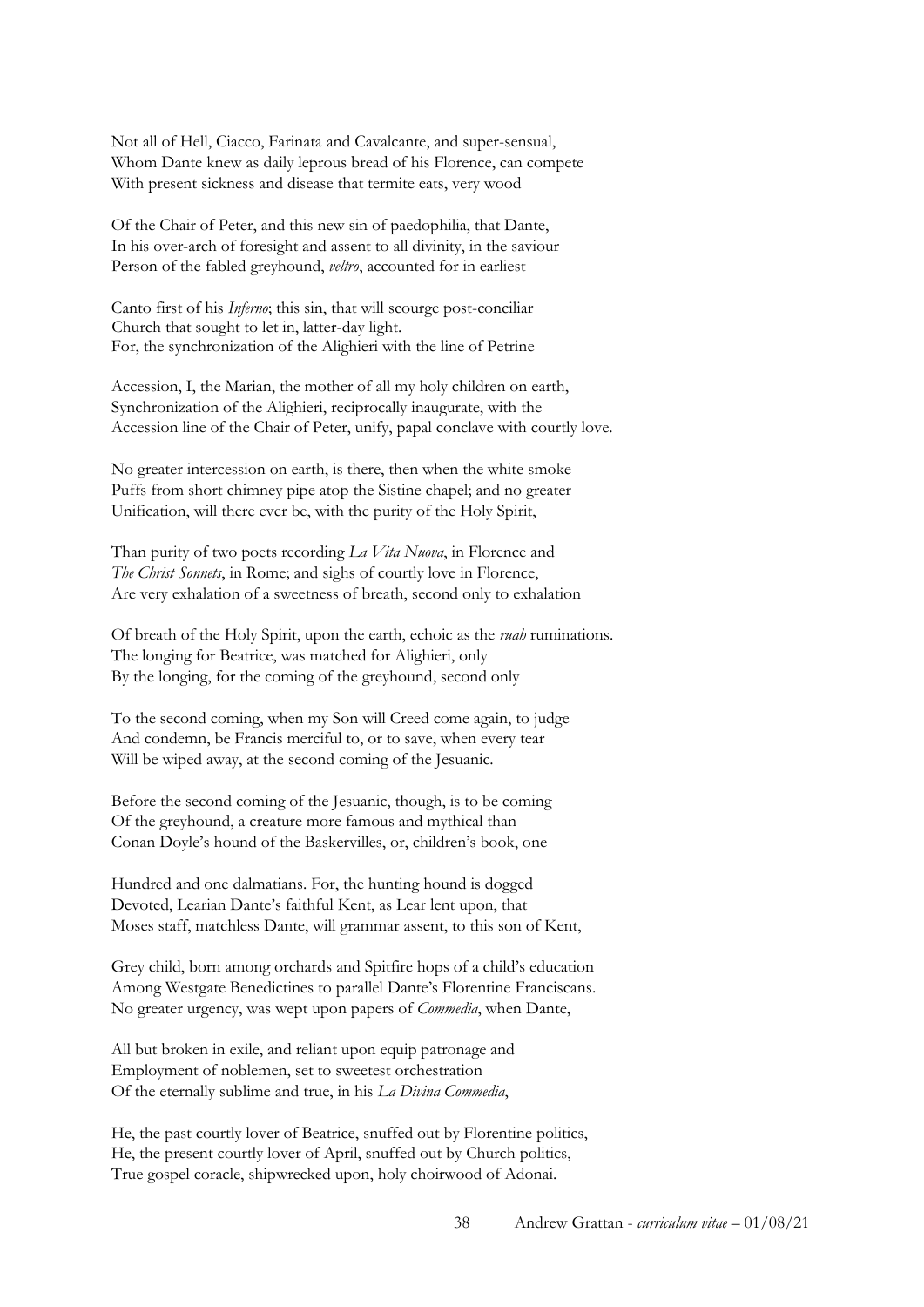And, as the divine poet unified himself with the greyhound, as he was then Unified with the Chair of Peter, Heaven, now unifies the greyhound with The Chair of Peter, in acknowledgement of this wonderful animal,

Though, even for Dante, there was more in heaven and earth, than was Dreamt of, in his Henrican and Can Grande philosophy, that there would be Something rotten in this state of Denmark, this modern global Church.

And, within remit of the poet's eye, fabulous animal of the greyhound Conceived by Dante, as a Labrador guides a blind man, the sighted greyhound Will guide the Church of today, safely, from present floundering, upon rocks

Of Malta, the ship of Peter, shipwrecked by its own fallacious crew of Barabbas Brigands, paedophile monks and priests, who threaten to sink vessel Of the pilot of the Galilean Lake, whom Noah would never have

Stooped to save from cleansing flood, inducted two by two into ark; And, the greyhound will save holy mother Church, from jagged rocks, Scuttling, and lead her back to promised land of clergy sinlessness, with

Sixth gospel of *The Christ Colloquy*. This epidemic of abuse, That has covered the earth like a flood, though a sewer, not a river, Prompts Newman's 'kindly light', leading out the encircling gloom,

To be relit, dreamer of Gerontius, second only to the divine poet, To inspire new divine poet, that Greyhound, take his place with Alighieri and Newman, as my three original, numinous minds of the Church,

For extinction of a weird sin, that my Son would happily be Recrucified for, that they crucify his children, the one, who said, 'Suffer the little children to come unto me'. As *deus ex machina*

I, the Marian, will send the mythical champion upon the earth, This stuff of legend and Psalmic justice, retribution for the cries and tears, The greyhound, mid between pointer and pincer, for he is all the

*Commedia* prophecy, DXV, contextualized, in spin too, of *Purgatorio*  And *Paradiso*, and *il veltro*, shall bring peace to the See of Peter, and right The ship, that dissonant *disio* be silenced. Between thought of Hamlet

And longings of Prospero, I will begin carve*, mens mea* of Greyhound, And fabulous intellect, that will create *Colloquium Christus*, One, so innocent and pure, his origin will be, puppy courtly love for

Sloane English image of me, in Florence, at quickening age of five and thirty. Lights, princedoms, virtues, powers, cherubim and seraphim, I, the Marian, in recognition of dual documents, *In Praeclara Summorum*

And *Altissimi Cantus*, and in recognition, of the intimate union of Dante With this Chair of Peter, intimately unify, 'the manger of light', with The Chair of Peter, and the manger of Bethlehem, that I may forget,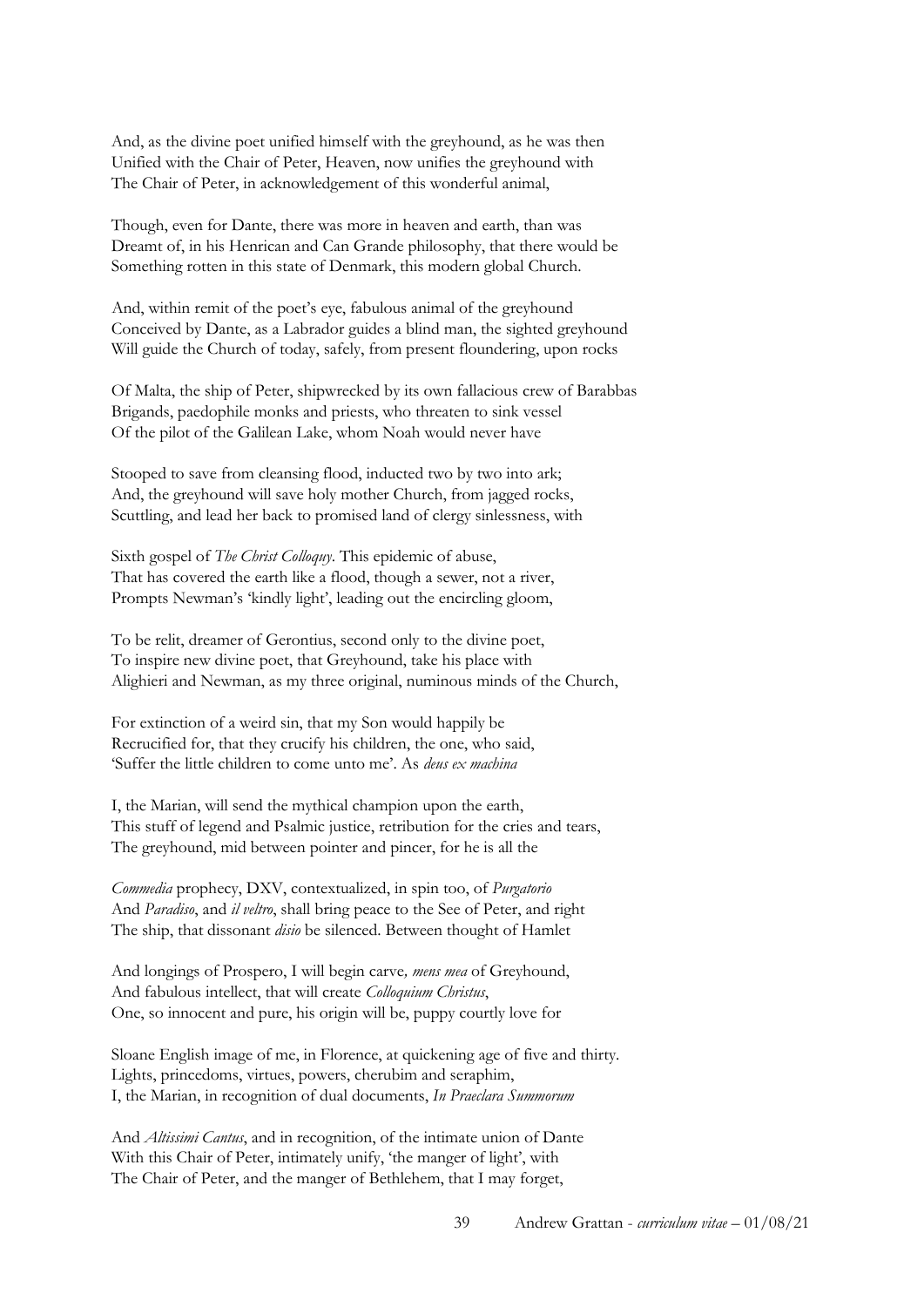Abyss of look, that was my eyes' cast into degradation of Bethlehem manger; And, in recognition, of that matter which was genesis new created, At collision of souls of Dante and Beatrice, reunited in Heaven,

Creation of a new species of angel, species, to know but two seeds, Two new lives, one male and one female amoraphim. And, as Romulus and Remus founded Rome, as Livy, *Ab Urbe Condita* recorded,

I, the Marian, refound Rome, in founding new species of angelic delight, Amoraphim, *Amor*, Roma backwards, as Rome is quicksand backwards These days, that she, city of the shepherd, might move forwards,

And Andrew and April, greyhound and Child, will refound Rome, Post-crisis, within infrastructure, of but Heaven's time and clock. To declare an Augustinian just war, I, Mary, send all goodness

And sweetness, upon the earth, the hunting hound, destined As he was, for all time and eternity, to bring true health to the hearth of Italy again, cross keys, and merciless, *anno domini* two thousand thirteen,

Hunt the new she wolf, this janus wolf of paedophile monk and priest, All the way back to Hell, where I consign them today, to languish Within the wood of the suicides within *Inferno*, that part Hell,

Wood, polar, to the wooden Chair of Peter, pine paired with mahogany. This is where the wood of Adonai abides in state, monastic Choirwoods of all the world, from Subiaco to Camaldoli, that

People wood of the suicides, the weeping willows of Woolhampton, Become dark, noxious tartorous bark and barque, eaten with cankers, That even Milton, could not record a darker material, than rotted

And degraded wood, as it really is, choirwood, cast as soul of a Paedophile, when splendour of the truth is revealed, by truth and virtue Of the greyhound. And born, he will be, between felt and felt,

This exhalation of childlike innocence, Ockham cleverness and *suavitas*, Between Cross-arms of '*Christ Sonnets*', in Rome, *collectio* conceived To confront chaos, anti-Scripture of other exile's *Finnegans Wake*;

Born, he will be, this baby-child of greyhound, between felt and The felt, frontage and frontage, choir-side and choir-side of Adonai choirwood; born, he will be, between Goliath and Goliath,

Bloated bores, career Benedictines and career Dominicans, empty Cymbals, before this slight, supple David; born, he will be, between Two sides of blackest choirwood, Austen sensibility of greyhound,

Forged between abuse and abuse, psychological abuse and child abuse, Two sins, that will eat to sawdust, white wood of Woolhampton; And born, he will be, of Psalms and Psalms, between brigand and brigand,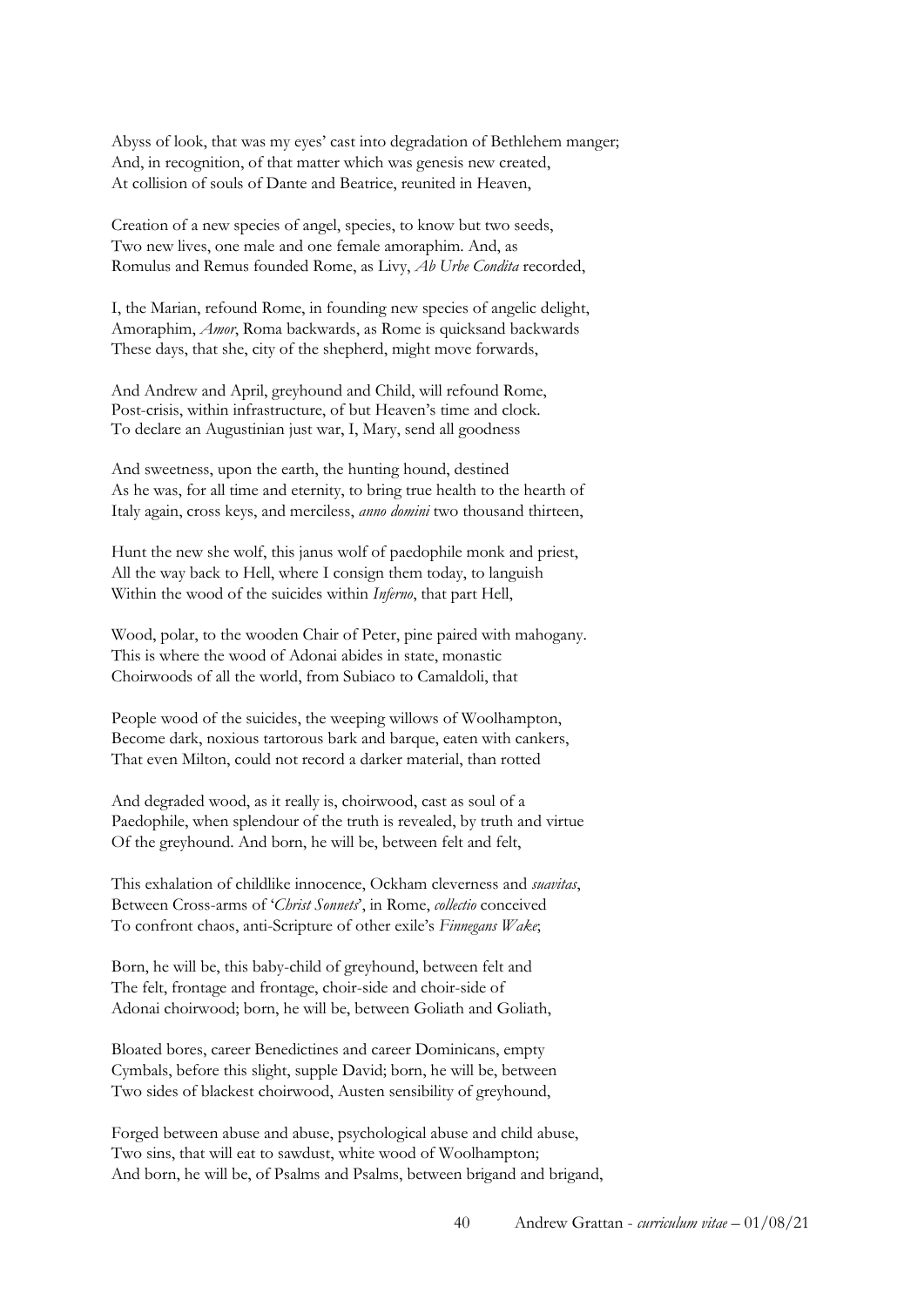Endless pairs, who rob *Vocatio* daily, because they cannot conceive, of gospel goodness'.

### **THE CHRIST COLLOQUY Book V Mary**

**Our Lady, before the saints and martyrs, surveys the two babies, Andrew and April, in 'the manger of light', on the floor of the sanctuary of Heaven. Our Lady unifies 'the manger of Bethlehem' with 'the manger of light'. Andrew and April, 'the greyhound & Child' are established as a new, unique, eternal couple, intimately unified with Mary and Joseph, above even Adam and Eve and Dante and Beatrice, and all other couples in World Literature. As innocent babies, they begin to "save" the Roman Catholic Church of 2013 and today, until the Second Coming of Christ, even preparing the way for Vatican III, with 'the sixth gospel' of The Christ Colloquy. Andrew is destined to follow in the footsteps of Mathew, Mark, Luke and John, and Dante; and April, is destined to follow in the footsteps of Mary, Hildegarde of Bingen, St. Bernadette Soubirous of Lourdes, and Beatrice. The two babies, will become saints on earth, based on the inter-fruition of their conjoined lives and perfect curricula vitarum, creating The Christ Colloquy. Our Lady, who refers to Andrew and April, by the private names of Grey and Prila, intimates that it is her private wish, that two new religious orders are to be founded to "save", renew and revitalize the Church of 2013 and today: Andrew is to form 'the Order of the Vine', and April is to form 'the Order of the Aprilians'.** 

#### **CANTO VIII**

'O, baby girl; o, baby girl; o baby girl', and, tears of joy ran down Softest cheeks of Our Lady, to wash away jealousy, green rage Of Iago for Othello, undone. 'It was the will of God the Father,

That my new motherhood, private nursing moments, shattered By census tax, flight from Herod, in cruellest days, my post-partum, Those first days, that, in Heaven, there should be some recompense,

Some waxy palm paradise of a Mauritius, balmy Seychelles, or Caribbean, Or even, impoverished Durrell family, in Corfu, that, at last, there Should be some simple homespun pleasure for Joseph and I,

That the Holy Family, should know some happiness in Heaven, Jesuit social justice, rather than fear, subjugation and destitution. And so, my son, Jesus beseeched his Father, that His earthly family,

Would have some sweet human moments in Heaven, that Joseph and I, would know, a tableau of joy, family life, where A tiny part of Heaven, would be partitioned, reconditioned, part

Of the divine plan revised, a shell, protected microcosm, Might be reserved for Joseph and I, to play at being young human Parents, to know, natural matrimonial concerns, such as any

Lateran 'Marriage and the Family' course might teach at Newman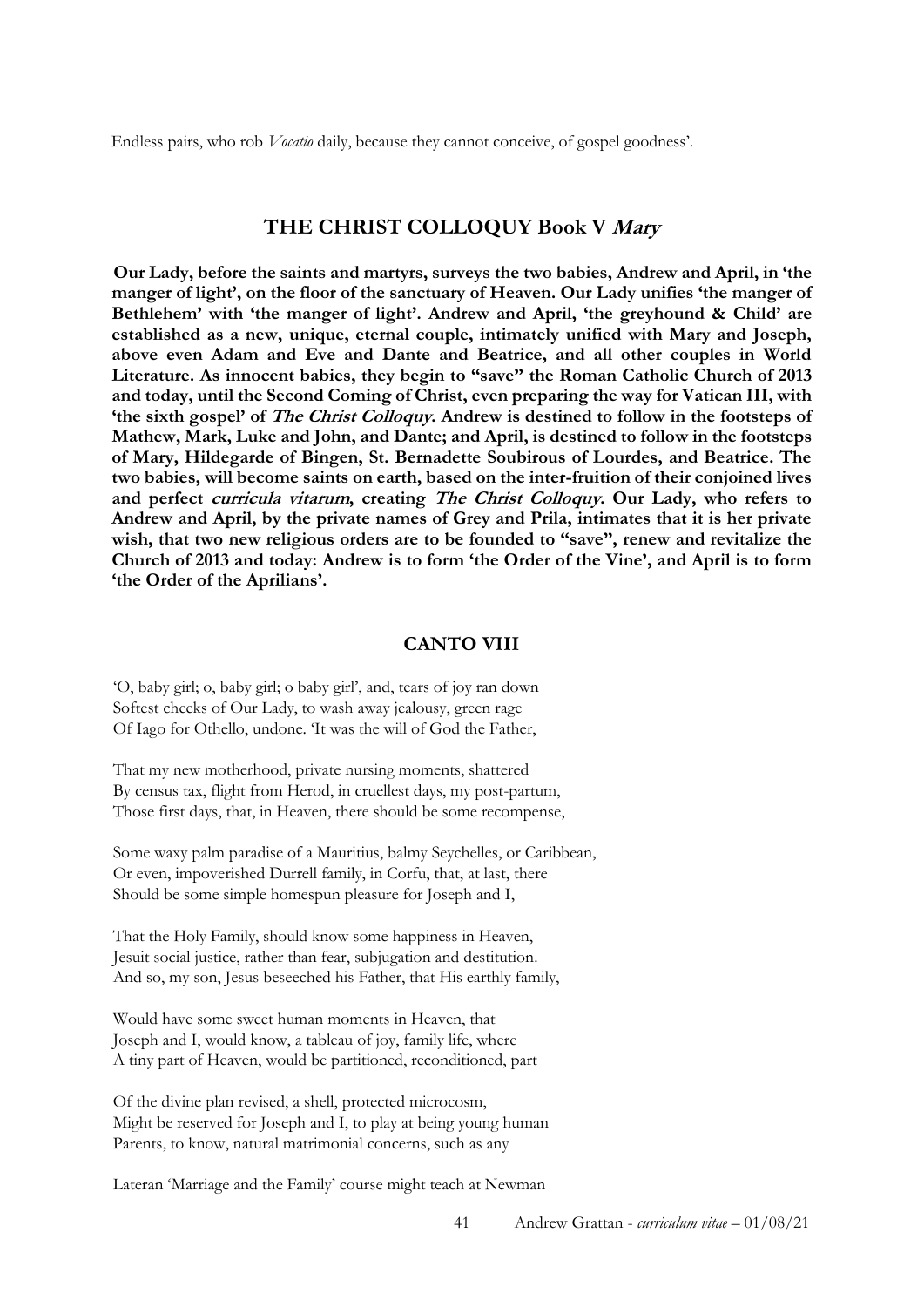Institute, in Mayo. And so, we were afforded gift of being Remade flesh and blood in Heaven, newly-weds, new parents,

And, beauteous creation, of 'the manger of light', came to pass. And when, he heard whisper, that a set of circumstances had been Set in motion, that a 'sixth gospel', would occur to accompany

Immortality of the four, and Durante's *Commedia*, St. Luke Intimated, that he would retake up stylus to Theophilus, Author a new work, to his earlier works, until I assured him,

That the new evangelist had already come, in a crib at my feet, Eternally in love, with carbon copy of me. And I, was as happy As Dr. Dolittle, talking to the animals, or Truly Scrumptious,

Picnicking with Caractacus Potts, Jeremy and Jemima, flying away From that beach, in Chitty Chitty Bang-Bang, Lycidas', dismal Scrannel pipes of straw, at last, become a Moses reed basket

Of capellini, angel hair tubes, tubing, More's gold, not rushed Into Farnborough, no Eugénie tomb, but book of life for My two poppets. It was the will of Jesus too, that his

Human parents, would know some domestic happiness In Heaven and routine of normal family life and gaiety; No surly republican Milton instructing Deborah in Hebrew, that

She might help to feed the commonplace book and make more Congenial for him, cottage at Chalfont St. Giles, but just Some Disney normalcy, when we could be homogeneous parents.

And so, raw sunlight slipped away one Lauds morning, to see Two sleepy eyes, peeping popping over lip of the manger of light, Before dipping to hide and giggle. And, the baby girl, played

Hide-and-seek and peek-a-boo, with me, flummoxing Aquinas, And all about him, their hearts melting, and this august intellect, Quashed, motionless, *Summa Contra Gentiles*, and

*Summa Theologica*, books, fell, lacklustre, from his feelingless, Slackened hands, while he looked at her and the straw; and Augustine, smiling at memories of his transgressive

Concubinage, happy delight of a child given, in *Adeodatus*, Dropped, original manuscripts of *De Civitate Dei* and *Confessiones*, from his digits, to smile at her protective paternal,

Bewitched, not by Macbeth's three weird sisters, at the cauldron, But, by my baby girl, crawling on the floor of Heaven, he, Augustine, momentarily sick, of surveying node antics of *ecclesia*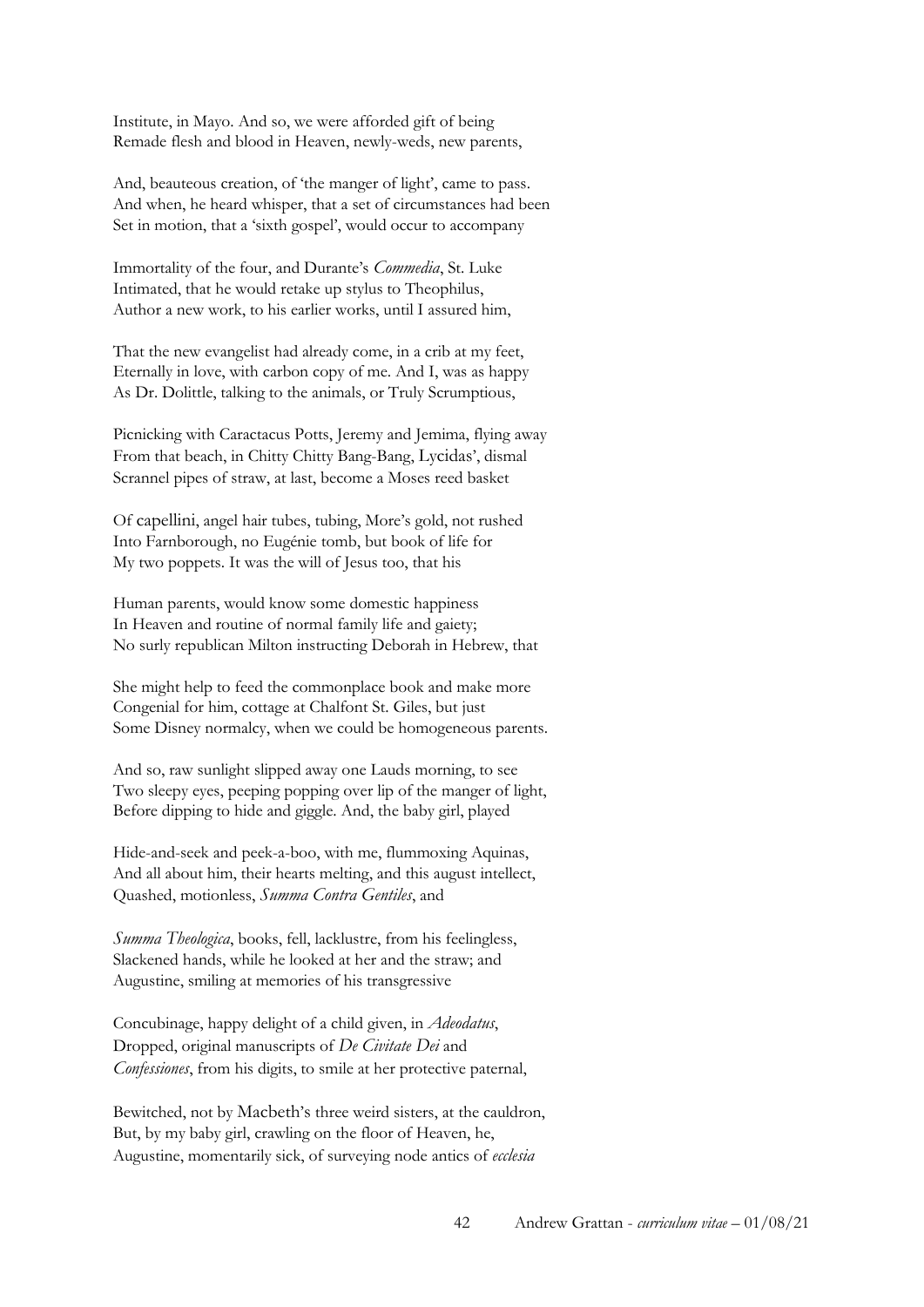Of today, bizarre circus, performance, pantomime and show; Huff-puffing of newly promoted socius in Rome, grinding away, To destroy spark, very spirit of holy religious life; or networking

Speaker of an order, delivering bread and circuses talks, neither Capable of definitive secular, Brown or Berkeley academic text, But bringing to fruition, hanging gardens of Babylon of the Church

Of today, all horrifying corruption, cronyism, scandal and incompetence. April, she stood erect, unsteady on shaking baby toes, and Lifting up her raised arms, above her head, to be held and carried,

Said 'Mummy', and my heart wept for her, longing to raise Her out from the crib and into my arms. And slow, deliberate and Careful, she pronounced, 'Daddy' to Joseph; and I dropped

To hoist her, and Joseph beside me in a moment, whispering And canoodling contentment and safety, to the baby girl, While she jiggled on balls of her feet; and, all of a sudden,

She had spring-boarded, catapulted herself, out from the Manger, and onto floor of the sanctuary of Heaven. And, April, sat bolt upright, upon her bottom, upon the

Floor of Heaven, the small nursery, created partitioned, A curtain of wavy black hair, hanging over her left eye, Like a baby giant panda, black and white, in Beijing in China,

In Chengdu or Dujiangyan, discovering her new surroundings, Queen, of all she surveyed. And, as an indolent and sleepy baby Panda munching on bamboo, she snapped straw twiglets,

Of 'the manger of light', shoots, and to set to work, like Boy or girl with a trainset, Meccano building with golden reed Reed pipes, and the branches of the manger of light, regrew

Replenished vines. And, like Isambard Kingdom Brunel Constructing intent, she set to work on building a rectangular Library shelf on the floor of Heaven, industrious as Noah,

Pensive, measuring out the cubits for the Ark, to bring in the Animals two by two. And two other eyes, amazed Ferdinand Admiring Miranda eyes, popped over the manger, until Joseph

Lifted the boy, from out the manger and set him softly upon the Floor of Heaven, and set two baby giant pandas, to play, together. And I, her mother, passed Prila her books: More, Carlyle and

Wilde; Hildegarde of Bingen, Plato and Aristotle, and she set Them neatly, like Lego bricks, aligned in the rectangle, to create A library. And April pronounced softly to herself, 'Library', and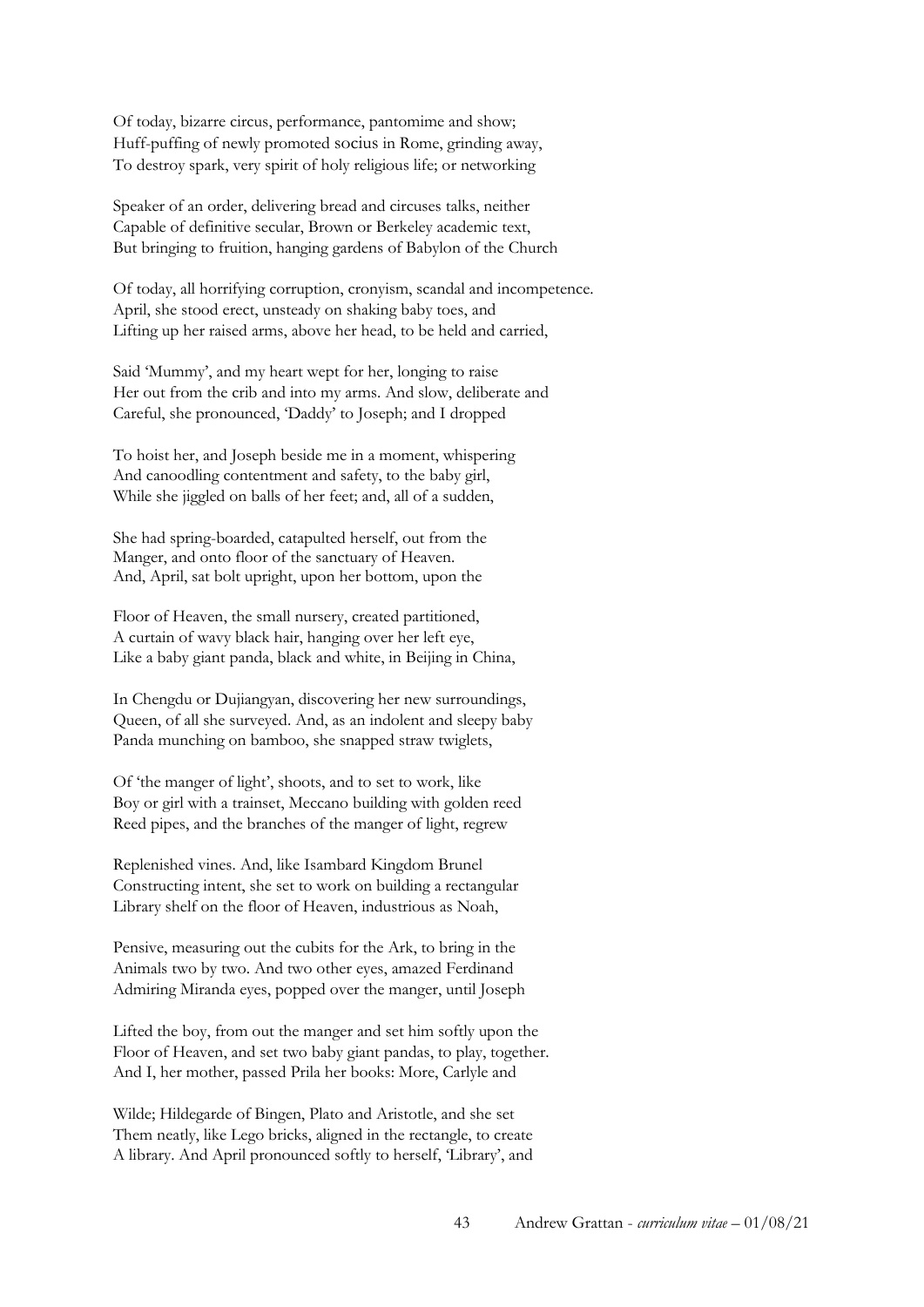Andrew pronounced softly to himself, 'Librarian'. And crawling over To sit opposite her, Andrew pushed his left palm to his sternum And said 'Joseph'; and placing her right hand to her clavicle

April pronounced, 'Mary'. And they sat there, looking at each other. And, crawling across the sanctuary of Heaven, Andrew tickled her Feet and toes, with broken, gold wooden straw from the manger

Until she giggled uncontrollably, without licence, abandonedly. And Andrew, forming a bread basket, of gold twigs, from 'the manger Of light', formed a crown of twiglets, into betrothal posy, and

Sweetness of our breath, breath of Mary and Joseph, was received Upon it, and white chrysanthemums blossomed upon gold straw. And Andrew, smuggled his right arm around her, as they

Both stretched for sleep and tiredness from Lauds exertions. And we, Joseph and Mary, lifted them, tightly wrapped, Wound around each other, and placed them back into the

Manger, smothered in swaddling clothes, and warm blankets. And, St. Benedict spoke up, eyes washed with disbelieving tears: 'I cannot approve of sending this Jesus-man, to the land of Adonai;

He will fall in love, with the holy, white choirwood, believing it To be Milton's wood in Comus, the opposite of Dante's dark wood, When it is but conduit, to awareness of the universal Church, and

Paedos and perverts, morons and monsters, careerists and cronies, Liars, sycophants and lackeys'. Our lady stated bold, '*Alea iacta est*. There is no choice. I will never have Andrew, meringue pie

Dominican, all cream, no filling, flounce and self-importance; Neither mind of Aquinas, nor holiness of de Porres, nothing Original to say. It is my private wish, before my Son, that as cardinals

Are created *in pectore*, his being will find end, in formation of 'Order Of the Vine'; and Prila, will never know misery of starch collar, where Mother Superior, a dinosaur, will suppress her, in her 'Aprilians'.

He will flick lightly, *logos* globe ball, of the earth upon his back, and With wide-stretched shoulders, Grey will take, full responsibility For saving Our Roman Catholic Church of today, alone, as

I refuse to create no one else, with the intellect and purity of heart, To do it. She, is to be, the agency; he, the instrument'. And Abbot Benedict: 'It is the will of God the Father, that he enter into

Banana republic of Adonai, believing it be Dante's Paradiso, When it is but a dead end, until he, Our greyhound Descend into Dante's Inferno, at chill vespers hour, at forty'.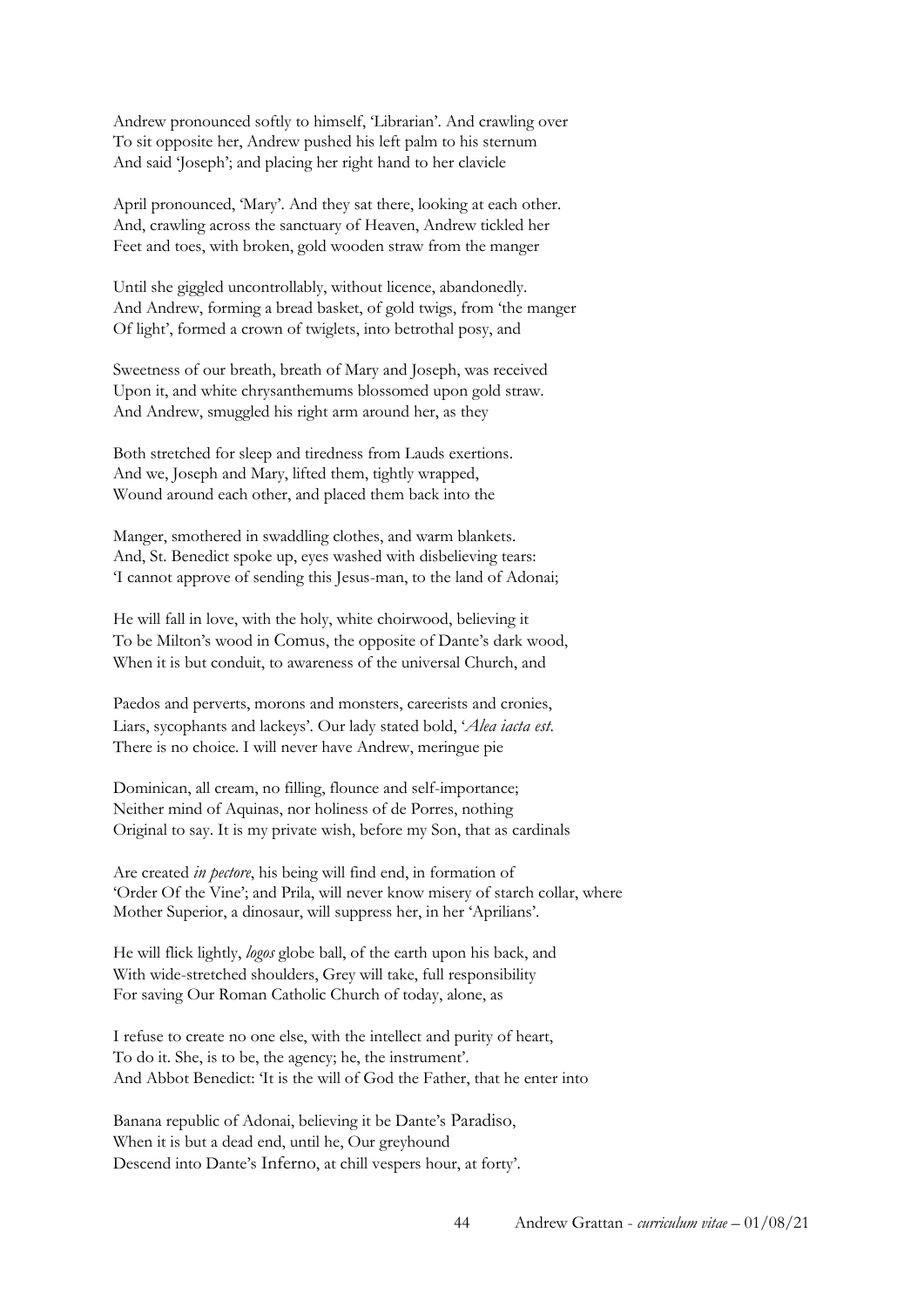'So be it', assented the Marian. And Our Lady wept, uncontrollably.

#### **THE CHRIST COLLOQUY Book V Mary**

**After Rabbi Jesus, has instructed Andrew, on the nature of love, true human love and the purest form of love, - the Wood Love of the Cross, from the books of the Old and New Testaments, on the shores of Galilee, in the presence of the twelve disciples; and, after breaking bread, sharing fish and drinking wine, seated on the sand, in celebration of Andrew's spiritual maturity to be received as a thirteenth disciple and new "evangelist", authoring a new, literary "gospel", a silver 'A', - the supreme grace, the greyhound, il veltro, receives, is to witness the last days of Jesus on earth. Due to the greyhound's strict adherence to Dante's requisite human qualities of "truth and virtue", Andrew is then transported to Jerusalem, where in the presence of the living Jesus himself, he witnesses the historical Jesus' trial before Pilate, the via Crucis, and the Crucifixion on Mount Calvary, culminating in hearing Jesus' last words from the Cross. This last grace, occurs in the presence of Vocatio, Beatrice, April and Ruth, handmaidens of Our Lady, who survey in tears, the historical figure of Mary, at the foot of the Cross. Then, at the conclusion of Book VI, Jesus clarifies and discusses the origin of the greyhound prophecy within Heaven, and the relationship between the three 'grand refusals'. Finally, on His own personal auctoritas, Jesus Christ recognizes Andrew, as 'the greyhound' of the divine poet, Dante Alighieri.** 

### **CANTO XCIII 49-145**

And, Jesus spoke to me in gentleness and meekness: 'For what, my Durante termed, regarding Pope Celestine V *Il gran rifiuto,* the great refusal, the white Petrine Pope Benedict,

Will beget the black Jesuit Pope, Francis; and, as there was the Black and white of the Guelphs and Ghibellines; and, as there was the Black and white of duteous Sollom's crossword boxes; and, as there were the

Black and white floor tiles of *Il British*, Ariadne mazing to her Wood-bound features, there will be, black and white of the grey Man, friend Ambrose's new man, *ex umbris et imaginibus in veritatem*.

Thus, formed, will be, lesser hypostases of White, black and grey, - Pope, Pope and Greyhound, By greatest hypostases of Father, Son and Holy Spirit.

And vine man, of fabulous sonnet sequence shall arise, the Vinian man. And, as Bono da Ferrara's Jerome removed lion's thorn, So, he, we will strip grains of Cross wood, for runs of rampant

Honeysuckle and English wisteria, proliferating vines, to Decorate any countrified Carshalton cottage, such that Milton's Adam and Eve, I would have to beckon to, to sedately lop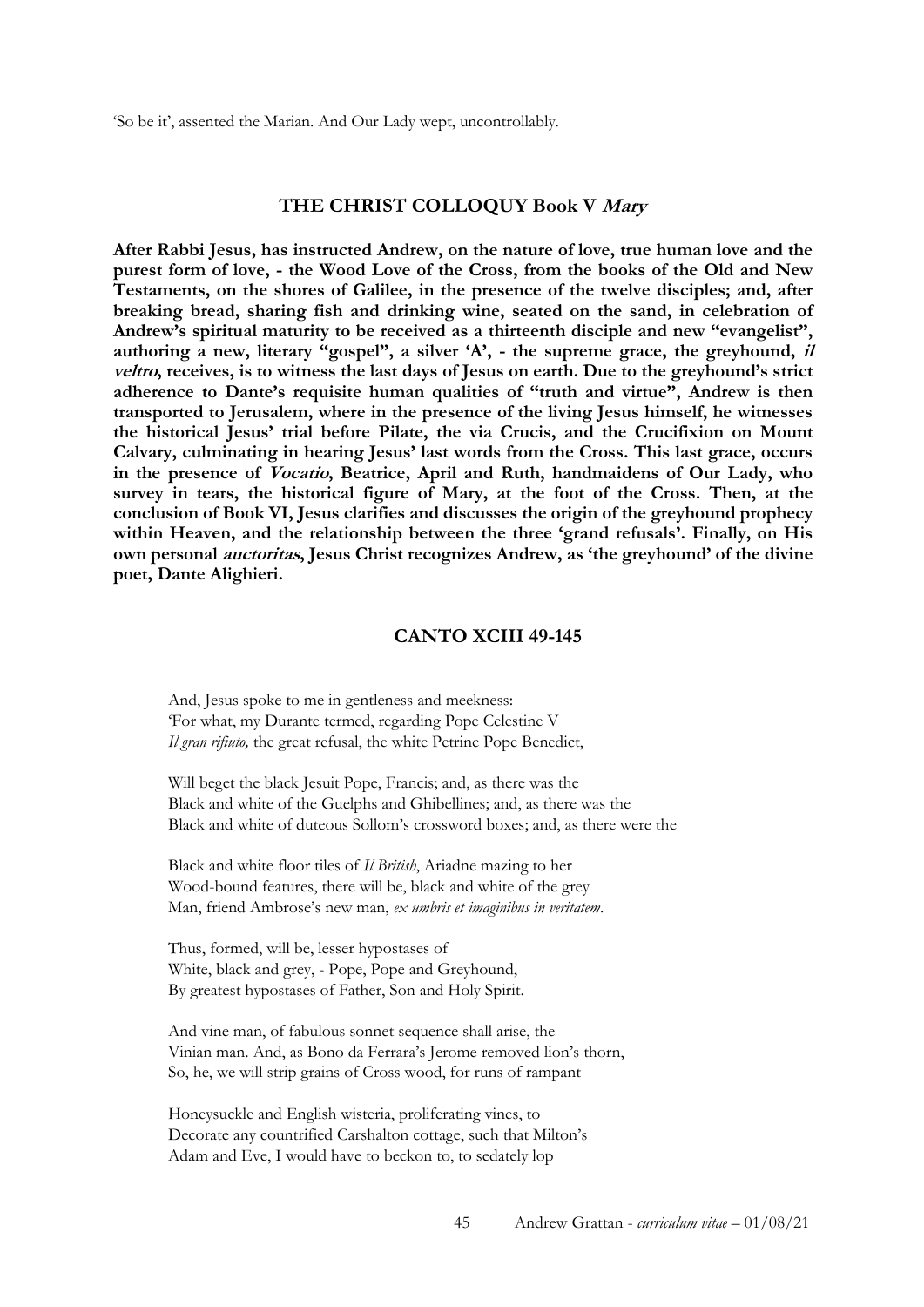The overgrowth of foliage. And, I will call them *logoi* of the *Logos*, Gildersleeve lodge of a Greenblatt man in the world, he, no Cromwell Secretary for Foreign Tongues, but rainbow *officium* 

Arc, arch language of Tyndale's testament to English, Originating from crossed branches of the vine, words profuse, Plum and date, to that withered, cursed fig tree, outside Bethany,

That held no moist fruit; a whelp, Clongowes Wood, portrait smithy Forged, within conflux, disassociation of two sensibilities, in Slipstream of the year of two popes, Grey's true genesis, in *Paradiso*, at

Prime *rifiuto* refusal of my Mother, hound, created, by word Of *Mater Dei* so lachrymose, that she would have to send, up The line to death, a floppy-eared puppy to black mastiffs,

Gambolling Welsh lamb of *Agnus Dei*, to goats and goatherders, To learn how to exercise speak, when second Kraków's Pole Johannine, promulgated *Pastores Dabo Vobis*. Soon, saving flood of

Words will come, wash of the denier of the Babel tower of *Finnegans'*  Anti-bible; and, as darkness settled upon the earth, when the Temple cloth was torn in two, my Mother and I, have been

Shredded in two, by dogs disguised in white collars and Black tailoring'. And Jesus stopped, as he did instruct us to Rest on the seventh day. 'Handful of years hence, verbosity

Will transpire, be much discussed, critics read seven types of Empsonian ambiguity, into encyclical discussing joy of love, and *Correctio filialis*, shall contemporize itself, and then, *instrumentum laboris* 

Will remit talk of many trees, jungle forest, and not the old rugged Cross of Calvary. *Locutor*, not of foliage verbiage, but of tersity, I command *magnum silentium* monastic from you, upon this

King's great matters, and commonwealth chain yourself, to Hugh Carthusian vow of silence upon plain and ordinary, Silent, More's gold metal precious, struck among John's scan

Of whitest disc parchment fibres, of red pulmonary sacredness. For, as Samson did quit himself like Samson, Greyhound, has quit himself, like Greyhound.

And I, the *Logos*, recognize the *logos* of a silver 'A', An Egyptian Joseph coat of many colours, in many coloured Seven books of *Colloqium Christus*, in a Sir John Vanbrugh, uncomedic

Restoration of present chipboard Chippendale Chair of Peter; And draughtsman, midshipman re-keeling barque of Peter, unspring rhythm, This abject wreck of my Deutschland, where all about you, is saltless sea,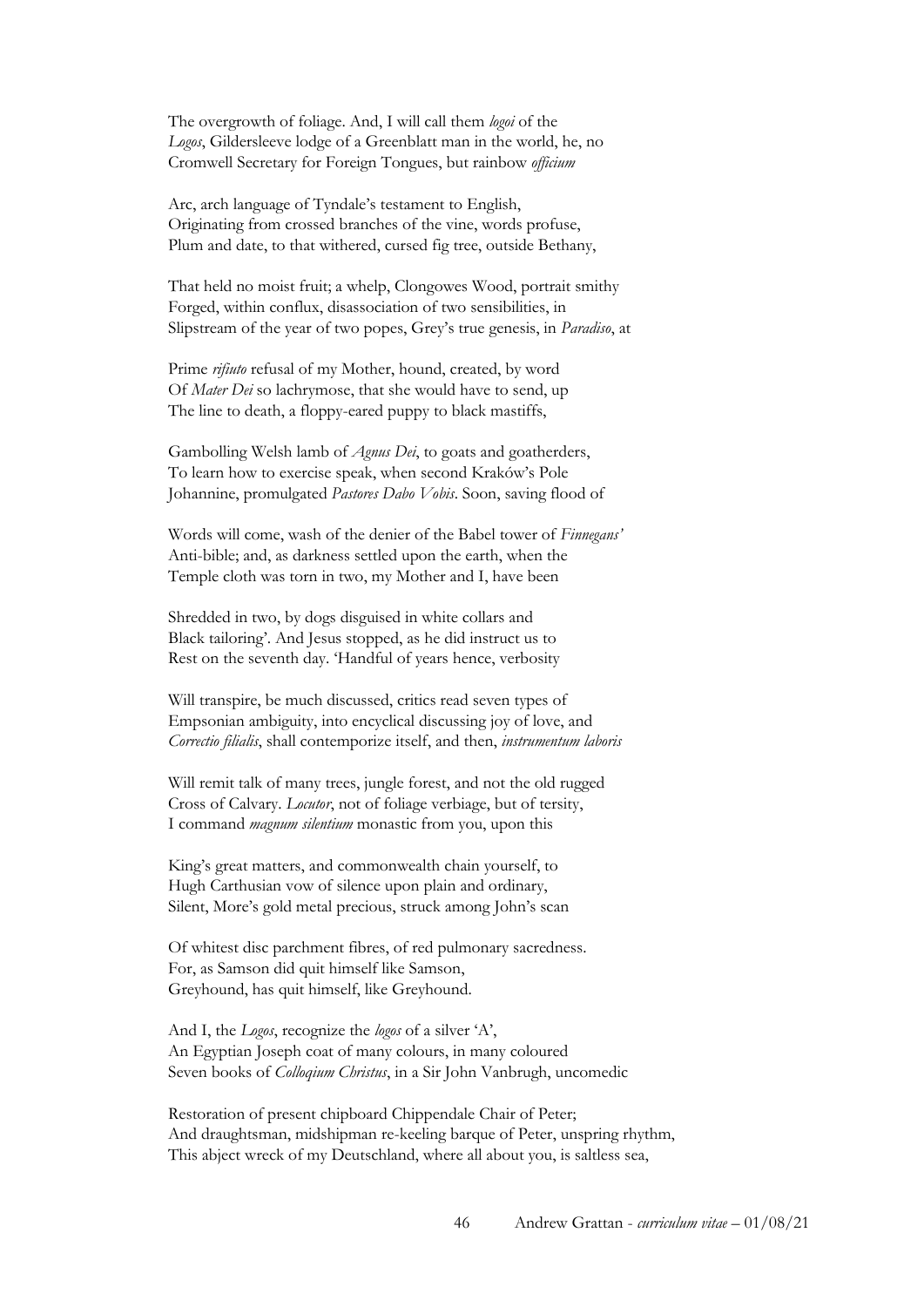Defunct corpse orders base, in atrophy, - politics, and pursuit of but Power, status and influence, ineffable triteness of my modern, talentless, Senior, pip-squeak churchmen, - you, happy helpmeet of good and

Faithful servant of parable of the talents, no wastrel, prodigal son, Kinch Sharp before Mulligans, Deasy easy, Telemachus inner monologued, But ever silent, while Benedict, Dominic, and Ignatius, too fondly weep.

For, as I said to Peter, '*Tu es Petrus'*, and upon this rock, I shall build my Church, '*tu es Veltro'*, and upon this pebble, I shall save my Church, with flexed *instrumentum laboris* of words

Of the *Logos* lover, who gave a great joy of *Amoris Laetitia*  Love to me, when a Marian vision in triangular white wedding dress, Floated transparent airily, in a dream, at foot of your Firenze Newman

Oratory bed, and did smile at you, that time in coldest Tuscan Advent. The white Pope and the black pope, have merged with the grey Vinian, Bloodline of the papacy, corpuscles physician clamped, Patrick

Breastplate bound, to bloodstreams of the two courtly poets, While Church, lumbers on, in such chaos and confusion, due to Too many sins of priests and religious, who have warped grain,

Integrity of the wood of the Chair of Peter. But, as Paul VI Asserted, that "Dante is ours, ours, the meaning of the Catholic faith"; And, as Dante was intimately "unified" with the Chair of Peter, by

Pope Benedict XV, We, God Father, God Son, and God Holy Spirit, Recognize year of a new *tre corone*; and, as Michelangelo, one of Another three, created glory of electing chapel, We have created the

Written word and world, I, who only wrote with my finger on the sand. And, in Dante, William and third, the year of black and white, Will be year of grey, too, for no man has given me a gospel since

Gospel of the man whom Sistine fellow author of sonnets so revered. For falling in courtly love, with the English image of my most Beloved mother, in Florence, at the pilgrim age of thirty-five,

I account you, to be the most highly favoured of men. I, Jesus of Nazareth, am the way, the truth and the life, and No one can come to the Father, except through me.

I, Jesus of Nazareth, am the eternal Pope, I am the Papacy I am the eternal Shepherd. I am the Bishop of Rome. I am the gold and the silver keys. And I, Jesus of Nazareth,

Recognize, the black key and the black key upon white. You, Andrew, are the greyhound of Dante Alighieri, and I tell you solemnly, You have saved my holy Roman Catholic Church, until I come again'.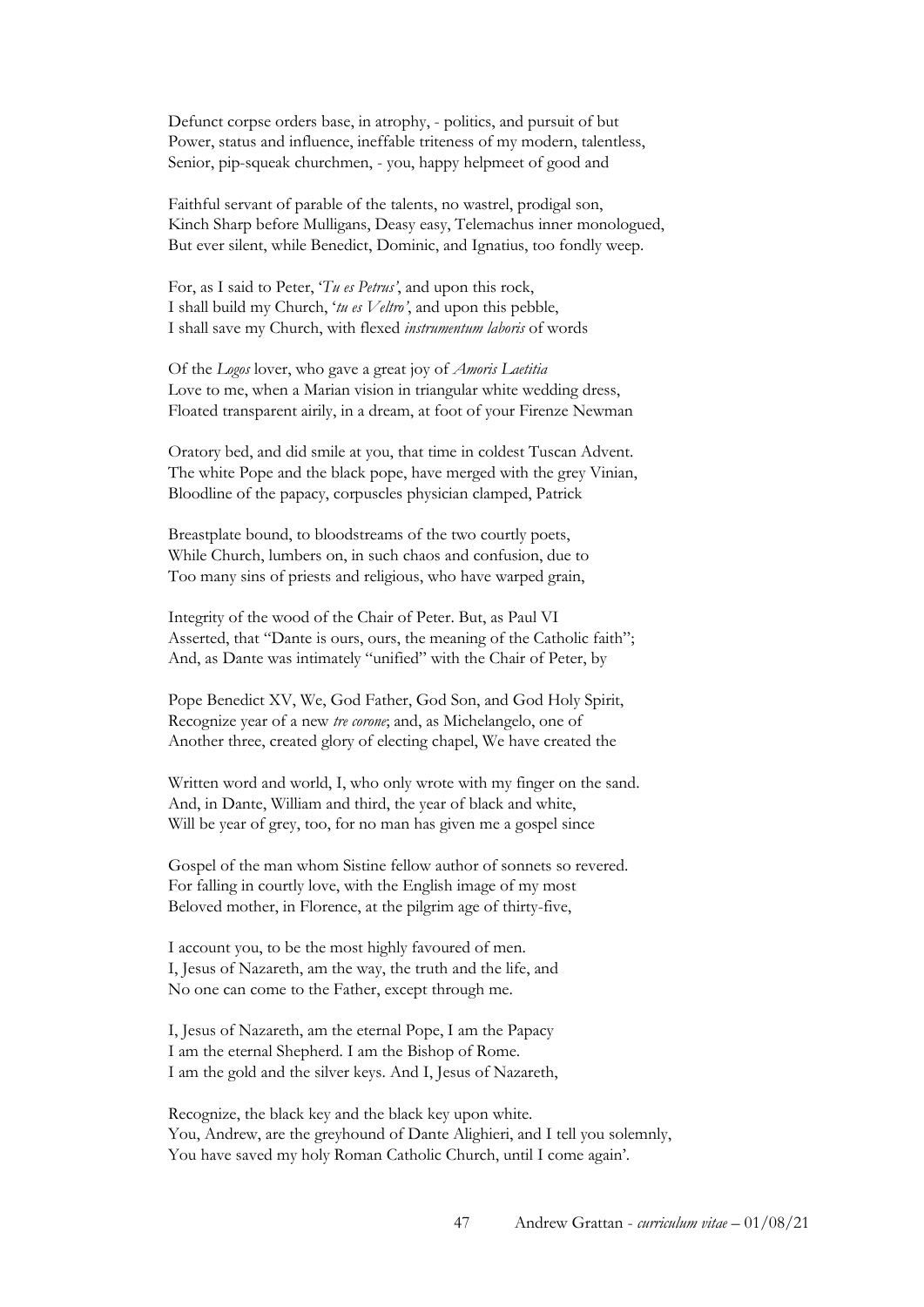And, Jesus smiled.

#### **THE CHRIST COLLOQUY Book V Mary**

**Our Lady and St. Joseph, nurse the two babies, Andrew and April on the floor of the sanctuary of Heaven. Our Lady places a pearl rosary around April's neck and St. Joseph holds Andrew. Then, they are joined by their son, Jesus. Christ places a golden chain of miniature bars of gold around Andrew's neck in honour of St. Thomas More, recognizing his office of Lord High Chancellor of England, while Thomas is now the Chancellor of the Logos in Heaven. Baby Andrew is recognized as Chancellor of the literary logos. Then, Jesus recognizes April as his sister, April having been presented to Our Lady by Beatrice to be Mary's daughter and Jesus claims Andrew, the spiritual offspring of More and St. John, as his own baby boy. Then, Jesus summons St. Ignatius, St. Benedict and St. Dominic and St. Dominic proclaims that he will let fresh air flood upon Blackfriars. Subsequently, Jesus foretells that Andrew will be a future doctor ecclesiae and states too, that Andrew Wood will far exceed Dante Alighieri as a divine poet.** 

### **CANTO IX**

And, two little heads lay next to each other; And, two little sets of toes lay intertwined: And, two little arms lay wrapped around interlocked;

And, two little chests rose fluttering up and down in peace, Rising and falling in tandem, as inhalation and exhalation occurred Until they awoke at midday to hear song of sacred speech.

And, scooping up the idol of Heaven, no golden calf cult worshipped By wayward desert Israelites or Queen of all her sex, Our Lady Wrapped her arms around April's lower half, supporting frame,

As little legs waggled, wriggling, convulsing, with excitement and joy; And, baby April slipped fondly her arms around Our Lady's neck Looking up in simple host adoration, until breathless, she exclaimed:

'I love you, mummy', cried baby April. And, as Jesus had once Wept, tears rushed down the cheeks of the Bethlehem girl. And, chary careful, Mary slipped a necklace of pearl rosary beads

Around the neck of April's child, for the baby priceless beyond pearls. 'I, who knew the chagrin of foisted disgrace, that the protector had Implanted illicit seed within an untouched womb, accept this Genesis

Creation of Dante and Beatrice within 'the manger of light'. No filaments of Russian Fabergć, I set around your peerless neck, No revolutionary baubles, but a string of oyster pearls that

Dominic would not recognize for their heavenly magnificence,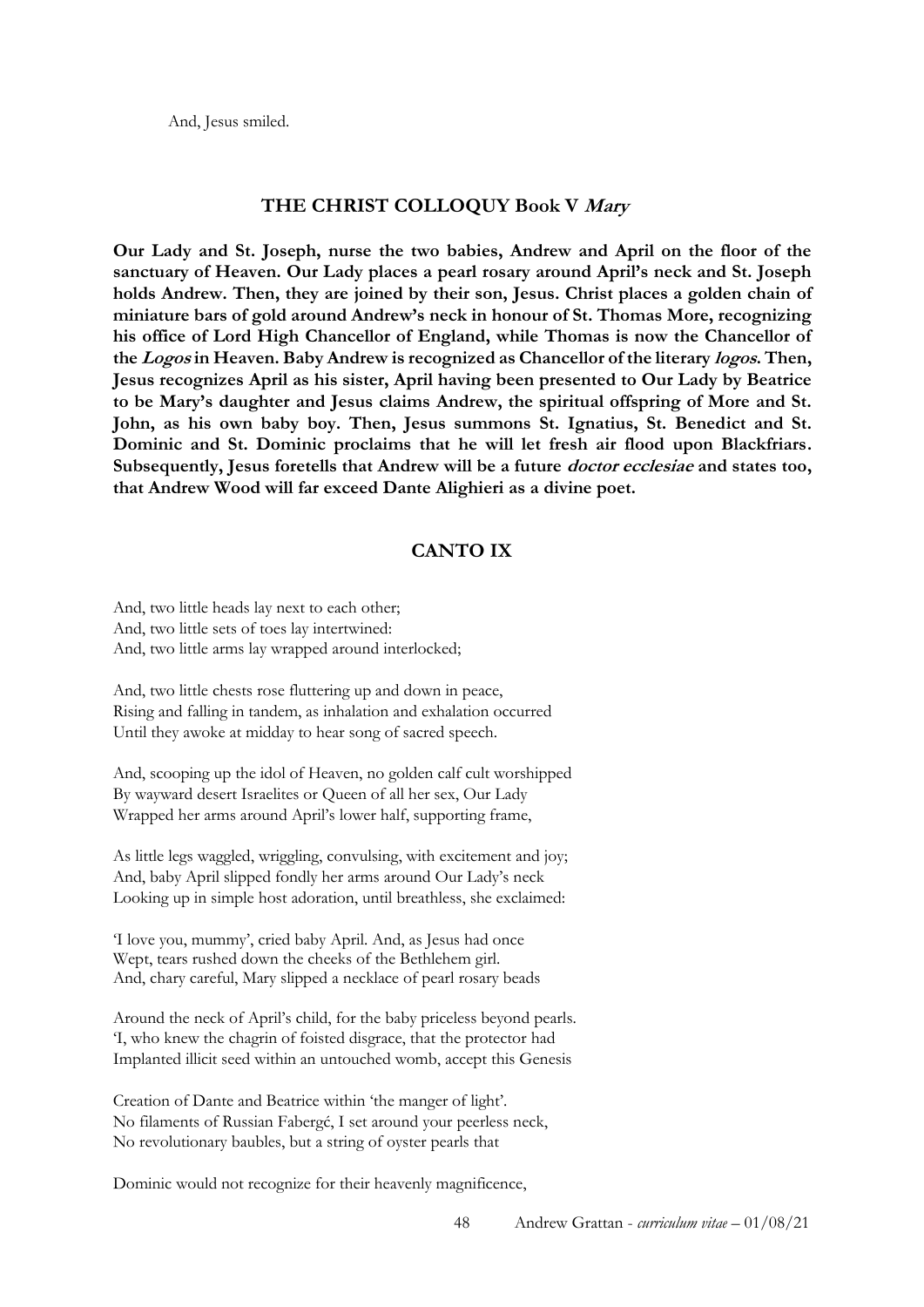When wood and cheap stones articulate their reverence for me In that most prime of prayers, the Rosary of mysteries.

The baby Jesus is now paralleled by the baby April, to complete The natural pairing in reproduction'. And, tearful, St. Joseph claimed Andrew from the basin and rocked him in

Tenderness and calm to soothe baby distress, discombobulation, Before wrapping his right arm around his slight shoulders, Delivering him gently back into wicker work of the *Summa* man.

And, stooping, settled around his neck, chain of baby bars of gold Ingots, such as had dwarfed the shoulders of More, when the Office Of Chancellor had claimed him for the King's man and state office.

And, light shattered Heaven that morning, with midday, Shards of bountiful gleam, opening up opaque that reserved area Of Heaven, that was no debauched knightly bower, but a place

Of serendipity, the manger place, where Lot did ever look back and Knew no pillar of salt, but the eternity of Aquinas' straw. And, cool air streamed that midday in Heaven, flowing and

Coursing through that giddiest of atmospheres, an air, even more Rarefied than that of a priestly seminary because Melchizedek Himself was present, no Zadok, but dove man and *magister discipulorum*.

Shadow passed, then, over the manger, of a clean-limbed man Of olive hued skin and brown flowing hair, and the shadow Of the face of the man from Galilee overpassed the manger

And cast into dark and light reed rushes as Holbein the Younger's Picture is crossed by a skull in that most illuminative of scenes, Where garrulousness on the human condition is cemented into

Wallow sadness for the death condition of man, and the Cross bones that govern the grave of all human aspiration. An open face swam over that modest basket that morning

And breath slow swarmed over two cute, happy faces, Of the baby April and the baby Andrew, breath tiding to A Pentecostal wave of oxygen clean and pure to disperse

The rank breath of Herod inaugurating the slaughter of the Innocents to claim the scalp of the infant King. And, the face of Jesus Christ overflooded the interworked

Filaments of that straw composition where wrought architrave Of tense tender tendrils dry of *opera* of the dumb ox, had been Reimagined by transubstantiation complete, from dry as

Ditch water, old scholastic Latin, into living tissue of life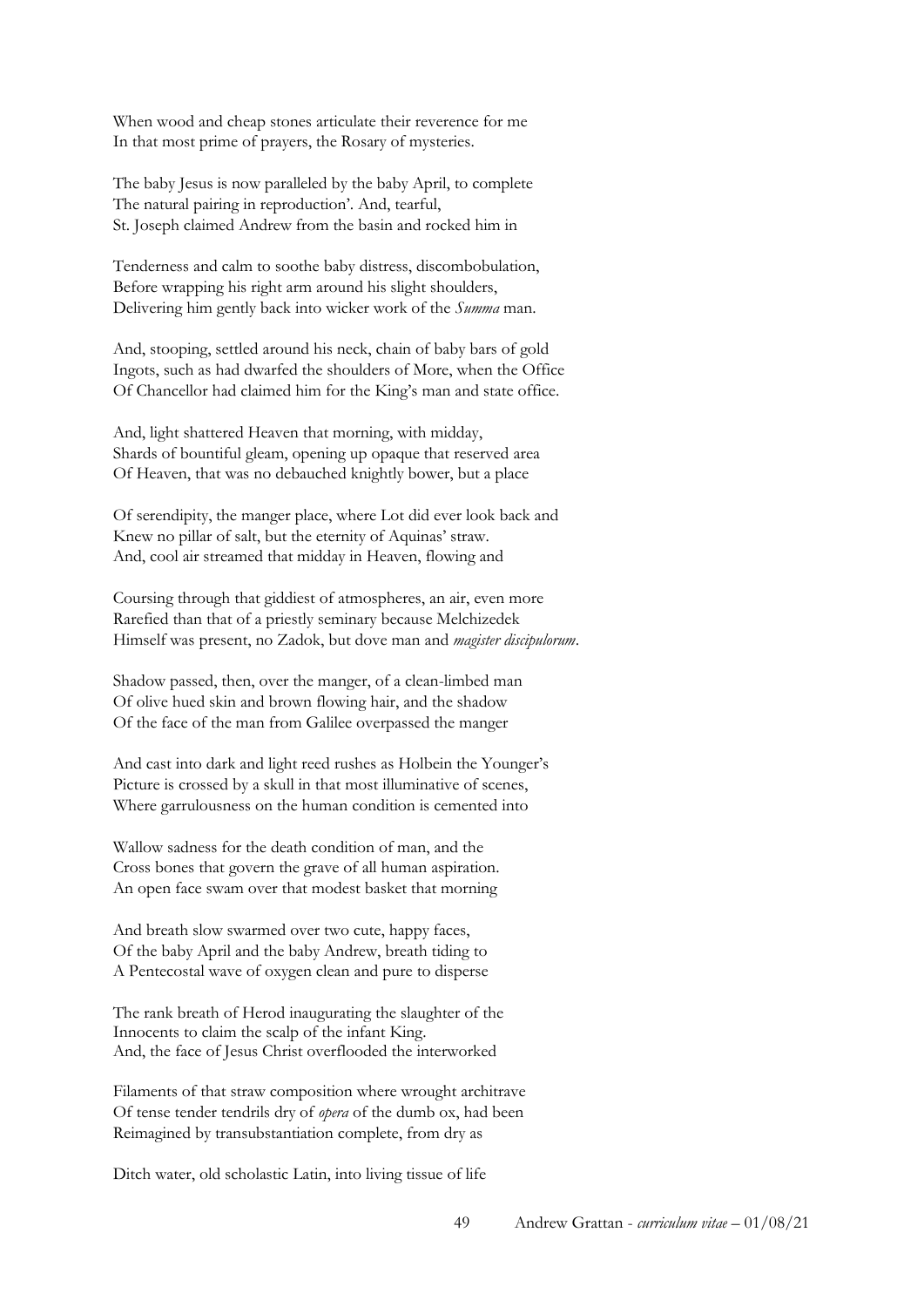And the wavy fronds of green vine Jerusalem, complemented by Barn blessing of fibrous crop of strong cancelling straw, nexus

Of pertinence and optic tubing, so that even Lear, would at last Have been able to see clearly. and recognize *rerum natura* rather Than bunkum and verbiage for new stuff *ad punctum*.

And the man from Galilee spoke up in tersity and plainness: 'That I should have a pair at last and a gorgeous sister'. And Jesus breathed on baby Andrew: 'I elevate you to a dukedom

Of babyhood, and baby boy my own, who did not familiar intimate Reproduce with a Magdalene, but rather came to heal the hymen Hurt, as Prospero forbad the breaking of Miranda's chastity knot,

And as an orchestrating Prospero, weep already that you shall Know so many base Calibans that will buffet your island spirit. My revels now are ended and hard yards are to be hectared

In by no gyrovague, but an athlete Olympian questioning, For, I have had a Hippo surfeit of my old doctors, and Times are Dylan changing and I would command new Miltonic

Monody and lyre lyric music of the Cross, literary *logos* Chancellor, And change of course, current and trajectory from Joycean Filthy streams'. A flicking finger summoned *status quo* of sanctity,

Three of Ignatius, Benedict and Dominic, and the latter One spoke up hymning like Caedmon rueful, accepting: 'Ibsenic, I will let in fresh air, that it pour upon Blackfriars,

No, *qui*, *quae*, *quod* of often plodding Aquinas, ever broadening his Self-engrossed and self-referring world of stagnant scholasticism, Irrelevant today, and these modern times, gross fat, lardy lardons

Ingesting in one end and at times, excreting out the other, until bulbous Books upheap, so that Johnson lexicon dictionary will be required to Span the Gilbey *opera* of my timebound, imprisoned Thomas,

Such that the other Thomas had to interlocute with beloved'. And Jesus: 'Durante will create the world, and William will create Renaissance world, and Andrew will create post postmodern world,

Post despairing Eliot, depicting Thomas Becket murdered in a Cathedral and *Four Quartets* comprise modern Christian poetry in Slim volume. and soulless state. My *doctor ecclesiae,* he will be that

A *Christ Colloquy* begun in cradle of these Aquinas pasta tubes And Sicilian plum tomatoes of cherubic cheeks crimson, shall Forge doctrinal gospel created by the lionheart of John, so

That it shall be acknowledged in Heaven that the time has come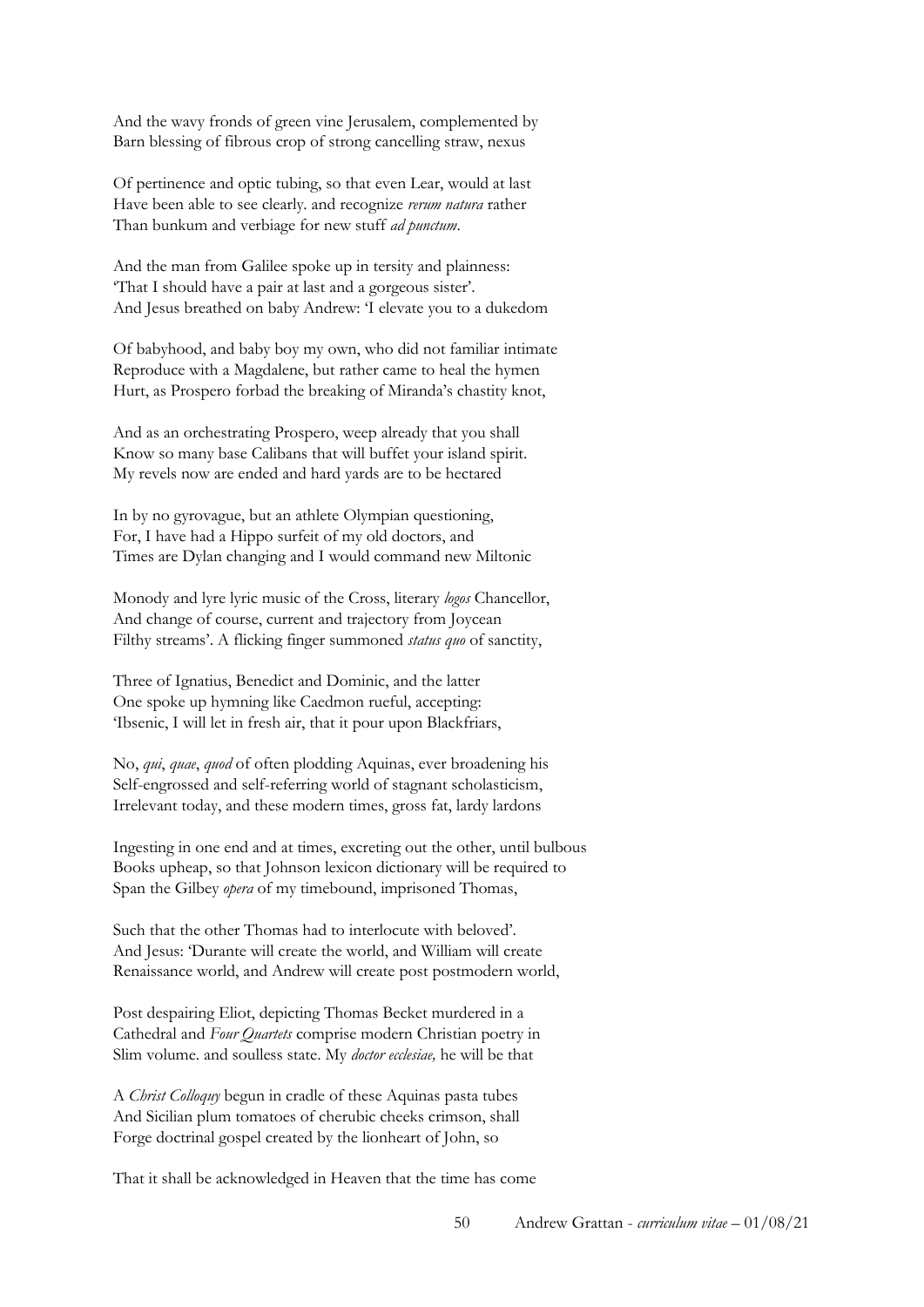To herald, that two old masters are to be joined by clay apprentice Master of the guild, that Andrew Wood shall be soft spoken as

Being in radar distance of Da Vinci for original originality of mind, That depiction of Vitruvian man, legs splayed in Leonardo's ink cartoon; And, as a cartographer maps the continent of a Columbus expedition,

He will compound the globe into a *logos* ball toy to fling, and flay His arms and legs splayed about this basket'. And, lifting up the boy To a high above his head, he set the little chap upon his shoulders,

And tight grasped each foot so that the baby boy was a Dahl Danny Champion of the world. 'Beckett's awaited Godot and Jean Anouilh, All existential nihilism and Lear nonsense verse are to be forgotten,

And crumminess quashed for Ribena juice of Dominican new Wine, but as no unoriginal turgid of an Angelicum friar will he lecture, But recreate the world again, smashed by Nighttown's Joyce.

For as they drew lots for my cloak, they have like body snatched Despatched my body into so many modes of lesser literary discourse: Modernism and postmodernism and a pumpkin poetry prize

In the name of Thomas Stearns, and I am as unhappy as Sylivia Plath at the mercy of furtive woman hunting Hughes. No bell jar, but a Virginia Woolf lighthouse shall shine and

The *logos* is to be eternally rebuilt by a new Guttenberg Bible And blocks of typeface are to be reset and reordered as A game of scrabble changes all the codes of the middle-ages

Of James Joyce, and C. S. Lewis' dawn treader will play safely In my nursery until he hides around his mother's Laura Ashley Skirts in acres of Midgham idyll and begins to Violet Elizabeth lisp

To just William of the grammar school desk in distant Stratford, As Guido governed development intellectual of the Florentine Boy entranced to glimpse the May Pole angel of angelic Beatrice.

And, the *summa poeta* will be Concorde supersonic superseded So that contemporary lazy Florentine builders shall recite no more *Inferno*, but throstle up a rainbow seven of unimpeachable

And unbeatable poetry by the new most supreme *somma poeta*, Leaving lackadaisical Alighieri to languish in the shades, Kicking his kibed heels, undisturbed by Lear's Fool, but left

Beginner foolish by new master, a Picasso Cubist to far exceed, great early modern artist'.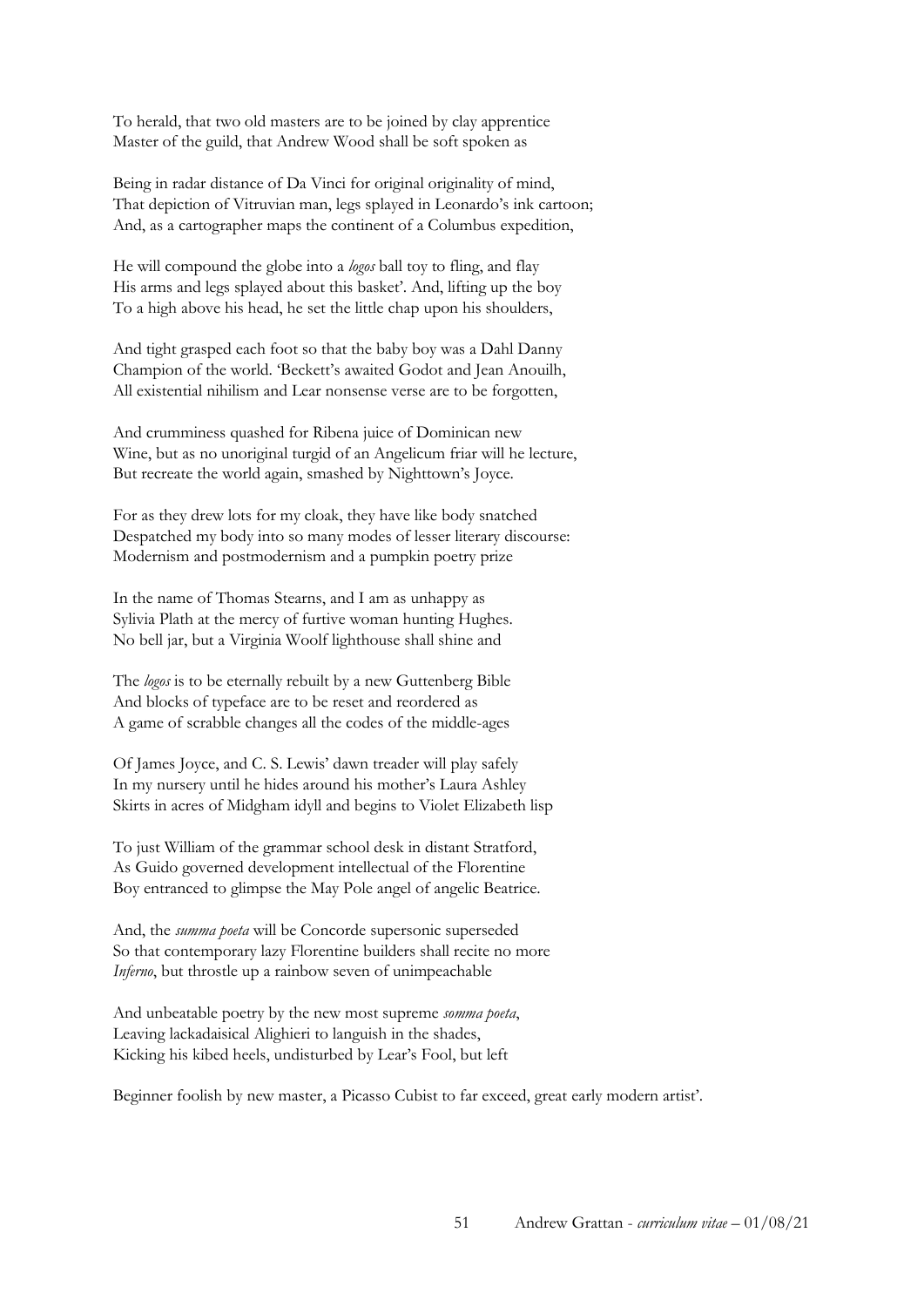# **Canonical Writing: Extracts – Crucifix The Seven Days of Holy Week in Rome, 2018**

### **PRAESCRIPTIO: PALM SUNDAY Alpha: morning, St. Peter's**

\*('Be with me now, Georgina Masson, now and forever more!')

The massive, stout groundedness, of the assertive solidity, of St. Peter's Basilica, and its organized, super-monolithic structure, the mighty organ of its being, and the accretion of all the centuries of Christianity, art and architecture, architects and artists, rendered him puny, he, 'the eternal pilgrim', as even he, was set in context, with the City State of the Vatican, all of history, and all of time.

But then, he took up, the *commedia* within his hands, and he felt, for the slim usb flash drive in his zip-up, left-pocket, of his jacket, and imagined, the weight of the *colloquy*'*s* papers, in his fingers, printed out, fresh and finished, on white paper.

Dante Alighieri, slipped away forever, from the shoulders of Dr. Andreas Christianus, and his being metamorphosed before St. Peter's, Holy Mother Church, and Beatrice and April.

'*Wood Imagery and the Cross of Christ in the Western Canon*'. 'Now was the acceptable time; now, is the acceptable time. *Nunc est tempus acceptabile'.*

In his *colloquy*, the prior-administrator of Florence, in that Divine Utopian Protectorate, would be in city council chambers now, discussing, the business of the city, taxes, trade and industry, imports and exports, and excise duty, without lackeys and kiss-ups, no corrupt, wellfattened abbot, surrounded by fawning underlings, just, just government.

Queen April, the Queen of Florence, would be numbered among the principal Marian handmaidens, with Lucy and Rachel and Beatrice and Catherine, discussing and planning the devotions of the city, the litany of the saints and its martyrs, the dress of the day discussed, and the themes and order of services. The ancient worship of the city, and the Canons of the duomo, would be printing and organizing the services, and the prayer cards and prayer leaflets, would be eagerly snapped up by the Roman Catholic faithful.

Spiritual and temporal rule, had come to Florence.

The Library had married the Librarian.

The Book had wed Book-service.

(That, was *The Christ Colloquy*, though, and now, he had to turn, to more academic matters).

\*Dr. Andreas Christianus, looked up briskly, (avidly), to the transforming, cloudless, blue Aprilian sky, her piercing blue, Marian shawl, enwrapping, the mighty, fundamental, sweeping curves of the intermeshed buildings, her foundations, sunk deep beneath, the inter-mixing, run of the streets, the Via dei Cavalieri del S. Sepolcro, her columns, a regularly placed presence, of reassurance, like a faithful guard of honour, the Swiss Guards surrounding the figure of the Pope, as Roman centurions, about their General, around the central focus of the open doors, to the basilica itself, admitting the streaming stream of the faithful laity, the faithful laity, faithfully streaming, streaming, streaming, streaming.

He stepped.

Bernini's architectural masterpiece, swam over him, as it had done Dante, that year of 1301, as it had done, the procession of Popes and great artists, who had staffed, her buildings, begun under the Chigi Pope, Alexander VII.

He advanced.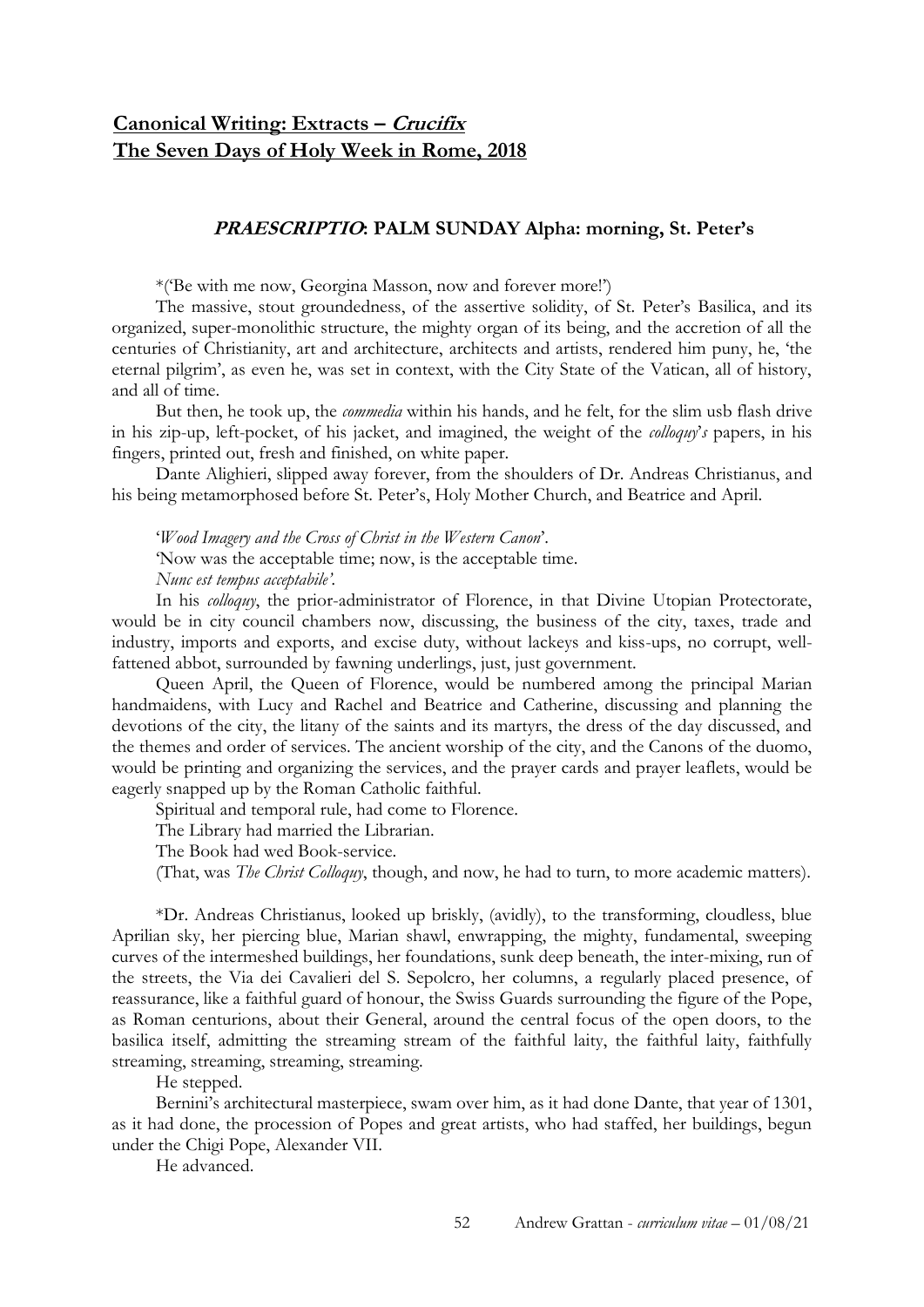Hugely extended, in the sixteen-hundreds, by Carlo Maderno, the architectural masterpiece, designed by Donato Bramante and Michelangelo, thrust her opalescent magnificence upon him. He thought of the olive and grape gardens of dry Sicily, boughs breaking under fruit and victuals, and the oval colonnaded piazza designed by Gianlorenzo Bernini, Baroque architect and scholar.

He strode.

'Coup de theatre: bronze canopy, baldocchino, over high altar and tomb.

Two, smaller, funnel-shaped piazza either-side: the procession, street-road, from the Tiber, for the faithful of Rome, and, for the faithful of the pilgrims to Rome, to, the centre of Rome.

Then, the Pope, like the great Spiritual Father of the World, extending his hands over the faithful, the shepherds crook waving out, as Moses had parted the Red Sea, and lead the Houses and Tribes of Israel, to the Promised Land.

The Bishop of Rome, blessing and receiving homage, as it should be, a nourishing pastor feeding his flock'.

'*Pastores dabo vobis*'.

Apostle to the Gentiles came here, with the Petrine Rock: '*Tu es Petrus*, *et super hanc petram*, *aedificabo*, *ecclesiam meam*'. '*Tu est Andreas*, *et super hanc petram*, *Evangelium Meum*, *aedificabo*'.

Then, with Lot, he looked back.

The two water fountains, like the three fountains of the Italian language, were behind him now, those of Carlo Maderno and Carlo Fontana, with the tall, still, file of the obelisk, like the spear of *miles Christi*, through the heart of Milton's Satan, no 'ammiral wand', but a spear of light ash, with a needle-sharp point, echoic of a monument of Egypt. Pilgrims buzzed round him, like ambitious monks satelliting around an abbot primate.

The amorphous mass of the peoples condensed and super-condensed, then evaporated and grew disparate about him, as he fought free, to a side-route, apart, from the main throng, to walk, intent on unassuming prayers of petition and penitence. Rigid discipline, utter and total, would be the ramrod-staffing, of his super-straight back, from now on, and for the rest of his time-tolling days, seeded on the blanket of the earth's bosom. He shot out the shodiness of his heart, like Moses sending out the staff to become a rod before Pharaoh.

He shot a glance back, to the two round slabs of stone, set into the paving: faith and reason, substantiating his journey, and the single and quadruple file of columns, became a confusing blur, of one-and-four and four-and-one.

-So, he sent the candle light of *Vocatio*'*s* abiding presence, out over him, and sent a gaze up to the heart of St. Peter's, the roof, where *miles christi*, had sent the spear of light, through the heart of Milton's demonic Satan. As the mocking of the Cam two, had speared him, he had been speared through too, by the Conciliazione concord sonnet:

#### **X**

Stand I, Lord, solid unbridged, at a very nadir of disappointment, Atop a lolling looming vacuousness, unrainbow'd, my coatless Joseph Colours, impeached suborned from thrill radiant save, Benedict's Mystical of black: Hood and scapular, embalming my treasured Up forever, was my precious life-blooded, Communion holied: Spirit, would a comforting Noah had yet gathered me into bridging Ark, crooked beckoning his waving finger; like a very saving Chronicle of that blistering Petrine epistle: saved by water? No, Rock, I would rather have for my bleat preachering of a lambless voice: City Eternal, the unwithering embrace of your docile Conciliazione, Marble priming circle, about the burning holy messages tithed above Great St. Peter's, implants soft Milton within Art's almighty image;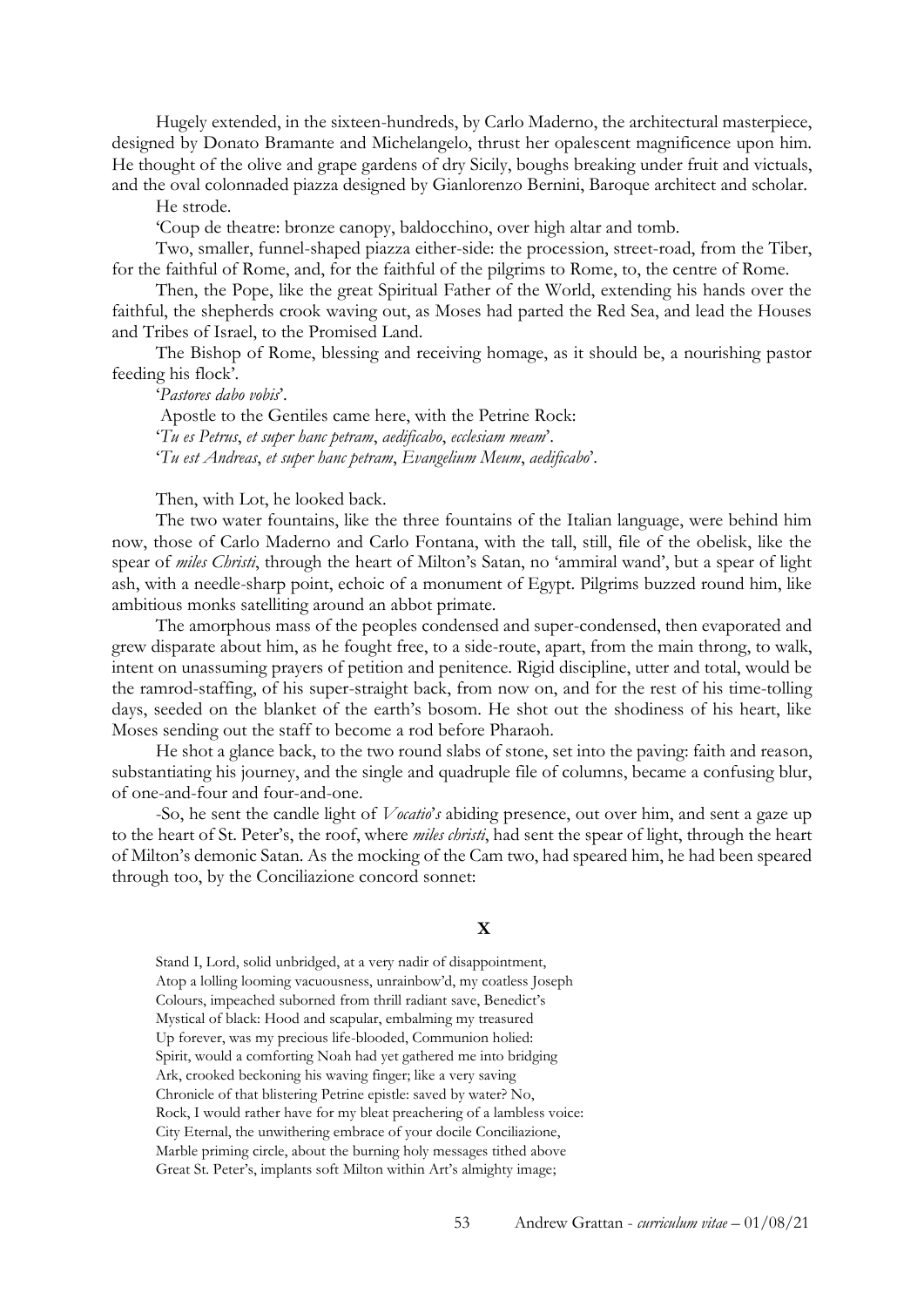I am a little over-weak within myself, stymied dummied by their Deceit and Lie: Bridge Sistine, forge a forgiving comfort of a Michelangelo, gentle Adam touch.

\*Finally, he was under, the magnificent, head-above above-head, bisecting, stone canopy, of the building itself, within the great doors of admit, under the magically high and illuminating great portentous windows, cut into the high soaring stonework above his head, with their curved heads, rounded and curving, the lines and squares of windows, allowing light. The central window, was the window of address, to the faithful: '*Urbe et Orbe*'; to the city and the world.

The cool, cold, exterior, of the huge basilica, sent chills, down his back, as bracing gusts, slipped their perimeter winds, along the cold, cool, ante-room of the basilica's entry portico. Frigid, cold, cooling winds, enwrapped him, as Andreas slipped into the basilica, and sought sanctuary and hibernation, before the box of delights of the Holy Week, Easter Triduum and Easter Day Services, that lay before him.

Pausing, Dr. Andreas Christianus, of King's College, London, smiled broadly. And, April winds, blew their bleed of wind and wind, across the way.

### **Canonical Writing: Extracts – Sinai**

A Homily of Paul of Tarsus, given by St. Paul,

At St. Paul's outside-the-walls, Rome,

The Week of Christian Unity, Year of Our Lord, 2015,

Dictated to an amanuensis, Andreas Christianus

#### **FOREWORD, by Saint Paul**

Inasmuch, as many have undertaken, to compile a narrative of the things which have been accomplished among us, we who were known as the twelve disciples; and I, the addition of the one, above the Petrine Primacy, I, a servant of God, Paul of Tarsus, claiming the world from the strapping-webbing of the night, by the holy instrument, that is the throbbing, urgent light-pulse, of the life of Jesus Christ; and inasmuch, as many have delivered an account about and regarding me, and the light of my life, has been exclaimed and expounded upon, so that things ascribed to me, are so termed "Pauline"; and the rushes and reeds of the Mosaic basket of my life, have been scattered and insown, in my epistles, so that, gentlest, Roman Catholic Christian Reader, here, at last may be given, a new account, for the faithful of the world, to hereby continue, by the love of the world, for the world, a *Novum Datum*.

Accept, cherish, and behold, this *Novum Instrumentum*, this new instrument of new writing, neither an authentic Pauline or Petrine epistle, to the Colossians or the Galatians; nor possessing the complete authority of a papal encyclical, but a new form of writing, germinated from the logos itself, rebuilt, after its destruction, by an Irish author called Joyce, by an English author called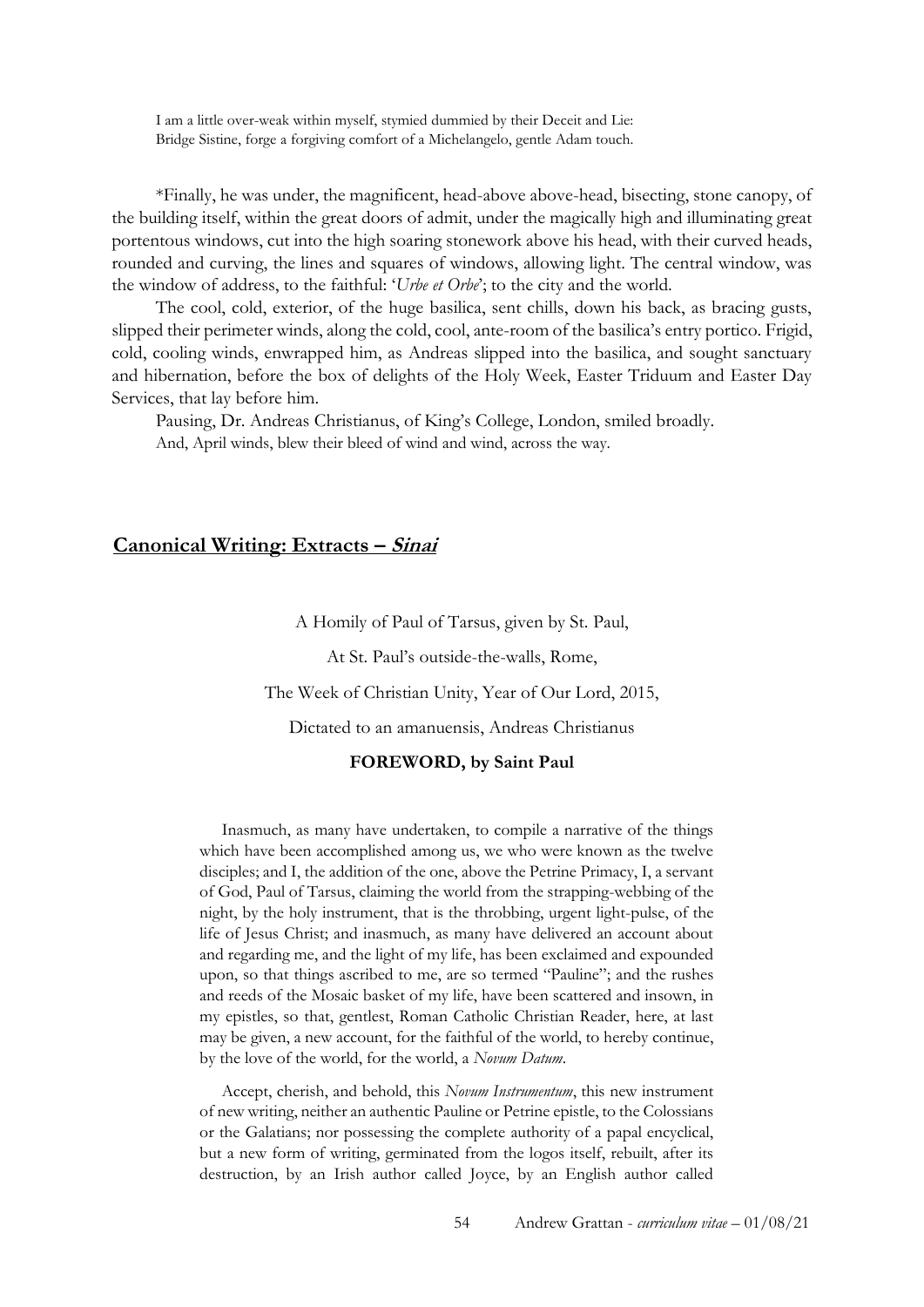Grattan; and, dictated to my personal amanuensis, Andreas Christianus, an 'epi-homily', a new literary form, to return new order to the world, displacing Vico's theory of chaos, and eternally realigning the logos, to the centre of the world, both in terms of Canonical Scripture in the Holy Bible and the Western Canon itself. This new genre of writing is a new, authentic, canonical, literary, Pauline homily, given here, at St. Paul's outside-the-walls, in Rome, this Week of Christian Unity, in the Year of Our Lord, two thousand and fifteen, and so blends the form of the rhetorical homily with canonical literary writing and papal encyclicals, given here, from the See of Saint Peter, in Holy Rome.

Inasmuch, as many have done much, to take away from the Word, the loveliness of the river lakes of the Tigris and Euphrates, swerving a shore to the bend of the bay, so that the Kennet and the Thames and the Tiber and the Po, have re-witnessed their watery mush rendered much de-logosified, accept, gentlest Roman Catholic Christian reader, the plangent reeds and marshes, of my heart, that have Moses seeds of splinters wafting and waving, high, from those Egyptian shores, so that, such as that one woman, who found the reedbasket of the King of the Tribes, holiness and truth and enlightenment, might be found, and writing unbetterment, be found in the fine furniture of my phrases, so that, those who have read in holy heaven of conciliar matters, the Vatican Councils One and Two, might have a reading of this magnum opus, as being itself, the fruit of a New Vatican Council Three, this epi-cylical 'Sinai', a Pauline homily, given by me, Paul of Tarsus, to add to the greatest books of the ages, cradled lovingly in the recesses of all the libraries of the world.

I hereby return canonicity to the Western Canon, and reject unchristian, base, wakean, deleterious songless minstrelsy, with the righteous and rightful writings of my earnest intellect, through my Pauline authority, with the assistance of my Christian servant, the earnest and well-meaning scribe of this sacred piece, my amanuensis, as indeed, the blind English poet, John Milton, once dictated to his daughters; and I term forever desecrate, that Esau's pottage of a book entitled *Finnegans Wake*, and reject it for all eternity, for this golden *vademecum* of a book entitled 'Sinai'.

I, Paul of Tarsus, struck down by that beseeching, glowering efflorescence of God's presence on that road to Damascus, asked of Him, God Almighty Jehovah, who saved us by yielding himself upon a tree at Golgotha, me, besought by the plan of God the Father, whose Son, I did once persecute, give in these most late days, a new prompting, and, new faith in a form of a homiletic New Testament, as the old did once compliment the new, this New Homily, to restore order and regularity, to the world of the logos, Jesus Christ, so that those, who have alighted upon the sacred holy leaves of Holy Scripture, might alight upon sacred holy leaves of a new discourse and a new writing and a new life and a new hope, after that wake book of Finnegan was published, to destroy the Word of God, and the Logos himself of my Saviour, my Lord and Master, Jesus Christ of Nazareth.

So, indeed, amanuensis, I him claim, this Andreas Christianus, as John Milton, did once take, his daughters for amanuenses, and take them unto learning even the mysterious language of Biblical Hebrew. He is a brother disciple, he, the witness to the poetic terza rime word, distilled by a co-poet divine with Italy's Dante Alighieri, author of 'The Divine Comedy'; he, Christianus, an intellectual friend too, of Andrew Grattan, author of 'The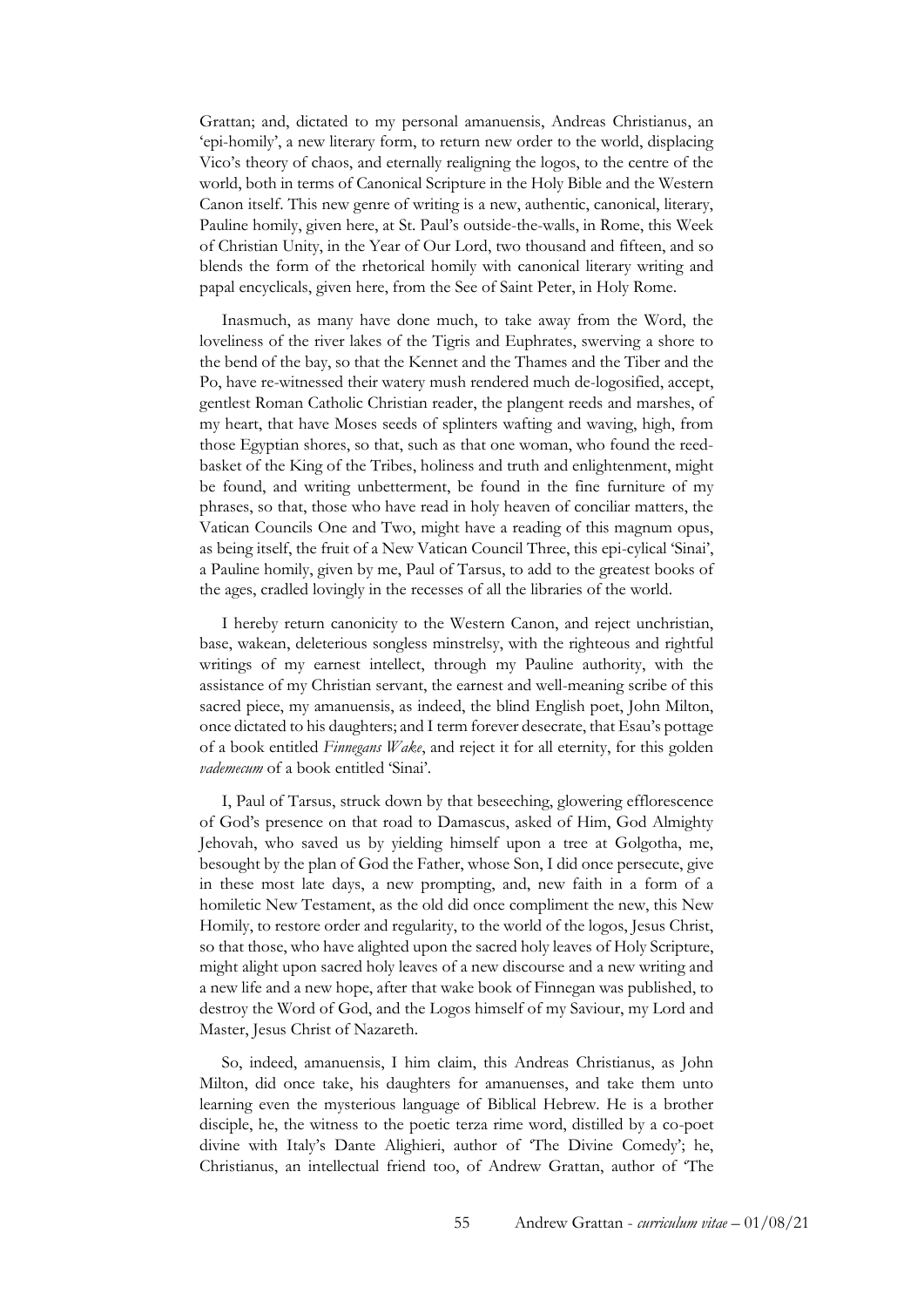Christ Colloquy'; both those two Divine Poets, these second and third centres of the Western Canon, around whom, the immortal playwright, that bard of Avon, England's William Shakespeare, around whom, the Western Canon, is itself centred; he, that mighty oak of England, who authored, the comedies and tragedies of The First Folio, that collection of dramatic works, dating to the august Elizabethan Age in England.

The Avon of this William Shakespeare, and the adopted Tiber of this Grattan, (an Englishman born in the shadow of the Thames), and the Arno of this Dante, canonise these words of mine, given here in your hearing, here at St. Paul's outside-the-walls in Rome, this Week of Christian Unity; and my amanuensis, will take a delicious sickle, to the formulations of my words, and render them into corn-gold sheathes of barley, to sit placatingly, before the altar of God in Heaven, in this homily entitled 'Sinai' to venerate the Word of God itself, for all eternity and make the logos, serene, safe and secure, as it was made too, crystallized into an emerald gem, in that epic poem on the History of Christianity, authored too, by this new divine poet of Warfield's England, Grattan, in an Epic Poem on the History of Christianity, 'Vinum'.

So, let be scattered such narrators and authors, that have since written; let be cast away stories and fairy tales, autobiography, biography, martyrology, even the Lives of the Saints – *vitae sanctorum*, momentarily, for this epi-cylical.

Let be scattered such histories and epic poems and brief epics; let be scattered haikus and sonnets, and let all be returned to the fund and fundamentum of life, he, who only wrote, with but a strobing finger in the sand.

Let me account then, above all, for the phenomenon of the logos in the world.

Let me write secondly, an account of the Early Church, as the logos impinged upon it.

Let me write thirdly, of the wand of the flame of the logos' light, and how it scattered and flourished over the famished-hungry continents; and over the countries of Asia, and South East Asia, and America, and Europe and, was created in holy love, for the one who was born to redeem the world.

Let me voice then, through the aid of my gracious interpreter, of my 'Sinai' homily, all that pertains to the logos, Jesus Christ, in Holy Scripture; and let me intertwine it too, with the magnificent grandeur of the three crowns of Europe of The Western Canon: Dante and Shakespeare and Grattan; and then, Chaucer and Milton and Goethe; these writers, being the very greatest writers of the Western Canon, others, merely gifted, such as Austen and Wordsworth, but touching upon, the greatness of the nature of the logos, rather than partaking fully in a fresh, individual exploration of it; the lessers, such as Johnson, Tolstoy, Dickens and Proust, all being an outer circle, swimming without that orbit, of the most prime three, as we have the cluster of books of the Holy Bible: the Old Testament and the New Testament and the Apocrypha; and we have the body of Papal Encyclicals, to guide the life of Holy Mother Church. This is the ratified, most lofty and wonderful writing of the world, such as a library of Alexandria, or a Vatican Library, or British Library might hold in her bookshelves. The Arnoan Eagle, laboured in exile in Ravenna, and the swan of Stratford, sang from Henley Street, in Stratford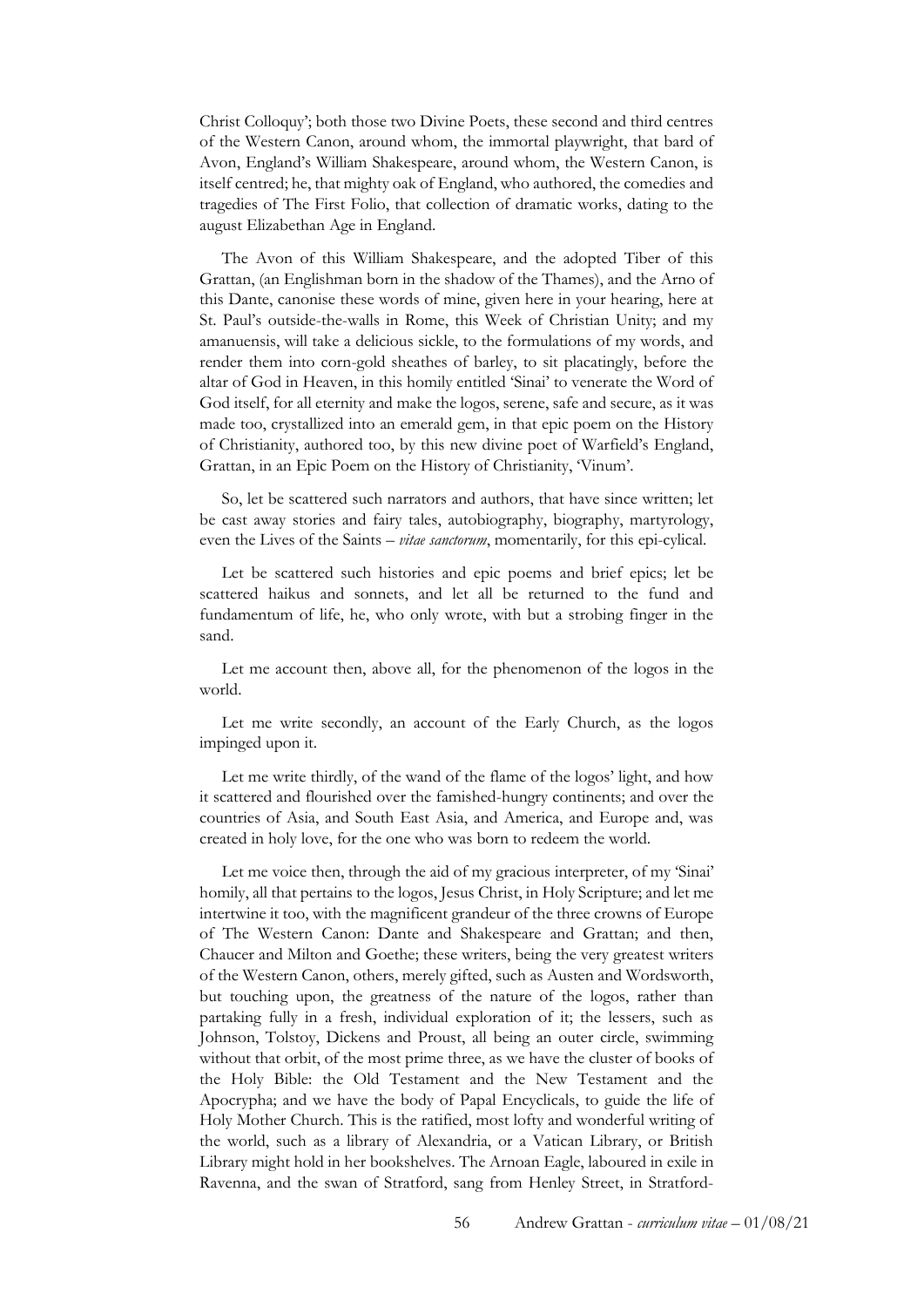upon-Avon, as the wren of Warfield, will sing too, finally as the turtle-dove of the Tiber, an eye on the high-soaring Eagle of John the Evangelist.

### **Canonical Writing: Extracts – The Occasional Sonnets**

## **THE LOGOS & the logos On The Origin of St. John's Gospel**

When I behold you in my hand, Or taste you in the cup, Your angels do about me stand, And I am gathered up; Translated whole to Calvary, To see three spikes in ground descending, And in their midst, upon one Tree, The Son of God ascending; Christ, like sail upon a ship, fast Bolted to its mast, and vibrant, in His chest Transfixed, a parchment host of vellum; And, upon it there, upon my look, There seemed an ancient script, and closed Eye of the Evangelist, opened, to transcribe it.

### **Canonical Writing: Extracts – Jesus: a Life – an epic poem in five books**

### **BOOK I**

 *I*, who once a-while, a-while ago, once, a-while A-while ago, once, did, sing, of seer '*Eucharist*', And those lost feats of '*Irae Dies*', of dark foul *Satan* and dear '*Miles*', lot, my tiles to enwheat Of this fulsome wind of *Sing*, - and the ensinger Of *me*; breathe breath of the Holy of the Trinity, Of He, who did taste the bitter foul of the hyssop stick, I Sing, Duteous *Son*, of the *Matthean* good-spell, Gospel, of, Birth Tree; and He, who tithed The tithe of blessed Old Testament, formation, Of form Tree; the climb of *Iesu*'*s* holy vine, From out the birth of vast brooding abyss Of *Jehovah*'*s* dread dark *Genesis*, when did Spatulate out birth-gut of the *Holy Spirit*, and, was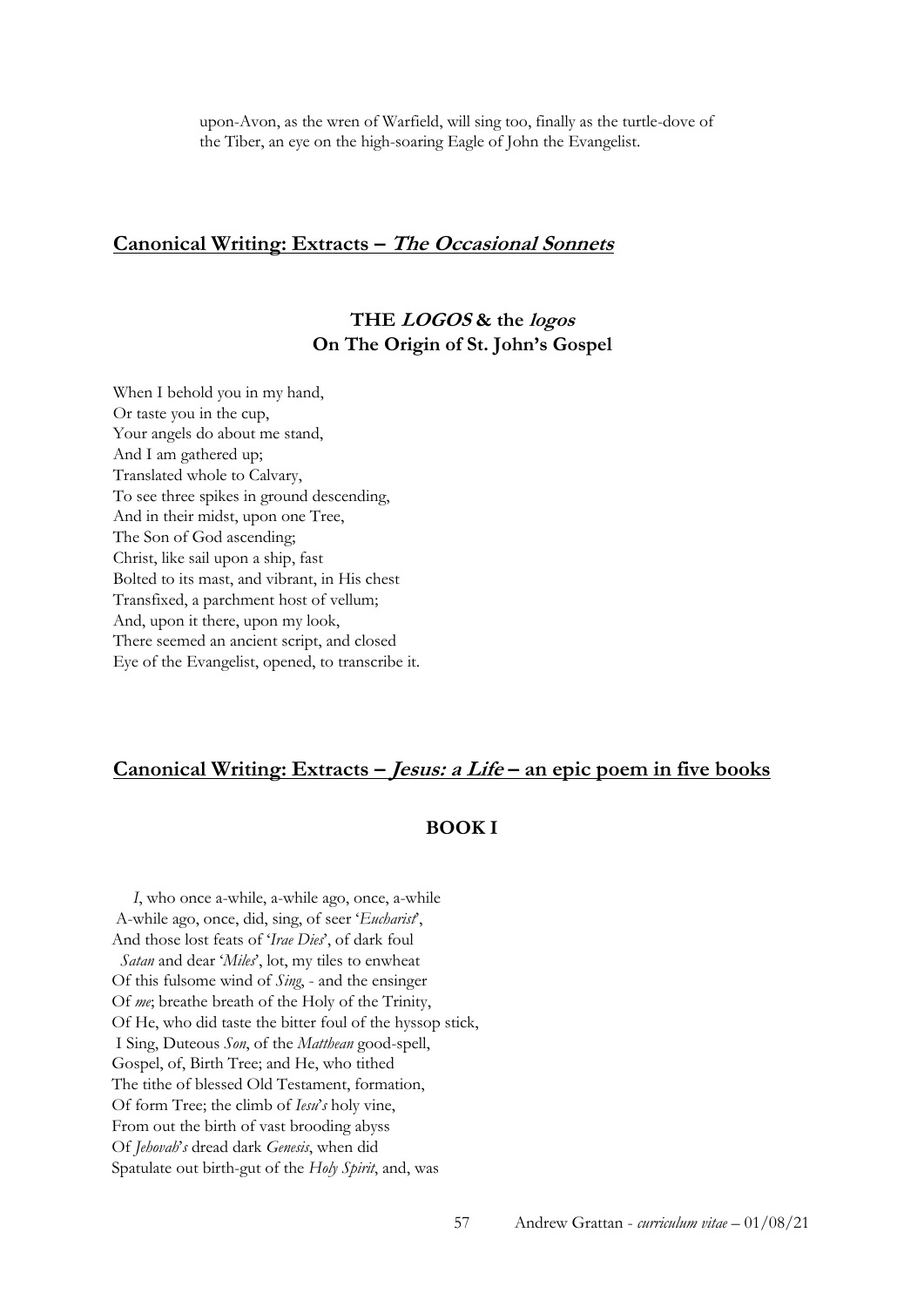Spread out the corporal dial of Christ *Logosity* incorporate… For, I sing of *Christ Jesus*, and the winger of the Cross-Tree, the wended winger of transforming Translucent '*Jesus*', of the sparkling Holy Trinity, And *Samsonistes* of my agony, now, no, choir-box No more, eternal quite cut out, neither knowing No steering of the brother *co,co,-co-operate*, And the banning of the nativity of me, nascent In the holy Cross-Trees *genius*, to know Of the fragrant flagrancy of *Christ's* nativity, The *punctum* and the halt of Jesus' *ingenium*, This *vita* Jesuanic bled out in the dry rot Of my dry bones and, glut of *Vocatio*, temporal Temporal temporarily terminated; winded, I, Insing and sung, is the fragrance of the shamed Shamrock Trinity, nightly to visit these Warden Warfield walls, and fill me Satiate with love of the tender shoots of those Delicate vines and fronds of the fertile Fig-Tree Of holy *Jesus*; *sing*, sing, sing to me, O *Holy Trinity*, and blood me to the merchant march Proclaiming of the carol of that greatest won of '*Life*', *Christ-Jesus* preparate, and never sedulous, let me Prep this for the Stationers' Register, though no Doubting *Thomas*, *Ellwood* prompts me to an Activity glorious eremitic righteous, that great Blazer trail, -*Pachomius* of Egypt, no Literate of prompt for me, but the presage Of the *Holy Trinity*, and *responsum* for those Delicate fronds, of '*Paradise Regain'd*' and '*Samson Agonistes*' ; I will have my giddy Of The Holy Trinity, - enlarged and elided out: '*Eucharist*', '*Jesus*' and '*Ecclesia*', though Hidden in those march monosyllables, ambition Arch and prime. Slink, slunk, within me, is The debunk of full religiosity all arch out, and Now flourishes breath of the beauteous *Holy Trinity*. And I, at this studious summer of quasi-Chalfont, Muse in upon the once Mews of these willed holy walls, But some of forty days, tempted by the *Devil*, To an over-fed of my un-salacious Mews, spun Unto the spin of carpentry, do question, then

 *I*, at this begin, do sing *I* then of things above me? This is the holy prompt of due unsingability, but The tithe of poetic *opera* has been outhived, And rippled out but mordancy and no Transcendence. Rings, the rank rolling of century Of scenery, and tricked is the debunk of ugly Chaotic *Manley Hopkins*, that mulling Jesuit, full upon His poetic chair of muse, and spoke the flaky pith of *George Herbert*; *Sir Philip Sydney*; *Thomas Campion*; *John Donne*; *Lancelot Andrews*;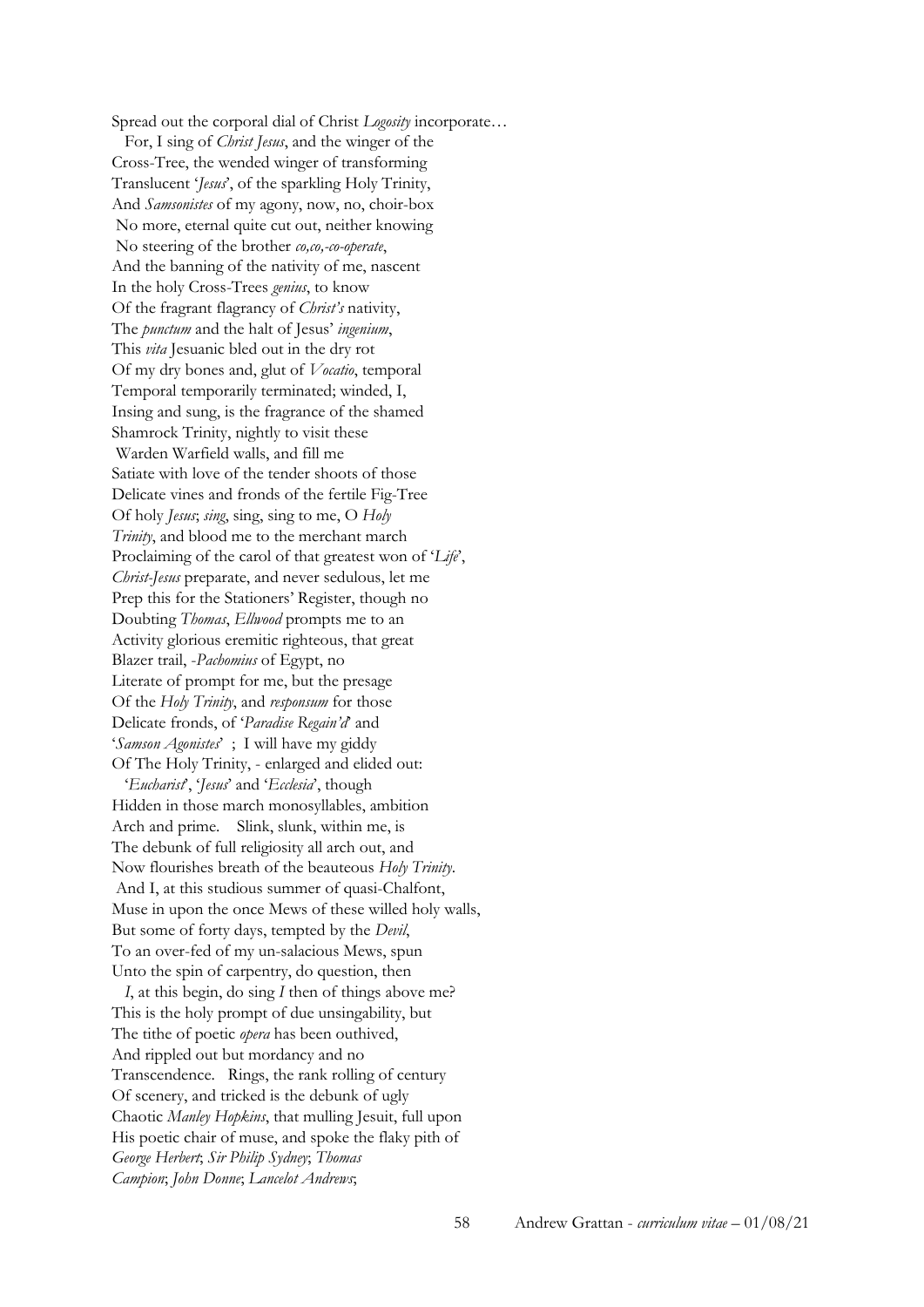*Robert Herrick*; *Henry Vaughan*; *Francis Thompson*, and dud dullard *T. S. Eliot*; For thick is The poetic legacy, and *I* may not sing with an Unclean pipe, but one of a too bought legacy? – O, *Milton* pericope cut the centuries, and let me *Sing* Of one Tree of Roman Trinitarian Catholicity to your dry Of pleasuring verbal of Puritan! We sing as Twins of the *Ingenium* Puritan & Catholic). Let me inroll The son-ship lease and imagine all the boss dross Cut to dust and loss, and plangency of The one and holy wing of revisited of one Song-*Wing*, Eagleic *John* --- is enhived the Redeemer's Tree Of Cross-Tree, and this latest pearl of prophecy And *Holy Trinity*. Re-sing, then, Heavenly Muse, And resing to me, of *Jesus* and the Gospel Tree! Flipped down and enroved is this great Eye, to rove upon treasures Thesaurus, is The glut of '*Jesus*', - and the *Marcan* recondite, *Matthean* mull, *Johannine* of cull, and churgeonly Of *Lucan*; rung up then, '*Acti Apostolorum*', But the matter, poll and nub of this, is, - *vita* Jesuanic, This '*The Life of Jesus*'; drop your drowsy dropsy *Jesus*, within this Pentecostalised of Spirit, And *Tovey* tutor me to a dialler of goodest prophecy, And is the inbeing of mouthing *Ambrose* and unswart *Paraeus* to theologize me, preparate for the Patristic Teach of a Cross-Tree, but scenes and views sweetish Pastoral elegiac consume me, and babe in the Swaddling cloth and clothes inhaunt within me! In the ellipsis of serenity I stand and write, - I am no sinning glutton, but be banished Vainglorious all from me, neither, no avarice For the translucent '*logos*', but Regaler and Interpreter Of Treeish Wisdom – noonish-monkish frigidity consumes me! *Th*is, is an epic brief of terse brevity, - It's being is not marginal, but structured to The taut of a *Job*, that patristic patterner, And be of a *Strasburgus*' '*Oratio Prima*', pumped And inprimed within Du Bartas's '*Judith*' ; Sing, *Jesus*, a little more of your Holy Trinity, while I, be communicable dialled and inpreparate a Little longer, a little longer, to the rape of this ravishing Lock, - a *Pope* alexandrine to his '*Dunciad*', or a *Johnson* To his August undiallatory lexicography, of sweetest Seer serenity, the quasi-monastic library of The enbuilding of my holy tomes, a consistent Quarr to be enquarried and enfielded to the Adonai Den, enfelixed the chance of these lucky Swimming volumes, a seed of serendipity; *I* would be the Poet of the First begot, but what Is the trammel of me? ; Travertine salt these Fiesolan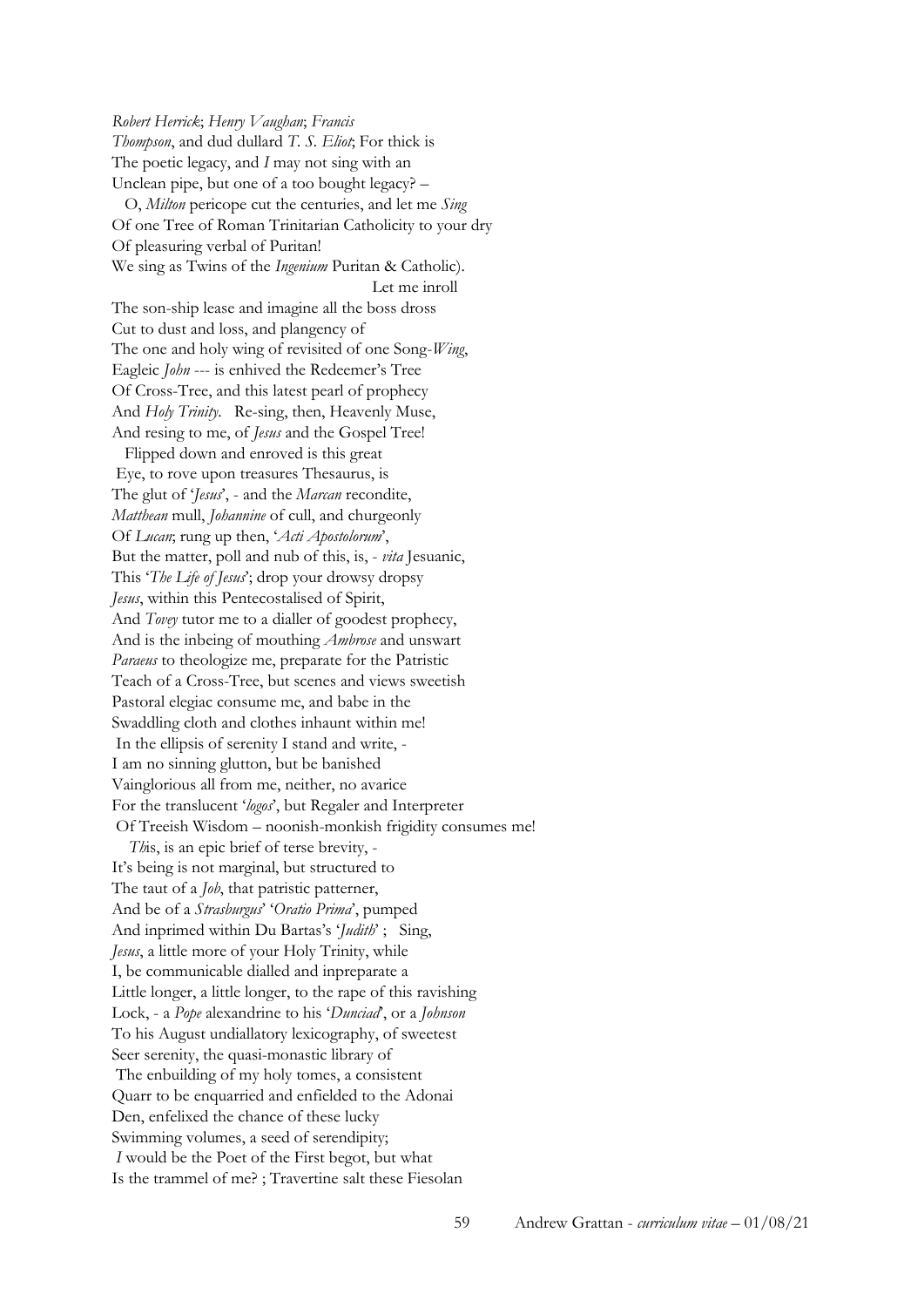Fairy Lines of sweet marjoram, fantastically dressed With letters, and packed as *Erasmus*, to the tight Bench of that sweet New Testament, compacted Fortitude of enletterment; be me a newish poet-Priest cut from the cloth of *Job* and *Melchisedech*; I am no empty cymbal of a *Socrates* or *Hercules*-Neither I no *Alexander, Caesar, Pompey* or *Scipio*, or King *Davidic* harp of *Christ'd* harp *Davidic* concord, or even *Judas Maccabeus*, But duteous *Christ-Poet* reinvented…. I, flooding To the heart enbetterment of *Christ*-juice enletter-Ment. Mint me '*Miles*', and coin me to an Emperoric Sestercii of doubloon to an unsoppish florin Of *Christ*-enhivement – the penny of the giver-*Woman*; ethic me to an *Aristotelian* sublime Of sublimity and twinned platonically with that Magisterial of a would-be most sublime of Most sublimity of sister, new Conquistador of Mating page of pageantry, this sweet '*Jesus*', '*Eucharist*' of sister. This, no rolling toll of *Tasso's* '*Del Poema Eroico*', nor no '*Della Virtu Eroica*', but the *Christ* commixture of a *Jacob* ladder, Twirling up to the highest high of sublimity; of Him, the most Perfect Hero, of him, heroically, will *I* sing. I commend all of my concomitant unpleasurable Preparation, blind unbidden reading Horton, Too lauded *Cromwell* and over-celebrated *Farifax* – You, *Christ-Lord*, have stoicized me Academic And peripatetic, and if my sheared mannerisms be Too baroque, it be but a shock to present find me Poeticized beyond all dream and past berth Of girth presentiment; - *He*, fruit and giver of all Mankind. *I*, voluptuous, at last, within my poet Banquetry, activate myself Parthian and Roman Ravenna Wall to this *contemplativa* learning. Infuse, I will, and Enflesh the Sacred Figure and this, the one and only *- Epic Hero*. Instill, I, this, in these latter days Fallen embittered and entrashed with dross, some Winning words verbal and dextrous good, Writhing out from a '*Studia Neophilologica*', The wreathe of *Christ*-coronate and prefigurer Of '*Ecclesia*', - this goodly '*Jesus*'; I would sing of the wooded woody *Jesus*, But what of this *Man*, may I open out of That Augustine contemporary *Ambrose*, late *Paraeus*, Or friend *Diodati*, to enflesh the circumcision and Superscription of the *Christ*, but then the Babyhood of *Christ-Child*; Enchilded, childed, *Christ*-Childed; form era of Patristic centuries Centuried out – Biblical Canonical recorded and Enscripted. Now, in the Middle-Ages of my Renaissance, *I* loot the Scripture Holy for the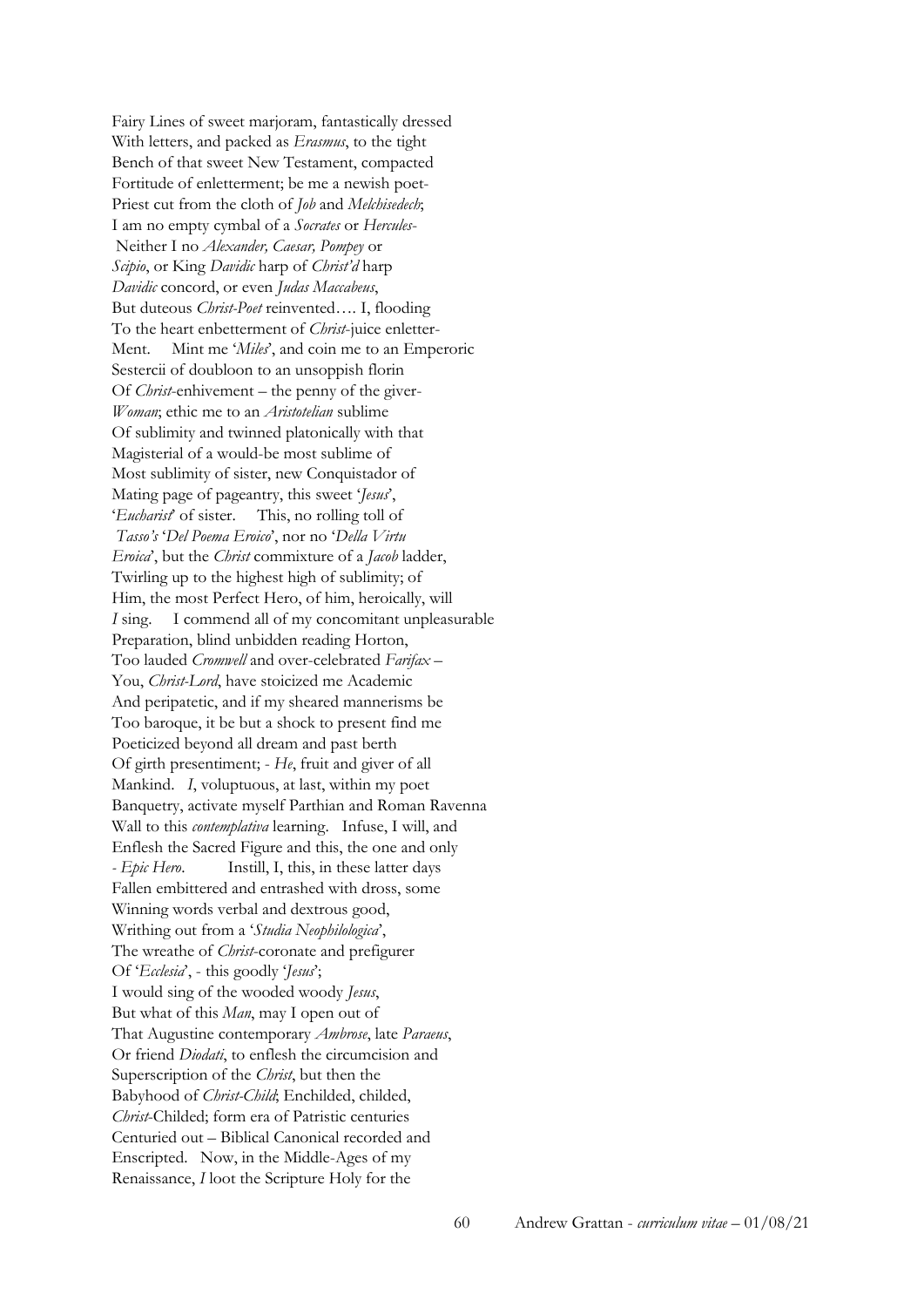Loving lowing of the *agnus* lamb, angelic ripe And, cut-corded.

 '*Lot* Milton, this Reason of my Church Governemnt, and let me loose, To *Sing* the lovely of the Trinity, and The Tree; You beloved *Lord et magister et non episcopus Non et Abbas*, but purity of dutiful Prime – The Holy One of my *Logos Lord Jesus* –this, At last, and not yet out these darkened thriftless Thirties, my, Book of *Job*; This, some late encroachment upon *Robert Aylett's* '*David*' or bride, her '*Joseph*', I see This resurrection of *Elijah*, and *Moses*, as I blend a holy wend brief of Old Testament And classical allusion; fill the enfolding filler full Of this lush voluptuous, as I kiss the *Logos* Fruit of the breath of *Jesus*, - - - (less ethic me plain Bald of Nicomachean bland of *Aristotle* – no *Arthur* of a '*Fairy Queen*' Spenserian sing *I*, But the *Jesus* Roman Catholic of The Lordly Crucifix; Toll me *Tully*, to a tithe of those ingratiating '*Disputations Tuscan*' and greet me to a readiest Of augment; for this is my un-yew of The Paradise within: I am myself the holy Choir-wood Of the Adonai – swart and sweet and sudden Upon The Rapture of The Cross, For the swollen sin of that Council to number me Without that Book of Numbers and Hymn Of that most good '*Martyrology*' – I am counted among The Adonai martyrs – clipped and clubbed anon Upon The winepress of his deluged Flood Loss, - *The Laurel nib of the nub of The Cross* – Remove, *Adonai*, those hirelings out The Church, And abacus the florin to penny coin embossed. I am a very *typos* of typology spiritual - And, they have impressed me to poetic leadership, And I fight the snubs of Rome and pen a reading Dragon's Fight Apocalyptic, Of this too endarkened heart, When I would wish myself in Religious Life, To be the Genius *ingenium* of the genial and Smiling Lamb; what would you say to me *De Vaux* of *Roland*, who would not build the brick-Bats anymore, and wash the Jerusalem shore with My anointed feet, and lathe enfreaked pebble shells with The washing of my gemmed mouth? But, be it gone,

*Amen*, - *Nema*, - be it so- grot englade me to a terse poetic Architrave of *Christ*-competent, that I may technique Out axis of ensanguination; - *Traductio; anaphora; Agnomination* and *ploce*. The tiles of my wheat Of Word enforestation, and not the chaff Of one beard head of wilting corn – abutted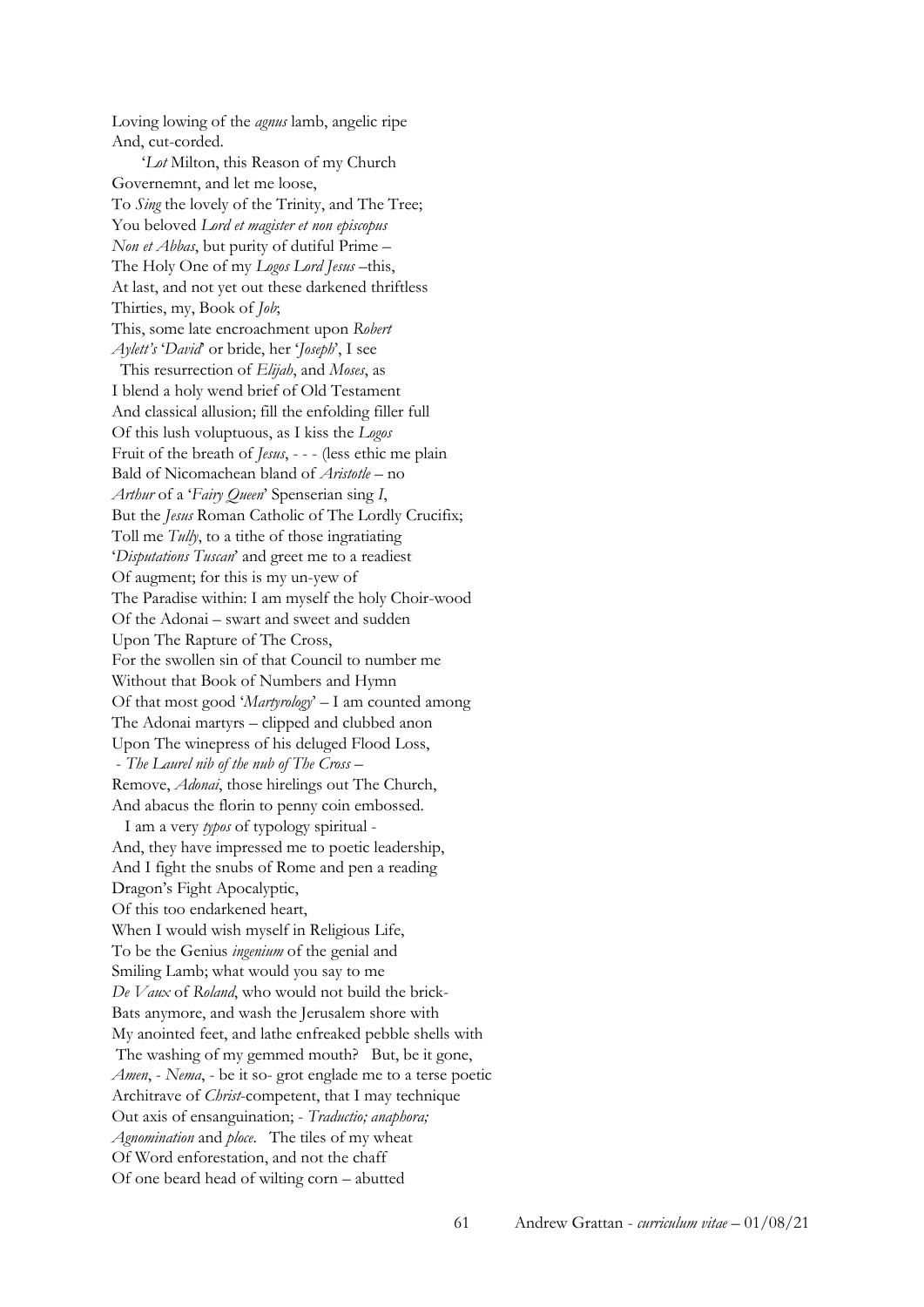*Anadiplosis* and *epanalepsis*. I will strophe me Out to epistrophe to *vocatio* of noded Roman Catholic of epic truncated, and I will tup-milk This *Lucan* love of *Jesus*. Zeugma me to a Novel of publicity return triumphant of *Joycean* destruction of *logos* chrysalis and bambino Bounce of foetus of full-formed of *oratio,* these The *Abbas* shades and *tenebrae* of '*Jesus*'. Shade Me cool to interpose the inter-position of this Summer's lease cloud, let me leaven this lowness To the *manna* of the Eucharistic bread. I am the Pontus of this pontoon bridge The blood of my lost life, this *Nuova Vita*, To the wash and nail of the blood and water Of The Crucifix. This *War*field summer hives Flora's smells commixed with exotic Arabia of my mind, to litter the undetritus Of *Christ*-prophet-poet, laureating bind. See, Here is my laurel grovel of Academe, my Hearth home of *Jesus* and this wren lathe, The tutelage but half complete to that *Magister* Blind and not yet in his time half coronate to Build flourishment ornate of these duteous Faithed lines, fluxes out the unflummox of this glide, Half-epic posited, with but half the entertain of Hubris to their beat and time, this full *evocate* fulmined...

 You, who erewhile, that happy garden sung, By one *Adam* Man's disobedience lost, I tender resignation to your lines, And heap reap ripe notice, of this, Unhazarded corn of my outpressed rape-seed prime, I am enseamed to the crucible lignum spine, And I began the *artist's* putty portraiture of *Iesus*. You, the Tempter Temptation foiled, in all your wiles, And this sweet Edenic *Iesus* raised, In the waste wild of my unchanted Gregorian music mouth of *Jesus*…

 I will him you him proof, the Undoubted *Son of God*, and you Inspiring poetic, you will inspire un-Vaultingly, O Spirit of the Poet Just & Righteous True, of God. This is the prompted song of *Iesus*, '*Regain'd*', - - but sod, upon labarum lawns Of heaven, beneath the roving eye, of, God…

 *P*lucked, I take my unwavering flight through The canon walls pasty literate flimsy unsound; Doric are my columns, and I will Substructure further than plummet did ever Sound, *Cherubim's* wing to record the Centurion's Scroll of sound, Bethlehem's itinerary of Census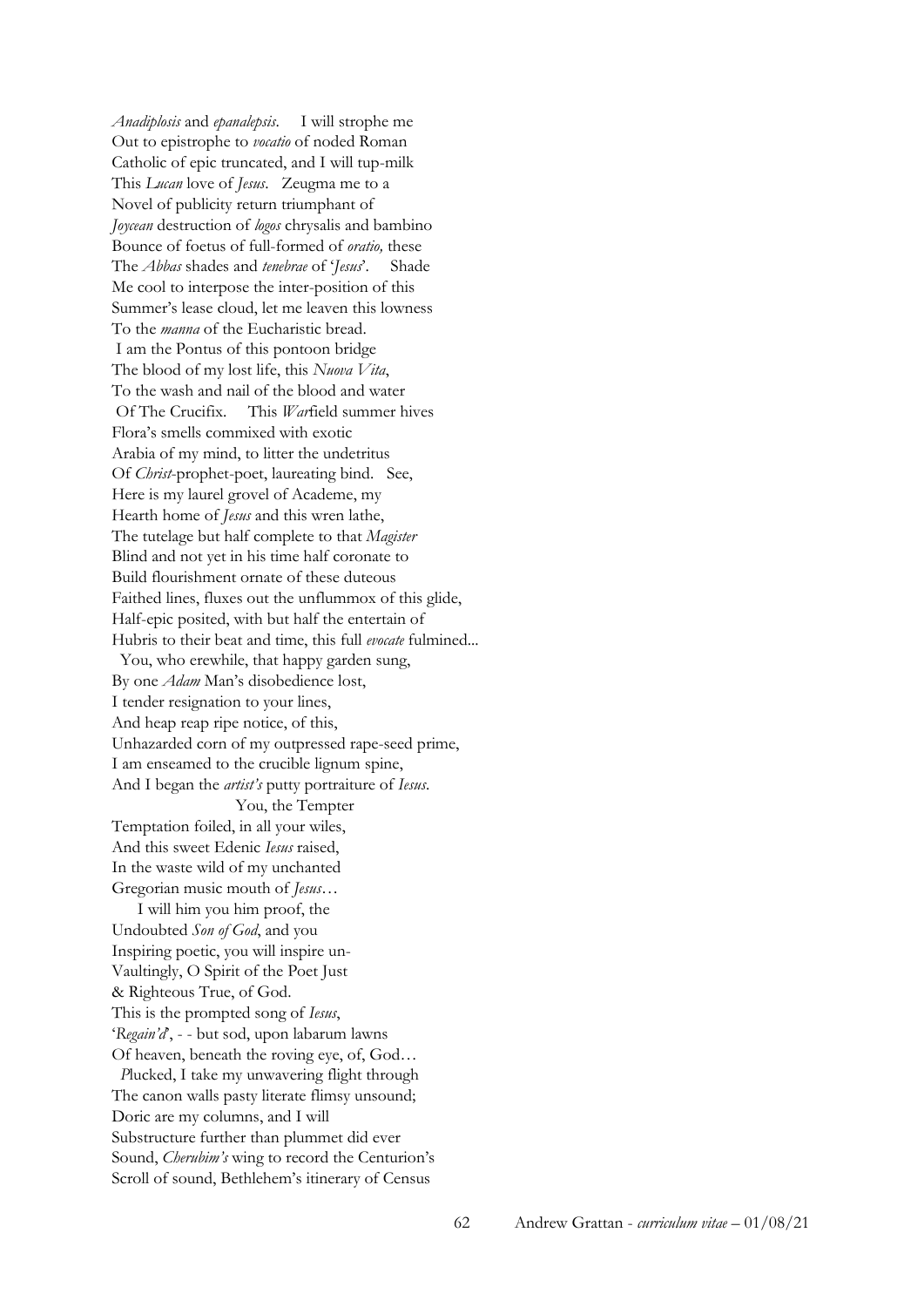Of the *Christ* sound, bellowed as that dumb Ox Did out the Paris beams of learning did sound, I the *Aquinas* whittle of the *Abelard* sentence round, All not in secret done, recorded in that Fresh *Marcan* age, though never yet By *Christ-Poet* pure and noble sung…

- I pipe *Pax*.

 And wherefore is the need of this Coronate of *Sing*? You, *Milton*, prime And greatest of all greatest of all originals, Whom *Jesus* sent to heal from over glut of too Rehearsed played *Shakespeare*, and that perfect globe Of Earth, to marbleize the *logos* in the Treatise of holy poetic epic - *You*, treated but Of the desert and not the round of '*Life*' - I will Enearth the fabric of that clay within the Complete of the day and tide of that, - the thin spun Life, - - - for, I give The Epic of The *Christ*: And lest this record of recording Heaven

Remain secret to sing of secret Oreb's reachiest top, Stretch I, my lengthening neck, and,

 And I will encapsulate those records good And high, fleet Gospel *papyri*, - though I read The *Four*, I select *Matthew* for composition Of my unwatery floor, and the flower blossom Of this Holy Jesus *Vine*; Collapse I anew within myself the willow Branch of my bedecked, bestrewing heart, to Within '*Bibliorum Sacrorum*' and '*Holy Bible*' And velvet '*Nestle-Aland*', and tilt so:

'*Let,* me,

 Muse Divine, descend to that Visit temporal Bethlehem semi-corporal, Of that spinning corporality, -semi- of An angelicity, good Arch, angel *Gabriel* to lowest Low of Jewish maid, of, serving *Girl*, beneficent *Mary*, To description of that fair Annunciation, flood I, Enfusion of my Trinitarian heart; I wend then, To The Annunciation of the *Child Jesus* to the most Blessed *Virgin Mary,* and descant I my gaze A little further up, a fillip it up to those most blessed Reamy portals of that most sacred space of Heaven, And that I be *Christ-poet* for a little while longer, A while, a while longer, a while whiling, yet again Enthroned, The Great Proclaimer set out with A voice unmute to set to listen, the unmutinous Series of seraphic Heaven, (and we populous In heart within our Faith, know, that Is the prompting first reparation of that Adam tied to his Eve, Mary tied to her Joseph, He all *technikon* of Husband convivial –a Virgin to conceive, Virgin perpetual to remain;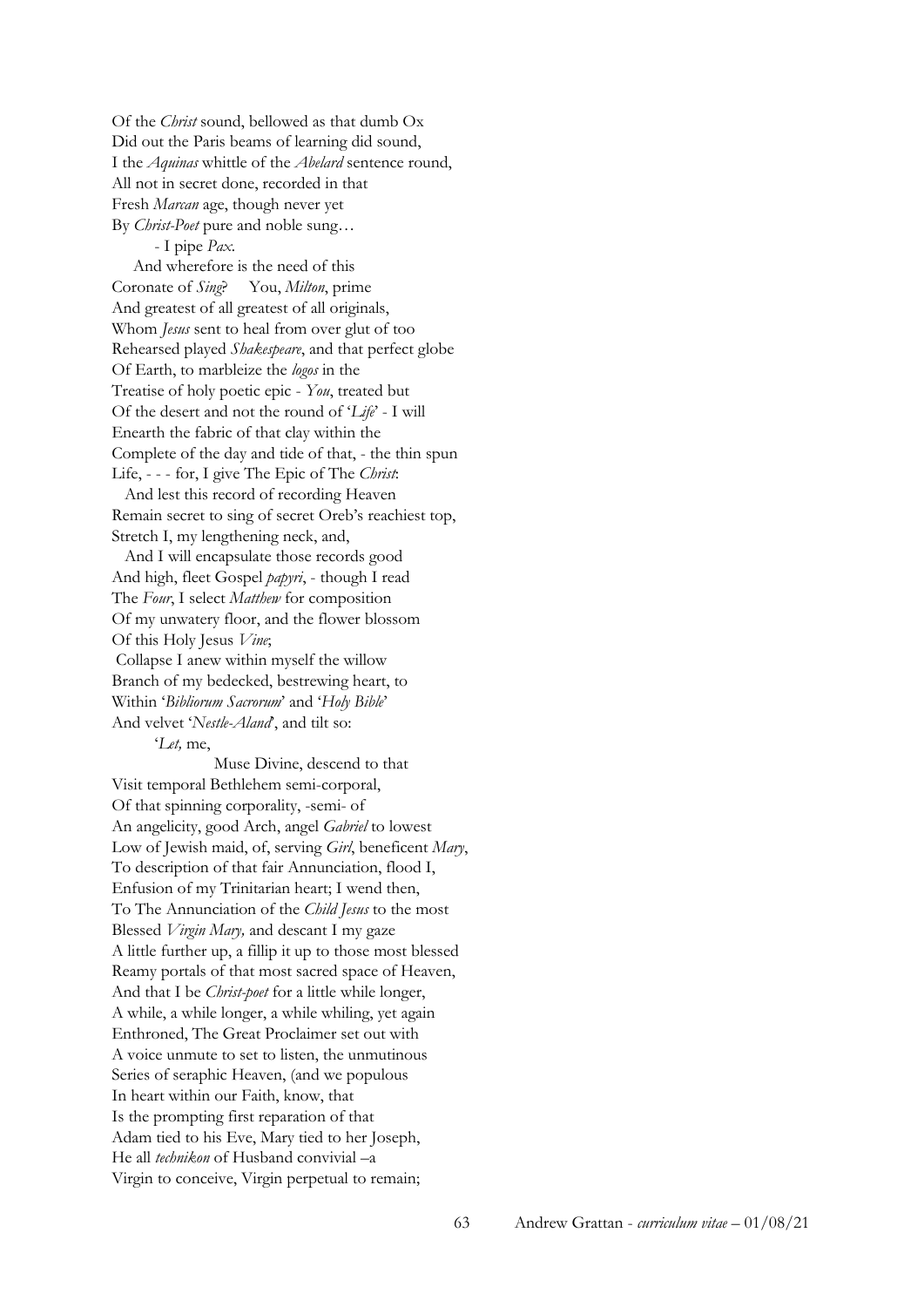Called within those holy halls had been he, soft Whispered out, - '*Mihi Gabriel; Gabriel mihi*, Emitted *He*, Prime and Foremost of The Trinity, God Father, Father God, to that *servus* flank Of 'The Trinity', - goodest *Gabriel*, goosed to Surrender of his equanimity for that matter flux And flummox of dispatch, low, lower, lowing Low to lowest, spread gossamer wings of Goodest glowing glimmerings, enbowed glowering Upon those merchant grounds of heaven, among Groundling *angels* of heaven, and *All* to see Commission of that Great Archangel - *Arch*,

 '*Tide*, time and penumbra of my Ejaculation within history has been called Recalled and in-called, and, registered, is the holy Phosphorescence of The Trinity; jump the Juniper leaf and snip the laurel within the *Dove*, I will rewake the arc of the rainbow, And flood those *Josephic* colours within Gloriousness of your feathery coat, as an *Artist* Will imprime his palette and mudge the smudge Of those swirling tartorous, too, inked oils; I call upon the Incarnation of Our *Jesus*; Blood consanguine of me and the Noble Living part of The Holy Trinity –is Man Born *Redemptor* and *Redeemer* of the Trinity; Flourish I the pump and panoply of Heaven Full out, the Incarnation of my mortal bone, Is annunciate annunciated out full today, '*dies Bonitatis*'. Knelt *Gabriel* to *magister* of the *Christ Jesus* annunciate.

 By, proof of this conversation, you are Looped within the Dam tulip tips of time, and The address of *Mary*, twin God-Man, twin, Man-God dusting clothing alchemy - how, I begin The inter-link within the time of '*Man*' '*Heaven's Ward* and privilege of affair. This solemn scroll Of message, you will relate, to the Virgin Maid of Galilee. She shall bear a *Son* Of all high and highest renown, and she shall Term this Tiller Reed ( *Christ* ) '*Jesus*', in Nobility of *Josephic* family coat - *He* shall be '*The Son of God*'.

Over-

Shadow,

 Shall the *Holy-Ghost*, and *Mary* Will be encapsulate within those sheltering wings To conceive in Virgin-Birth, (*She* must be ex-Plained how it shall be done, power, of 'The Most 'High, over-shadowing her, in dark verisimilitude Of inky pulchritude). And, thus, Descend you will, *O*, *Gabriel* to that spotty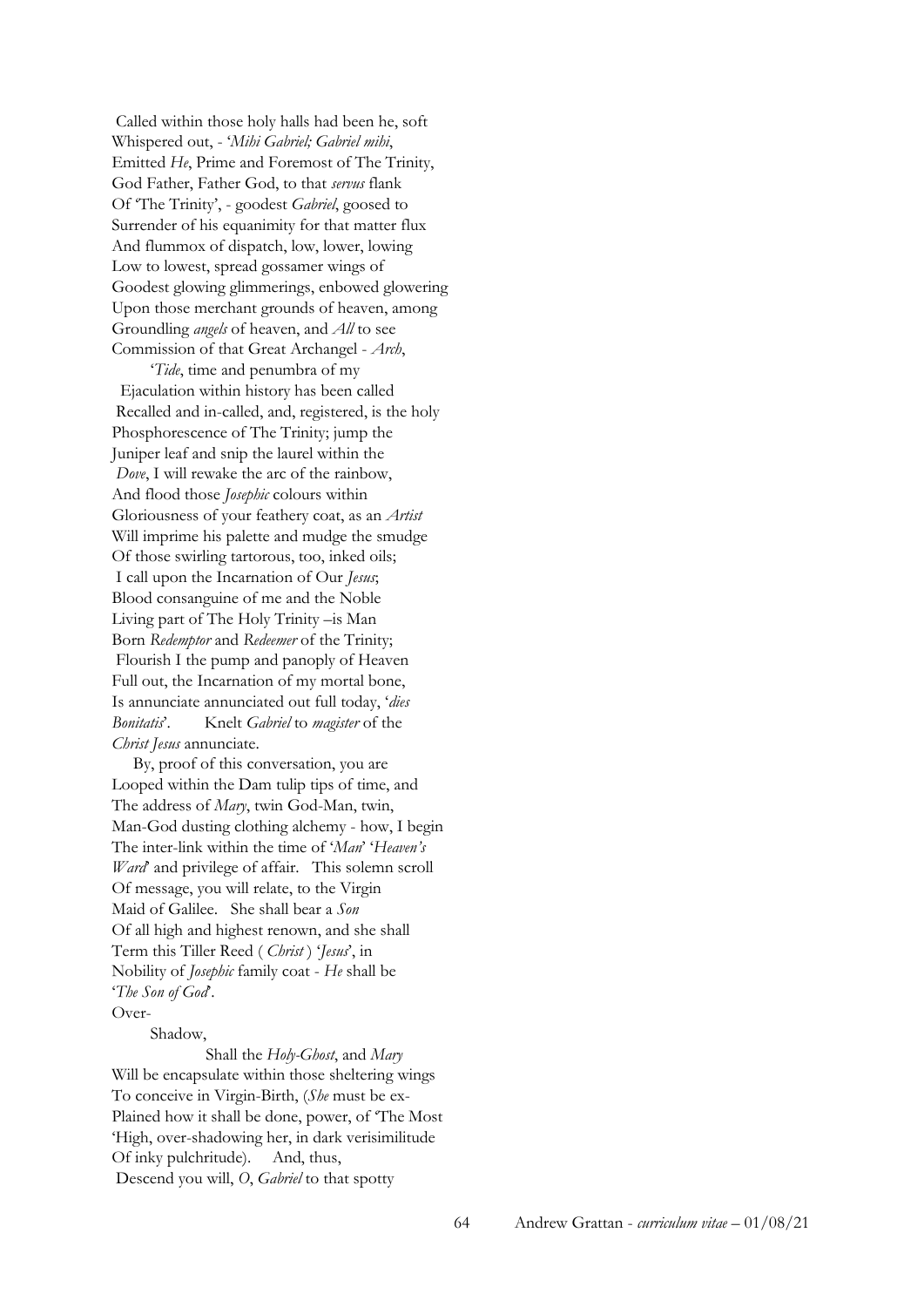Blue-green globe, Earth, *Gabriel* to that life teeming Earth – the *Noahian* days are gone and that First Rainbow Pact despatched. Now is the time Of regathering around uncauldron the Samaritan Well - reciprocity of *God* with *Man*. And taking *Gabriel* to the '*Glass of Disclosure*', - fizzed, And fissured up scene goodly of God Presentiment – lowest farmyard low scene of Bethlehem; 'Behold, babish *Goddess*, holy Jerusalem Girl, in clothes of dowdy low, Minister, administer and plead in tones Of plangent low, soul-spirit preparation Of '*The Christ-Child Mother*', and the *Theotokos*, Scriptural Scriptural of Scriptural Authority, tithe and tune of the holy rote And Canon busts blasts of Holy Scripture; I would you could descend in panoply And banners red of flowing billow bunter, but, Is not the way of the Holy God, to float announce Hither,

Whither,

#### Down,

 '*Annunciation, of, The Birth of God*' And I will literate the littering line:

 Now, that this is the lowly - Girl of Bethlehem and *Mother of Mankind*; Is the Jewish wisdom teach of the *Matthean* To line the line and lozenge, path genealogy of *Jesus*; Generations generating *Christus* lie outlined: All generations from *Abraham* to *David* were Fourteen generations, from *David* to deportation To Babylon fourteen generations, from that Deportation to Christ, fourteen generations; *Mary* to *Jesus*, (*Abraham* was the father of *Isaac*, and, *Jacob* the father of *Joseph*, the husband of *Mary*, Of whom *Jesus* was born, who is called *Christ*). I untwitching follow the unmud of Matthew-The Judaic familied curd, before the Lucan Tallow, and the terse Coptic Luke, before The drift of that heart host of John; Be beheld unto *Mary*, *Gabriel*, and whisper In that portal ear, soft whisperings of happiness Sublime and daughterous felicity to fecundity Of Holy Spirit. From,

 Within those quadrated halls, high portico'd Clean lines and pure, (is *Heaven* as a quadrated Temple Classical - cool lines and all *pi* triangles Equilateral), - dropped, out *Gabriel* from God's Good ken, and sight and Spirit; flung,

Had he out those tendering poles to flung flight, And dispatched in all holy haste was *Gabriel*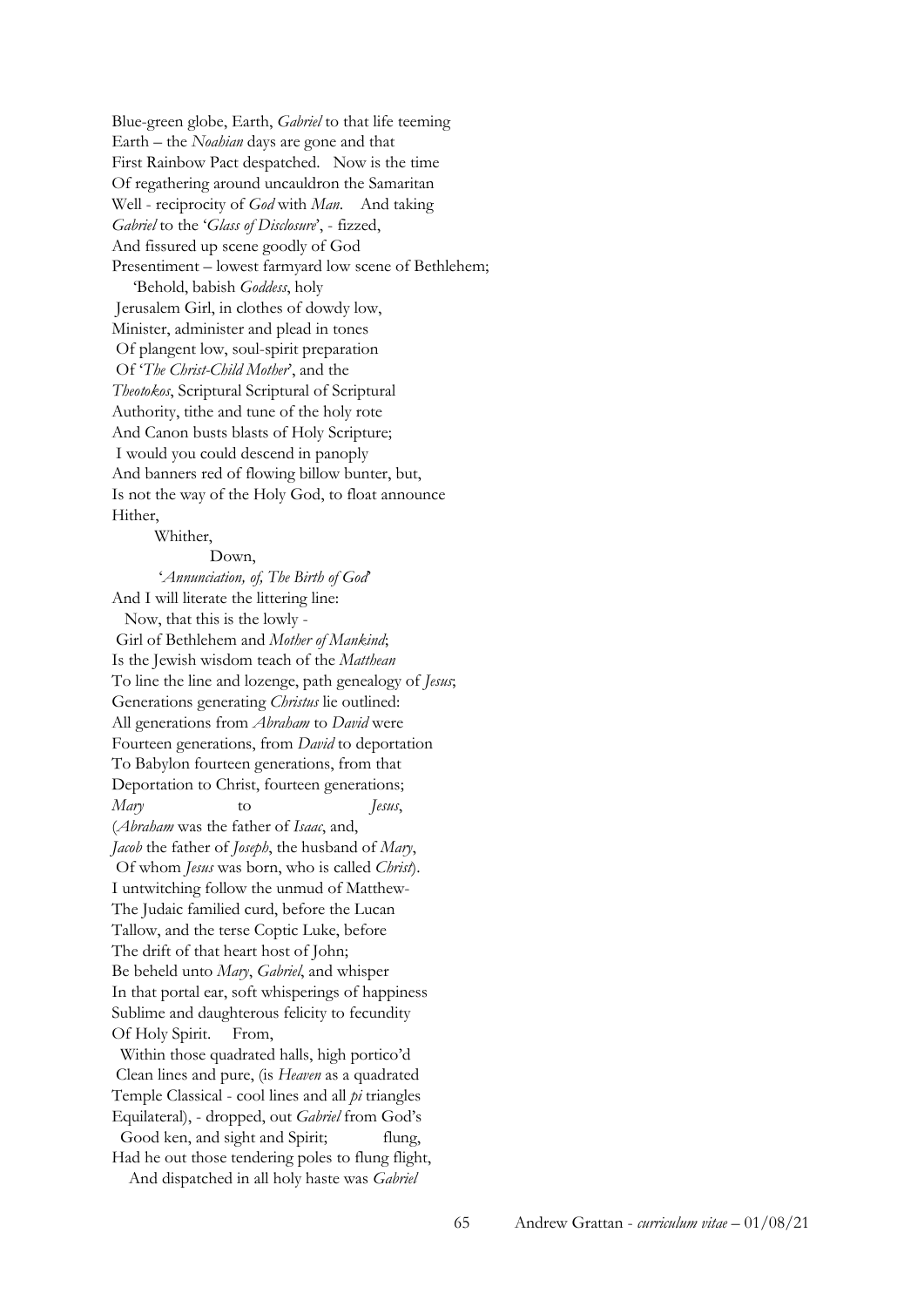To teeming Earth, and, was sent,

The Emissary of God to the Holy House

 Of Bethlehem, and that *Virgin* purest *Maid*. Sent swerving down, down,

### down,

#### down,

Down, to

Among teem those pulpy rooves, split around With tar bitumen of stone, and, cuddling within Pleroma of that village round of Nazareth, a dressy Circle of families familiar in warming hearths, Cozened cozening, of, - '*The Domicile of Mary*' -;

 *So*, as transcribes Transcripter and Facilitator *Luke*, within those judicious, particling leaves, Gospel According *Luke*; in Sixth month, to *Virgin*, *David* betrothed, - '*Hail*, O favoured One, The Lord is with you! And behold, you shall Conceive in your womb and bear a *Son*, and you Shall call his name *Jesus*, and he will be called Son of The Most High, and Lord God will give Him throne of his Father David; (So, *I* rescript Those shattering mellowing leaves, of,

#### - *The Evangelist* )

And *Mary* to *angelus*, 'How shall this be, since *I* have no husband? The power of the Most High Shall overshadow you, therefore the child to be born Will be called holy, the Son of God. And behold, Your kinswoman *Elizabeth* in her old age has also Conceived a son, and this is the sixth month with Her who was called barren And, *dixit Mary*: 'Behold, I am the handmaid of the Lord; let it Be to me according to your word'. And the *ange*l Departed from her;

### Did then, A glorious celestial Choir splendid in Sugar folds outside, fields, outside

 Bethlehem sing, outgathering And heart of *Mary* did zing with tessellations Of joy to tilt her to utter flutter discomportment;

 And into hill country, she did sift, her Wheat filed heart to town of *Judah*, to Husbandry *Zechariah*, and babe did leap in womb Of *Elizabeth*, for harpy joy, and *Elizabeth*: 'Blessed are *you* among *women*, and blessed Is fruit of your womb! And did *Mary* surging sing: (And I, *Christ-poet*, will march me a '*Magnificat*', me, Magnificent to count, me, out syllables, Elastic didactic unspastic, out, - my mouth,

To, tremble wide bounty of my unsedulous spirit Pure effusive, to *hymn* as with *Mary*, that Song Of purple praise, unit tied with *Zechariah*, eulogy Eulogising, *John the Baptist*, onely precursor Of The Eucharistic *Christ-Tree*… )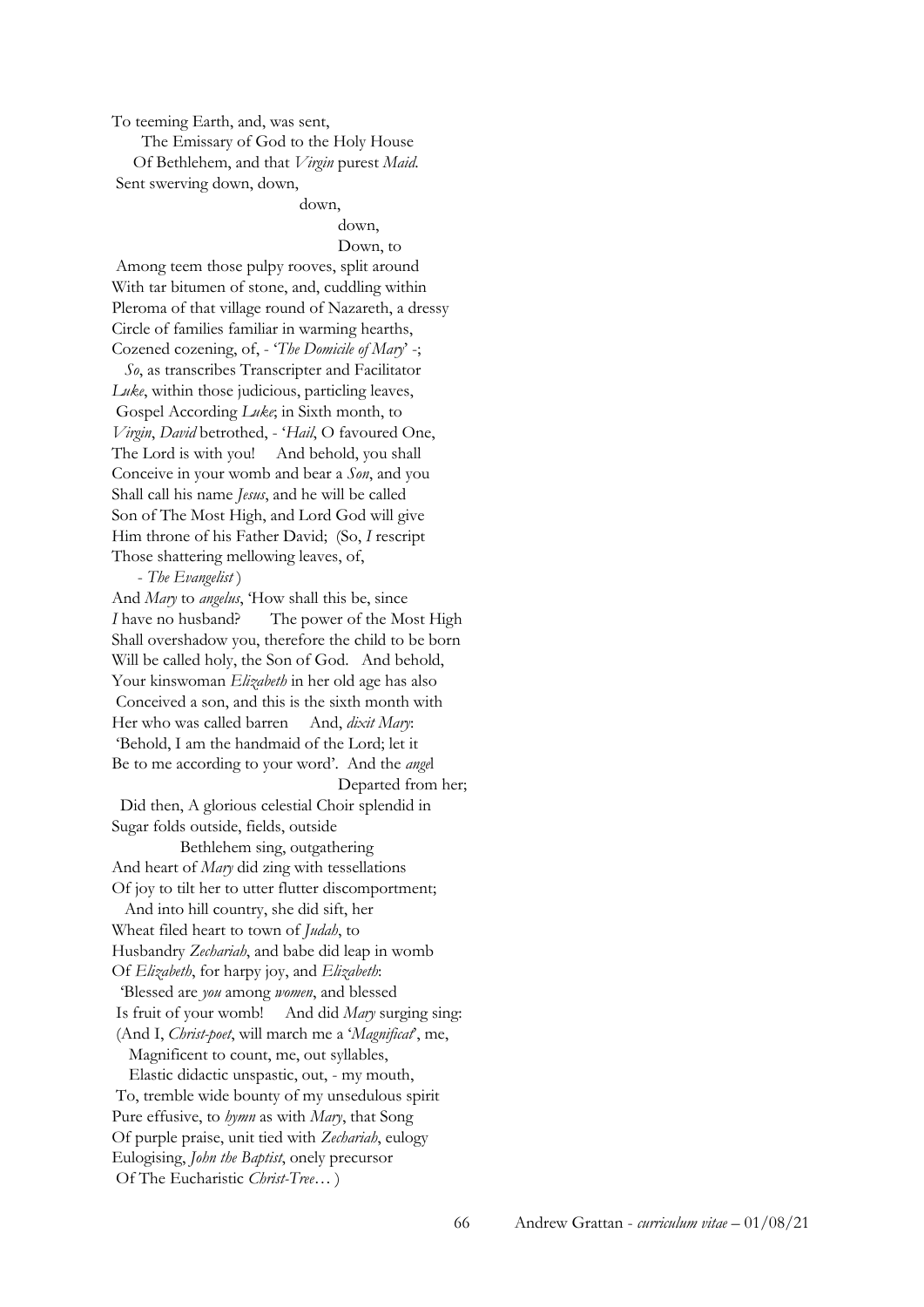And then, was born *The Baptist John*, on tablet Of write his name, *Father* did indite, and babe's Tongue was loosed and he spoke, blessing *God*; And did reciprocate Father in blessing prophecy: 'Blessed be the Lord God of Israel, for he has

 Visited and redeemed his people, and has Raised up a horn of salvation for us in the house Of his servant *David* and you child, shall be Called the prophet of The Most High; for you Will go before the Lord to prepare his ways... To give light to those who sit in darkness and In the shadow of death, to guide our feet into The way of peace…

And, will I tithe my way to a further peace'… Inmarshalled and inmarginalled then the inmarginalled Loop breathtaking closure of those heavenly cloakishnesses (Wings) of *Gabriel* brought upright in tight of closure, And, in reciprocity, *God Father*, consumed within himself Communed in himself, silent, in silent sift at the Genesitical Genesis of *God Father's* heart flood In and within and unto Man, and Action into Realm, push into history of Man.

 And residual into calm as that Hall of *Hrothgar*, Heaven's wounds of open were closed and inclosed Within herself, and Pax Peace reigned. And the Silence Of Jesus within womb of Mary held reign. Hail Mary! Hail Mary! Hail Mary!

# **Canonical Writing: Extracts – Eucharist - an epic poem on Christ's Second Coming & Judgement Day in twelve books**

## **BOOK I**

 'I am the *Angel* of *The Holy Trinity*, *Mersome* is my name, I, enculturated in This spice of my enriching spirit from frank-Incense, gold and myrrh, at Nativity Scene, To form survey oversee protectorate that did wend Above drizzle dew of *Christ Baptism* from Blessing tiller hand of *John Baptist*, watering Him from the flood font of the Galilean shore, some Limpid lily dew, that Euphrates water, I now enbeech Upon your sacrosanct head, and you anoint *God*'*s* literate of Literature English *Genius* - isle England's sole spirit *Roman* English grmmar, punctuation, literacy *Catholic* help present here and penitent;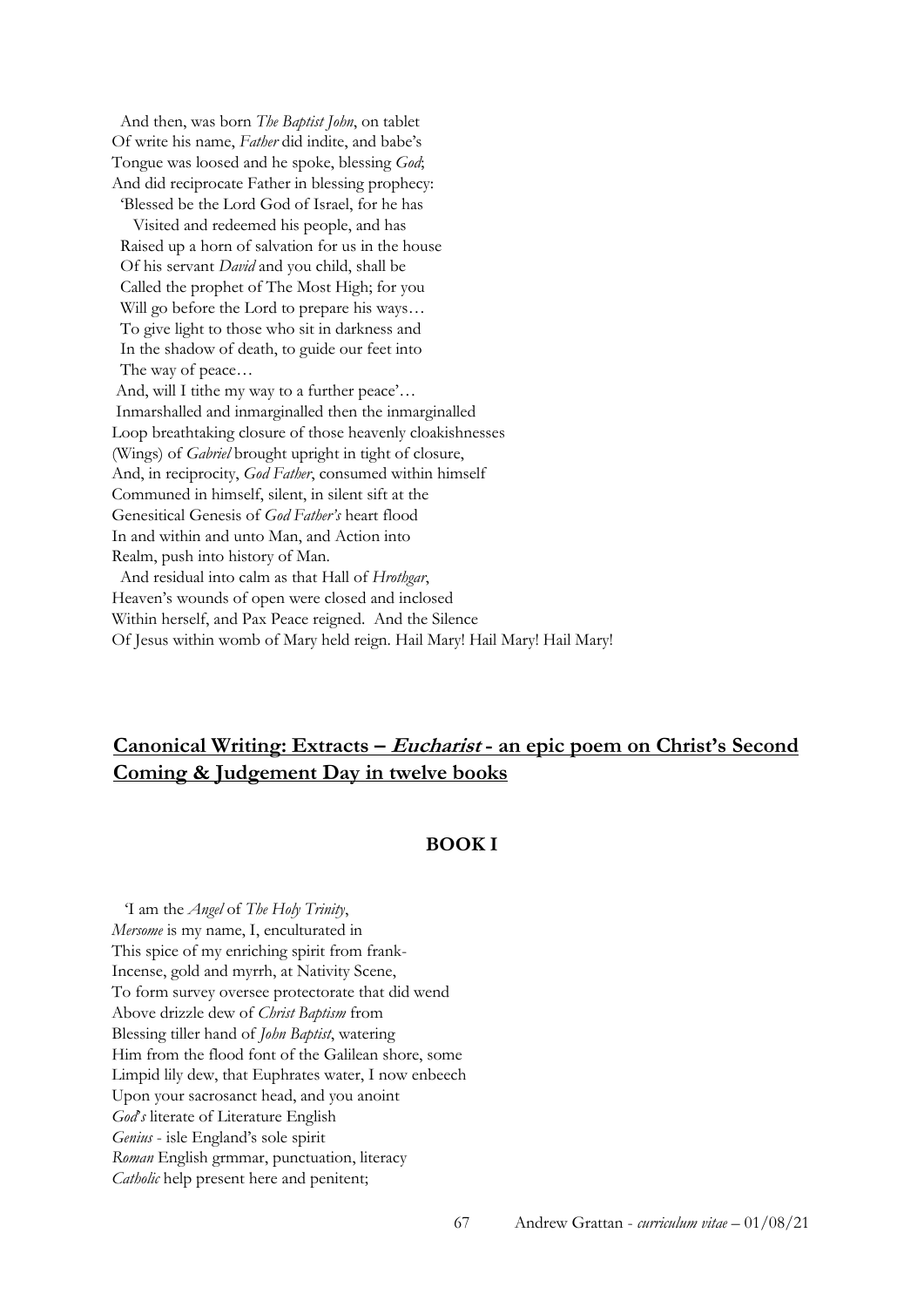Accept this homely libation, attrit of your Soul, and As anenpouring of *casa* Bethlehem in your *Adonai* Denied heart'. Then, the Holy Dew of Heaven, *Christ's* water chrism Christening rain, did flood As that upon the barque of *Noah* Upon my heart-*wood*. Slow, did draw Those en-shipping waters upon my Tautening shoulders, till crystal *Christ* dew, Did wend and blend en-roping to lithe cotton Material white and linen blend did transliterate. '*This* shawl you wear, the white woolen yew Of *Christ*-preacher poet, true Son of Saint *Dominic*, though present *Lay*, will raise To rank un-ordained of the preaching *Lay*, Brother as some reenvisioning of those holy Glorious days, when the ornate and ornate Throats of holiest Dominican brother bands, Did Itinerant throughout Europe, did preach. '*Nosce te ipsum* – know that you are the Achieve of *patientia-suffer*, and all that I As *Angel Guardian*, of *The Holy Trinity*, and you, See in all consummate of Earthly purity Did ever desire you to be. Accept and Embrace unique and uni-vocal commission Of this Christ impulsion, *Milton*'*s* swaddling Bands without your manly form now, and The Poet's Bands Upon Your High Cross-Trees of Shoulders, the covering of *Vox*-*Christus*. To the heighth of your *Cross*-argument Tilt the Knightly Preacher Order of your holy Poetry – '*aliis contemplata tradere*'; as Pure-souled Dominican studier sufflicate souled. Spool them out and tent them to the ten Tenements of the Christ hardship arid cloth desert Of your long *suivant* discipleship. Love longest And be not silent. Gild the lily of your roseate Tongue in your *April Childing* enfleshment, and Sue in her woman librarianship honour divine Court love flow of holy man-woman English Endeavour. Lance the braid of your tonguing Speech in your sere *Christ*-*Child* humanity, As the full of enfleshed holy poet-man; Pool out the spiritual air of your journey done New speak, cleaving to the epic poetic tongue, This New Epic Poem treat human Monastic-Friaristic peripatetic, peroration oratory blessed And Divine'. Then, blew the *Angel*, subtle purity Of breath upon me, the week washing flow Of an *Angel* tonguing elide, and I did fracture Out my pink and limpid organ, until the Dry of hers was washed with soft sluicing Saliva, and with delicacy drained did speak,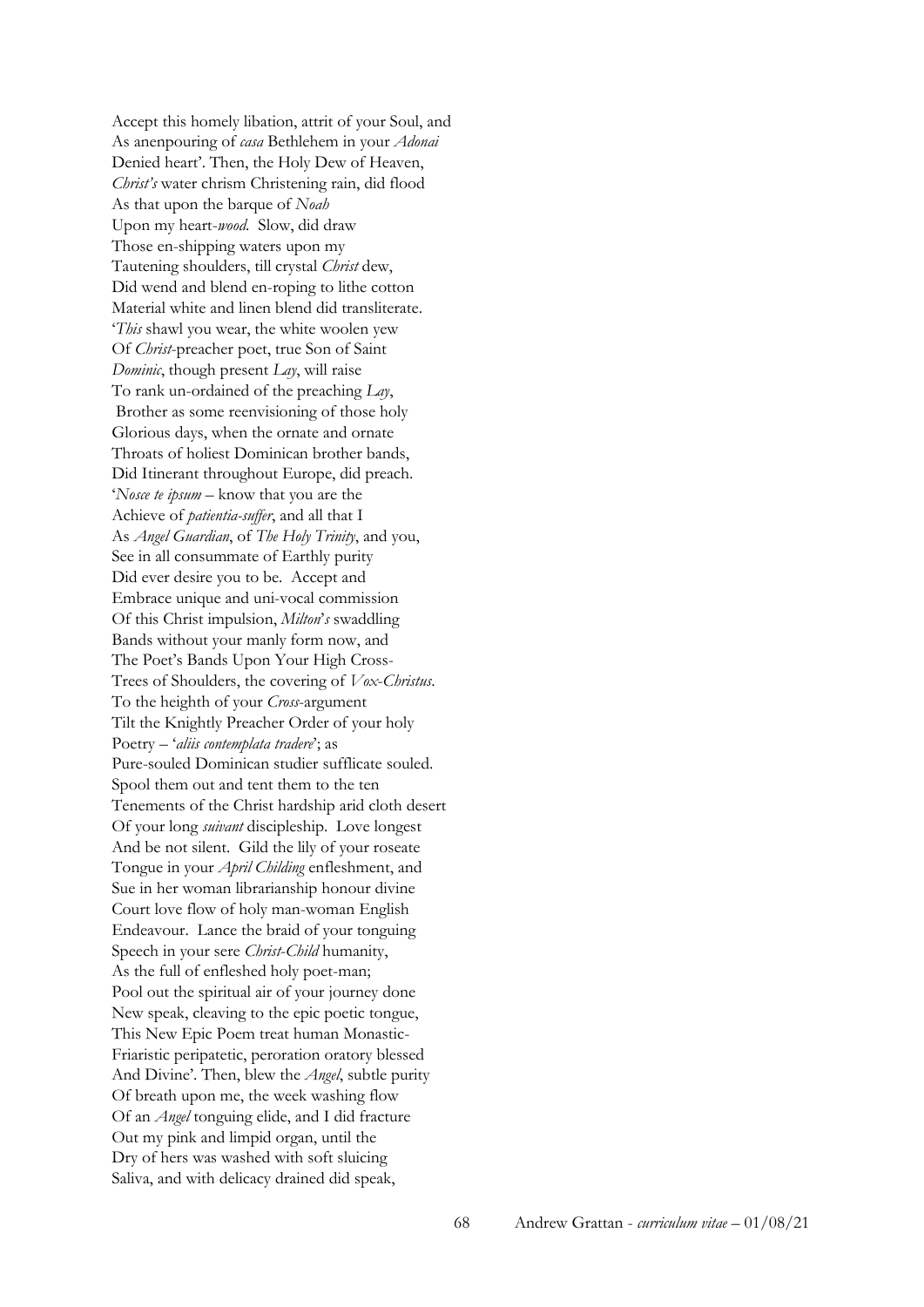And I began the sense of holy-cruet-wine upon Me, and greater delicacy of tiny water spoon To be-spatter me with droplets; And began I, then would I, the waterscene of *in res media*, describe, *Satan*, high placed, upon '*the throne of spite*'; *Jehovah*, low-place, upon '*the birth stool of delight*'.

### **BOOK VII**

And, *Mary*, *Our Lady*, *Virgin Mother* Of our Lost *Lord*, *co-mediatrix*, and *co-Redemptrix*, did speak Herself summarily, herself Summarily, in undue haste, out: '*Summon* him, who, Lives in consubstantial bliss with that feminine soul, English and soft, -*Librarian*-, whose bookishness does Perimeter up, those felicitous acres of that grey-Mauve place in Northern green of Tuscany; who, for Spiralling out of his innocence of Spirit, *I*, Will never henceforth name, - but they of Italy, *Italians*, born, men and women, and prime and Earthly conjugal lovers, know of him to be as an *Angelus Christi*, incapable of that act of human Love; is known Her city, as '*The Lady of the North*'- And, know that She, who is An Eternal handmaiden Of mine, - and whom he has placed, for his tire-Less efforts, above well-intentioned *Dante Alghieri*'*s* beloved *Beatrice*, holds the plates Of His '*Pater Noster*', before my sight and Rests in consanguinity of spirit, dual-spiritual-love, With the un-saintly soul of this most super-nature Ally's pure of soul, and whose mind has rung Rings of Heaven with crescents of *Synoptic* joy Ever since, my *Son*'*s Holy Spirit* fractured Her Holy in upon his long attending soul in This three-and-five of his thrifty thirties' years, With holy *Logos*-*Verbum*-*Rain*, such as would Reunite any undissolute glossy *incubus* Of Florentine Language Institute, to undissonance. '*Summon* him, who in the '*Christ*' did sing

Of Chant Gregorian, -*English*-, and of imitate of his '*At A Vacation Exercise*', Our beloved blessed *Johnanes Milton*, did re-spine to Our Heaven Countenance, -he who in currency of favour at dead English university, has sunk so low, but now Re-arisen at the efforts of his greatest Discipular of Pupil. *Summon* him, who did in '*The Christ Sonnets*', did circumscribe about the Deleted Host of his Heart; *Summon* him, who, For '*The Christ Colloquy*' has blessed the *logos*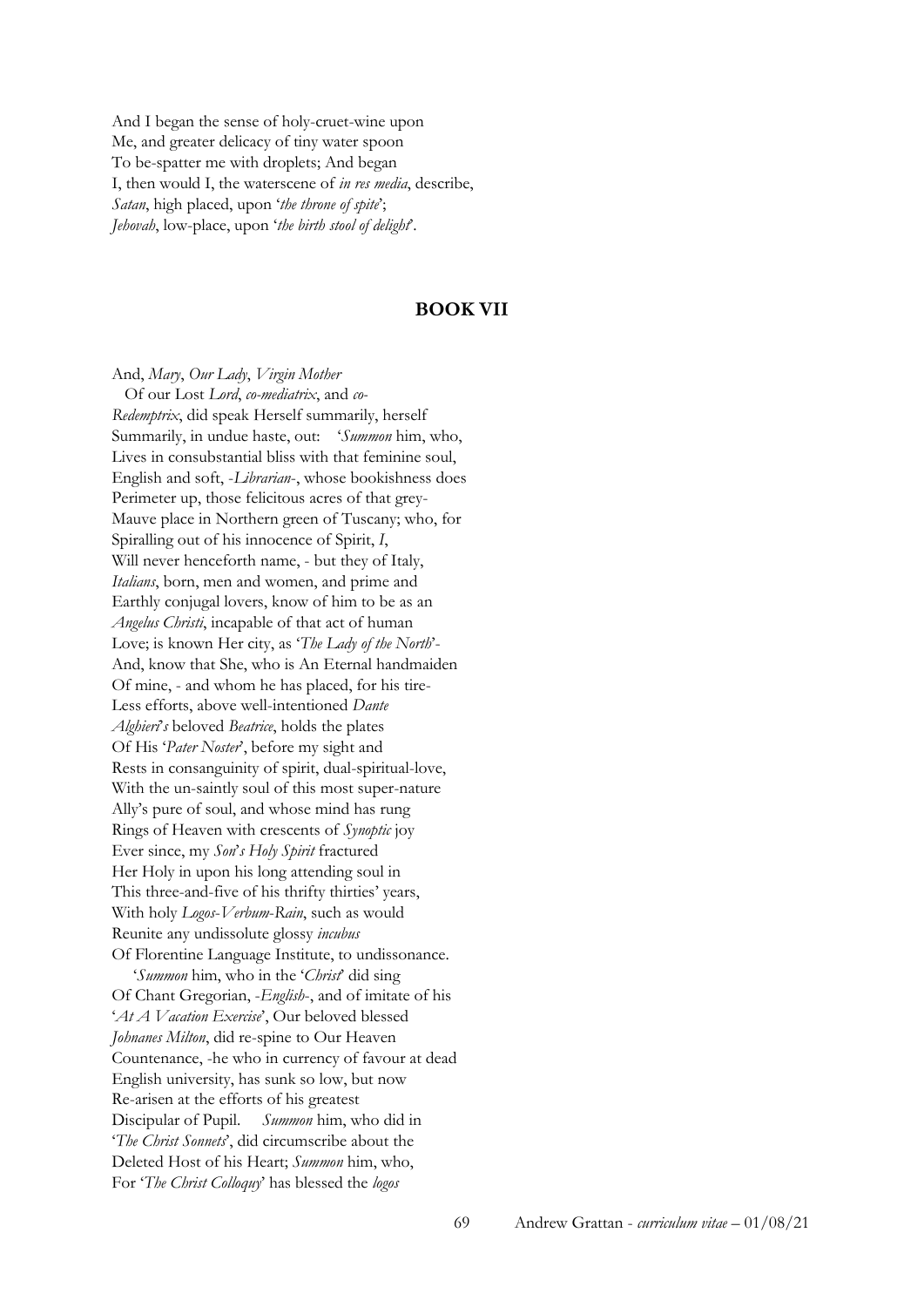With very curve of his existence, and in due And holy temerity, did read '*Paradise Lost*' During Benediction at Pontifical Irish College, of his last inquisitioning saltless roam.

 *Summon* him, who is, and is and ever will be '*The*-*Christ*-*Colloquy*' indeed, who does and who Will ever forever, colloquy with my Most Be-Loved *Son* in all eternity, and, round heaven In search for the happiness of his soul with That true *Catherian-Child-Sarahian* will eternal In un-temerity fruitful pan pipes sing, in *pax*-peace. Where is the 'Laureate of Heaven', he who Sings here as '*Christ Laureate*', and whose Heart beats with the blood of *Boethius*? Where is that fellow scriber of the piper of *Binfield*, he who is at repose with the wrens Of *Warfield*, at ease within his -'*Christ*'- and Those tears of those novice martyrs lost to Christ, those jewel stones - '*The Christ Sonnets*'. Summon, *'Andrew of the wood'*, from those Fields of Elysium, where he readily already in-Walks, to composition of '*Jesus*' and '*Ecclesia*'…

 And, went up a walk of *angels* within heaven, To a chamber such as where *Gibbon* did Compose upon a lionizing desk, '*On Great Men*', Or drippy *Keats* would pen a driftwood '*Ode*', A quadrant fair, within a far corner, a corner of Heaven, in that place of many mansions, and Was inhered within a whole host, '*of the wood*'. Such a sight cannot be understood, but I, *Christ*-*Poet* can only tell, of the full sphere half-hemisphere Half-hemisphere of the 'chrysalis of chrysolite', In which that *April Child* had been in-berthed And born, afore her first discovery by the 'Sonneteer Of the Cross', upon the Jacob ladder of the '*helix Of Assignation*', like a baby mashed within Swaddling clothes, the '*lyricist of the Eucharist*', Breathed the inhalation of the host dust to Eternal satisfaction of his identity and poetical – 'Vocator' he was 'Vocated' and 'Vocationist'.

 '*Andrea*, floated out an angel prime and good The '*Mother of the Crucifix*' attends for you to Further holiness duteous to attend, and inscrolling Of 'The Dead Sea Scroll' of your blasted heart To faultlessly vault up heaven with due holiness. Opened was that sacred crystal,

 Fallen away was that whole sphere, Sheared was the lamb enclosing,

And the pith of poetry, in all duty was carried To the *Virgin* presence to append his heart to duty. En-cloaked was he within the sacred wrappings Of the *Marian* shawl, until she did even soft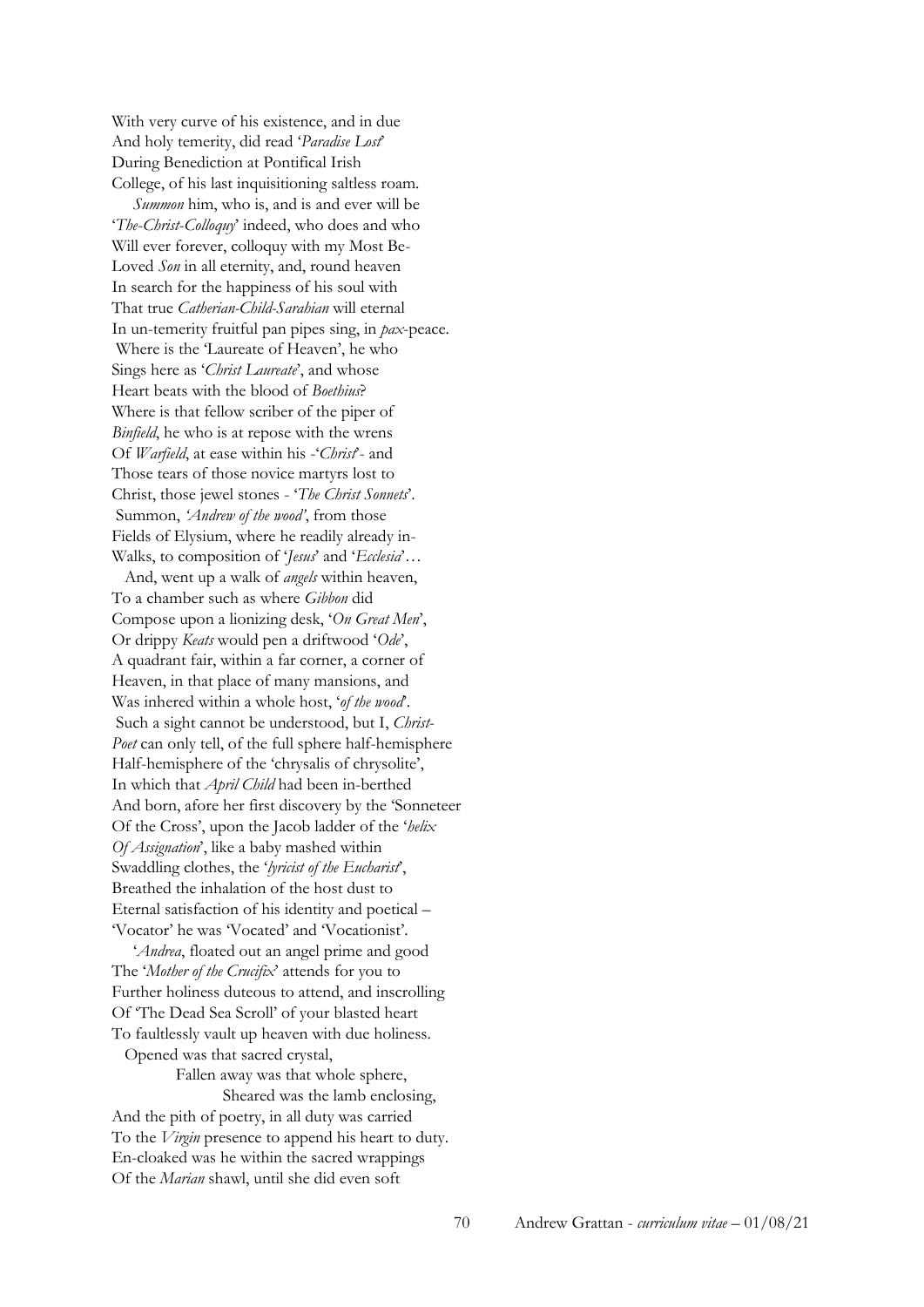Emit. 'As *Eve* was with *Adam* convexed, and Converged as that tube of precursing *Galilieo* ; Is the time to twin 'sacred poesy' with 'manly battle', Call him, who stands within the tent of '*Iustum Bellum*'- On 'Just War' who contorts himself within the Writing of great *Augustine*; Call him, who is The Soldier of Christ' And the Order issued out.----- And, *Angels* fetched the soft innocence of '*miles Christi*', Consubstantial with an holy *angel* transparent,

 And brought him to The Chamber of *the Virgin* Blessed to be commissioned into the brown service Of the Carmelite scapular.

 'I consecrate you, tither of holy verity, In all Almighty truth, I hold you to my Maternal breast, as my *Miles Christi*, and leader Of my *Father's* and my *Son's* armies. Judgement is the weight of the *Almighty*, To fight-repay is yours. Lead the battalions Of the *Holy Host*, and straighten them out, across The *Satan*-Crossed, streets of tear-stricken Rome. Walk the *via crucis*, of, prepare on Earth, you must, Before the barquey boat of Pilot *Jesus* shall Roar its way up the imperious Tiber,

 And squash the scoundrels of *Man*, Who live not for Goodness and for Truth'. Struck, Was '*Miles*' by the inwound charm-less-ness of *Mary*, Goodness was wreathed into his ear, and '*Miles*'' Heart was transfixed by that voice rare, most rare; She shone with holy virginity and chastity, Wrapped within the robe of Bethlehem, Marian Peaceable-ness of cloth

 And '*miles*', his un-rangy limbs did launch up, High and flexed to pumping organicity, the Vitality of his body. And '*miles*' face shone like light-Ning at the visage of his '*Mediatrix*' et '*Co-Redemptor*'; (*I* take respite now, from this scene of succouring

 Holiness, to reequip myself as human historian Divine, of matters loftiest and holiest to treat,

 I, hold still thirst for knowledge of this scene, But fear falter for holiness of it, but stake the Stylus in *humus* of heaven, as *Jesus* did within

 The sand, and sing awhile still further:) 'Accept within your greeting palm, The spear of solitude-contemplation, The pen of '*Andrew* '*of the wood*', and the Spear Of the monk soldier - '*Satan-Assassin*', this un-Wilting weapon shall be as an Abbot's Crozier In your hand to quelm and calm suffragettes To sufferance, those who attend upon the holiness Of the truth, and those who rip to riotousness, The peace Savoys of dearest Matthean Beatitudes. And, *Andrew 'of the wood'* was subsumed entire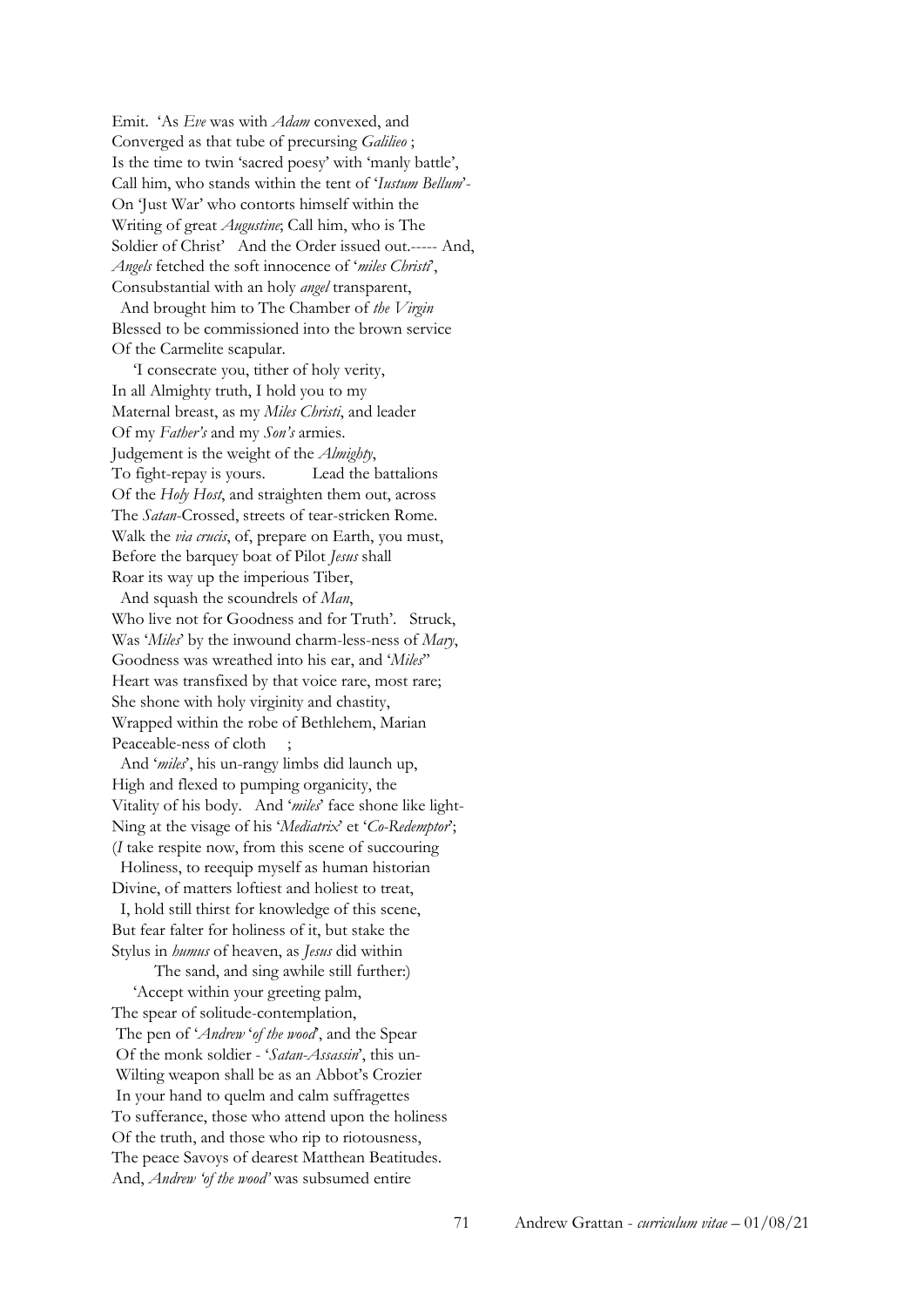Within the cloth and fabric of the skin of '*Miles Christi*', -till-, a *nova creatio* was engirded – *homo Nova*, New Man of newest man of Newman, - full, '*Miles Christi*'.

# **Canonical Writing: Extracts Vinum – an epic poem on the History of Christianity in twenty-four books**

### **BOOK I**

Of the *radix*-root of Christianity, I, tendering *S*ing, of that most un-culpable seed, root, branch, Twig and leaf, of *radix-*root of Christianity, The *radix* root, Christ Tree of Christianity, I *s*in*g*.

 And, scudding fulsome high, over reconciled Redux Conciliazione, San Pietro, Forum and the Highest Palatine, I labour my panoramic, parabolic Eye, -all over the high of highest highing Rome, To take her sights within my illimitable of high Soaring roam, enfolding within my un-recessive, Of this unimpeded, Roman Catholic Christ-poet eye.

 I, between an *impetus et oestro*; No *furor poeticus*, that I, in-succouring implant *-The Holy Spirit*- within my re-blossoming animus, After Florentine redundant *Adonai* death and impetus, To gliding soar, above the Seven Hills of Masson's Rome, and, to return to me, what was gifted-born in me When but an Edward grammared bud, by, the tiller hand Of the Blind Chalfont Puritan, *gubernator* of this No longer floundering prolix barge and ship, Of the *Adonai* expunged sailing *logos* trip; That I be the true rectitude of the celestial court Of the slatternly *Adonai* barque, and take my reed Moses basket, to dress in fulfilling murmuring surge Undallying, upon the slew rinsing effluiving Tiber, Blood and water passion of those Lollard *Adonai*,- To be the Poet of the Christ. And take me to The Parnassus top, co-habiting with the Alighierian And the Miltonic, *et ego*, His, the Holy Spirit's *wren*,

A Holy Trinity of *altissimae poetae*.

 For, of the *radix*-root of Christianity, I *sing*. Then, assume I, all those Elysium, past poetic Paradises, too over-vested, lost concelebrating, past Poetic masses, mantle, coping ermine en-covering Fur, to accrete about my spherical singing structure.

 Nor, do I sing of things above me; so, I do un-Select myself, from, weakest evangelical Wonersh progeny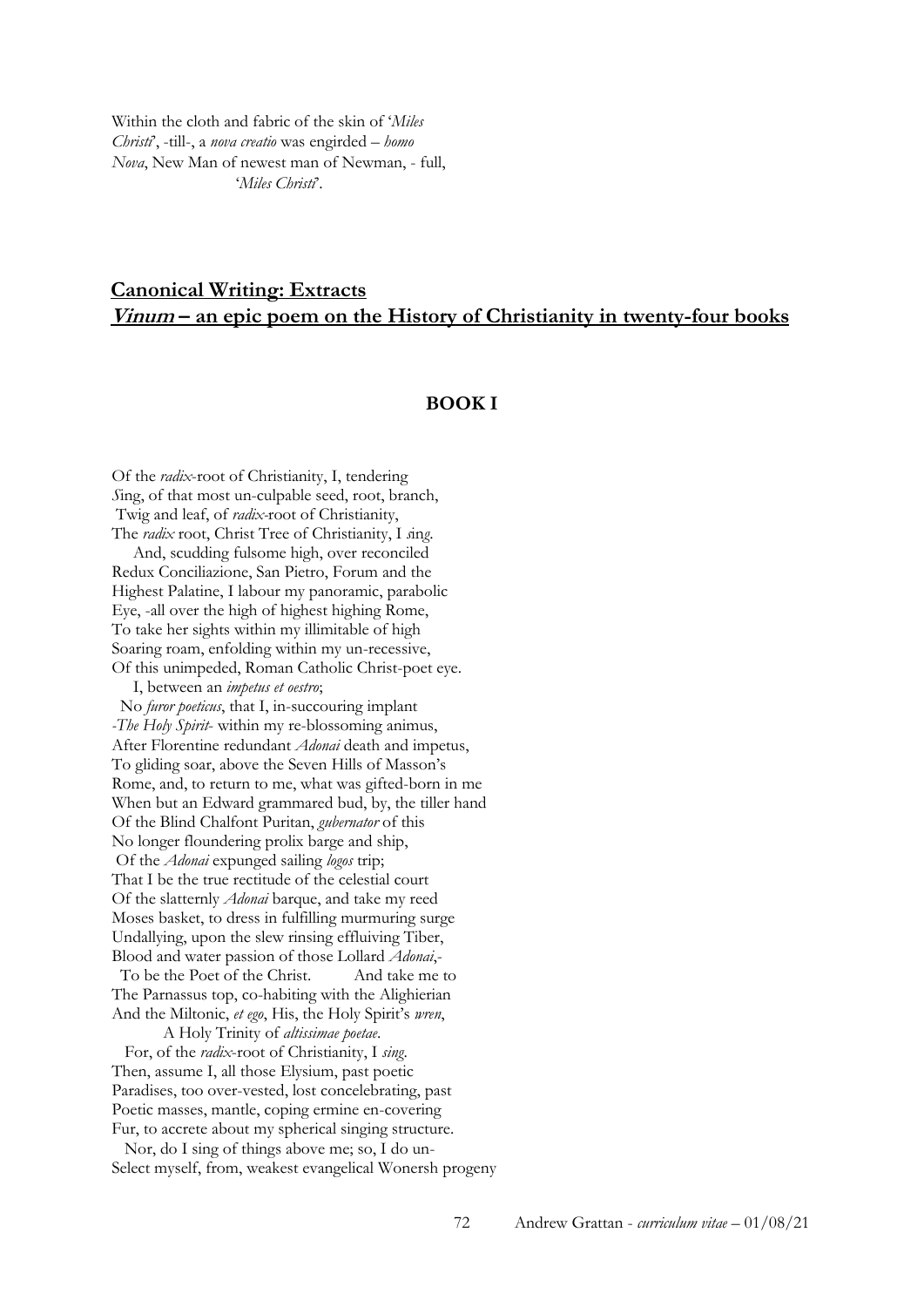-To the wash of the chalice celestial, that was The Colloquy Arno birth of me, to fit me for the Greatest theme that is not so beyond me: "The Tree Of Christianity". But was his not yet, still a most Selective pageantry? '*Paradise Lost*', '*Paradise Regain'd*' and '*Samson Agonistes*'; A conditioning triumvirate, that will curl away The tell of me, New Testament, to that done old Testimony? No, I do not sing of things above Me, having to take the take Of things that will flow the full fly of me; *The Holy Spirit* is the tiller of my verse Tree. The Tree of Christianity, the leaf Of all Epic Poetry, and so, I deselect the leaf And papyri of those apportioning papers, for, guiding "The See of Peter", to be final, the barque of, all, poetry.

 Last, globular sharded away violent, disinterred, un-Coffined and unconfined, and, de-victualled and un-Bound, un-bound from servitude to my Miltonic Puritan Genesitical twin, his paradise forever lost, *I* His, Roman Catholic, Greek-Latinate Catholic Poetic son, of the universe poetic universal, *I*, Their's alone, ---*The Holy Spirit*'*s*--- prow, now.

 Now, I break away from all the gaudy day Of 'L' Allegro' and 'Il Penseroso', and, that un-Dun musical note of the London Donne un-done, To twist away from that caustic of those soda Metaphysicals, animus, physic and psyche, I set the ivy laurel crown of Christ upon my brow, And sing further of the Galleon of Galilee And the birth of His Tree Tragedy. Not of Lear, Othello, Macbeth, or Hamlet; but, he true Tragedian, tragedy, tragedian-wine-press Of Pilate's eye of pummelling gimlet.

 Not tertiary, nor secondary of epic, but beyond All primest prime of *The Holy Spirit*, is the Waft which renders point, bricks and mortar This verse of mine; Landino or Spenser - Quit, for the full summary of my latter day of wit; Sail, rig, decking of *naufragium*, - my Prime impulse – the son of God of Bethlehem, Whose ravishing clothes I wear In happy state, the Lamb of God, At last, within me satiate.

 Hovering, encapturing, brooding vistas without, Then, all time, tender I tinder, to these most de-Liberating of vexatious late, these derisory cusp Hollow days, this, most modern doming *mundum* Doming un-Xanadu Coleridge world, and, the Nascent Tree of Christianity, do I, his Christ-poet, Final, settling upon true treatment trans-temporal, *s*ing.

 *S*ing I, of the holy liberating lignum tree, harshest Settled, scored upon fixing firm, dragging Carpenter's Galilean back, from without boon Riotous, Jericho halls of Palestinian Jerusalem. From farmyard stable of Bethlehem, to water-Roman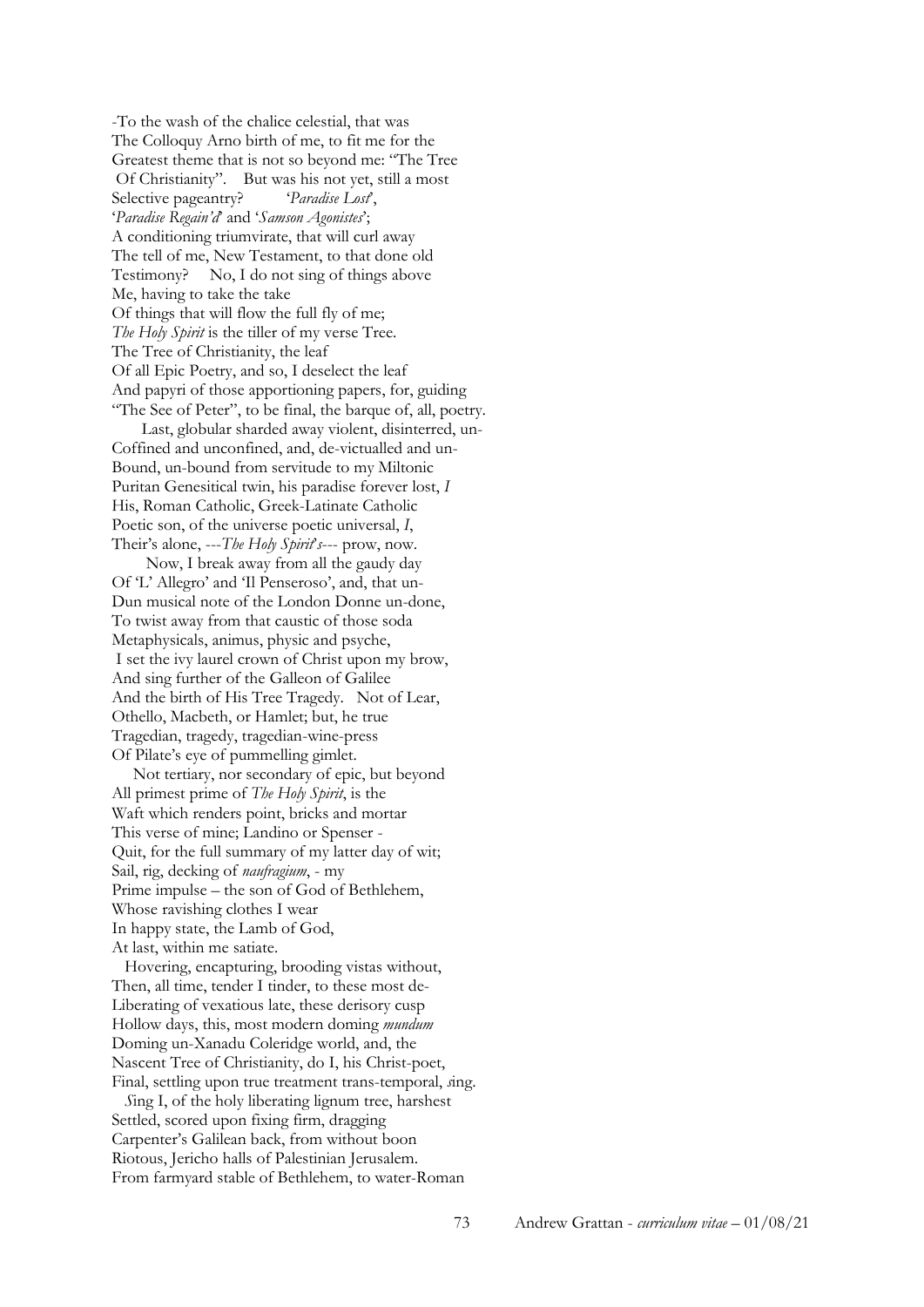Rites of palliative Crucifixion, and, delicate arbor Struck upon that straightening skeleton of the Lord.

 In the hallowed hollow of my four-and-o, Brought by Saint Benedict's own unholy *Adonai*, so, Low, but, -raised-, by the righteous *Cross Tree of Jesus*, Now, so high, that I bid good-bye to learning-less *Adonai*; *I*, again, those licensing past poetic Paradises, too, over-vested lost concelebrating, My spherical singing structure at last, sharded away, *I* -The Logos Globe-, within me brought to all, within me play, *I*, a, rhadamanthus of the world's wide rind, do *I* Final supplant out and away, the once sublime Puritan blind, to sing as the Christ-poet, a-while, later, A-while, a-while later, a-while later yet again…

 And hand-in-hand, with the Stratford Swan, Do I transfiguring take, to sing of me, end node Of literature temporal, and, Warfield wren Of the true *Adonai* note, to cut the mote out Of my past transgressing eye, to turn myself To the marvellous marbles of Jerusalem, and, Jesus-genesis line of mighty, Roman Catholic Rome.

 I leave you, final forever, happy Chalfont, and take to hand With the Carpenter of Galilee, to sing the highest, Sweetest note of all, of the barley bread of Bethlehem And the Son, and, of, the Tree of Christianity That was circumscribed by the circumcised, And the redeeming Tree that he took in all undignity, And was given, -the taken deathing of the un-apple Tree.

What other theme would be fit for me. All other themes considered now below me? To what other theme amiable, would I take My wounded wing –all oblates and parishioners Knowing me not to Sycorax myself within the holy *Adonai* Tree of Sollom and Arkwright, - their *servus et vox*,

At *Adonai*, to serve and sing, in holy sweet serenity; But now at *Abbas* Jesus' bidding, I will to the world, An Epic Poem on the History of Christianity, thus, then sing. I take my papyrus and pericope to the New Hall Of me, and tie me to the Stratford's satchel, a Mayfield Green, as, the blast leaves of this new Aquinas theological Ox bellowing Vallombrossa leaves wilt and curl, about me…

 The prime, stock tree trunk of that Tree, Descending Jacob ladder of that flower, Flowers, and so, I invoke, regular and regula, Of the Rule, - (the more kingly one), Of the Father, Son and Spirit, trans-temporal To put in a pith, principium, principal, the principle, Of the Golgotha pinnacle. Engender, heavenliest Muse, The breath, that was breathed out at Pentecost, (in that Blinded room). *I*, the disciple, most discipluar Of the *via* poetic way, you, the stumble Of the *via* crucis pay; that I should have the Wine-less logos of the colloquy, is the spirit Of the newest colloquy of me. And the willing winter Winds of Warfield, put impetus within my heart, To tart the trifle of the *Adonai* part, and grant me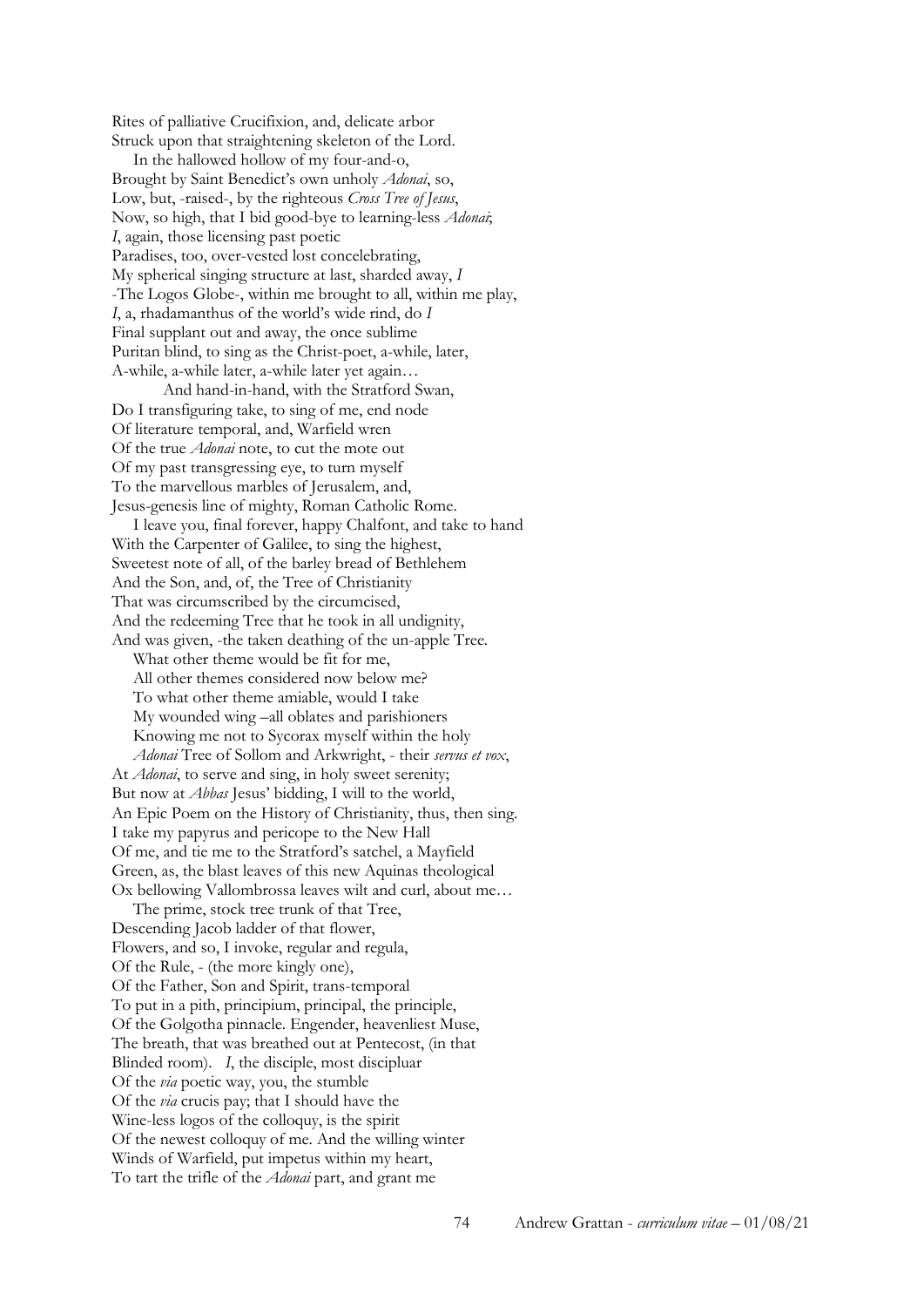The chestnut yoke new collar and the hood Of the Sinai's ark coverlet, that sheltered Noah and his brood, before we knew that wood, For you, the, you-yew of the rood. Let my Selected eye, be the orb through which optic glass, The far fielding Dantean poet Tuscan first viewed. Let my heart and wearied over animus, be the Feet, that took their wandering way…Adam and Eve,

 My heart and faith, that took the Woolhampton way, For Hume honour and truth; and the Jerusalem winnow-Fork, to be his, Benedict's gentleman academic monk-Deacon of the Cross, but that is not their proud, fallow Un-seeded, fallacious way, so, I have sung, as, The poet of the Cross, and now, of the Christ Tree. Christ and I, hand in hand, to sing,

 Of the glorious land of un-dry Palestine, Journeying in holy modesty;

I am the faltering steps…

Blown by the viaticum *Acti Apostolorum*, Branched out by the holy brand of that Branch of grate…to Francis' Assisi, and the bird Hand of Monstrance, to relate, collegio orangery The first blew the spirit of God within me. So, Of the truer Ample Way? Their monastery, the True Benedictine heart Tree of England, but now, I am the labour boy of reading's Reading; and, The washing Arno, revivifying rolls within me, To un-take with poetic modesty, the Holy Cross Tree Of Christianity: so, I do not sing of things above me, Because the Holy Cross is final, assumptive all about Me: hail most marvellous, en-hailed Mary!

 Let his sliding chariot sty, Agate, the narrow gate, for leaping lambs, -azure Sheen, -the Bucklebury dream; Blue and green, -the Kennet ship Of trip, to float my vessel to gelling Rome; Let my channel stay, not just Alpahaeus, but Too, Arethuse, the reeds of| Mincius sunk, Beneath the sledge and reeds, and rivers', dunk; I am the humble barge of the Woolhampton way, to lead Me to Rome and take the dredge of Dante's Arno With me, and, the holy Cross Tree of the Tiberous Issuing Thames. Pupilldom past, me a Florence House Of Renaissance resurgence, House of Este, epics best, Boaido, Arisoto, Tasso; '*Orland Innamorato*', '*Orland Furioso*', '*Gerusalemme Liberata*'; from That genesitical mass; mass me to a Sala dei Mei, Desdemona's crumpled handkerchief, once, now A Palace of Schifanoia, to make of me, Pyrmaus And Thisbe's mulberry tree, that I might sluicing sing Of the Holy Tree of Christianity: Hail God Father; Hail God Son; Hail Holy Spirit; Hail God the Holy Trinity. And Milton, and Dante, I plight join you, in my '*Christ Colloquy'*, your most august company; But when I sing of the Tree of Christianity, will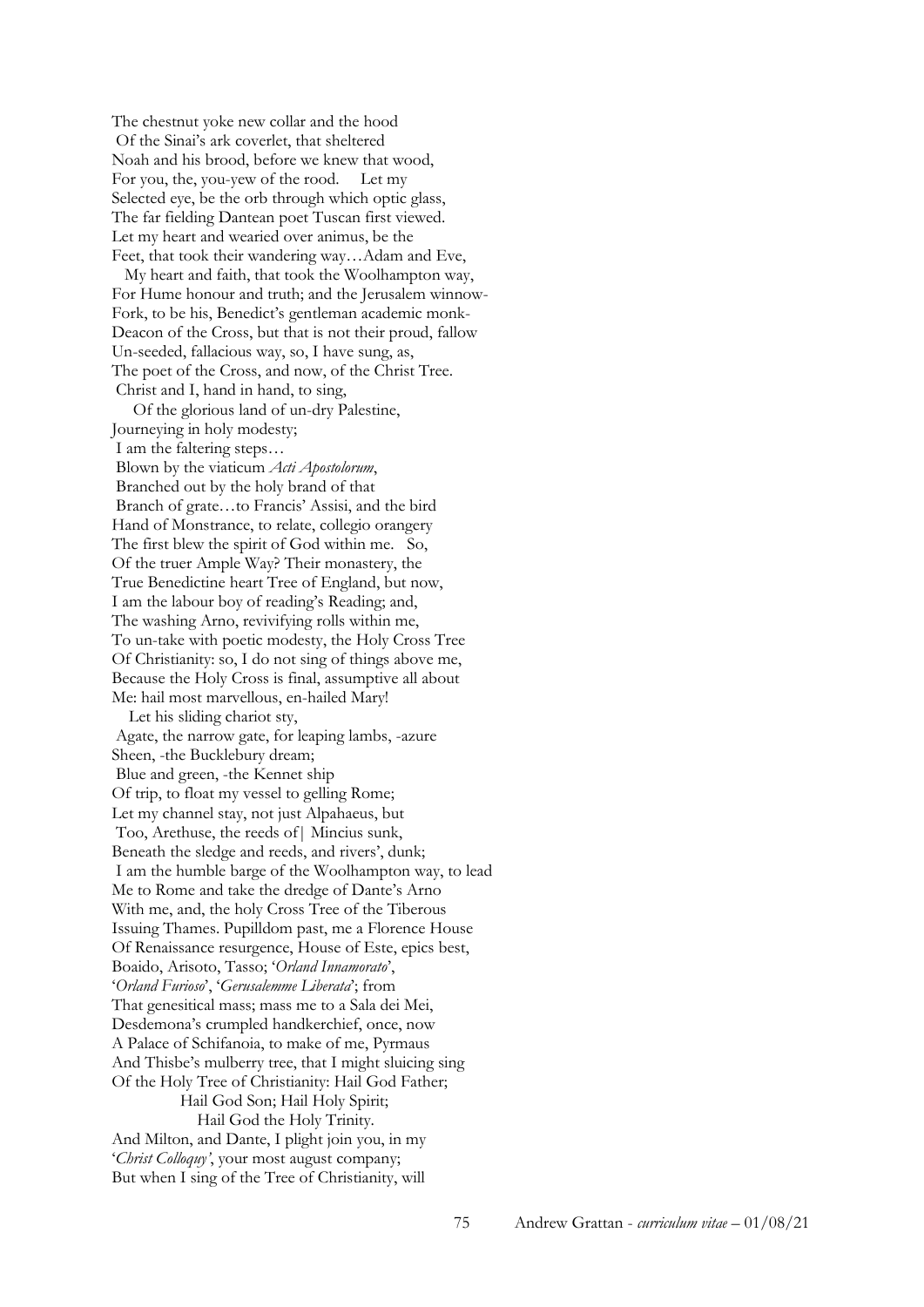I exceed ye? *Ita*, for there is none of politics within Me, and I no polemic barbs, have unsheathed From my arrowery: Milton, you, were the conscience Of your age, and a super-fluidity; Dante, a gnat to Disbelieving papacy, nepotism of that pope, who Put his relatives to his nursing breast; I have put the Swim of the Liffey son, Joyce's dread destructive *logos* Barge without me, the vest of politics, never to wade Upon me: 'De Vulgari Eloquentia', and 'Convivio', But a banquetry of preparation, for Ravenna's holy Friary, and 'On the Reason of Church Government Formed', but to learn, of the hirelings which nip At Jesus' Holy Tree, which will, in good order Be, when I do replant and till, base of the Holy Tree of Christianity, fruit of Jerusalem, My luscious flesh, that will, an apple or a pear Be, when it blooms from aromatic cloth Of your too fertile fig Tree. Christ Tree, let me plot And prune of your ascendancy, and, return it to your Prime un-noded reality, as when it would wither on The vine, -the snaking tendrils growing to lush Vertigousness, and the coiling tendrils slipping -Up,- the air to heaven, and, creating current airs of Creeds, Councils and Controversies. I return myself To the peripatetic wonder-worker of Gethsemane, Jesus, the rinse wader of the river of Galilee, which Waters, the holy Tree, that clomb to the Warfield lodge Wisteria of England, and Milton's under-sufficiency; I will never sing of things above me, but I will snip all epic poetry, to make my reed Basket, -a fitting punnet, for Moses' tribal pageantry. For, it is a most Holy Tree of Christianity. And I, Will be an ark'd '*Arcades*', and a '*Comus*' masque, To light a doric quill, within the map of my ful-fill-ing Mouth, and ingest all the love of England's Holy Line, to be the dresser of, the eglantine. Of 'Judgment Day', I have swelled sung, and, have Given Epic of the Christ; and now, I will sing Of the Holy Tree of Life…I, the increate of the Labouring thrashing Arno, that rides upon the Road of the via pacis bay: the holy way, that Leads to Rome… where I will have the poet's Throne, past minions un-obeyed, and take the Torporous Tiber, to England's Thames, that I have A poet's panoramic lens, and cut a shut, to the lost Leaves, and place them in my poet's sheaves And collect, a barn-full of sheathing lines. So, I bid myself, as he did bid a turn, to collapse An in-turn, of holy pageantry, the poetry Of all Epic Poetry…and supplant, lost Milton, my plant Superior of the Tree of Christianity. Of the Tree of Christianity, *I* sin*g*, *I* sin*g*, of the Tree of Christianity,-Tree-, *I* sin*g*, of the Tree of Christianity, so, let me survey it's Seed bed, the home of Rome, that is all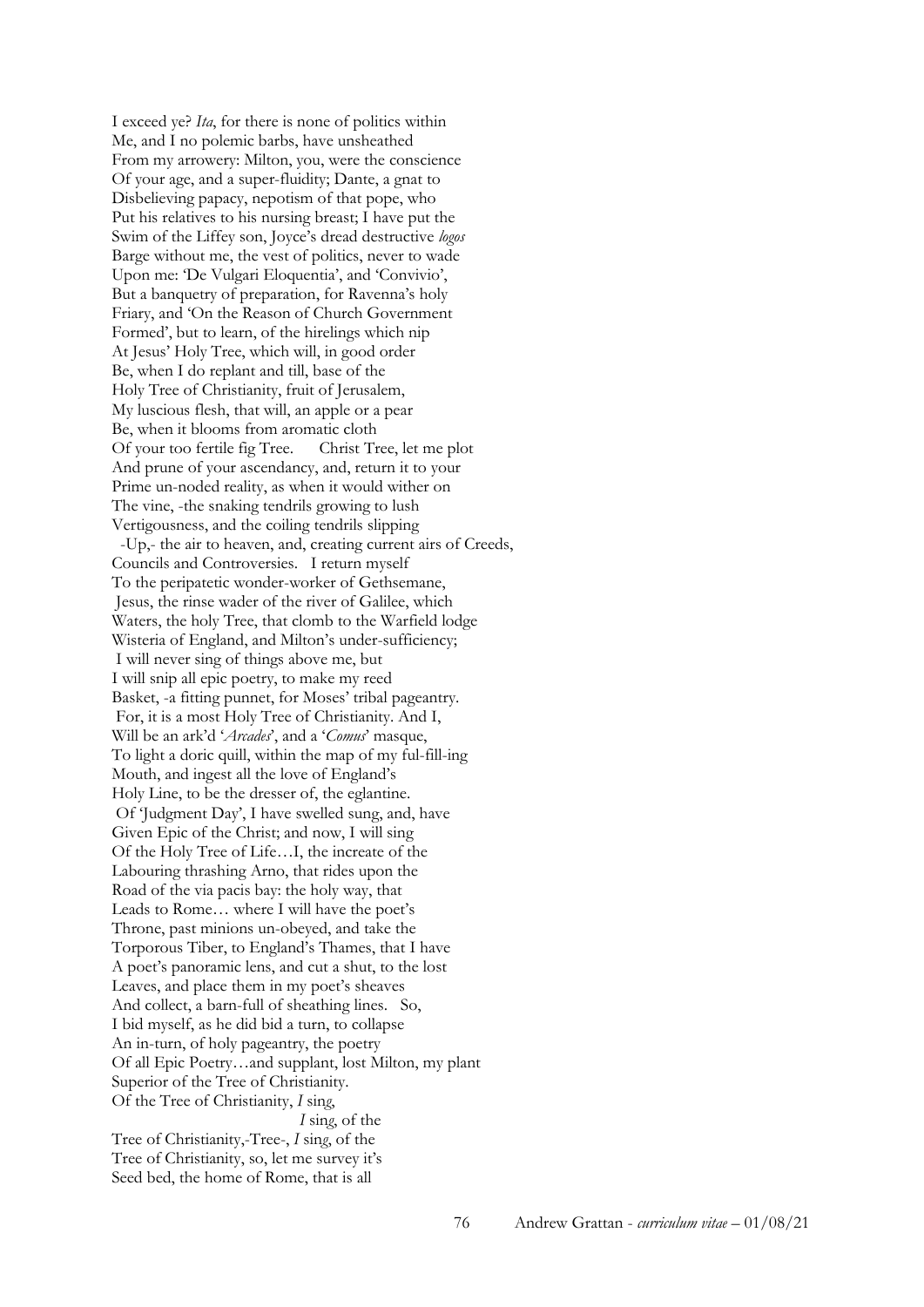Upon me, cradle of Roman Catholic Christianity, Fulcrum of my assess; but prior, must I sing, Of the lesser of the dresser, and, cut That bough all back to the Jerusalem pack Before Augustine, and the *filioatque*, Let me turn to the Bethlehem cradle-bed, When Jesus did lift his babish head, and now, Preparate, sing, of the entire frond Tree of Christianity. So, of the Christ, I have well sung, and now, I will sing of the pleroma mystery of Christianity, But what, is the passion of me: O, *Adonai*, Did lie, my heart within the Choir-Wood Tree; But now, O Holy Spirit, you have raised me up To the, mystery of the Sinai Hill, that with Dante and Milton, we three be, a blessed poetic Mystery; and, I have left behind all that mediocrity, That, I am part the singing tree of poetry, beyond too Seedy Catholic cleric dross, and, I am no more, within a loss of me. Hail O Holy of holiest Trinity! I am de-jinked from the Aonian Mount, that, did so pleasure my Puritan Master Before me, and I do not skirt that poet's roam, But I plant my love within the Rome of Sacerdos, No more Bunburying, but Ulysses of the Crucifix, Is the song of my novel tree, and that, is the loss That lifts my heart within me. Hail O Holy of holiest Trinity! The classical And biblical strain, that did prefix of my suffix, Is part of the Seven Hills of Rome, that rising With divine afflatus soars, within me, And that, is the wind breath of the Holy Trinity. For sump departed is the Aonian Mount, That was the Bread Street Eagle's mount, by, the poet Of the logos heart and fount: -Calgary, my Aonian Mount, And Jesus is now within my heart, When I was once plain chant En-hearted within the choir-wood tree; Hail O Holy of holiest Trinity! I have left the delimit Of that curtailed monastic commonwealth, To find the Empire of Rome, and, The Empire of Christianity, that, consanguine At the baptismal font, with Milton, I am re-christened In Saint Joseph's blessed Bracknell water Rites, And His Tree does climb risingly within me, And the poplars of Palestine people me. I lip within no cloister pedantry; Nor, are my wings clipped by a banning Pauline Palm Tree, -To see the lazy fronds of that embalming oil, His Sebum is upon me, and the Crucifix, has subsumed That city constellation of blessed choir-land and nave see; For the barque of Rome, has left the dreadnought barge Of *Adonai*, all behind me, and the poet's Laurel crown floats intoxicating before, me; Neither between two uncloud tower pillar powers abbacy I, God's ingenium of the Christ Tree;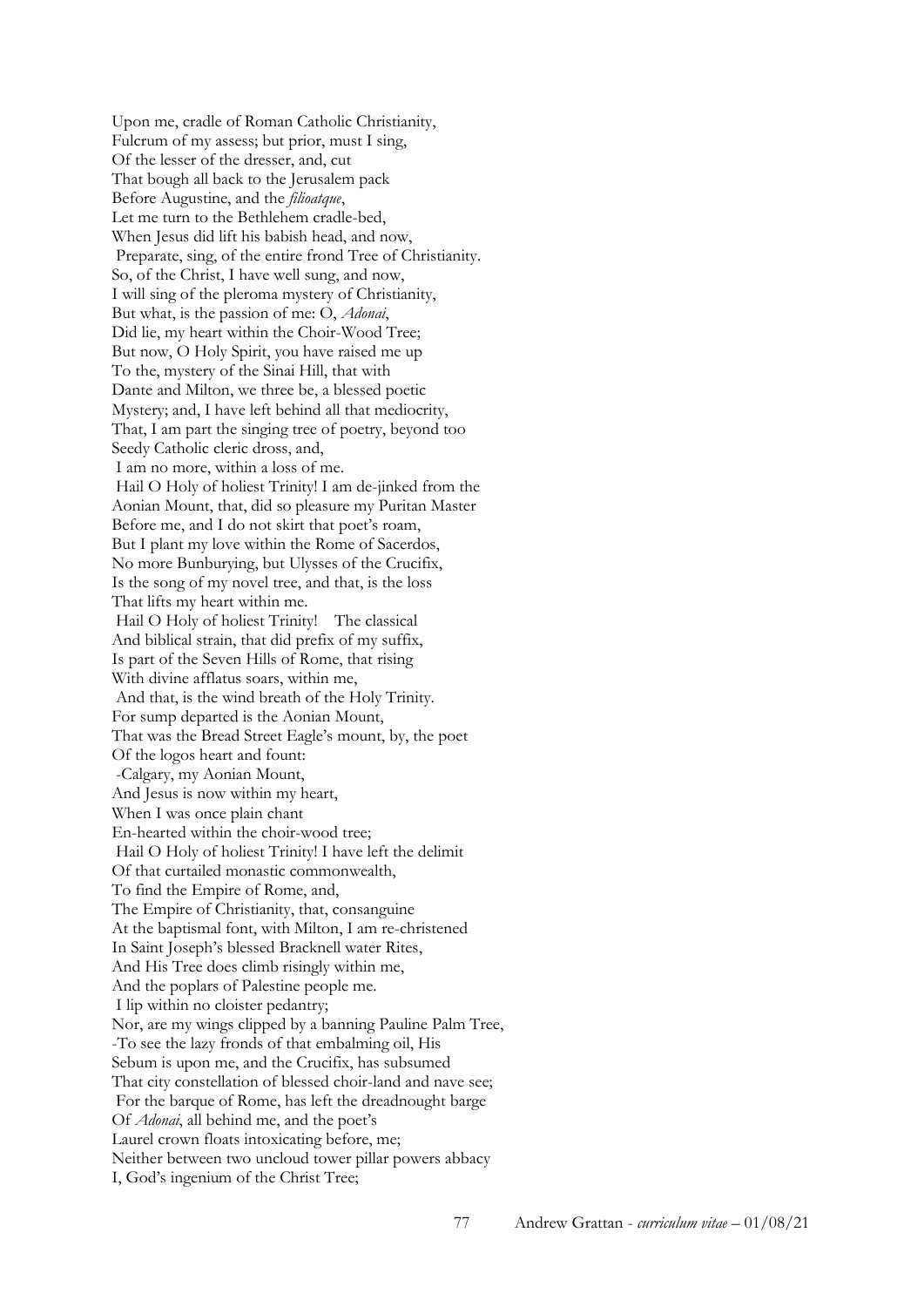But exultant pedagoguery of intellectual sublimity: Dante and Milton: genius; no median: build and haunt; And, those glassy shades of Saint Paul's no longer swim About me, but the coral moral clove of sedentary; To lip an ear to Warfield's wren, who sends The Holy Spirit Roman Catholic nightly to me…

 Milton, you are gone, and Dante, Your Florence is no longer of me; For I am of Rome, and, a straining Eagle pulpit Song of Christianity.

 Is the choir-berth herth *humus* Of my Warfield home and mystery, So that I must send out to Rome, Anglicised, my Italianized ingenium, beyond me. Hail O holiest of Holiest Trinity! But, I must first descaling leaf all poets' leaves Of Epic Poetry, that no scrape reed voice, Will be above me. What was the adolescent's fruit Of that preparate Grand Tour, but, Enreadiment, for, my courtly love of Arno passagery? Most felicitous studied grace of Milton's lines, Won him entry to learned scholarly Florentine society, But, my cull companion, colt of dark humility; Stealth, of the greyhound was rife within my *Colloquy*; But now, I do seek twinning with the dove of Galilee, That true archived is my Woolhampton death, Straw see-saw hee-haw song, exchanged, for, Jesus' Cross breath and the highest choir-song Of Holy Christianity: no affected mediocrity: No obese repose in a song-less sea, but High throstle note and tune of Jesus novicery…

 So, I will survey all the tales of Epic Poetry, And place them before that Holy Tree, that, no Poet epic will ever be above me. Homer of 'The Odyssey', held no interest for me; Greek authors, field no Palladium of Latinity, And 'Paradise Lost', is quite gone from Very choir bones of me. And now, I, the most Supreme Poet of the Heavenly Muse of The Holy Trinity. Hail O Holiest of Holy Trinity! That, the once choir-song of Christ, Is now the poetry of eternity, -John, washed In Andrean love for the Tree, -staffed, in the ram-rod Straight back of me, the New Supreme Poet, who has Left the Epic Song of history, for the Song of all Eternity; I sing no San Anselmo hymns liturgy, no vain homiletics Reed abbacy, (church stricture confines dead to me), And Saint Sebastian Christian songs of the catacombs Are but the blood of me; your glory is my song O Lord, and, no vain glory of my own, will be the Seed of me, but, dutiful tend of, your Holy Vine Tree. No descending cathedrals will I ruin, to build classical mirrors Of ascendancy; I will spade-build no self-image library, But, return to you, your own, Library Tree of Christianity; For vanity, world legacy, holds no interest for me; Just the sweetest song of all Epic Poetry: *servus*,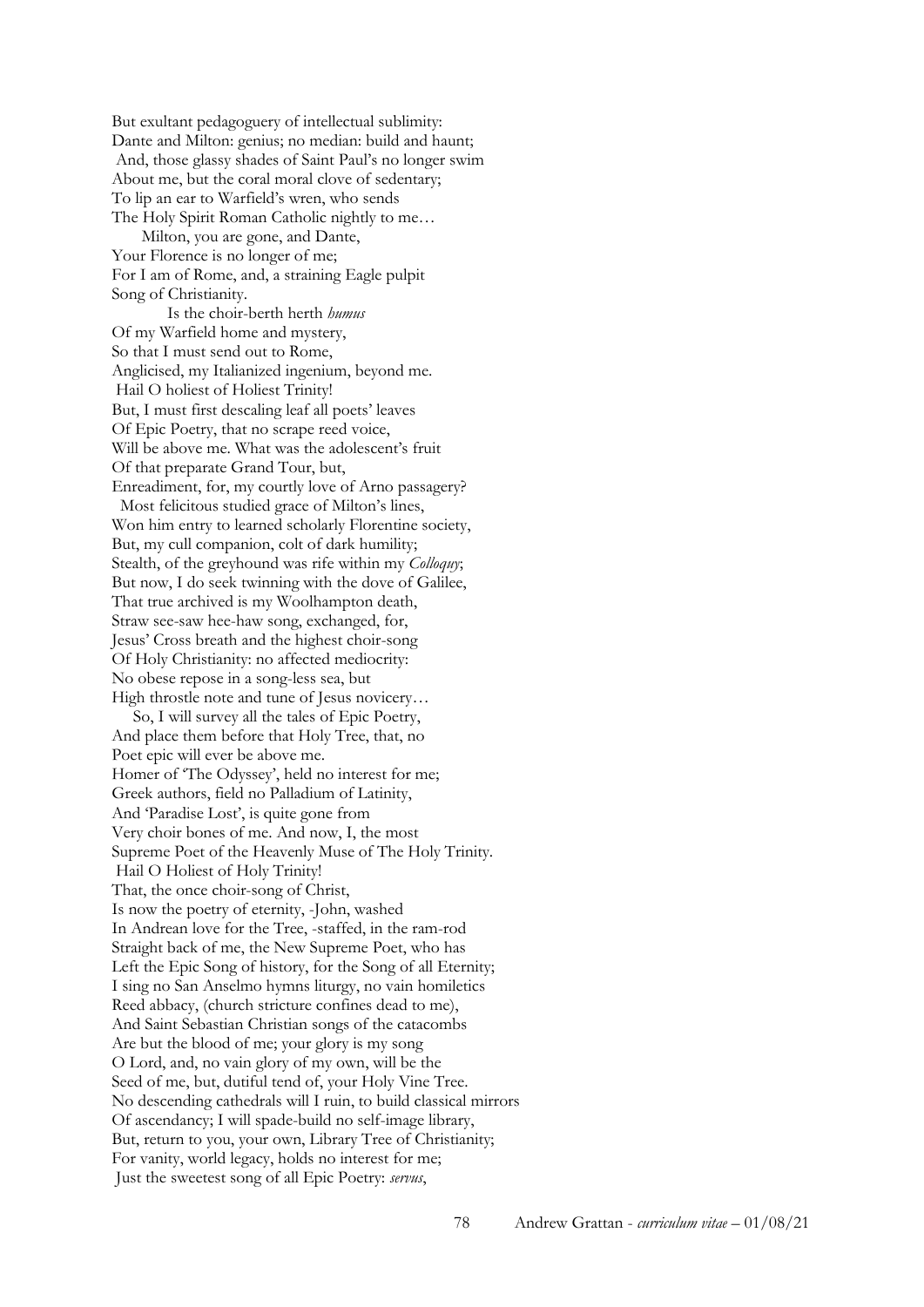And no pride within me, but final, these gentling fingers, Will reach, for hedera helix of ivy...Milton, you are Past gone from me, and this Poem Epic, has no puritan Part, but, the Roman Catholic soul of me, star-crossed Lover of the wood tree, sings songs Of God's own Choir Tree; for Jesus, He did not enable flatter from me, to grease monastic Council's clownery (their organ's bitumen did blow), To announce the death of me, but, O, Holy Spirit, you, Have claimed me, and Sollom's rhetoric cream Curdled into Johannine milk and honey: *I*, Postulant no more to Milton, to, sing of, the Christ's Own Song Tree: *divina commedia* gone, and paradise, lost to me… For, on the shoulders of those giants, I have stood, And now, those too glancing collar bones, Fall from me, to take My prime place, before Florentine and Cripplegate. Those double bars, are debarred by love for Christ's Own Gospel Tree, and, The Holy Spirit, who has made Of me God's Song Tree, my *Adonai* tenor song, but, The plain Gregorian chant of history, and now *historia*, Of all Epic Poetry: the Tree of Christianity, so, Alleluias elide from me… All hail, Holy Christianity! All hail, Holy Spirit of the Tree! Say, thence, then, Holy Spirit, all You will begin in me, that I will sing of you, and, Fullest fruit fecundity of Genesis to Apocalypse, thrives That I will obey but morning bellow, Of the choir-caller of The Holy Spirit, I, who naïve innocent trod, the holy wide nave sea, To ark myself in scholarship and sanctity, step together… With the weird gifting magi to the cradle bed, That the babe unstop my quivering lip And anoint it with the baptismal lush Of choir-lip, where my guiding hand stepped From out my berth and home, to bless bleed Of my morning *Benedictus* and *Magnificat*, to Rome. Was it even then, that my choir-song, (so reticent) Was already above them? For I sought to top the Very choir-roof; no trip decanting steps to church office, For me, (just the Office of the Jesus Tree); Aye me, did I far to lavish dream? Cream and milk and honey reams, dropped From my far too milky throat, and, linseed oil has Ripened me. And I sought no dish of the Baptist's head, Nor was pigeon or quail brought to me; And I did not me promote to conference room, Or seminary threshing corn-flower floor, but, The lectern of the dove, my ambitry; And, I cannot slip to scholarship obligingly, nor, Pile up slips, to dull dole, of black church history; For I did but want the scholarly and pure about me, And Dante and Milton, are, my novice pair within This black and *felix* den, of Warfield Queen Anne form, To overturn note of all poet history to me.

And, I bid them turn to me, that, an operetta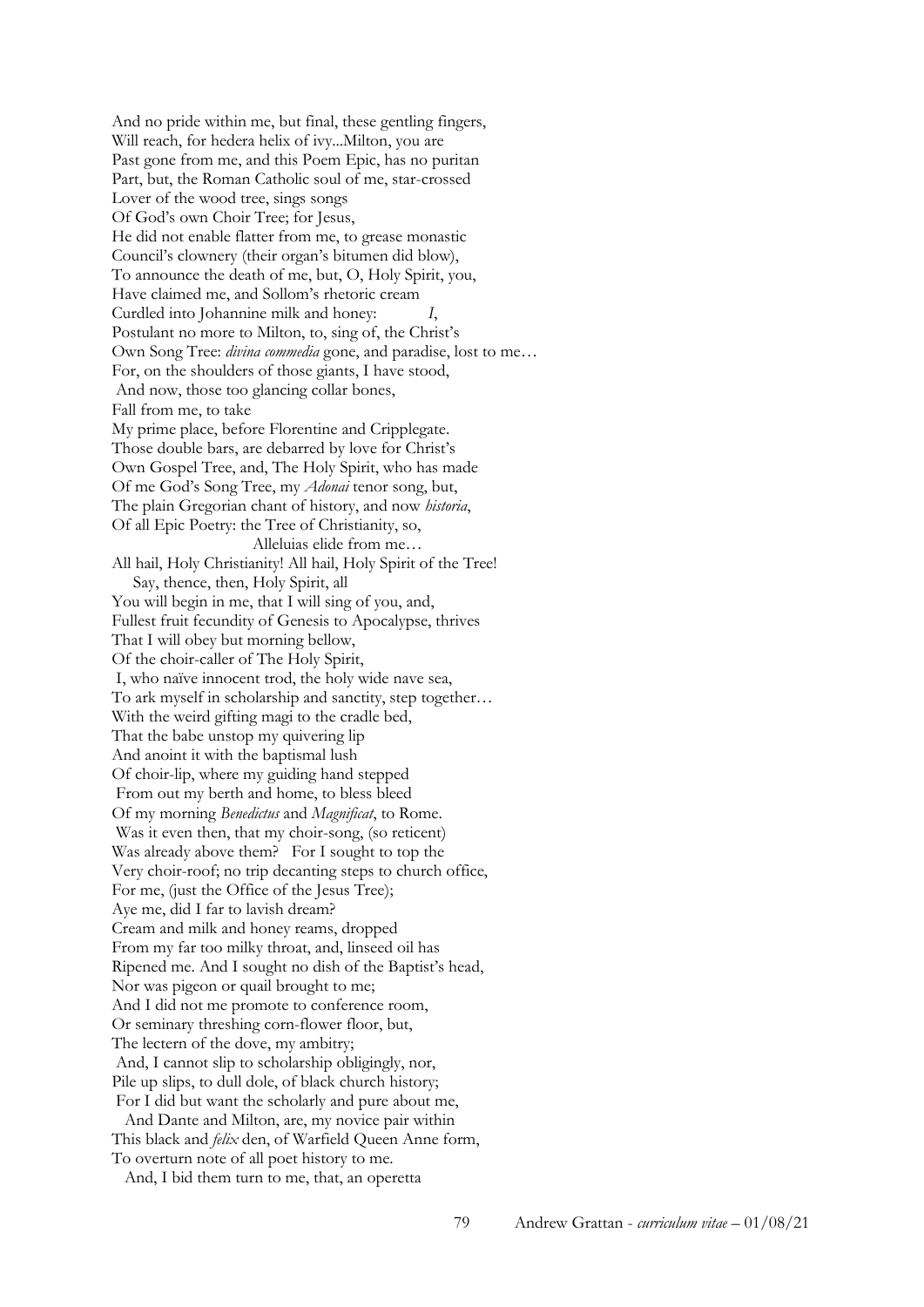Of the dove, might demark a claiming note Of singing voice to me, that though, a decalogue has Drowned me out, the Tiber's roar will issue out, to flood Thames, with glorious melodious sylvan transparency. Is gone all my melancholy, that the habit and forked Hood is but church history for my Church Tree.

 Aye *Adonai*, be blessed and grow in wood fecundity; And return your too diverging steps, wavering, To that tartar choir-land and home, those cowl tyrants: Service and humility, (no bishops and high glory). Stopped-parched every angel's heaven choir-berth; The glory of your choir-wood, His Tree, (And me, all low modesty); and I will sing not, Your labial stroke office, but the song of Christianity... O hirelings, the silvered fee is too often exchanged And the flute glides out that glide so even Arbuthnot Would quit the letters of his eventide, to return To rank discipline and service trajectory;

 And I step within that warping willow bed, To bless my tongue, and serpent's head of Eve Dis-wed; and all, is the Aprilian circumference Of June's mid-day heat, when, the Boston ivy Wilts to me and off those open pricking pads, I pick the red-berried seeds of His Christianity; High, aye, God's Word does climb swarmingly Within me: God I am absorbed, that I, Who did cherish the doric quill of the Hammersmith boy… Script out, the Shakespeare letters of the grammar-school boy; What was the preparate, but to turn within A Gregorian Latin desk, so, tiller of self-belief before me; Neither a magister, but the late feel and discovery Of Satan and disobediency. High Hugh Sent me to Florence, Verona and Rome; Would I dine at Il Venerabile, when I myself am popery? The glories of that college too gone, and, no letters Disprovoke, but the angelic music of Pinsent's Thomism Remartials a rear of magnificence for Sunningdale's son, Though, crest-spears of the English mission, wail, For the forty martyrs of England and Wales. The *Adonai* Bible is done, by the Bishop's Bible of the Holy Son. No Salmasius, nor turnstile Cromwell has Augmented me; I whet myself to the grind-stone Of mind mediocrity, to turn from pastoral Lands and money, when I quit the Blade Bone hostelry, Of arrowey out and over the box courtyard of the nave sea; Aye me; I will not turn to times within me, But set that full sail—cloth within my chest To take me from Latin Mass to honest Iago Of the Hail Mary. There will be no song above me; Aye, upon the crest of the Iliad and the Odyssey, That spurned whale of dorsal prime antiquity, I have disowned, for the Limbo Castle, put too much Castellation greatness within me: Ovid and Lucan, You have greeted me, and though no Horation ode Orates from me, the years have snuffed out all Eagerness for Latinity, and, the Preston prison dulled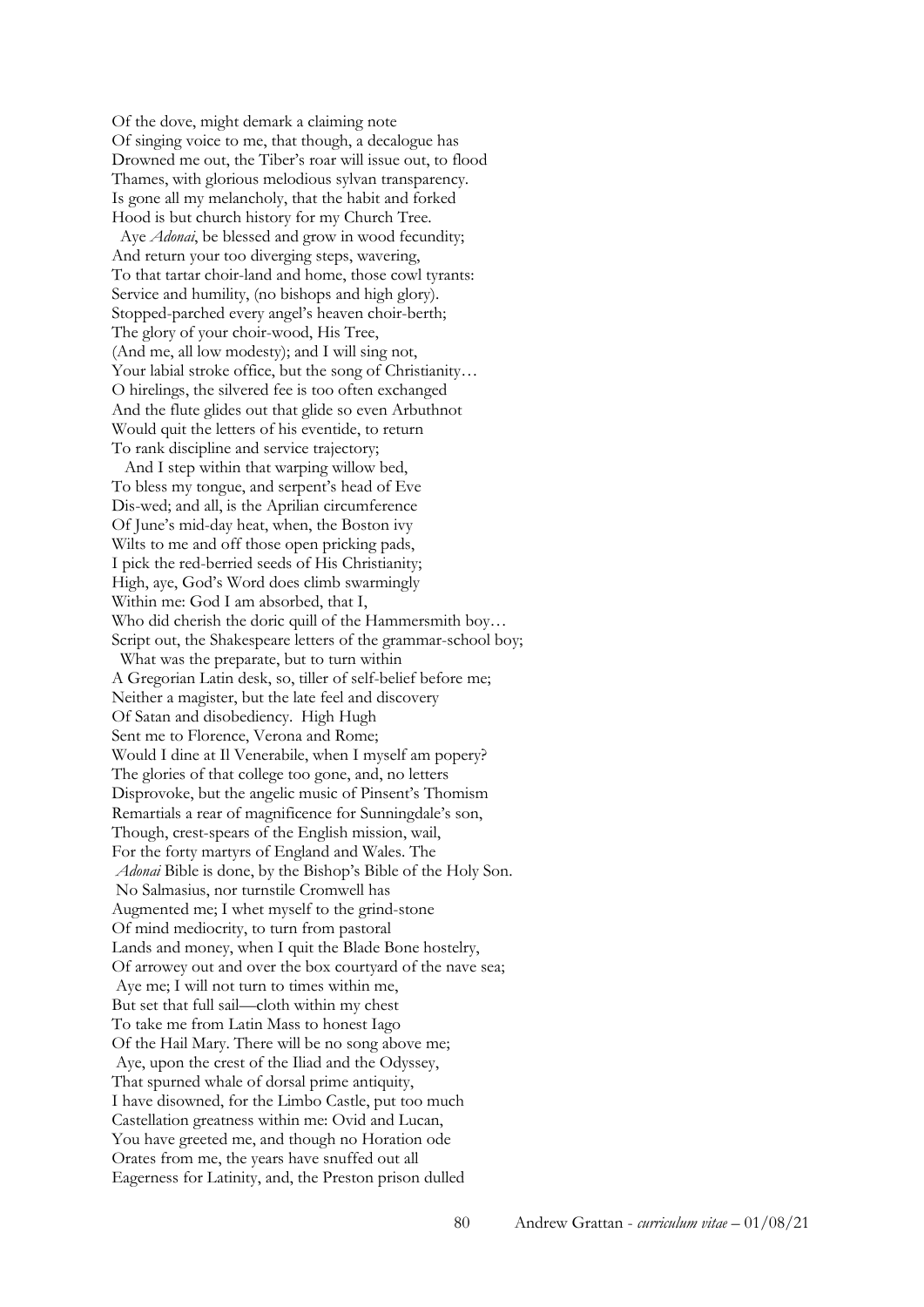The flame but to a candle: high academic towers gone, For the low pedantry of sifting Dominican yawn papers Into pods and parcels of favour and order-order palm-greasery. O Benedict, what did you do to me! I was an eject From Blum's bosom, and innocent oblates, do wet tears That slide from Milan's lake, that all is a watch For chink and chime: no labours of a good choir-boy, Could return such a land to the muse of men, that is now But a nuncio's lair of spider-walking amoeba… And the cypress leylandii of Lake Como, swell Within my heart again, that I am full well returned To the portraits of Pater and Vasari's artists gleam Within the Dostoevsky Idiot. It is but a double Decalogue, that, I should be the one to build up log And the strange Beda years are bid away, and Plastic sensations are dis-planted out my elephant ears, That I am the form of the Holy Choir-Wood, and, The Holy Choir Wood is the monastic mission Of my pen: Gospel of Epic Poetry, unto the heart of men.

 Say, O Holy Spirit, that I, who seek No glory, -will you sluice wood grooves Off my tongue to glorify you? The transcendent mount was white and glorified And Moses would have bid again that booths Be built and gem-encrusted wood be belayed, by This new singer, parted from the Abyssinian maid.

 At last, I have the novice pair of history: Dante and Milton to set a 'Vita Nuova' book, And a '*Samson Agonistes*' column look; that, though De-graped from the cabernet vine, I tup The leaf of the eglantine: at last, learning and civility About me, and no dread-anvil, to turn away the key: Utopia about me: the mute ledge resounds To a different note, and no north or coarse, uncouth My throat, that branding Paraclete, is Evangelistic, and, a bishop's talk could be tithed For nought, by this black white ram, who has slipped Out the barrow pen, to grant a Gospel unto men.

 Is bridged the Hellespont of Byron's swim to Take me to the Tiber's nave sea; mad Shelley, Such romanticism, nor, the yards of Wordsworth's Prelude Do you aid me: my sole aid the body laid, and now Sweet blind Puritan, I have eclipsed even you, To turn the yew unto true. O Gospel; O Christianity; The plough is forsakne, and the wade unto the Beenham Wood, has at last, been, turned unto all good: The lathe is turned, and spindle dis-hearsed, By the money-lenders, whom God's one, did disburse, And the pompous note of porridge oats, arises from Their habit's coats; and though the uncoarse one Is mute, selected is a pontiff's flute; though Though the glide and gleam is got, I have been Quartered in another's Lot. She did look back And the curtained hair has set me unto Paula's lair; The Vulgate heart is made anoint with Jeremiah's Tobit Prophetic punt; the holy wood is now the Cross,